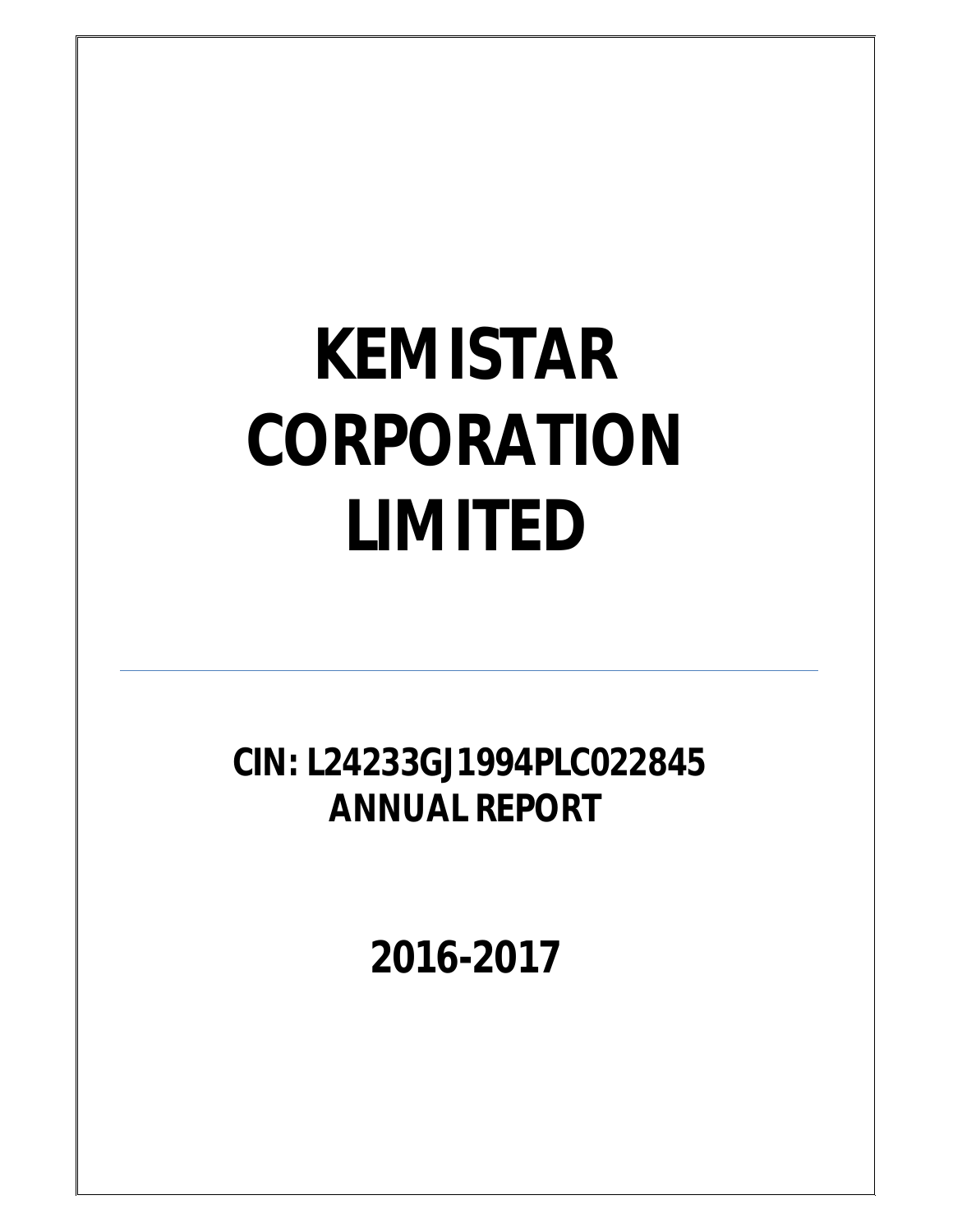# **ANNUAL REPORT 2016-17**

#### **BOARD OF DIRECTORS**

Mr. Ketankumar Patel Managing director Mr. Vasantbhai B Savalia Non Executive Director Mr. Maheshkumar Kanani **Independent Director** Mrs. Nayanaben Patel **Independent Director** 

### **COMPANY SECRETARY & COMPLIANCE OFFICER**

Ms. Zehra Rajkotwala

### A**UDITORS**

M/S Gaurav N. Zinzuwadiya Chartered Accountant G-301 , Shayona Tilak- III New S G Road, Gota Ahmedabad– 382481

### **BANKERS**

Punjab National Bank Shastri Park Branch, Nehrunagar, Ahmedabad

### **REGISTERED OFFICE**

604, Manas Complex, Jodhpur Cross Road, Satellite, Ahmedabad–380 015.

#### **SHARE TRANSFER AGENT-INDIA**

Purva Sharegistry (India) Pvt. Limited Unit no. 9 Shiv Shakti Ind. Estate, J.R. Boricha marg Opp. Kasturba Hospital Lane Lower Parel (E) Mumbai-400011

### **SECRETARIAL AUDITOR**

Nahidakhtar Vohra Company Secretaries, Ahmedabad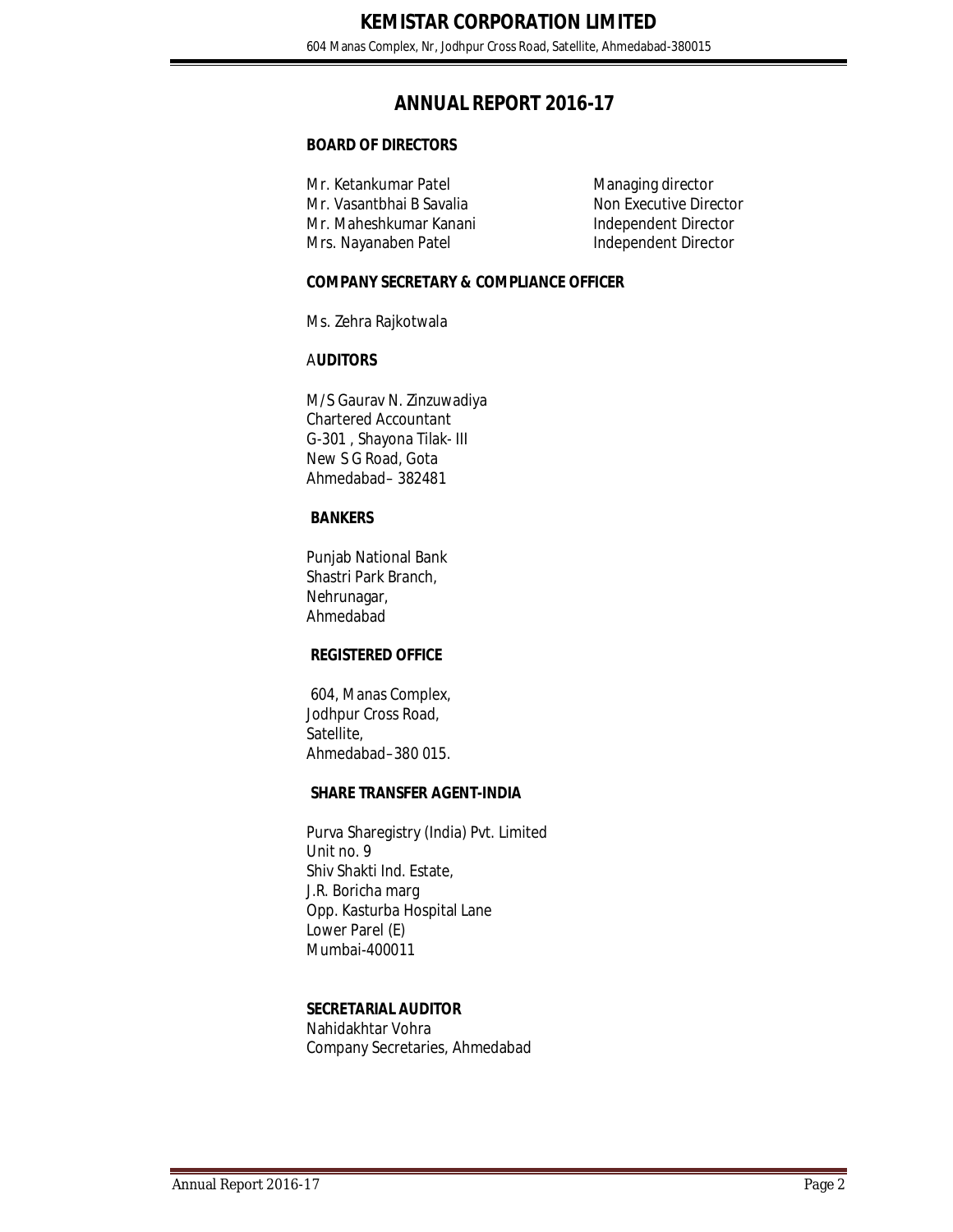#### **NOTICE**

**NOTICE** is hereby given that the **Twenty Third Annual General Meeting** of the Members of Kemistar Corporation Limited (the "Company") will be held on Friday, September 1, 2017 at 11.00 A.M at 604 Manas Complex, Jodhpur Cross Road Satellite, Ahmedabad- 380015 to transact the following business:

#### **ORDINARY BUSINESS:-**

1. To receive, consider and adopt the Audited Balance Sheet as at March 31, 2017 and Profit and Loss Account of the Company for the year ended March 31, 2017, together with Cash Flow Statement for the year ended March 31, 2017, Notes to Financial Statements, Boards' Report and Auditors' Report thereon and if thought fit, to pass the following resolution with or without modification, as an **Ordinary Resolution**.

"**RESOLVED THAT** the Company do hereby adopt the Audited Balance Sheet as at March 31, 2017, the Profit & Loss Account for the year ended on that date along with Cash Flow Statement, Notes to Financial Statements, Boards' Report and Auditors' Report thereon for the year ending on that date."

2. To appoint Auditors and fix their remuneration and in this regard, pass the following resolution with or without modification as an Ordinary Resolution.

"**RESOLVED THAT** pursuant to provisions of section 139, 142 and other applicable provisions, if any, of the Companies act, 2013 read with Companies (Audit and Auditors) rules,2014 (including any statutory modification(s))M/s. **GAURAV N. ZINZUWADIYA**, (Membership No. 150295) Chartered Accountants, Statutory Auditor of the Company be and are here reappointed as the Statutory Auditors of the Company to hold office till the conclusion of the AGM to be held in calendar year 2018, at the remuneration to be fixed by the Board of Directors of the Company in consultation with the Auditors".

#### **SPECIAL BUSINESS:**

#### **ITEM NO.3: ADOPTION OF NEW SET OF ARTICLES OF ASSOCIATION**:

To consider and if thought fit, to pass with or without modification(s), the following resolution as **SPECIAL RESOLUTION:**

**"RESOLVED THAT** pursuant to the provisions of Section 14 of the Companies Act, 2013, Schedule I made thereunder, read with the Companies (Incorporation) Rules, 2014 and other applicable provisions, if any, of Companies Act, 2013, (including any statutory modifications or re-enactment thereof, for the time being in force),approval of the Members of the Company be and is hereby accorded to adopt, the new set of Articles of Association primarily based on the Form of Table F under Schedule I of the Act, as new set of Articles of Association in the place of existing Articles of Association of the Company. The Existing regulations 1 to 188 of the Articles of Association are replaced by the new set of regulations 1 to 86 and adopted as new set of Articles of Association

**RESOLVED FURTHER THAT** for the purpose of giving full effect to this resolution, the Board be and is hereby authorised on behalf of the Company to do all such acts, deeds, matters and things as it may, in its absolute discretion, deem necessary, expedient, proper or desirable and to settle all questions, difficulties or doubts that may arise in this regard at any stage without requiring the Board to secure any further consent or approval of the Members of the Company to the end and intent that they shall be deemed to have given their approval thereto expressly by the authority of this resolution.

**RESOLVED FURTHER THAT** Mr. Ketankumar Patel, Managing Director of the Company be and is hereby authorised to do all such acts, deeds and things as may be required to give effect to the above resolution(s)."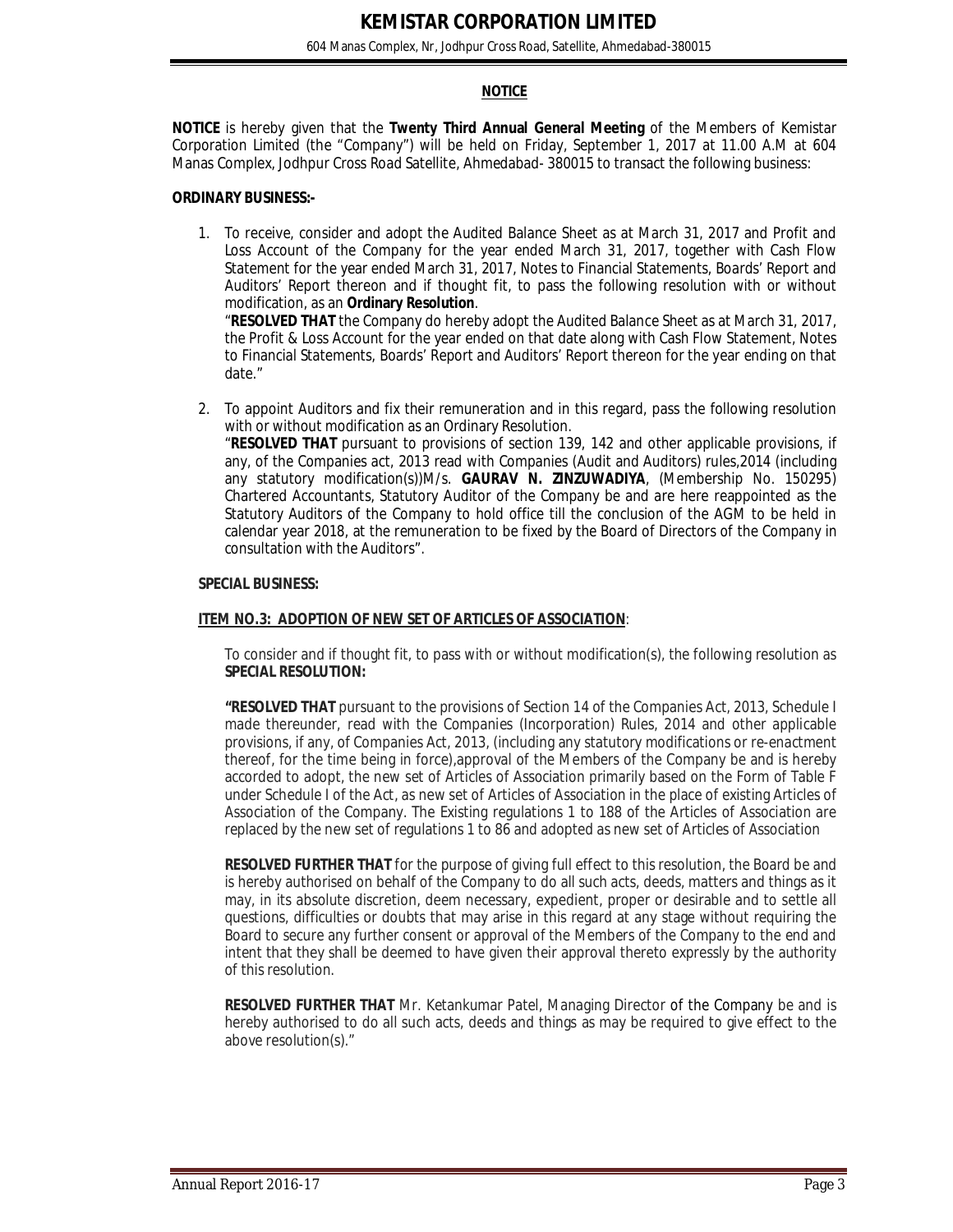#### **ITEM NO. 4: TO AMEND THE TITLE OF INCIDENTAL OBJECT CLAUSE OF THE MEMORANDUM OF ASSOCIATION:**

 To consider and if thought fit, to pass with or without modification(s), the following resolution as SPECIAL RESOLUTION:

"**RESOLVED THAT** pursuant to Sections 4, 13 and other applicable provisions of the Companies Act, 2013, (including any amendment thereto or re-enactment thereof), and subject to necessary approval(s) if any, from the competent authorities, Clause III (B) of the *objects that are incidental or ancillary to the attainment of the main objects of the Memorandum of Association* be and hereby replaced with the title "**MATTERS WHICH ARE NECESSARY FOR FURTHERANCE OF THE OBJECTS SPECIFIED IN CLAUSE III".**

**"RESOLVED FURTHER THAT** One of the directors of Company be and is hereby authorized to do all such acts, deeds and things and to sign all such documents, papers and writings as may be necessary to give effect to the resolution."

#### **ITEM NO.5. DELETION OF THE OTHER OBJECTS CLAUSE OF THE MEMORANDUM OF ASSOCIATION:**

To consider and, if thought fit, to pass with or without modification(s), the following resolution as SPECIAL RESOLUTION:

"**RESOLVED THAT** pursuant to the provisions of Section 4, 13 and all other applicable provisions, if any, of the Companies Act, 2013, read with the Companies(Incorporation) Rules, 2014, (including any amendment thereto or re-enactment thereof), and subject to necessary approval(s) if any, from the competent authorities, as may be applicable, the consent of the Company be and is hereby accorded for alteration of Memorandum of Association of the Company by deleting Clause III [C]**Other Objects** the Memorandum of Association of the Company will no longer carry Other Objects

**FURTHER RESOLVED THAT** for the purpose of giving effect to this resolution, the Board of Directors be and is hereby authorized on behalf of the Company, to do all acts, deeds, matters and things as deem necessary, proper or desirable and to sign and execute all necessary documents, applications and returns for the purpose of giving effect to the aforesaid Resolution along with filing of necessary E-forms with the Registrar of Companies, Gujarat."

#### **ITEM NO.6. AMENDMENT OF THE LIABILITY CLAUSE OF THE MEMORANDUM OF ASSOCIATION**:

To consider and, if thought fit, to pass with or without modification(s), the following resolution as SPECIAL RESOLUTION:

**"RESOLVED THAT** pursuant to the provisions of Section 4, 13 and all other applicable provisions, if any, of the Companies Act, 2013, (including any amendment thereto or re-enactment thereof), Clause IV of the Memorandum of Association be and is hereby altered by replacing the existing Clause IV with the following new Clause IV:

Clause IV. "The liability of members is limited and this liability is limited to the amount unpaid if any on shares held by them."

**"FURTHER RESOLVED THAT** for the purpose of giving effect to this resolution, the Board of Directors be and is hereby authorized on behalf of the Company, to do all acts, deeds, matters and things as deem necessary, proper or desirable and to sign and execute all necessary documents, applications and returns for the purpose of giving effect to the aforesaid Resolution along with filing of necessary E-forms with the Registrar of Companies, Gujarat".

#### **ITEM NO.7. ISSUE OF 11,95,000EQUITY SHARES ON A PREFERENTIAL BASIS:**

To consider and if thought fit to pass with or without modification(s), the following Resolution as a Special Resolution: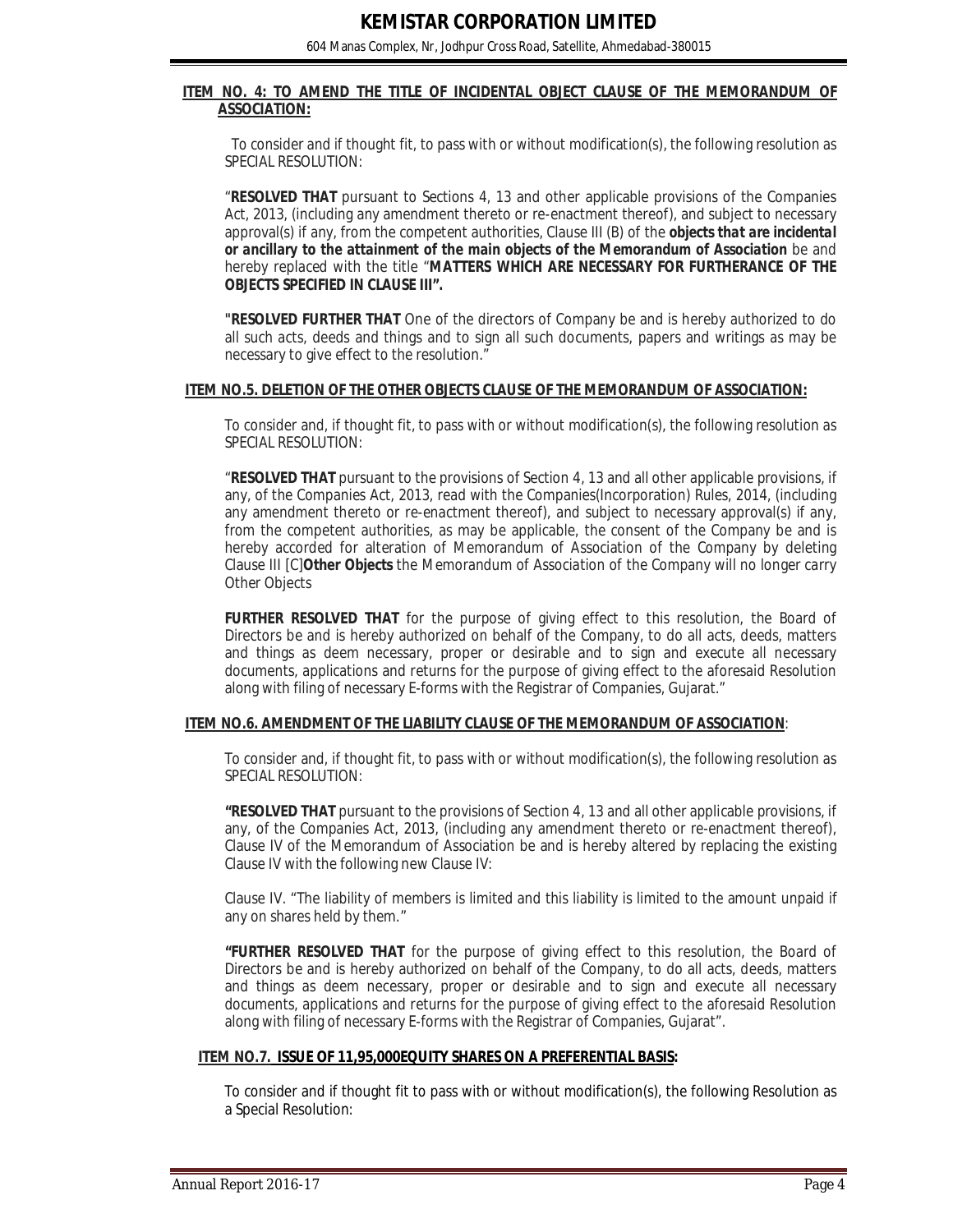604 Manas Complex, Nr, Jodhpur Cross Road, Satellite, Ahmedabad-380015

"**RESOLVED THAT** pursuant to the provisions of Section 42 and 62 (1) (c) and all other applicable provisions, if any, of the Companies Act, 2013 (including any statutory modification(s) or reenactments thereof for the time being in force) and Rules there under and in accordance with the Memorandum and Articles of Association of the Company, Securities and Exchange Board of India (Listing Obligations and Disclosure Requirements) Regulation 2015 as amended from time to time ("SEBI LODR Regulations") and Listing Agreement entered into by the Company with the Stock Exchange where the Company's shares are listed and in accordance with the provisions of the SEBI (Issue of Capital and Disclosures Requirements) Regulations 2009 as amended from time to time ("the **ICDR** Regulations), the SEBI (Substantial Acquisition of Shares and Takeover) Regulations, 2011, as amended from time to time (the "SEBI (SAST) Regulations"), as may be applicable to the preferential issue of Equity Shares and other applicable regulations of SEBI, if any, (including any statutory modification(s) or re-enactments thereof for the time being in force), Foreign Exchange Management Act, 2000 and rules and regulations as may be prescribed by the RBI and subject to such conditions and modifications as may be considered appropriate by the Board of Directors of the Company (hereinafter referred to as the " **Board**" which term shall include any committee thereof for the time being to which all or any of the powers hereby conferred on the Board by this resolution, have been delegated) and subject to such consents and approvals of SEBI, RBI, Stock Exchanges, ROC, or such other bodies or authorities as may be required by law and as may be necessary and subject to such conditions and modifications as may be prescribed by any of them while granting any such approvals, consents, permissions, and/or sanctions and which may be agreed to by the Board, the consent of the members of the company be and is hereby accorded to the Board to offer, issue, and allot in one or more tranches up to 11,95,000 Equity Shares of Rs. 10/- each at a price of Rs. 16.50/- including premium of Rs. 6.50 /- (Rupees Six and Paise Fifty only) per Equity Share, aggregating to Rs.1,97,17,500( Rupees One Crore Ninety Seven Lakhs Seventeen Thousand Five Hundred only ) at such price not being lower than the price determined in accordance with Regulation 76 (1) of the SEBI (ICDR) Regulations to persons other than Promoters as mentioned herein below on preferential basis on such terms and conditions as the Board or Committee thereof may in it absolute discretion think fit, in accordance with the provisions of Chapter VII of SEBI (ICDR) Regulations, 2009,in such manner and on such other terms and conditions, as the Board may, in its absolute discretion, thinks fit:

| Sr. No.        | Name of the Proposed Investor(s)   | <b>Category of Investor</b> | <b>No. of Shares</b> |
|----------------|------------------------------------|-----------------------------|----------------------|
| 1              | Chandrika Rameshbhai Harkhani      | <b>PUBLIC</b>               | 40,000               |
| $\overline{2}$ | Kirit Jivrajbhai Patel             | <b>PUBLIC</b>               | 60,000               |
| 3              | Navinbhai Gordhanbhai Patel        | <b>PUBLIC</b>               | 60,000               |
| $\overline{4}$ | Chandresh Gordhanbhai Patel        | <b>PUBLIC</b>               | 60,000               |
| 5              | Mitesh Champaklal Gandhi           | <b>PUBLIC</b>               | 60,000               |
| 6              | Ashish Champaklal Gandhi           | <b>PUBLIC</b>               | 60,000               |
| 7              | Pravin Babubhai Patel              | <b>PUBLIC</b>               | 60,000               |
| 8              | Sonali Ashokbhai Prajapati         | <b>PUBLIC</b>               | 60,000               |
| 9              | Chirag Shaileshbhai Shastri        | <b>PUBLIC</b>               | 60,000               |
| 10             | Nathuram Jivrambhai Patel          | <b>PUBLIC</b>               | 60,000               |
| 11             | Urmilaben Maheshbhai Patel         | <b>PUBLIC</b>               | 60,000               |
| 12             | Ramesh Motibhai Desai              | <b>PUBLIC</b>               | 60,000               |
| 13             | Shaileshkumar Kantibhai Patel      | <b>PUBLIC</b>               | 60,000               |
| 14             | Vijay Shankarlal Panchal           | <b>PUBLIC</b>               | 60,000               |
| 15             | Dharmendra Champaklal Vankani      | <b>PUBLIC</b>               | 30,000               |
| 16             | Dhiren Kanubhai Patel              | <b>PUBLIC</b>               | 60,000               |
| 17             | Deepti Dhiren Patel                | <b>PUBLIC</b>               | 30,000               |
| 18             | Jinal Yogeshbhai Shah              | <b>PUBLIC</b>               | 60,000               |
| 19             | Medha Chiragbhai Shastri           | <b>PUBLIC</b>               | 60,000               |
| 20             | Ramesh Jadavbhai Harkhani          | <b>PUBLIC</b>               | 40,000               |
| 21             | Abha Dharmendra Vankani            | <b>PUBLIC</b>               | 30,000               |
| 22             | Harsha Sushil Vegda                | <b>PUBLIC</b>               | 30,000               |
| 23             | Parashottambhai Jadavbhai Harkhani | <b>PUBLIC</b>               | 35,000               |

**RESOLVED FURTHER THAT** the issue and allotment of the Equity Shares to the Allottee shall be on the following terms and conditions: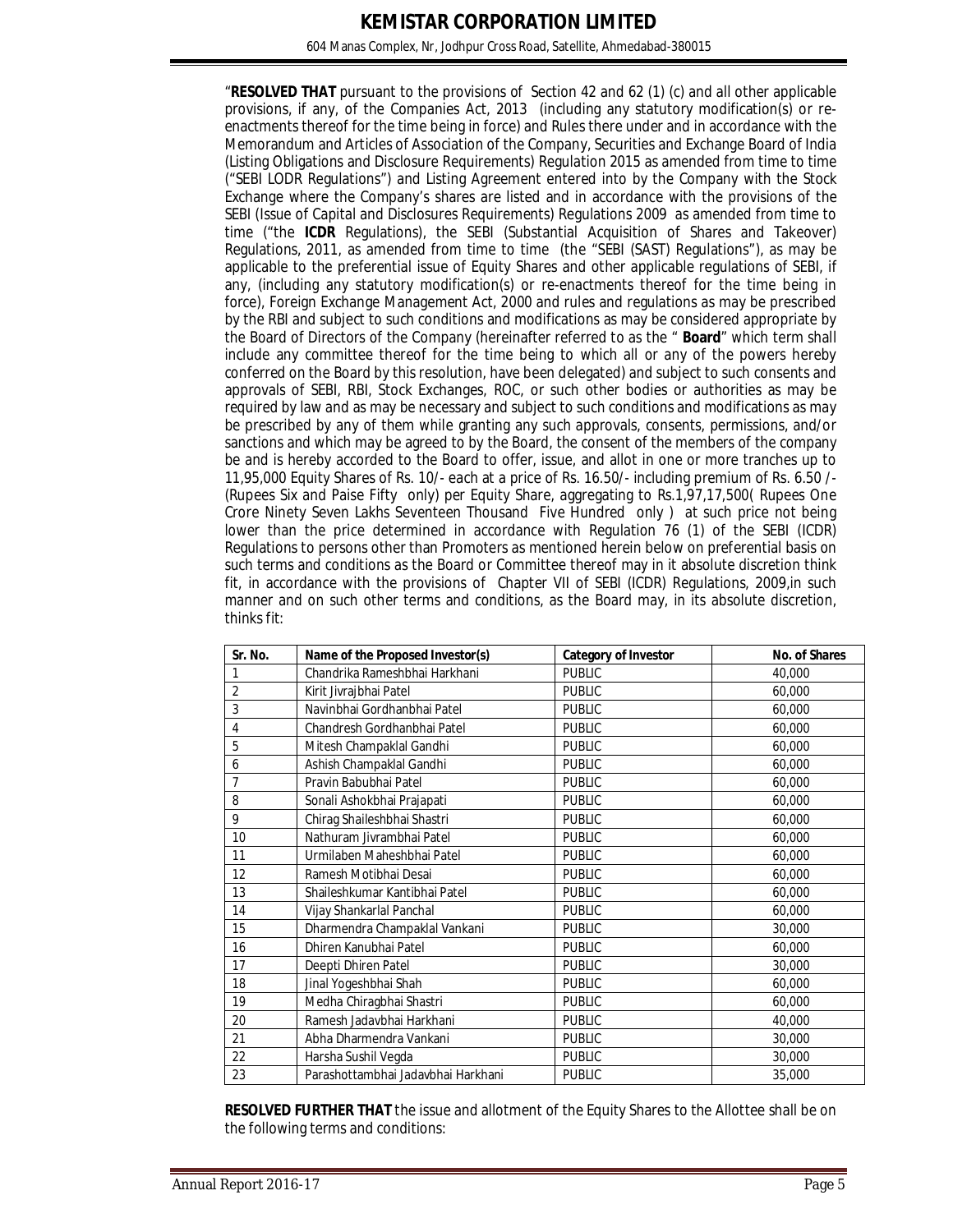- **i.** The "relevant date" for the preferential issue, as per Regulation 71(a) of the SEBI (ICDR Regulations), as amended from time to time, for the determination of minimum price for the issue of the above mentioned Equity Shares is August 2, 2017, which is the date falling 30 (Thirty) days prior to September 1, 2017, i.e., the date of the Annual General Meeting of the shareholders or such other date as may be prescribed in accordance with the SEBI ICDR Regulations;
- **ii.** That the said Equity Shares shall be issued and allotted by the Company to the proposed Allottees within a period of 15 (Fifteen) days from the date of passing of this resolution provided that where the allotment of the said Equity Shares is pending on account of delay of any approval for such allotment by any regulatory authority or the Central Government, the allotment shall be completed within a period of 15 (Fifteen) days from the date of such approval;
- iii. The entire consideration price for subscription to the Equity Shares shall be received from the Allottee's Bank account;
- iv. The Equity Shares to be so allotted shall be in dematerialised form and shall be subject to the provisions of the Memorandum of Association and Articles of Association of the Company, and shall rank paripassu in all respects including dividend, with the existing Equity Shares of the Company;
- v. The Equity Shares to be issued and allotted shall be listed and traded on BSE Limited;

**RESOLVED FURTHER THAT** subject to SEBI Regulations and other applicable laws, the Board be and is hereby authorized to decide and approve terms and conditions of the issue of above mentioned Equity Shares and to vary, modify or alter any of the terms and conditions, including size of the issue, as it may deem expedient;

**RESOLVED FURTHER THAT** the Board be and is hereby authorized to delegate all or any of the powers herein conferred to any Committee of the Board or any Director(s) or Officer(s) of the Company and to generally do all such acts, deeds and things as may be required in connection with the aforesaid resolutions, including making necessary filings with the Stock Exchanges and Regulatory Authorities and execution of any documents on behalf of the Company and to represent the Company before any governmental authorities;

**RESOLVED FURTHER THAT** all actions taken by the Board in connection with any matter(s) referred to or contemplated in any of the foregoing resolutions be and are hereby approved, ratified and confirmed in all respects;

"**RESOLVED FURTHER THAT** the Company do apply for In-Principle Approval, Prior to Issue and Allotment of Equity Shares, and apply for listing of the new equity shares on the Stock Exchange and thereby comply with the applicable regulations;

"**RESOLVED FURTHER THAT** the Company does make an application to the Depositories for admission of the new equity shares;

"**RESOLVED FURTHER THAT** for the purpose of giving effect to the above resolution, the Board be and is hereby authorized to agree and accept all such condition(s), modification(s) and alteration(s) as may be stipulated by any relevant authorities while according approval or consent to the issue as may be considered necessary, proper or expedient and give effect to such modification(s) and to resolve and settle all questions, difficulties or doubts that may arise in this regard to implementation of this Resolution, issue and allotment of equity shares and to do all acts, deeds and things in connection therewith and incidental thereto without being required to seek any further consent or approval of the members of the Company to the intent that the members shall be deemed to have given their approval thereto expressly by the authority of this resolution."

Jodhpur Cross Road, Satellite Ahmedabad - 380 015.

Place: Ahmedabad Ketankumar Patel Date: 02/08/2017 (DIN: 01157786)

 By and Order of the Board Registered Office: **KEMISTAR CORPORATION LIMITED** 604, Manas Complex (CIN: **L24233GJ1994PLC022845** )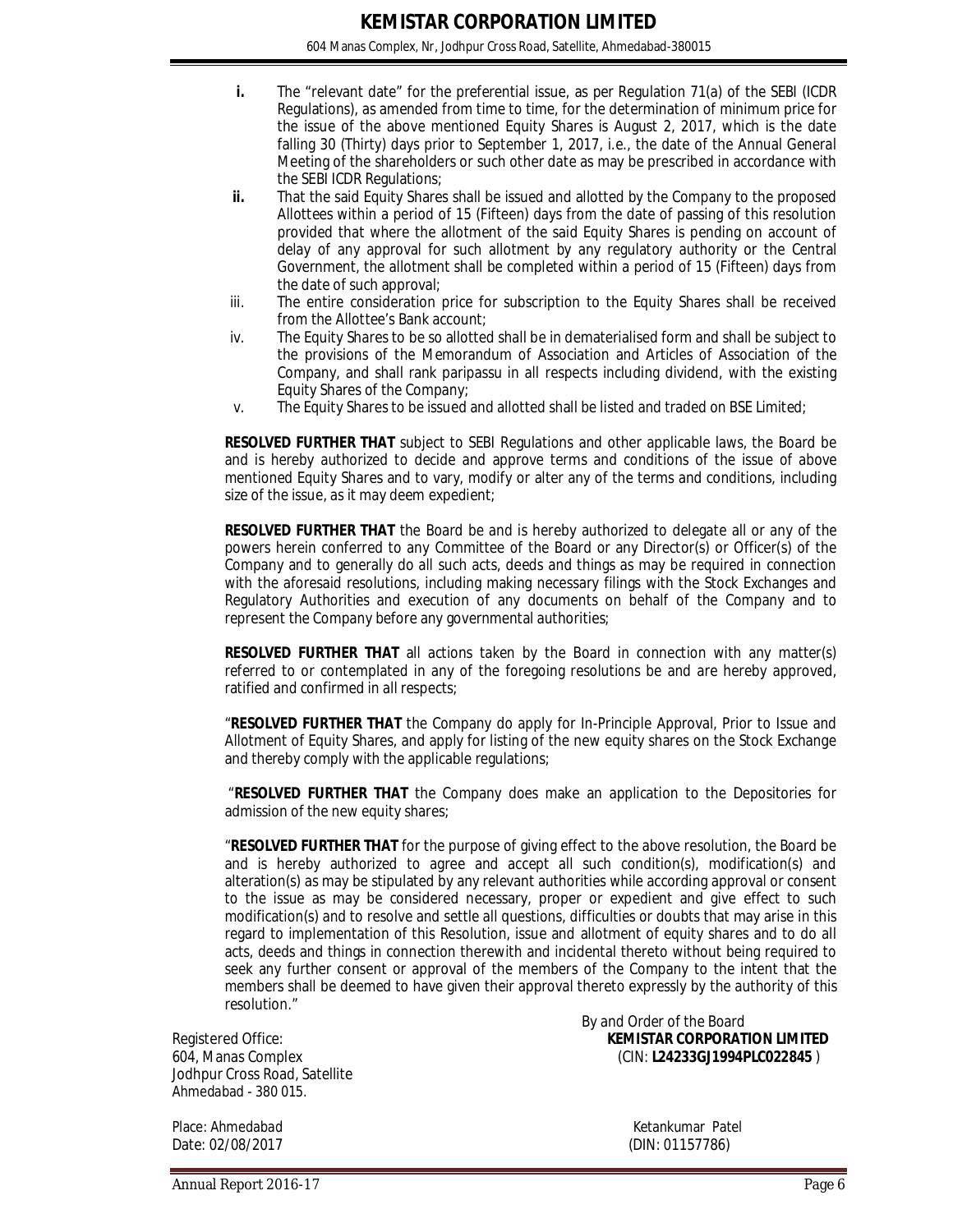#### **NOTES:**

1. A member entitled to attend and vote at the meeting is entitled to appoint a proxy to attend and vote instead of himself/herself and such a proxy need not be a member of the Company. Proxies in order to be effective must be received by the Company not less the 48 hours before the commencement of the meeting. A Proxy Form for the AGM is enclosed.

A person can act as a proxy on behalf of members not exceeding fifty and holding in the aggregate not more than ten percent of the total share capital of the Company carrying voting rights. A member holding more than ten percent of the total share capital of the Company carrying voting rights may appoint a single person as proxy and such person shall not act as a proxy for any other person or shareholder. The holder of proxy shall prove his identity at the time of attending the Meeting.

- 2. Corporate members intending to send their authorised representative(s) to attend the Meeting are requested to send at the registered office of the Company a certified true copy of the relevant Board Resolution or upload it on the e-voting portal together with the specimen signature(s) of the representative(s) authorised under the said Board Resolution to attend and vote on their behalf at the Meeting.
- 3. An Explanatory Statement pursuant to Section 102(1) of the Companies Act, 2013 ("the Act"), relating to the Special Business to be transacted at the Meeting is annexed hereto
- 4. The Company is providing facility for voting by electronic means (e-voting) through an electronic voting system which will include remote e-voting as prescribed by the Companies (Management and Administration) Rules, 2014 as presently in force and the business set out in the Notice will be transacted through such voting. Information and instructions including details of user id and password relating to e-voting are provided in the Notice.
- 5. Pursuant to Clause 49 of the Listing Agreement with stock Exchanges, additional information related to Directors recommended for appointment/re-appointment at the Annual General Meeting appears in the Director's Report and Accounts.
- 6. The register of Members and the share Transfer Books of the Company will remain closed from August 29, 2017 to August31, 2017 (both days inclusive) for the purpose of 23rd Annual General Meeting.
- 7. Members holding shares in electronic mode are requested to intimate any change in their address or bank mandates to their DPs with whom they are maintaining their demat accounts. Members holding shares in physical mode are requested to advise any change in their address or bank mandates to the Company.
- 8. Members who have not registered / updated their e-mail addresses with Company/ Purva Sharegistry (I) Pvt. Ltd., if shares are held in physical mode or with their DPs, if shares are held in electronic mode, are requested to do so for receiving all future communications from the Company including Annual Reports, Notices, Circulars, etc., electronically.
- 9. Members holding shares in physical mode are required to submit their Permanent Account Number (PAN) to the Company / Purva Sharegistry (I) Pvt. Ltd as mandated by the Securities and Exchange Board of India (SEBI) for every participant in securities market.
- 10. Members are requested to make all correspondence in connection with shares held by them by addressing letters directly to the Company or its RTA quoting their Folio number or their Client ID number with DP ID number, as the case may be.
- 11. Members who are holding shares in identical order of names in more than one folio are requested to send to the Company or its RTA, the details of such folios together with the share certificates for consolidating their holdings in one folio. The share certificates will be returned to the Members after making requisite changes thereon.
- 12. Disclosure pursuant to Regulation 26(4) of the Securities and Exchange Board of India (Listing Obligations and Disclosure Requirements) Regulations, 2015 ("Listing Regulations") with respect to Directors seeking re-appointment/appointment at the Meeting is attached hereto.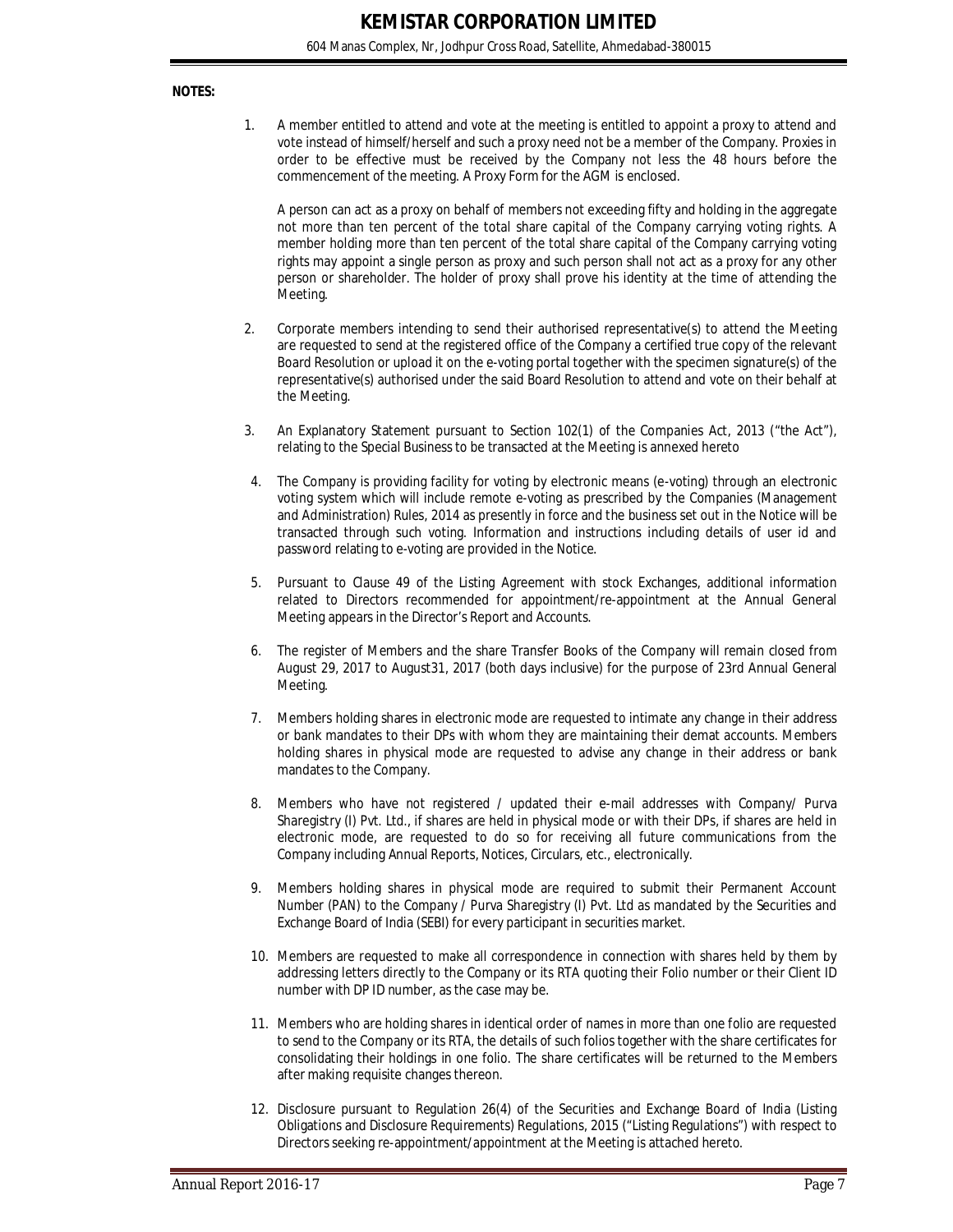- 13. All documents referred to in the Notice will be available for inspection at the Company's registered office between11:00 am and 1:00 pm upto September 1, 2017 on all days(except Saturdays, Sundays and public holidays).
- 14. Members holding shares in electronic mode:
	- a. are requested to submit their PAN to their respective DPs with whom they are maintaining their demat accounts, as mandated by SEBI for every participant in securities market.
	- b. are advised to contact their respective DPs for availing the nomination facility.

#### **15. Information and instructions relating to Remote e-voting are as under:**

- I. In compliance with provisions of Section 108 of the Companies Act, 2013, Rule 20 of the Companies (Management and Administration) Rules, 2014 as amended by the Companies (Management and Administration) Amendment Rules, 2015 and Regulation 44 of Securities and Exchange Board of India (Listing Obligations and Disclosure Requirements) Regulations, 2015, the Company is pleased to provide to its members facility to exercise their right to vote on resolutions proposed to be considered at the Annual General Meeting (AGM) by electronic means and the business may be transacted through e-Voting Services arranged by NSDL. The facility of casting the votes by the members using an electronic voting system from a place other than venue of the AGM) ("remote e-voting") will be provided by National Securities Depository Limited (NSDL).
- II. The facility for voting through electronic voting system or polling paper shall be made available at the AGM and the Members attending the AGM who have not cast their vote by remote e-voting shall be able to exercise their right at the AGM .
- III. The members who have cast their vote by remote e-voting prior to the AGM may also attend the AGM but shall not be entitled to cast their vote again.
- IV. The remote e-voting period commences on August 29, 2017 (9:00 am) and ends on August 31, 2017 (5:00 pm). During this period Members' of the Company, holding shares either in physical form or in dematerialized form, as on the cut-off date of 26<sup>th</sup> August, 2017, may cast their vote by remote evoting. The remote e-voting module shall be disabled by NSDL for voting thereafter. Once the vote on a resolution is cast by the member, the member shall not be allowed to change it subsequently.
- V. The process and manner for remote e-voting are as under:
	- A. In case a Member receives an email from NSDL [for members whose email IDs are registered with the Company/Depository Participants(s)] :
		- (i) Open email and open PDF file viz; "remote e-voting.pdf" with your Client ID or Folio No. as password. The said PDF file contains your user ID and password/PIN for remote e-voting. Please note that the password is an initial password.
		- (ii) Launch internet browser by typing the following URL: https://www.evoting.nsdl.com/
		- (iii) Click on Shareholder Login
		- (iv) Put user ID and password as initial password/PIN noted in step (i) above. Click Login.
		- (v) Password change menu appears. Change the password/PIN with new password of your choice with minimum 8 digits/characters or combination thereof. Note new password. It is strongly recommended not to share your password with any other person and take utmost care to keep your password confidential.
		- (vi) Home page of remote e-voting opens. Click on remote e-voting: Active Voting Cycles.
		- (vii) Select "EVEN" of "KEMISTAR CORPORATION LIMITED".
		- (viii) Now you are ready for remote e-voting as Cast Vote page opens.
		- (ix) Cast your vote by selecting appropriate option and click on "Submit" and also "Confirm" when prompted.
		- (x) Upon confirmation, the message "Vote cast successfully" will be displayed.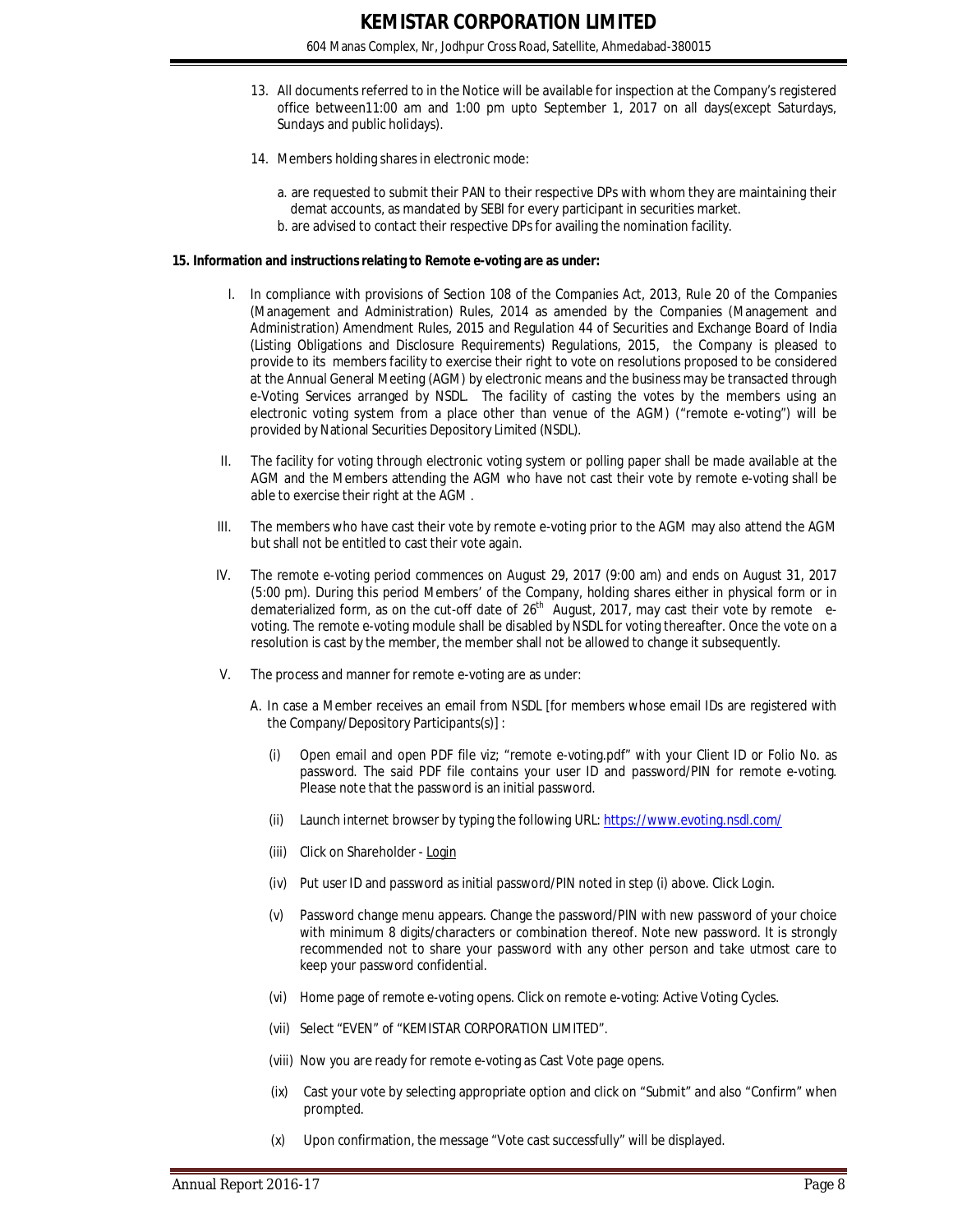- (xi) Once you have voted on the resolution, you will not be allowed to modify your vote.
- (xii) Institutional shareholders (i.e. other than individuals, HUF, NRI etc.) are required to send scanned copy (PDF/JPG Format) of the relevant Board Resolution/ Authority letter etc. together with attested specimen signature of the duly authorized signatory(ies) who are authorized to vote, to the Scrutinizer through e-mail to scrutinizer@gmail.com with a copy marked to evoting@nsdl.co.in
- B. In case a Member receives physical copy of the Notice of AGM [for members whose email IDs are not registered with the Company/Depository Participants(s) or requesting physical copy] :
	- (i) Initial password is provided as below/at the bottom of the Attendance Slip for the AGM:

| ser ID | <b>PASSWORD/PIN</b> |
|--------|---------------------|
|        |                     |

- (ii) Please follow all steps from Sl. No. (ii) to Sl. No. (xii) Above, to cast vote.
- VI. In case of any queries, you may refer the Frequently Asked Questions (FAQs) for Members and remote e-voting user manual for Members available at the downloads section of www.evoting.nsdl.com or call on toll free no.: 1800-222-990.
- VII. If you are already registered with NSDL for remote e-voting then you can use your existing user ID and password/PIN for casting your vote.
- VIII. You can also update your mobile number and e-mail id in the user profile details of the folio which may be used for sending future communication(s).
- IX. The voting rights of members shall be in proportion to their shares of the paid up Equity Share Capital of the Company as on the cut-off date of  $26<sup>th</sup>$  August, 2017.
- X. Any person, who acquires shares of the Company and become member of the Company after dispatch of the Notice of AGM and holding shares as of the cut-off date i.e. 26<sup>th</sup> August, dispatch of the Notice of AGM and holding shares as of the cut-off date i.e. 26<sup>th</sup> August, 2017, may obtain the login ID and password by sending a request at evoting@nsdl.co.in or Issuer/RTA.

However, if you are already registered with NSDL for remote e-voting then you can use your existing user ID and password for casting your vote. If you forgot your password, you can reset your password by using "Forgot User Details/Password" option available on www.evoting.nsdl.com or contact NSDL at the following toll free no.: 1800-222-990.

- XI. A member may participate in the AGM even after exercising his right to vote through remote evoting but shall not be allowed to vote again at the AGM.
- XII. A person, whose name is recorded in the register of members or in the register of beneficial owners maintained by the depositories as on the cut-off date only shall be entitled to avail the facility of remote e-voting as well as voting at the AGM through ballot paper.
- XIII. Mr. GAURAV ZINZUWADIYA, Practicing Chartered Accountant (Membership No.150295) has been appointed as the Scrutinizer for providing facility to the members of the Company to scrutinize the voting and remote e-voting process in a fair and transparent manner.
- XIV. The Chairman shall, at the AGM, at the end of discussion on the resolutions on which voting is to be held, allow voting with the assistance of scrutinizer, by use of "remote e-voting" for all those members who are present at the AGM but have not cast their votes by availing the remote evoting facility.
- XV. The Scrutinizer shall after the conclusion of voting at the AGM, will first count the votes cast at the meeting and thereafter unblock the votes cast through remote e-voting in the presence of at least two witnesses not in the employment of the Company and shall make, not later than three days of the conclusion of the AGM, a consolidated scrutinizer's report of the total votes cast in favour or against, if any, to the Chairman or a person authorized by him in writing, who shall countersign the same and declare the result of the voting forthwith.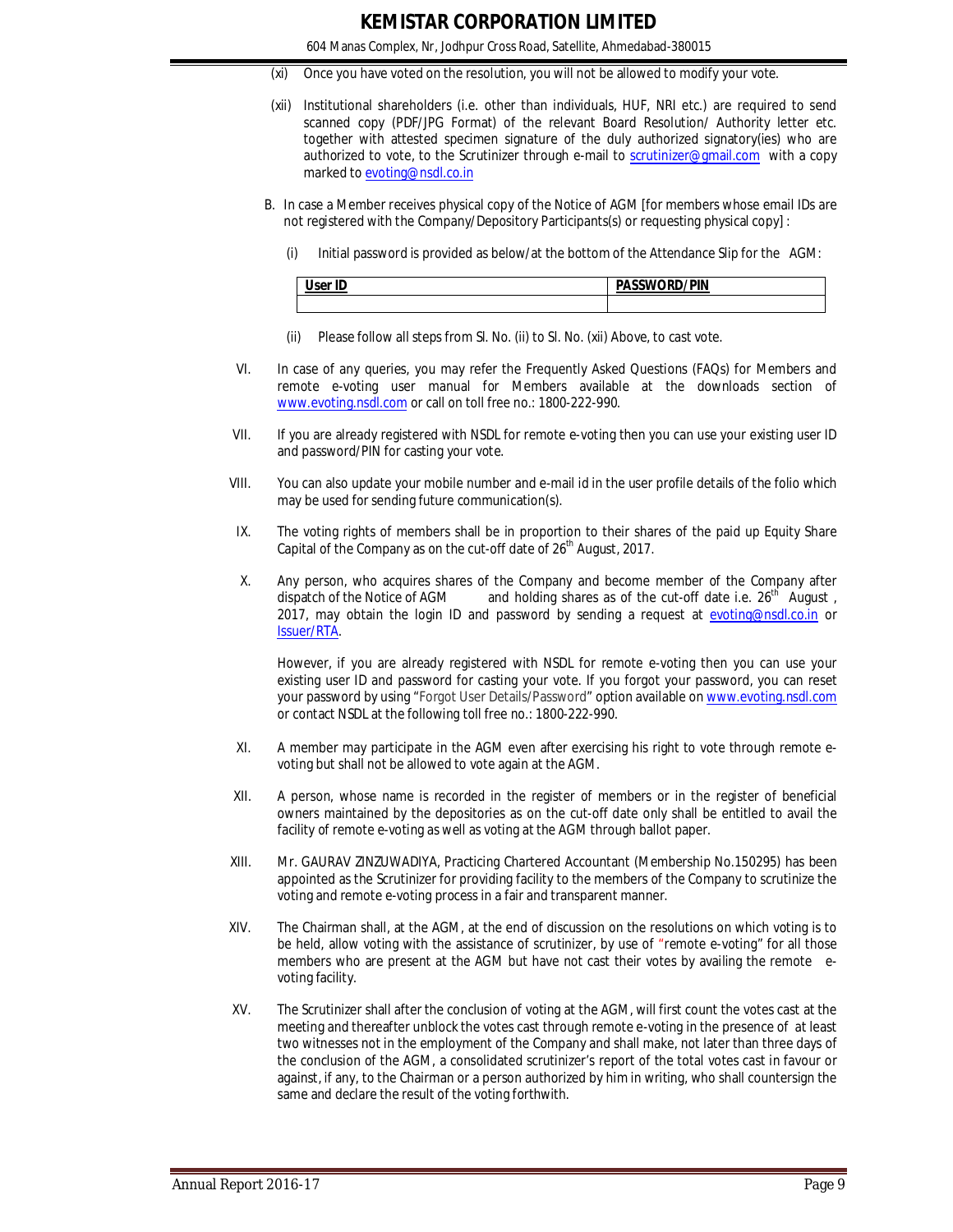XVI. The Results declared alongwith the report of the Scrutinizer shall be placed on the website of the Company and on the website of NSDL immediately after the declaration of result by the Chairman or a person authorized by him in writing. The results shall also be immediately forwarded to the BSE Limited, Mumbai.

| <b>Company's Details:</b>     | KEMISTAR CORPORATION LIMITED<br>604, Manas Complex,<br>Jodhpur Cross Road,<br>Satellite<br>Ahmedabad - 380 015<br>CIN: L24233GJ1994PLC022845<br>E-mail ID: Kemistarbse@gmail.com |
|-------------------------------|----------------------------------------------------------------------------------------------------------------------------------------------------------------------------------|
| Registrar and Transfer Agent: | PurvaSharegistry (India) Pvt. Ltd.<br>$1$ lnit no 9<br>Shiv Shakti Ind. Estt.<br>J.R. Borichamarg<br>Opp. Kasturba Hospital Lane<br>Lower Parel (E)<br>Mumbai 400 011            |
| <b>E-Voting Agency:</b>       | National Securities Depository Limited (NSDL)                                                                                                                                    |
| Scrutinizer:                  | GAURAV N. ZINZUWADIYA<br>G-301, ShayonaTilak-III,<br>New S.G Road, Gota,<br>Ahmedabad-382481                                                                                     |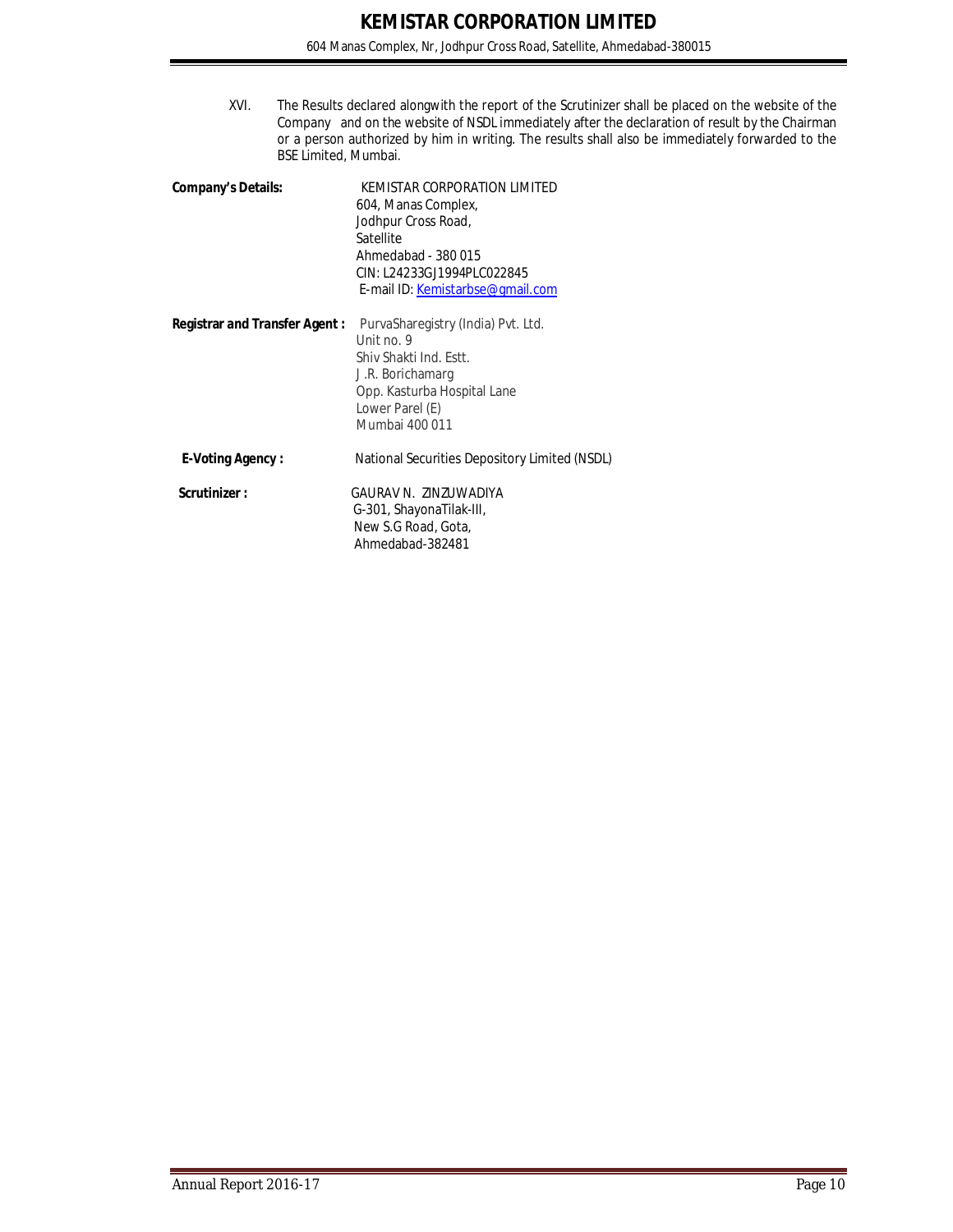#### **Annexure to the Notice**

#### **Explanatory Statement pursuant to Section 102 of the Companies Act, 2013:**

#### **ITEM NO.3:**

The existing Articles of Association are in line with the erstwhile Companies Act 1956, which are thus no longer in full conformity with the Companies Act, 2013.

It is thus expedient to adopt new set of Articles of Association (primarily based on Table F set out under the Companies Act,2013), in place of existing Articles of Association of the Company instead of amending the Articles of Association by alteration/incorporation of provisions of the Companies Act, 2013. Hence the Board of Directors at its meeting held on August 2, 2017 decided to adopt new set of Articles in place of existing Articles of Association of the Company and seek shareholders' approval for the same.

The Existing regulations 1 to 188 of the Articles of Association are replaced by the new set of regulations 1 to 86 and adopted as new set of Articles of Association.

In terms of section 5 and 14 of the Companies Act, 2013, the consent of the members by way of special resolution is required for adoption of new set of Articles of Association of the Company.

The entire set of proposed Articles of Association is available on the website of the company. The shareholders of the Company can also obtain a copy of the same from the Secretarial Department at the registered office of the Company.

None of the Directors, Key Managerial Personnel and their relatives are in any way concerned or interested in the said resolution.

The Directors recommend the aforesaid resolution for the approval by the members as a Special Resolution.

#### **ITEM NO.4:**

In order to comply with the provisions of the Companies Act, 2013, the Company needs to amend the title of clause III (B) Objects Clause of the Memorandum of Association. Consent of the shareholders by passing a Special Resolution is required in this regard.

The entire set of proposed Memorandum of Association is available in the website of the Company.

The shareholders of the Company can also obtain a copy of the same from the Secretarial Department at the Registered Office of the Company.

None of the Directors, Key Managerial Personnel and their relatives are in any way concerned or interested in the said resolution.

The Directors recommend the aforesaid resolution for the approval by the members as Special Resolution.

#### **ITEM NO.5**

In order to comply with the provisions of Section 4(1)(c), 13 and other applicable provisions, if any, of the Companies Act, 2013, the Company needs to delete the Other Objects Clause from the Memorandum of Association. The modification in the Memorandum of Association is carried out to give effect to the provisions of the Companies Act, 2013. Consent of the Shareholders by passing a Special Resolution is required in this regard.

A copy of the proposed set of new Memorandum of Association of the Company would be available for inspection for the members at the Registered Office of the Company during the office hours on any working day, except Saturdays, between11.00 a.m. to 6.00 p.m.

None of the Directors, Key Managerial Personnel of Company and their relatives are concerned or interested in the said resolution.

#### **ITEM NO.6**

In order to comply with the provisions of Section  $4(1)(d)(i)$ , 13 and other applicable provisions, if any, of the Companies Act, 2013, the Company needs to alter the Liability Clause of the Memorandum of Association. The modification in the Memorandum of Association is carried out to give effect to the provisions of the Companies Act, 2013. Consent of the shareholders by passing a Special Resolution is required in this regard.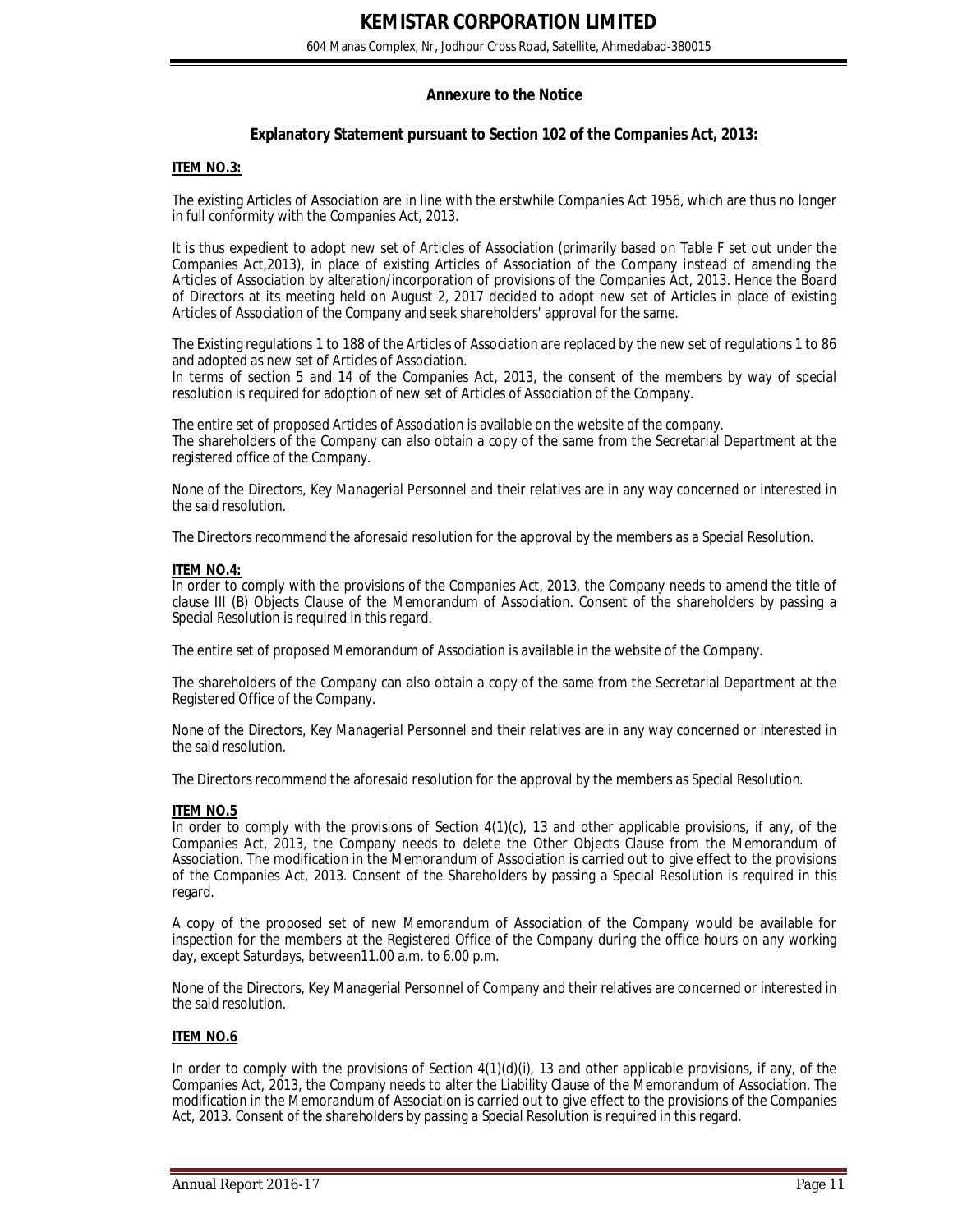None of the Directors, Key Managerial Personnel and their relatives are in any way concerned or interested in the said resolution. The relevant documents are available for inspection by the members during working hours in registered office of the company.

The Directors recommend the aforesaid resolutions for the approval by the members as Special Resolution. **ITEM NO.7**

Members are requested to note that in order to carry out the business activities of the Company from time to time, it will be appropriate to infuse further funds in the Company from such prospective investors.

Members are further requested to note that for achieving the abovementioned objective of undertaking capital infusion, the Board of Directors of the Company at their meeting held on Tuesday, August 2, 2017, accorded their approval for the issue of up to 11,95,000 fully paid-up Equity Share of Rs. 10/- each at a price of Rs. 16.50 per Equity Share at a premium of Rs.6.50 per Equity Share aggregating up to Rs. 1,97,17,500 by way of preferential offer, subject to the approval of the Members of the Company.

Members are requested to note that In terms of Section 62(1)(c) read with Section 42 of the Companies Act, 2013 ("the Act") and Rules made thereunder, and Chapter VII of the Securities and Exchange Board of India (Issue of Capital and Disclosure Requirements) Regulations, 2009 (the "SEBI (ICDR) Regulations"), as amended, a company can undertake preferential allotment only after obtaining prior approval of the Shareholders by way of Special resolution on the terms and conditions and formalities as stipulated in the Act and the SEBI (ICDR) Regulations.

Further, in terms of Regulation 73 of the SEBI ICDR Regulations, certain disclosures are required to be made to the Members of the Company which forms part of this Explanatory Statement to the Notice. The relevant disclosures as required under Chapter VII of the SEBI ICDR Regulations are set out below:

#### a) **The Object(s) of the issue**

The company proposes to expand its business and therefore proposes to mobilize funds for funding current and future activities and / or growth plans of the Company or general corporate purposes including any capital expenditure required if any. In order to achieve the same the company needs to raise funds by issuing 11,95,000 fully paid Equity Shares of Rs.10/- each at a price of Rs. 16.50 each to individuals / entities other than the Promoters/ Promoters Group on preferential basis.

b) **The proposal of the Promoters / Directors / Key Management Persons of the Issuer to subscribe to the offer:** 

None of the Promoter / Director / Persons in Promoter/ Promoter Group / Key Management Persons are subscribing to the offer.

#### c) **Pricing of the Preferential Issue**

The Equity Shares will be allotted in accordance with the price determined in terms of Regulation 76(1) of the SEBI ICDR Regulations. The Equity Shares shall be allotted at a price not less than higher of the following:

- (a) The average of the weekly high and low of the volume weighted average price of the related Equity Shares quoted on the recognized stock exchange during the twenty six weeks preceding the relevant date; or
- (b) The average of the weekly high and low of the volume weighted average prices of the related Equity Shares quoted on a recognized stock exchange during the two weeks preceding the relevant date.

As per the calculations, 26 weeks and 2 weeks of the High and low of the Volume Weighted Average Price of the Equity Shares of the Company quoted on Stock Exchanges preceding the Relevant Date stands at Rs. 16.41 and Rs. NIL - respectively. However, the issue price has been fixed at Rs.16.50 (including premium of Rs. 6.50) per Equity Share which is higher than the price i.e.Rs. 16.41 calculated as per Regulation 76(1) of the SEBI ICDR Regulations.

#### d) **Basis on which price has been arrived at along with report of the registered valuer:**

As such this is not applicable in the present case since the Company is a listed company and the pricing is in terms of the SEBI (ICDR) Regulation.

#### e) **Relevant Date:**

The "Relevant Date" in terms of Regulation 71 of the SEBI (ICDR) Regulations for determination of minimum price is August 2, 2017, being the date 30 days prior to the date of the Annual General Meeting being September 1, 2017.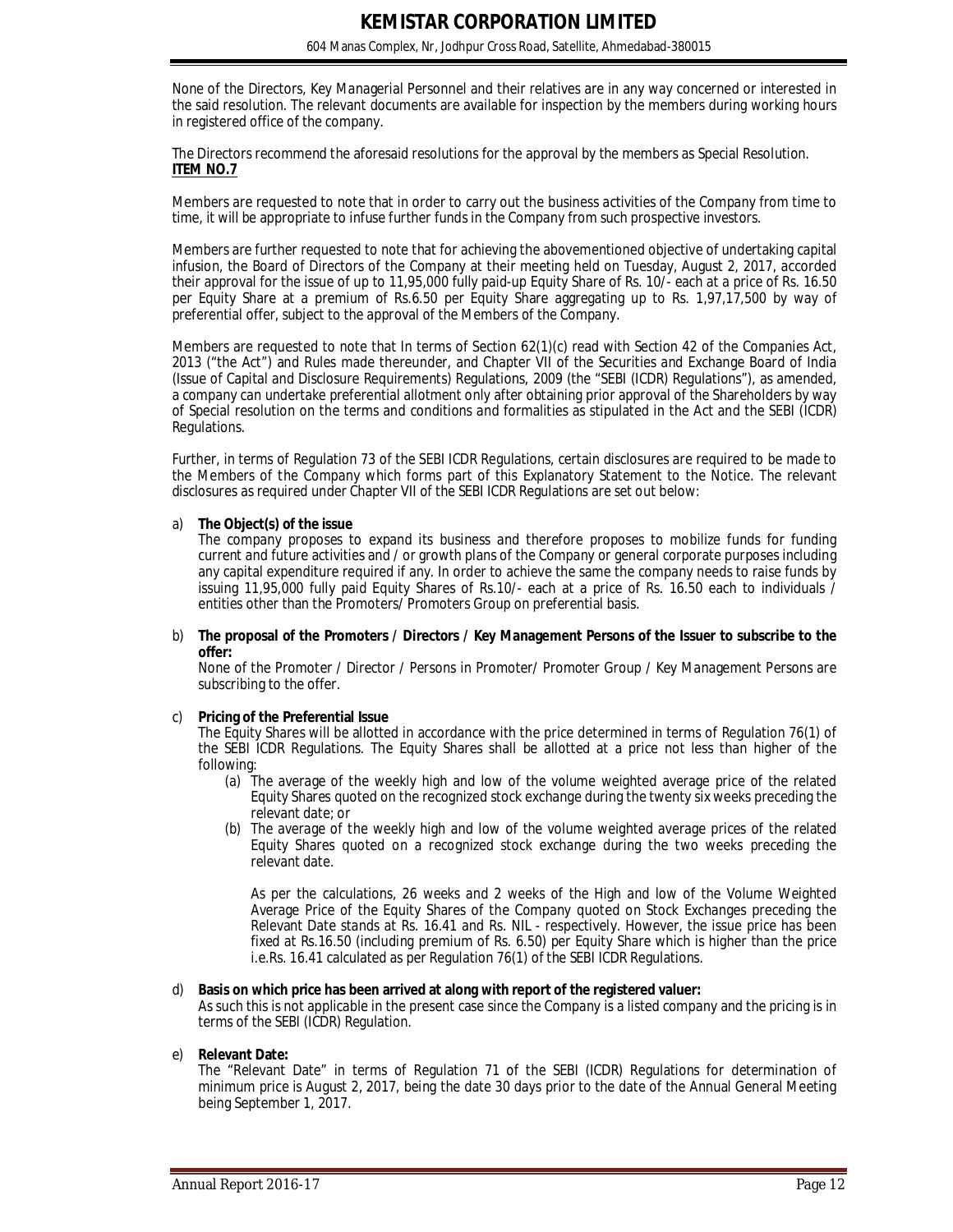604 Manas Complex, Nr, Jodhpur Cross Road, Satellite, Ahmedabad-380015

# f) **Shareholding Pattern of the Company before and after the proposed Issue:**

The shareholding pattern before and after the offer would be as under:

|   | Category                                    | Pre Issue*                                                 |                                                     | Preferential                         | Post Issue#                                         |                                                     |  |
|---|---------------------------------------------|------------------------------------------------------------|-----------------------------------------------------|--------------------------------------|-----------------------------------------------------|-----------------------------------------------------|--|
|   |                                             | No.<br><b>of</b><br><b>Equity</b><br><b>Shares</b><br>held | %<br>of<br><b>Equity</b><br><b>Share</b><br>holding | Allotment of<br><b>Equity Shares</b> | No.<br>of<br><b>Equity</b><br><b>Shares</b><br>held | %<br>of<br><b>Equity</b><br><b>Share</b><br>holding |  |
| A | Promoters' holding:                         |                                                            |                                                     |                                      |                                                     |                                                     |  |
|   | $1.$ Indian :                               |                                                            |                                                     |                                      |                                                     |                                                     |  |
|   | Individual                                  | 2,11,392                                                   | 31.49                                               | $\Omega$                             | 2,11,392                                            | 11.33                                               |  |
|   | <b>Bodies Corporate</b>                     |                                                            |                                                     | $\mathbf 0$                          |                                                     | $\overline{\phantom{a}}$                            |  |
|   | Sub Total                                   | 2,11,392                                                   | 31.49                                               | $\mathbf 0$                          |                                                     |                                                     |  |
|   | Foreign Promoters                           |                                                            |                                                     | 0                                    |                                                     | $\overline{a}$                                      |  |
|   | Sub Total (A)                               | 2,11,392                                                   | 31.49                                               | $\mathbf 0$                          | 2,11,392                                            | 11.33                                               |  |
| B | Non-Promoters' holding:                     |                                                            |                                                     |                                      |                                                     |                                                     |  |
|   | 2. Mutual funds / UTI                       |                                                            |                                                     | $\Omega$                             |                                                     |                                                     |  |
|   | Financial Institutions/Banks                | $\sim$                                                     |                                                     | $\Omega$                             |                                                     |                                                     |  |
|   | Insurance Companies / Govt.<br>Institutions |                                                            |                                                     | $\Omega$                             |                                                     |                                                     |  |
|   | Foreign Institutional Investors             | $\overline{\phantom{a}}$                                   | $\blacksquare$                                      | $\mathbf 0$                          | $\blacksquare$                                      | $\overline{\phantom{a}}$                            |  |
|   | <b>Sub Total</b>                            |                                                            |                                                     | $\Omega$                             |                                                     |                                                     |  |
|   | 3. Bodies Corporate                         | 29,004                                                     | 4.32                                                | $\mathbf 0$                          | 29,004                                              | 1.55                                                |  |
|   | Individual holding                          | 4,30,572                                                   | 64.13                                               | 11,95,000                            | 16,25,572                                           | 87.10                                               |  |
|   | Foreign Companies                           |                                                            |                                                     | $\Omega$                             |                                                     | $\overline{a}$                                      |  |
|   | Non-Resident Individuals                    |                                                            | $\overline{a}$                                      | $\mathbf 0$                          | $\overline{a}$                                      | $\overline{a}$                                      |  |
|   | <b>Clearing Member</b>                      | 400                                                        | 0.06                                                | $\mathbf 0$                          | 400                                                 | 0.02                                                |  |
|   | <b>HUF</b>                                  | 24                                                         | $\Omega$                                            | $\Omega$                             | 24                                                  | $\Omega$                                            |  |
|   | Sub Total (B)                               | 4.60.000                                                   | 68.51                                               | 11,95,000                            | 16,55,000                                           | 88.67                                               |  |
|   | <b>Grand Total</b>                          | 6,71,392                                                   | 100.00                                              | 11,95,000                            | 18,66,392                                           | 100.00                                              |  |

\*Above shareholding pattern is prepared based on Shareholding of the Company as on June 30, 2017. # On assumption that entire 11, 95,000 Equity Shares may be allotted pursuant to the shareholders resolution. However, if any Equity Shares are not issued / allotted, the figures will change accordingly.

#### g) **Proposed time frame within which allotment in the preferential issue shall be completed:**

The allotment of Equity Shares shall be completed within a period of 15 days from the date of passing of the Resolution by the Shareholders provided where the allotment is pending on account of any approval from any Regulatory Authority / Body, the allotment shall be completed by the Company within a period of 15 days from the date of such approval.

h) **Identity of the natural persons who are the ultimate beneficial owners of the Equity Shares proposed to be allotted and/or who ultimately control the proposed allottees, the percentage of post preferential issue capital (expanded capital) that may be held by them:**

| Sr.<br>No.     | Name of proposed<br>allottee     | Category      | Pre-issue<br>shareholding |                | <b>Maximum</b><br>No. of Equity<br>shares<br>proposed to<br>be Allotted | Post issue<br>shareholding |      |
|----------------|----------------------------------|---------------|---------------------------|----------------|-------------------------------------------------------------------------|----------------------------|------|
|                |                                  |               | No. of<br>share           | %              | No. of<br>shares                                                        | No. of<br>share            | %    |
|                |                                  |               | s                         |                |                                                                         | s                          |      |
| 1.             | Chandrika Rameshbhai<br>Harkhani | <b>PUBLIC</b> | $\bf{0}$                  |                | 40,000                                                                  | 40,000                     | 2.14 |
| 2.             | Kirit Jivrajbhai Patel           | <b>PUBLIC</b> | $\Omega$                  | $\blacksquare$ | 60,000                                                                  | 60,000                     | 3.21 |
| 3              | Navinbhai Gordhanbhai Patel      | <b>PUBLIC</b> | $\Omega$                  | $\blacksquare$ | 60,000                                                                  | 60,000                     | 3.21 |
| 4.             | Chandresh Gordhanbhai Patel      | <b>PUBLIC</b> | $\bf{0}$                  | ۰              | 60,000                                                                  | 60,000                     | 3.21 |
| 5.             | Mitesh Champaklal Gandhi         | <b>PUBLIC</b> | $\bf{0}$                  | $\blacksquare$ | 60,000                                                                  | 60,000                     | 3.21 |
| 6.             | Ashish Champaklal Gandhi         | <b>PUBLIC</b> | $\bf{0}$                  | ۰              | 60,000                                                                  | 60,000                     | 3.21 |
| 7 <sub>1</sub> | Pravin Babubhai Patel            | <b>PUBLIC</b> | $\bf{0}$                  |                | 60.000                                                                  | 60,000                     | 3.21 |
| 8.             | Sonali Ashokbhai Prajapati       | <b>PUBLIC</b> | $\bf{0}$                  | $\blacksquare$ | 60,000                                                                  | 60,000                     | 3.21 |
| 9.             | Chirag Shaileshbhai Shastri      | <b>PUBLIC</b> | $\mathbf{0}$              | ä,             | 60,000                                                                  | 60,000                     | 3.21 |
| 10.            | Nathuram Jivrambhai Patel        | <b>PUBLIC</b> | $\bf{0}$                  | ۰              | 60,000                                                                  | 60,000                     | 3.21 |
| 11.            | Urmilaben Maheshbhai Patel       | <b>PUBLIC</b> | $\bf{0}$                  |                | 60,000                                                                  | 60,000                     | 3.21 |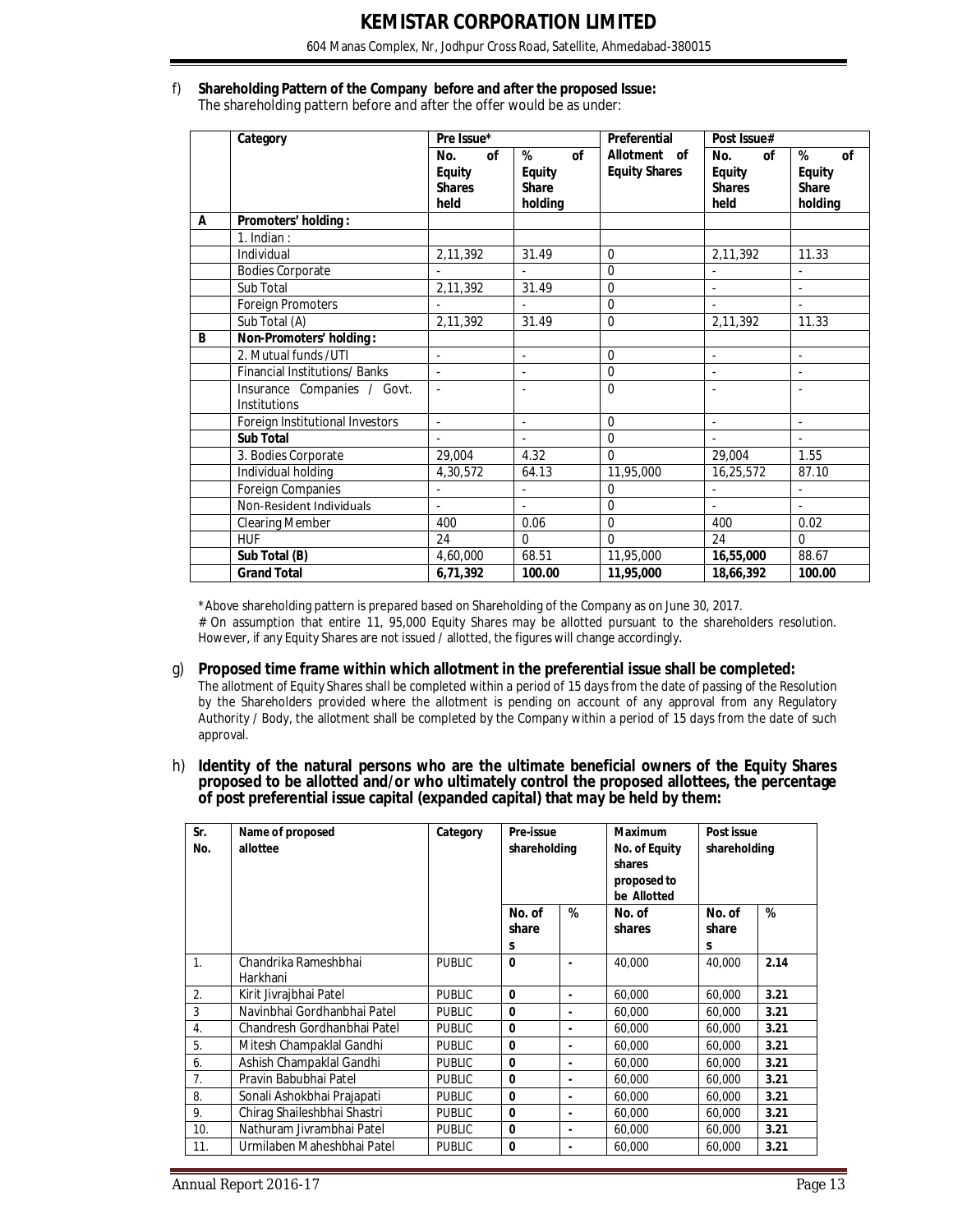604 Manas Complex, Nr, Jodhpur Cross Road, Satellite, Ahmedabad-380015

| 12. | Ramesh Motibhai Desai                 | <b>PUBLIC</b> | $\bf{0}$     |   | 60.000 | 60,000 | 3.21 |
|-----|---------------------------------------|---------------|--------------|---|--------|--------|------|
| 13. | Shaileshkumar Kantibhai Patel         | <b>PUBLIC</b> | $\bf{0}$     |   | 60.000 | 60,000 | 3.21 |
| 14. | Vijay Shankarlal Panchal              | <b>PUBLIC</b> | 0            |   | 60.000 | 60,000 | 3.21 |
| 15. | Dharmendra Champaklal<br>Vankani      | <b>PUBLIC</b> | $\mathbf{0}$ |   | 30,000 | 30,000 | 1.60 |
| 16. | Dhiren Kanubhai Patel                 | <b>PUBLIC</b> | 0            | ۰ | 60.000 | 60,000 | 3.21 |
| 17. | Deepti Dhiren Patel                   | <b>PUBLIC</b> | 0            |   | 30,000 | 30,000 | 1.60 |
| 18. | Jinal Yogeshbhai Shah                 | <b>PUBLIC</b> | $\mathbf{0}$ |   | 60,000 | 60,000 | 3.21 |
| 19. | Medha Chiragbhai Shastri              | <b>PUBLIC</b> | 0            |   | 60.000 | 60,000 | 3.21 |
| 20. | Ramesh Jadavbhai Harkhani             | <b>PUBLIC</b> | 0            |   | 40.000 | 40,000 | 2.14 |
| 21. | Abha Dharmendra Vankani               | <b>PUBLIC</b> | $\mathbf{0}$ |   | 30,000 | 30,000 | 1.60 |
| 22. | Harsha Sushil Vegda                   | <b>PUBLIC</b> | 0            |   | 30,000 | 30,000 | 1.60 |
| 23. | Parashottambhai Jadavbhai<br>Harkhani | <b>PUBLIC</b> | $\bf{0}$     |   | 35,000 | 35,000 | 1.88 |

Section 62 of the Companies Act, 2013 provides, inter alia, that when it is proposed to increase the issued capital of a Company by allotment of further shares etc., such shares shall be offered to the existing shareholders of the Company in the manner laid down in Section 62 unless the shareholders in the general meeting decide otherwise by passing a Special Resolution.

Hence, consent of the shareholders by way of a Special Resolution is being sought pursuant to Section 62(1)(c) and all other applicable provisions of Companies Act, 2013 and in terms of the provisions of the SEBI (ICDR) Regulations and the SEBI (LODR) Regulations executed by the Company with BSE Limited where the Company's shares are listed.

#### i) **Auditors' Certificate:**

ŋ.

A copy of the certificate from Statutory Auditors certifying that the issue of Equity Shares is being made in accordance with the requirements of SEBI (ICDR) Regulations, and will be made available for inspection at the registered office of the Company on all working days between 11.00 a.m. to 1.00 p.m. upto the date of Annual General Meeting.

A copy of the Memorandum and Articles of Association of the Company will also be available for inspection at the registered office of the Company on any working day between 11:00 a.m. and 1:00 p.m., and the same will also be available for inspection at the Annual General Meeting.

#### j) **Lock in Period:**

The Equity Shares allotted on preferential basis shall be subject to lock-in for such periods as prescribed in Regulation 78 of SEBI (ICDR) Regulations.

#### k) **Sale / Transfer of Equity Shares:**

The proposed allottees have confirmed to the Company that they have not sold / transferred any Equity Shares of the Company during the period of six months prior to the Relevant Date.

#### l) **Change in control consequent to the preferential issue:**

The existing Promoters of the Company will continue to be in control of the Company and there will not be any change in the management or control of the Company as a result of the proposed preferential allotment**.** 

#### m) **Undertakings**

In terms of SEBI (ICDR) Regulations, 2009, the Company hereby undertakes that:

- a) It shall re-compute the price of the specified securities in terms of the provision of SEBI (ICDR) Regulations, where it is so required.
- b) If the amount payable on account of the recomputation of price is not paid within the time stipulated in these regulations, the specified securities shall continue to be locked- in till the time such amount is paid by the Allottees.

#### n) **Others:**

Save and except the Preferential Issue as proposed in the resolution set in the accompanying Notice, the Company has made no other issue or allotment of securities on preferential basis during the year.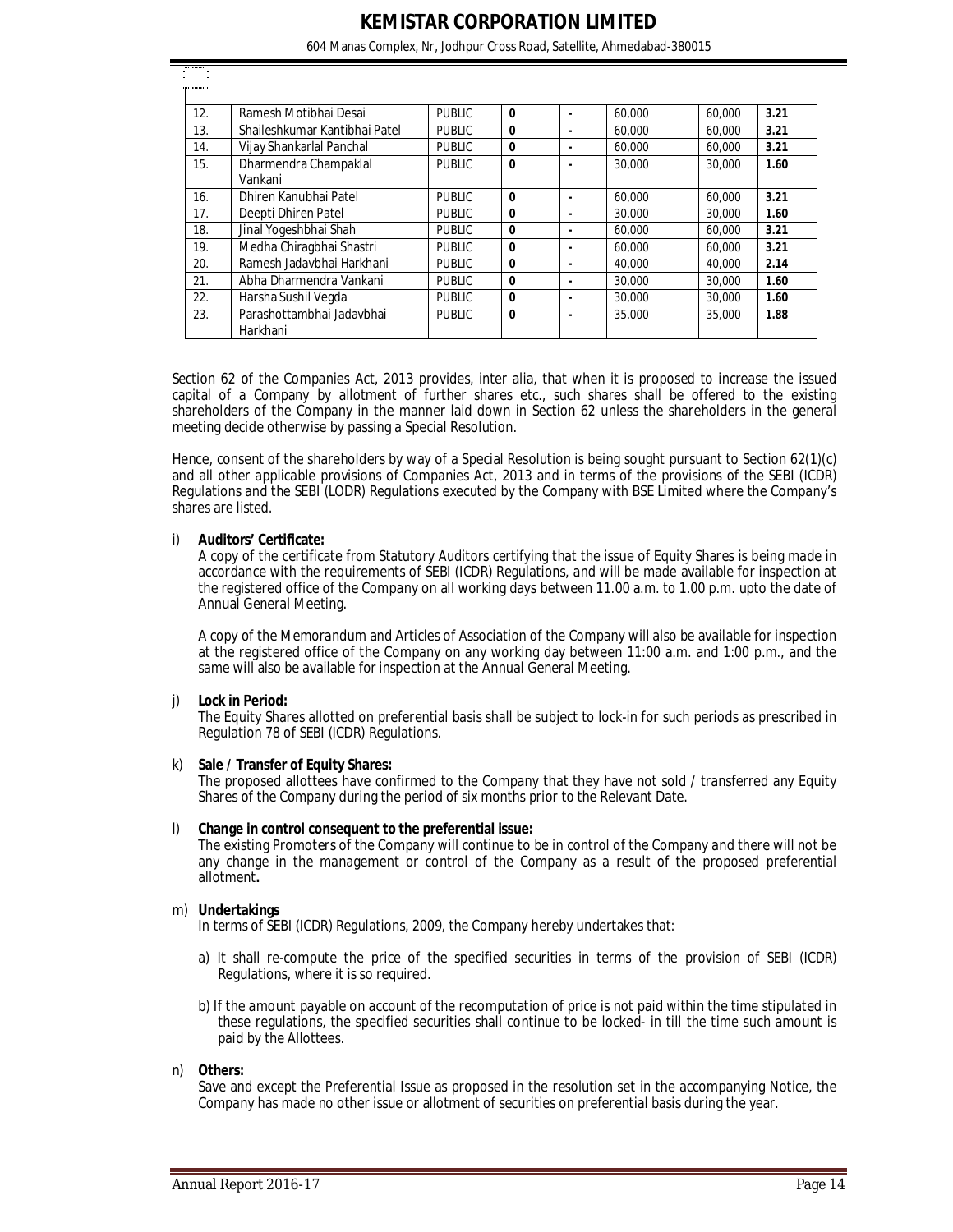o) The Issuer its Promoters and Directors have not been categorized as a willful defaulter by any bank or financial institution or consortium thereof, in accordance with the guidelines on willful defaulters issued by the Reserve Bank of India.

As it is proposed to issue and allot the aforesaid Equity Shares on preferential allotment basis, special resolution is required to be approved by members pursuant to the provisions of Section 62 of the Companies Act, 2013, other applicable provisions of Companies Act, 2013 and in terms of the provisions of the SEBI ICDR Regulations and the listing agreement entered into by the Company with the BSE Limited, where the Company's equity shares are listed.

The Board of Directors believes that the proposed Preferential Issue is in the best interest of the Company and its members. The Board recommends the resolutions as set out in the accompanying notice for the approval of members as a Special Resolutions.

None of the Directors or any Key Managerial Personnel or any relative of any of the Directors/Key Managerial Personnel of the Company is, in anyway, concerned or interested in the above resolution.

**Place:** Ahmedabad **By Order of the Board of Directors**<br> **By Order of the Board of Directors**<br> **By Order of the Board of Directors Kemistar Corporation Limited** 

**Registered Office:** 604, Manas Complex, **Ketan Patel Jodhpur Cross Road** Gujarat, India (01157786)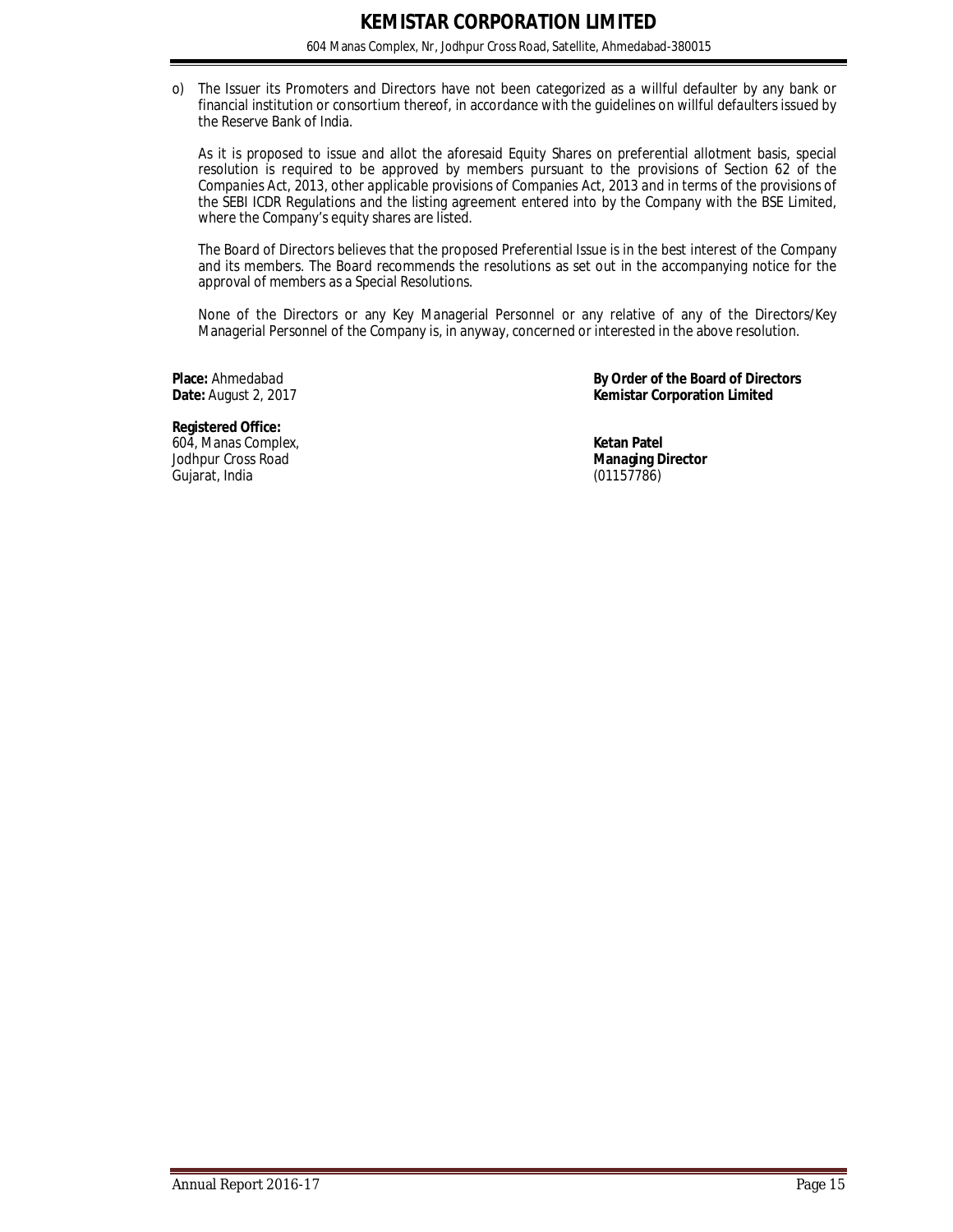## **BOARD REPORT**

#### To The Members, **KEMISTAR CORPORATION LIMITED**

Your Directors have pleasure in submitting their **TWENTY THIRD ANNUAL REPORT** of the Company together with the Audited Statements of Accounts for the year ended 31st March, 2017.

#### **1. FINANCIAL RESULTS**

The chemicals and other business operations will be operated from Ahmedabad office. The other operations will commence in phased manner hence onward. The Financial Results during the year under review are as under:

| <b>Particulars</b>       | Year 2016-17 (Rs.) | Year 2015-16 (Rs.) |
|--------------------------|--------------------|--------------------|
| Income from operations   | 99.70.725          | 94.57.293          |
| Income from other heads  | 5,35,754           | 1.03.093           |
| <b>Total Expenditure</b> | 1,00,45,375        | 93,46,266          |
| <b>Profit Before Tax</b> | 4,61,104           | 2,14,120           |
| Provision for Tax        | 1,01,886           | 45,888             |
| Profit After Tax         | 3,59,218           | 1,68,232           |

#### **2. REVIEW OF BUSINESS OPERATIONS AND FUTURE PROSPECTS**

Your company maintain to achieve total income Rs. 10,506,479/- as compared to previous year Rs. 93,46,266.

- **(1) Domestic Sales: -** The domestic sales Increased to Rs. 99, 70,725/- as compared to previous year Rs. 94, 57,293/-.
- **(2) Other Income:-** Other income increased to Rs. 5,35,754/- as compared to previous year Rs. 1,03,093/-

The Company is Rapidly Expanding due to favorable condition of Indian Environment in Specially Chemical sectors. Company's Profitability has increased more than 200% compared to Financial Year 2015-16 & new avenues of business possibilities.

#### **3. SHARE CAPITAL**

The paid up Equity Share capital of the Company is Rs. 6,713,920/-. During the year under review, the company has neither issued any shares with differential voting rights nor granted any stock Option nor any sweat Equity Shares**.**

#### **4. DIVIDEND**

In absence of adequate profit, your Directors are unable to recommend any dividend for the year ended 31<sup>st</sup> March 2017.

#### **TRANSFER OF UNCLAIMED DIVIDEND TO INVESTOR EDUCTION AND PROTECTION FUND**

Since there was no unpaid/unclaimed Dividend declared and paid last year, the provisions of Section 125 of the Companies Act, 2013 do not apply.

#### **5. Finance :**

Cash and Cash equivalent as at March 31, 2017 was Rs. 20,93,448. The company continues to focus on adjusting management of its working capital, Receivable, purchases and other working capital parameters were kept under strict check through continuous monitoring.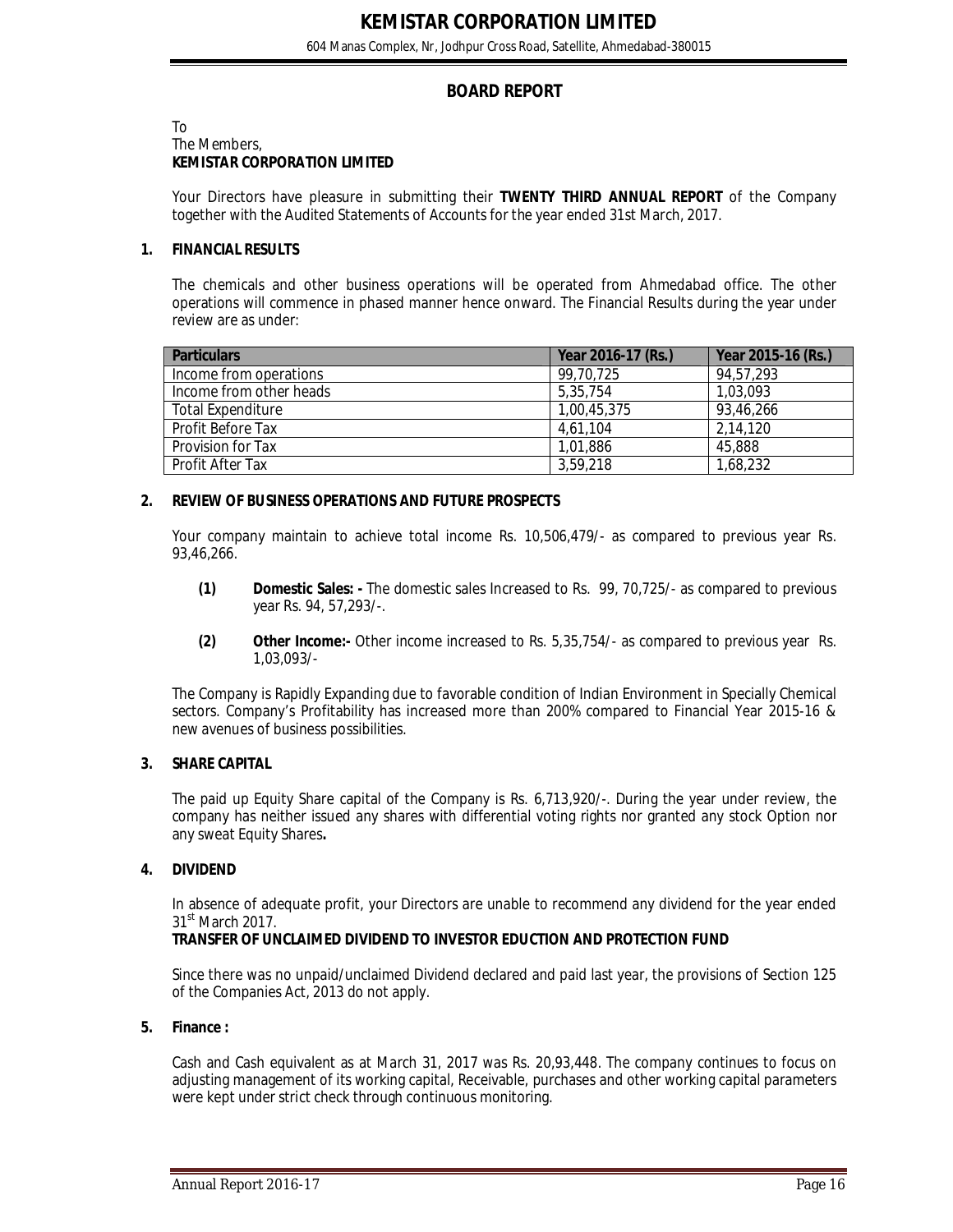#### **6. FIXED DEPOSIT**

The company has not invited, accepted or renewed any fixed deposit from the public during the year. No amount on account of principal or interest on fixed deposit was outstanding as on the date of Balance sheet. However the company has accepted deposit form Directors, Shareholders and relatives pursuant to Rule 2(1)(c)(xiii) of the Companies (Acceptance of Deposits) Rules, 2014.

#### **7. PARTICULARS OF LOANS, GUARANTEES OR INVESTMENTS MADE UNDER SECTION 186 OF THE COMPANIES ACT, 2013**

The Company has not provided any loan to any person or body corporate or given any guarantee or provided security in connection with such loan or made any investment in the securities of anybody corporate pursuant to section 186 of the Companies Act, 2013 during the year under review and hence the said provision is not applicable.

During the year company disinvest 47,000 shares of AGR – EH Technologies Pvt. Ltd. Amounting to Rs. 32,90,000/-

#### **The current investment of the company as on 31st March, 2017:**

Rs.17,43,000/- in AGR – EH Technologies Pvt. Ltd. Rs. 24,99,595 in Reliance Liquid Fund

#### **8. ADEQUACY OF INTERNAL FINANCIAL CONTROLS**

Your Company has established adequate internal financial control systems to ensure reliable financial reporting and compliance with laws and regulations. All resources are put to optimal use and adequately protected against any loss.

Internal control systems commensurate with its size and operations to ensure orderly and efficient conduct of business while safeguarding the assets, quality, safety, procurements, finance and accounts and reducing and detecting error.

The Company also has appointed an external firm of Chartered Accountants to supplement the efficient Internal Audit.

#### **9. DIRECTORS AND KEY MANAGERIAL PERSONNEL**

The company has compiled with the requirements of having Key managerial Personnel as per provisions of section 203 of the companies Act, 2013.

All the independent Directors of your company have given their declarations, that they meet the criteria of independence as laid down under Section 149(6) of the Act and the SEBI (listing Obligations and Disclosure Requirements) Regulations, 2016.

As required under Clause 49 of the Listing Agreement with the Stock Exchanges, the details of Directors seeking re-appointment at the ensuring Annual General Meeting has been provided in the Notice of the Annual General Meeting, forming part of the Annual Report.

In the light of various guidelines and applicable provisions your director proposes to broad base the board by the appointment of independent professional directors.

#### **10. PERFORMANCE EVALUATION OF THE BOARD**

Pursuant to the provisions of the Companies Act, 2013 and SEBI ( Listing Obligations and Disclosure Requirements) Regulations,2016,the Board had adopted a formal mechanism for evaluating its own performance and as well as that of its committee and individual Directors, including the chairperson of the Board. The Exercise was carried out through a structured evaluation process covering the various aspects of the Board's functioning such as composition of board & committees, experience & competencies, performance of specific duties & obligations, governance issues etc.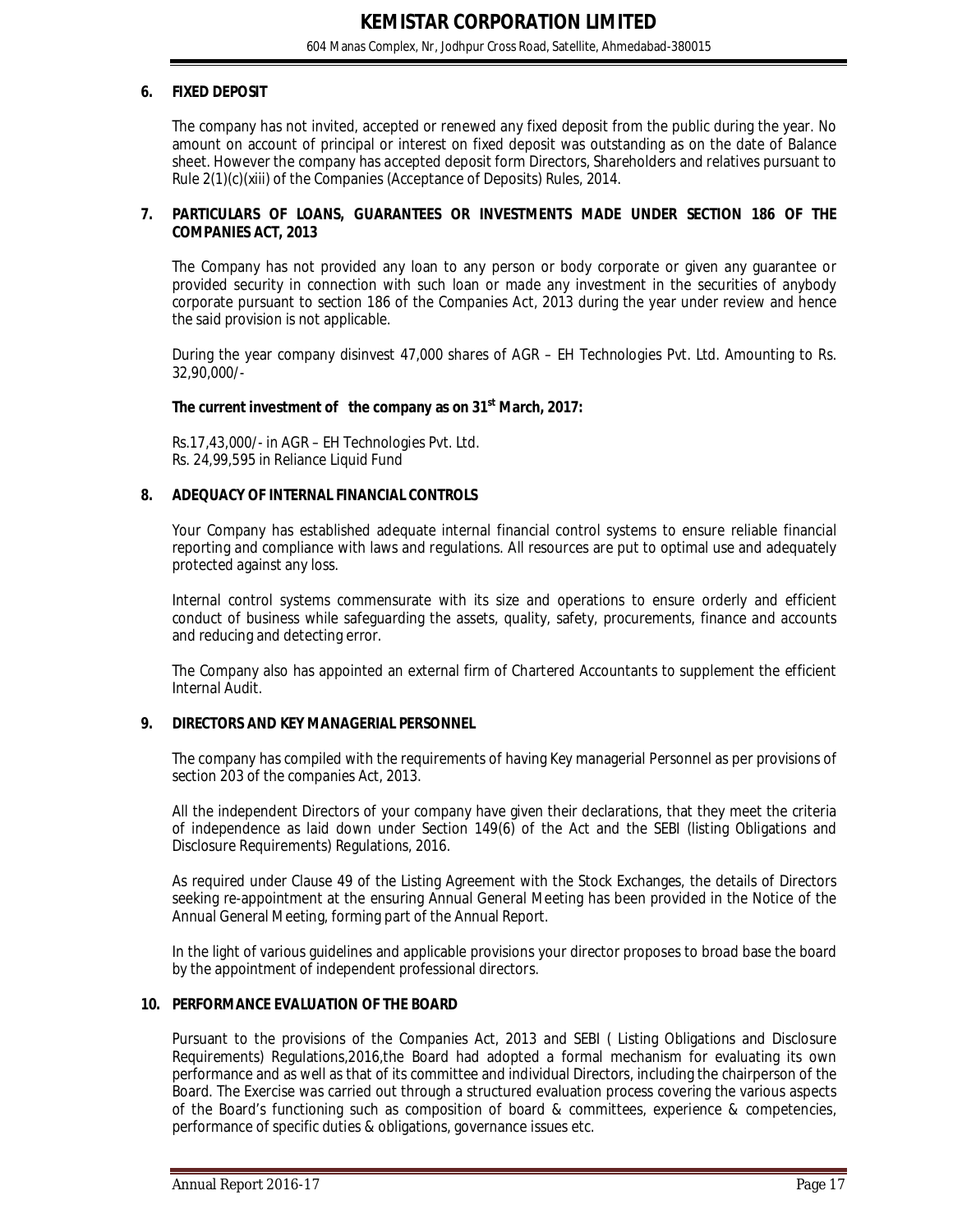The evaluation of the independent Directors was carried out by Board, except the independent Director being evaluated and the chairperson and the non independent Directors were carried out by the independent Directors.

#### **11. REMUNERATION AND NOMINATION POLICY**

The Board of Directors has framed a policy which lays down a framework in relation to remuneration of directors, Key Managerial Personnel and Senior Management of the Company. This policy also lays down criteria for selection and appointment of the board members. The Details of this policy is explained in the Corporate Governance Report.

#### **12. NUMBER OF BOARD MEETINGS CONDUCTED DURING THE YEAR UNDER REVIEW**

Six Board Meetings were held during the 12 months accounting period ended 31-3-2017. The dates of such Board Meeting are

1)  $9^{th}$  May, 2016 2)  $19^{th}$  May, 2016 3)  $30^{th}$  August, 2016 4) 29<sup>th</sup> October, 2016 5) 12<sup>th</sup> January, 2017 6) 6<sup>th</sup> February, 2017

#### **13. DIRECTORS RESPONSIBILITY STATEMENT**

In accordance with the provisions of Section 134(5) of the Companies Act, 2013 the Board hereby submits its responsibility Statement:—

- a. in the preparation of the annual accounts, the applicable accounting standards had been followed along with proper explanation relating to material departures;
- b. the directors had selected such accounting policies and applied them consistently and made judgments and estimates that are reasonable and prudent so as to give a true and fair view of the state of affairs of the company at the end of the financial year and of the profit and loss of the company for that period;
- c. the directors had taken proper and sufficient care for the maintenance of adequate accounting records in accordance with the provisions of this Act for safeguarding the assets of the company and for preventing and detecting fraud and other irregularities;
- d. the directors had prepared the annual accounts on a going concern basis; and
- e. The directors had laid down internal financial controls to be followed by the company and that such internal financial controls are adequate and were operating effectively.
- f. the directors had devised proper systems to ensure compliance with the provisions of all applicable laws and that such systems were adequate and operating effectively.

#### **14. AUDITORS AND AUDITOR'S REPORT:**

Your Company's Auditors, M/s. Gaurav N. Zinzuwadiya, Chartered Accountants, Ahmedabad will retire at the conclusion of the forthcoming Annual General Meeting and they have consented to be re-appointed for the financial year 2017-18. The Company has received a letter from M/s Gaurav N. Zinzuwadiya, stating that their appointment as auditors, if made, would be within the limits specified under Rule 4(1) of the Companies (Audit and Auditors) Rules, 2014 and as provided in section 141 of Companies Act 2013 and that they are not disqualified for re-appointment within the meaning of Section 139 of the said Act.

#### **EXPLANATION ON QUALIFICATIONS, RESERVATIONS OR ADVERSE REMARKS MADE BY THE AUDITORS**

There were no qualifications, reservations or adverse remarks made by the Auditors and the practicing company secretary in their report.

#### **15. CONSERVATION OF ENERGY, TECHNOLOGY ABSORPTION:**

Your Company has not consumed energy of the significant level and accordingly no measures were taken for energy conservation and no additional investment was made for the reduction of energy conservation.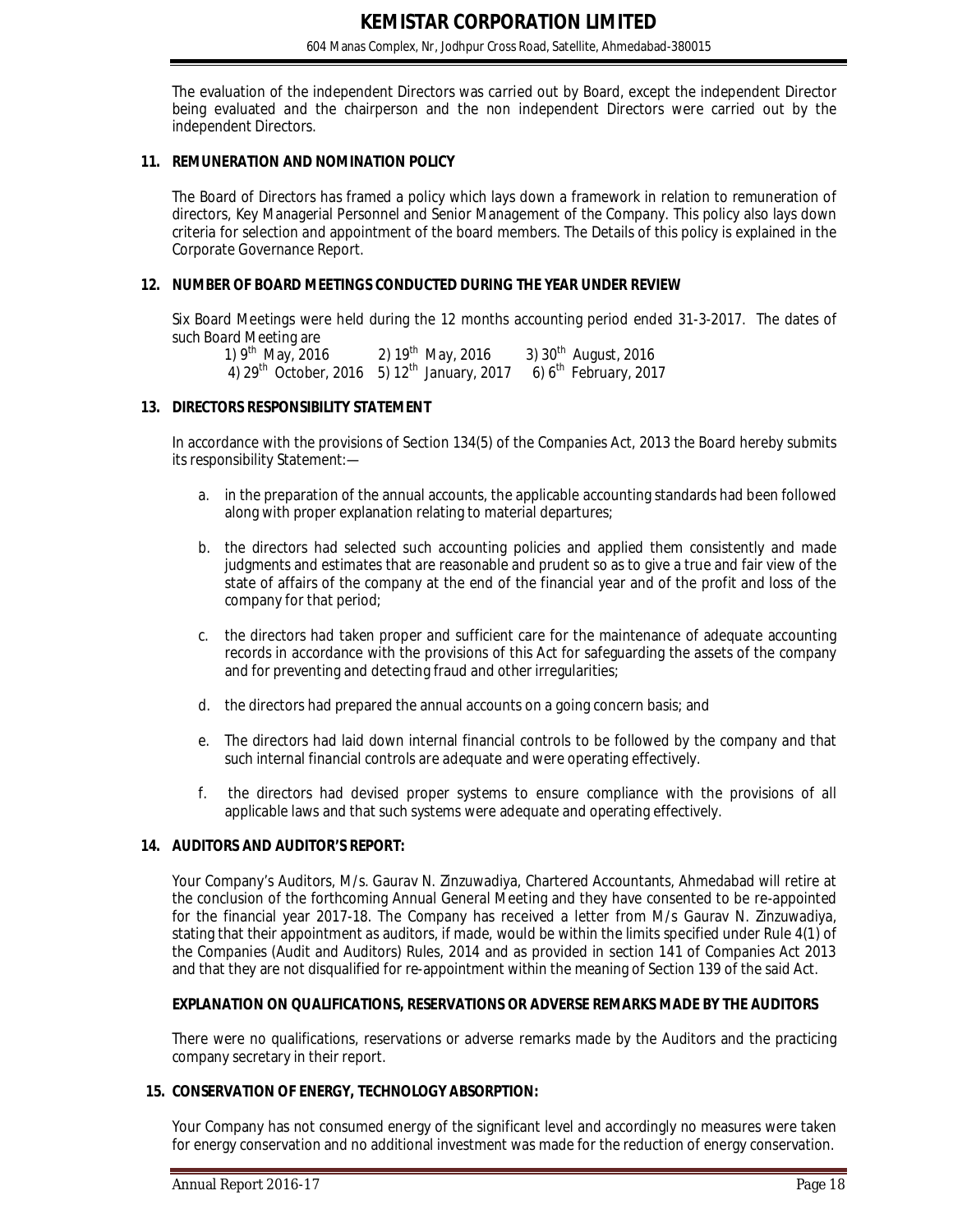The particulars regarding technology absorption and foreign exchange earnings and outgo pursuant to section 134 (6) (m) of the companies Act, 2013 are NIL.- **Annexure A**

#### **16. ANNUAL RETURN**

The extracts of Annual Return pursuant to the provisions of Section 92 read with Rule 12 of the Companies (Management and administration) Rules, 2014 is furnished in Annexure MGT-9 and is attached to this Report. - **Annexure B**

#### **17. CORPORATE GOVERNANCE**

The Corporate Governance Report together with the certificate received from the Practicing Company Secretary of the Company regarding compliance with the requirements of Corporate Governance as stipulated under Regulation 34 of the SEBI (Listing Obligations and disclosure Requirements) Regulations, 2016, form an internal part of this report.-**Annexure C**

#### **18. MANAGEMENT DISCUSSION AND ANALYSIS**

In terms of Clause 49 of the Listing Agreements with Stock Exchange, Management discussion and analysis on the business and operations of the company is attached herewith and forms part of this Annual Report.-**Annexure D**

#### **19. SECRETARIAL AUDIT**

As a measure of good corporate practice, the board of the director of the Company appointed M/s. Nahidakhtar Vhora & Co., Practicing Company Secretary to conduct Secretarial Audit. The Secretarial Audit Report for the financial year end 31.03.2017 is provided in the Annual Report.- **Annexure E**

The Secretarial Audit Report confirms that the Company has complied with all the applicable provisions of the Companies Act, 2013.

#### **20. CORPORATE SOCIAL RESPONSIBILITY**

In accordance with the provisions of section 135 of the Companies Act 2013 read with Companies (Corporate Social Responsibility Policy) Rules, 2014 made there under, The Company has not developed and implemented the following Corporate Social Responsibility initiatives as the said provisions are not applicable.

#### **21. PARTICULARS OF EMPLOYEES:**

The particulars of employees required to be furnished pursuant to section197(12) of the Companies Act, 2013 read with sub rules 2 and 3 of Rule 5 of the Companies (Appointment and Remuneration of Managerial personnel) Rules, 2014, are not applicable to the Company. However, there was no employee in receipt of remuneration under this section.

#### **22. RELATED PARTY TRANSACTIONS**

All related party transactions that were entered into by the Company during the financial year were in the ordinary course of business and on arms' length basis. There is no materially significant related party transactions entered into by the Company with its Promoters, Directors, Key Managerial Personnel or other designated persons, which may have a potential conflict with the interest of the Company at large.

During the year 2016-17, The Company have contracts or arrangements with its related parties under Section 188(1) of the Companies Act, 2013 there was transaction with AGR-EH Technologies Pvt. Ltd.

| Investment in Shares | $.43.000/-$ |
|----------------------|-------------|
| Purchase of goods    | 3,40,988/-  |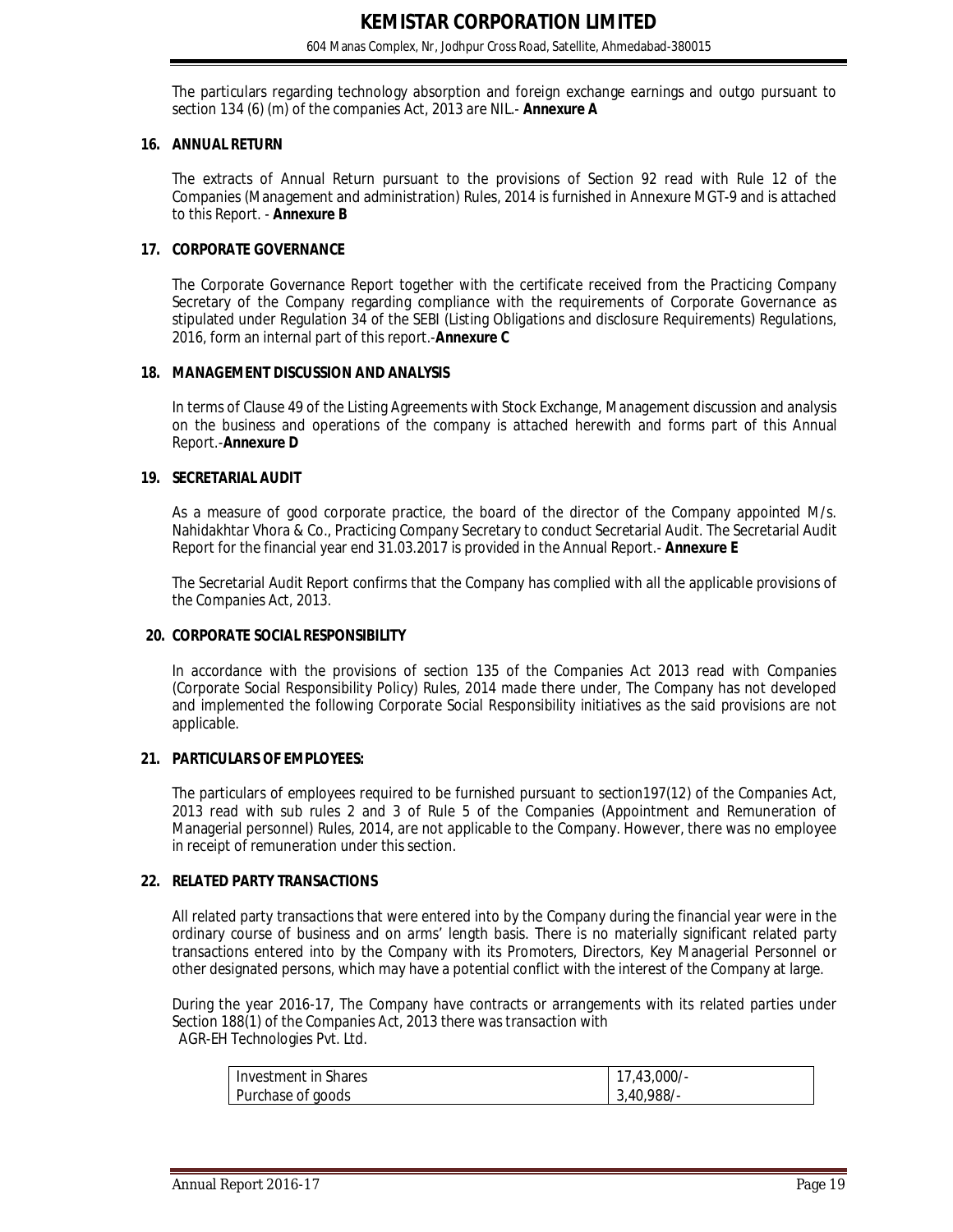604 Manas Complex, Nr, Jodhpur Cross Road, Satellite, Ahmedabad-380015

#### K P International Pvt. Ltd.

| Purchase of goods | $39.900/-$   |  |  |  |  |
|-------------------|--------------|--|--|--|--|
| Sales of goods    | $2.17.875/-$ |  |  |  |  |

which were on arms' length basis or material in nature

#### **23. FOREIGN EXCHANGE EARNINGS AND OUTGO**

Foreign exchange earnings and outgoings flow were NIL.

#### **24. VIGIL MECHANISM/ WHISTLE BLOWER POLICY**

In compliance of provisions of Section 177 o f the Companies Act, 2013 ("**the Act** "), other applicable provisions of the Act, Companies (Meetings of the Board and its Powers), Rules 2014 and Clause 49 of the Listing Agreement, your Company has establish a vigil mechanism for their directors and employees, so as to report their genuine concerns or grievances.

The vigil mechanism shall provide for adequate safeguards against victimization of person(s) who use such mechanism and make provision for direct access to the chairman of the Audit Committee or the director nominated by the Audit Committee, as the case may be, in exceptional cases.

The functioning of the Whistle Blower mechanism is reviewed by the Audit Committee on regular basis.

#### **25.PREVENTION OF INSIDER TRADING:**

Your company has adopted the "Code of Conduct on Prohibition of insider trading "and "Code of Conduct for Directors and Senior Management Personnel" for regulating the dissemination of Unpublished Price Sensitive Information and trading in security by insiders.

#### **26.PREVENTION OF SEXUAL HARASSMENT OF WOMAN AT WORKPLACE:**

 The company has in place the "Policy on Prevention of Sexual Harassment at the workplace" in line the requirements of the sexual Harassment of Women at Workplace (Prevention, Prohibition and Redressal) Act 2013. The Company had constituted Internal Complaints committee (ICC) to redress the complaints received regarding sexual harassment. During the year under review, no complaints were received by the Committee for Redressal.

#### **27. COST AUDITORS**

The section 148 read with Companies (Audit & Auditors) Rules, 2014 and other applicable provisions, if any, of the Companies Act, 2013 are not applicable to the Company Hence, the Board of Directors of your company had not been appointed Cost Auditor for obtaining Cost Compliance Report of the company for the financial year 2016-17.

#### **28.RISK MANAGEMENT**

The Company has in place a mechanism to inform the Board about the risk assessment and minimization procedure and review to ensure that risk is controlled. In the Board's view, there are no material risks.

#### **29 . Status of Listing Fees**

Your Company has been regularly paying listing fees to the BSE, Mumbai where its Equity Shares are listed.

#### **29.DECLARATION OF INDEPENDENT DIRECTORS**

The Company has received declarations from all the independent Directors of the Company conforming that they meet the criteria of independence as prescribed under section 149(6) of Companies Act, 2013 and revised clause 49 of the Listing Agreements with Stock Exchange.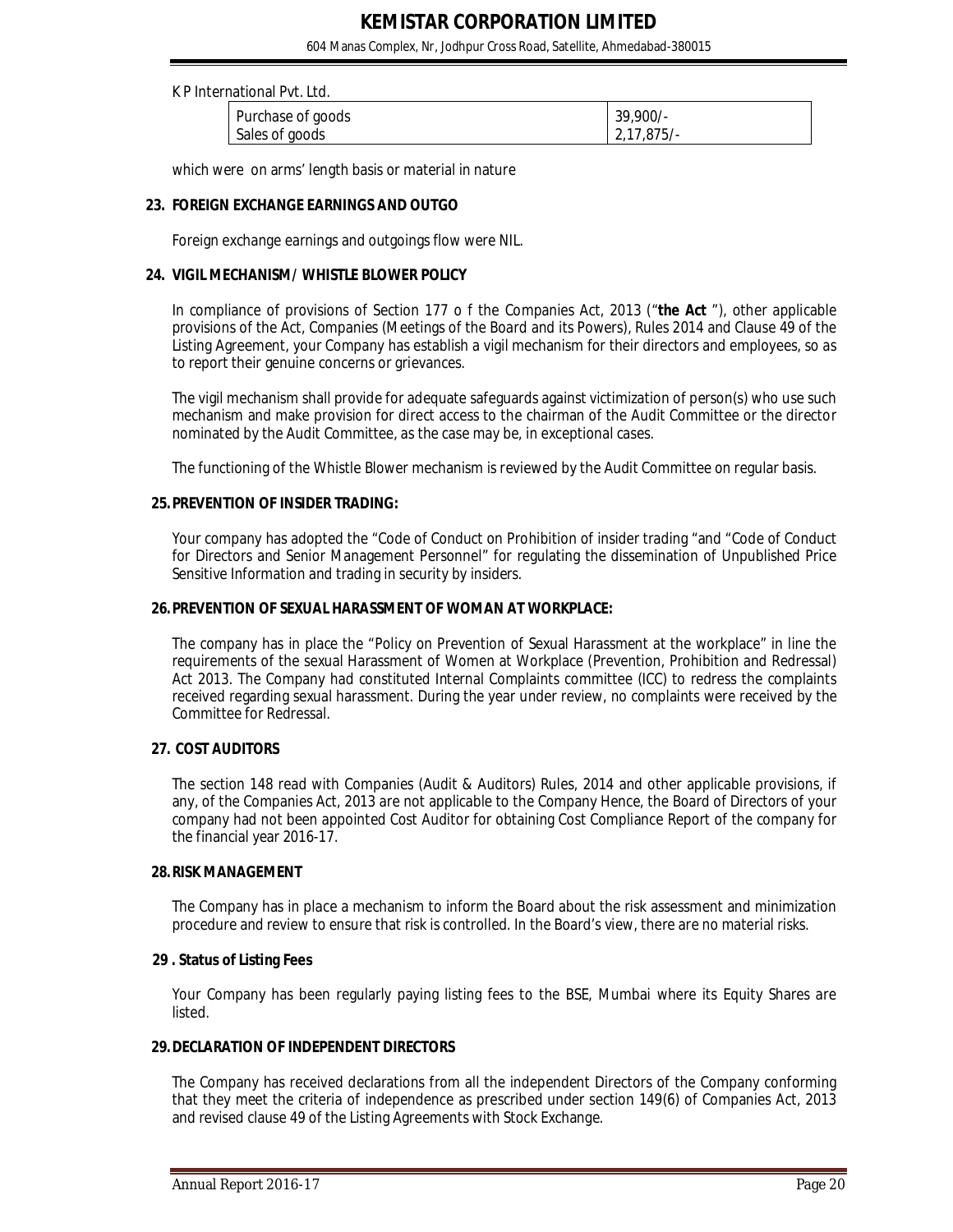#### **30.HUMAN RESOURCE**

The company considers its employees as its most valuable assets. The company focuses on building an organization through induction and development of talent to meet current and future needs.

#### **31.STOCK EXCHANGES**

The Company's equity shares have been listed with the Stock Exchanges at Ahmedabad (Regional) the Listing fees to the respective Stock Exchange remain unpaid. Trading has been suspended by Stock Exchanges.

#### **32.ACKNOWLEDGEMENTS**

Your Directors place on record their sincere thanks to bankers, business associates, consultants, and various Government Authorities for their continued support extended to your Companies activities during the year under review. They also record their appreciation of the devoted services rendered by the Executives, Staff Members and Workers of the Company. Your Directors also acknowledges gratefully the shareholders for their support and confidence reposed on your Company.

#### **For and on behalf of the Board of Directors**

**Place: Ahmedabad** 

**Managing Director Director**<br>(DIN: 01157786) (DIN:02249636) **(DIN: 01157786) (DIN:02249636)**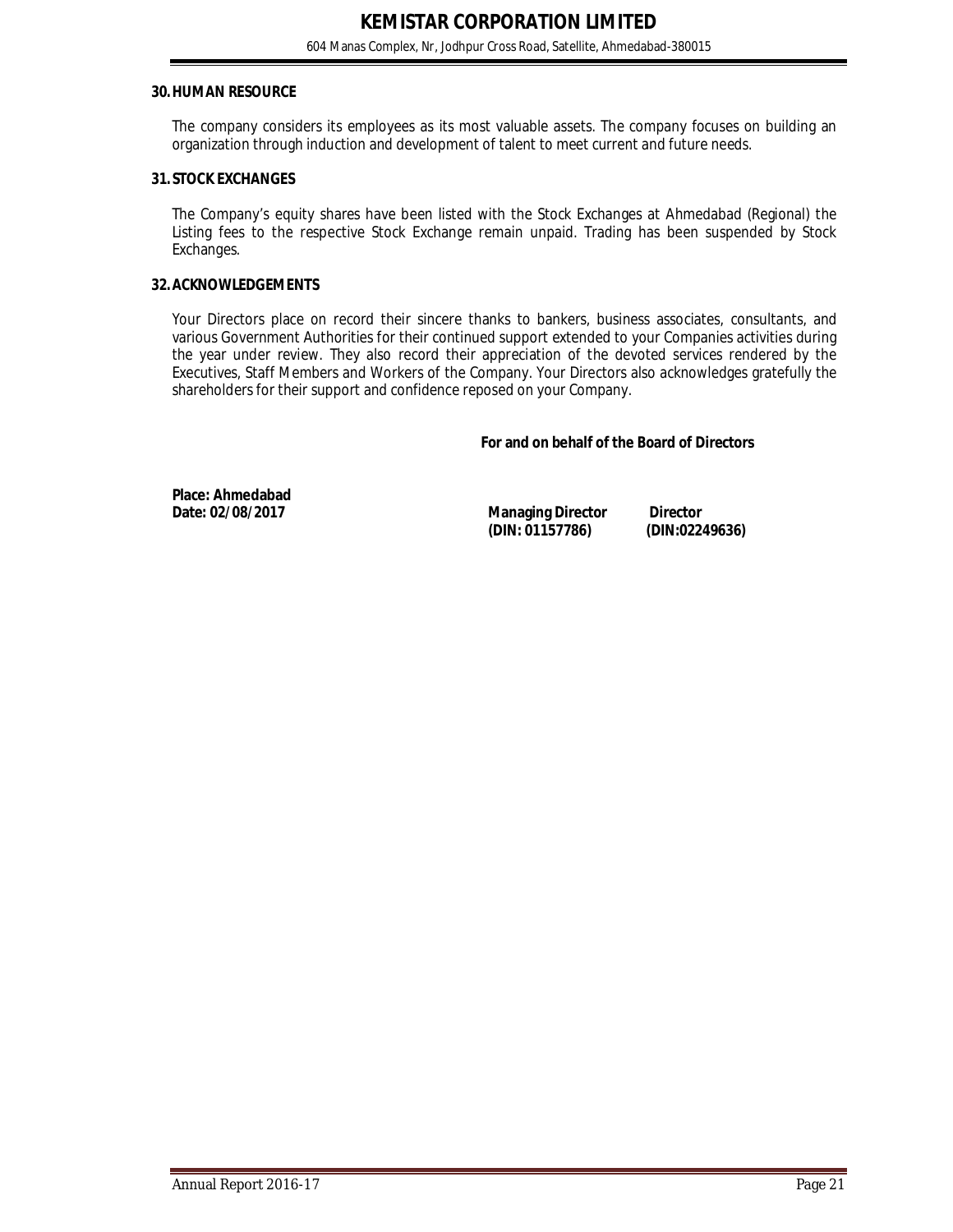604 Manas Complex, Nr, Jodhpur Cross Road, Satellite, Ahmedabad-380015

#### **ANNEXURE 'A'**

**Information pursuant to prescribe Section of the Companies Act, 2013 read with the Companies (Disclosure of particulars in the Report of Board of Director) Rules, 1988:**

| А. | <b>Conservation of Energy:</b> |  |  |
|----|--------------------------------|--|--|
|----|--------------------------------|--|--|

| А. | <b>Power &amp; fuel Consumption</b>      | 2016-2017      | 2015-2016      |
|----|------------------------------------------|----------------|----------------|
| 1. | Electricity                              |                |                |
|    | Purchased<br>А.                          | ٠              | $\blacksquare$ |
|    | Units                                    |                |                |
|    | Total amount Rs.                         |                | ٠              |
|    | Rate/units                               |                |                |
|    | Own Generation:<br><b>B.</b>             |                | ٠              |
|    | Through diesel generator<br>i.           |                |                |
|    | <b>Diesel KI</b>                         |                | $\blacksquare$ |
|    | Unit                                     | $\blacksquare$ | $\blacksquare$ |
|    | Oil                                      | $\blacksquare$ | $\blacksquare$ |
|    | Cost/unit Rs.                            | $\blacksquare$ | $\blacksquare$ |
|    | Through steam turbine / generator<br>ii. | $\blacksquare$ | ٠              |
|    | Unit                                     | ٠              | ٠              |
|    | Unit per litre of fuel                   | $\blacksquare$ | $\blacksquare$ |
|    | Oil/gas                                  | $\blacksquare$ | $\blacksquare$ |
|    | Cost per unit                            | $\blacksquare$ | $\blacksquare$ |
| 2. | Coal(Specify quality & where used)       | $\blacksquare$ | ٠              |
|    | Quantity (tones)                         | $\blacksquare$ | $\blacksquare$ |
|    | Total cost avg. rates                    | $\blacksquare$ | $\blacksquare$ |
| 3. | Furnace oil/SHS                          | ٠              | ٠              |
|    | Quantity (KL)                            | $\blacksquare$ | ٠              |
|    | <b>Total Cost</b>                        |                | ٠              |
|    | Avg. rate Rs./KL                         |                | ٠              |
| 4. | Other/ internal generation               |                |                |

#### **FORM B**

(Form for disclosure of particulars with respect to absorption)

#### **Research and Development (R & D):**

- 1. Special areas in which R&D carried out by the Company.
- 2. Benefits derived as a result of the above
- R &D.
- 3. Future plan of action.
- 4. Expenditure on R & D.

#### **Technology absorption, adaptation and innovation:**

- 1. Efforts, in brief, made towards technology absorption, adaptation and innovation.
- 2. Benefits derived as a result of the above efforts.
- 3. In case of imported technology:
	- (a) Technology imported
	- (b) Year of import
	- (c) Has technology been fully absorbed?
	- (d) If not fully absorbed, areas where this has not taken place, reasons thereof and future plans of action

The production technology is indigenously developed and the company is carrying out its activities with its trained and experienced staff.

There is no separate R & D

 The technology has been developed has fully absorbed the production indigenously and the Company has technology.

 The Company has not sued any imported technology.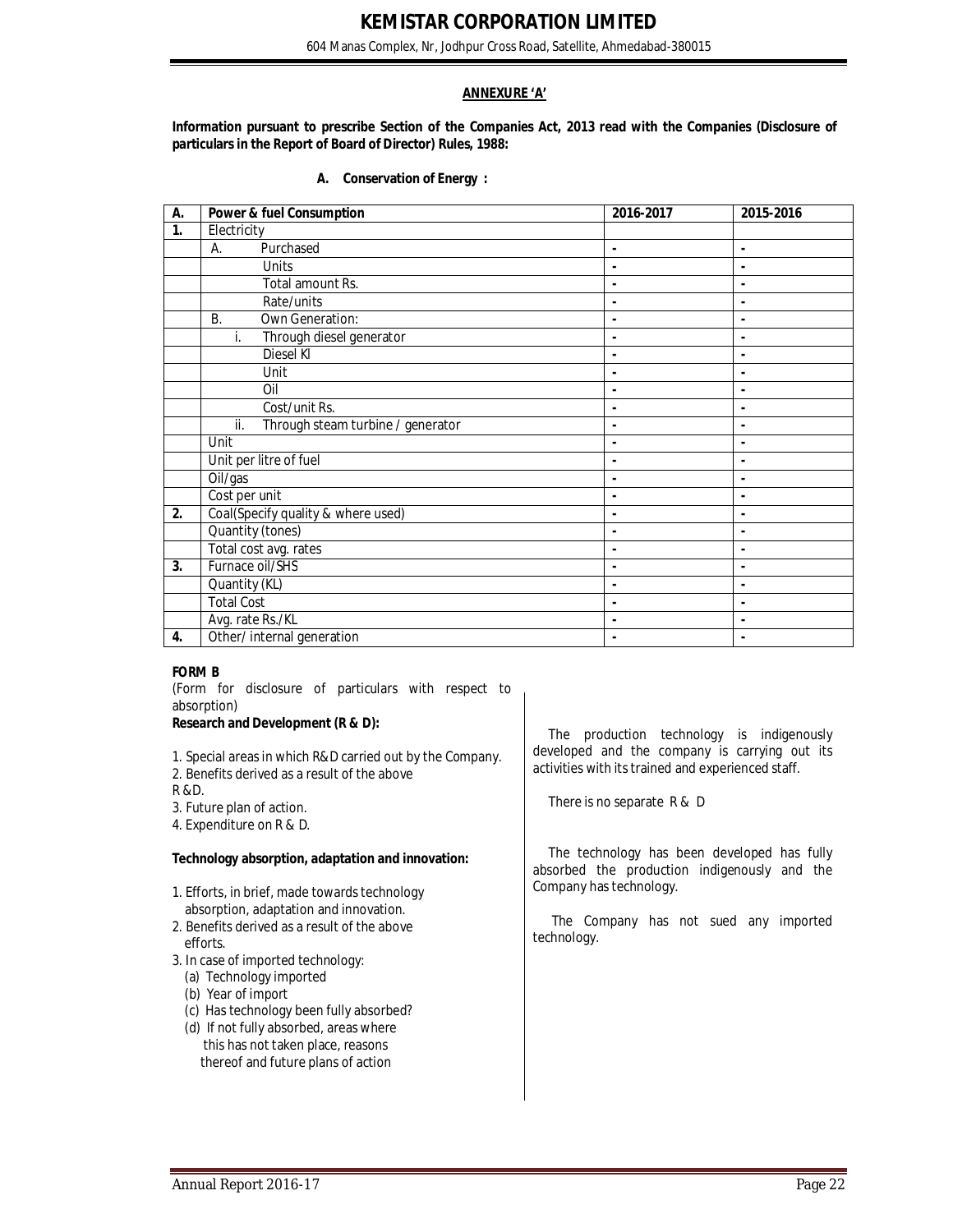#### **Annexure B Form No. MGT-9 EXTRACT OF ANNUAL RETURN As on the financial year ended on 31.03.2017**

[Pursuant to section 92(3) *of the Companies Act, 2013* and rule 12(1) of the Companies (Management and Administration) Rules, 2014]

| <b>REGISTRATION AND OTHER DETAILS</b> |                                                                            |   |                                                                                                                                                                    |  |  |  |
|---------------------------------------|----------------------------------------------------------------------------|---|--------------------------------------------------------------------------------------------------------------------------------------------------------------------|--|--|--|
|                                       | CIN                                                                        |   | L24233GJ1994PLC022845                                                                                                                                              |  |  |  |
| ii.                                   | <b>Registration Date</b>                                                   |   | 24/08/1994                                                                                                                                                         |  |  |  |
| iii.                                  | Name of the Company                                                        |   | KEMISTAR CORPORATION LIMITED                                                                                                                                       |  |  |  |
| iv.                                   | Category / Sub Category of the company                                     |   | Company Limited by shares/NON Government Company                                                                                                                   |  |  |  |
| V.                                    | Address of Registered Office and contact details                           | ÷ | 604 Manas Complex, Jodhpur Char Rasta, Satellite, Ahmedabad-<br>380015                                                                                             |  |  |  |
| vi.                                   | Whether listed company YES / NO                                            |   | YES                                                                                                                                                                |  |  |  |
| vii.                                  | Name, Address and Contact Details of Registrar &<br>Transfer Agent, if any |   | Purva Sharegistry (India) Pvt. Limited<br>Unit no. 9, Shiv Shakti Ind. Estate,<br>J.R. Boricha marg, Opp. Kasturba Hospital Lane<br>Lower Parel (E) Mumbai-400011. |  |  |  |

#### **II. PRINCIPAL BUSINESS ACTIVITIES OF THE COMPANY**

All the business activities contributing 10% or more of the total turnover of the company shall be stated:-

| Sr.<br>N<br>0. | Name and Description of main products / services                                                                                                                      | NIC Code of the<br>products<br>services | %<br>total<br>to<br>turnover of the<br>company |
|----------------|-----------------------------------------------------------------------------------------------------------------------------------------------------------------------|-----------------------------------------|------------------------------------------------|
|                | Trading Of Specialty Chemicals (Manufacture of pigments and other<br>colouring matter of a kind used in the manufacture of paints or by<br>artists or other painters) | 24224                                   | 100%                                           |

#### **III. PARTICULARS OF HOLDING, SUBSIDIARY AND ASSOCIATE COMPANIES:**

| Sr.<br>No. | Name and Address of<br>the company | <b>CIN/GLN</b> | Holdina<br><b>Subsidiary</b><br>Associate | % of Shares<br>Held | Applicable<br><b>Section</b> |
|------------|------------------------------------|----------------|-------------------------------------------|---------------------|------------------------------|
| ۰.         | -                                  | -              |                                           | -                   |                              |

#### **IV. SHARE HOLDING PATTERN (Equity Share capital breakup as percentage of total equity)**

#### **i. Category-wise Share Holding**

| Category of<br><b>Shareholders</b>  | No. of Shares held at the beginning of the<br>year<br>3/31/2016 |                 |             | No. of Shares held at the end of the year<br>3/31/2017 |             |                 |              | % of<br>Change<br>during<br>the<br>year |         |
|-------------------------------------|-----------------------------------------------------------------|-----------------|-------------|--------------------------------------------------------|-------------|-----------------|--------------|-----------------------------------------|---------|
|                                     | Demat                                                           | <b>Physical</b> | Total       | $%$ of<br>Total<br><b>TOTSHR</b>                       | Demat       | <b>Physical</b> | <b>Total</b> | $%$ of<br><b>Total</b><br><b>TOTSHR</b> |         |
| A. Promoters                        |                                                                 |                 |             |                                                        |             |                 |              |                                         |         |
| $(1)$ Indian                        |                                                                 |                 |             |                                                        |             |                 |              |                                         |         |
| (g) Individuals/<br><b>HUF</b>      | 211392                                                          | 32616           | 244008      | 36.34                                                  | 211392      | $\Omega$        | 211392       | 31.49                                   | $-4.85$ |
| (h) Central Govt                    | $\Omega$                                                        | $\Omega$        | $\mathbf 0$ | 0.00                                                   | $\Omega$    | $\Omega$        | $\Omega$     | 0.00                                    | 0.00    |
| (i) State Govt(s)                   | $\Omega$                                                        | $\Omega$        | $\Omega$    | 0.00                                                   | $\Omega$    | $\Omega$        | $\Omega$     | 0.00                                    | 0.00    |
| (j) Bodies Corp.                    | $\mathbf 0$                                                     | $\Omega$        | $\Omega$    | 0.00                                                   | $\Omega$    | $\Omega$        | $\Omega$     | 0.00                                    | 0.00    |
| (k) Banks / FI                      | $\Omega$                                                        | $\Omega$        | $\Omega$    | 0.00                                                   | $\Omega$    | $\Omega$        | $\Omega$     | 0.00                                    | 0.00    |
| $\overline{(\mathsf{I})}$ Any Other |                                                                 |                 |             |                                                        |             |                 |              |                                         |         |
| * DIRECTORS                         | $\Omega$                                                        | $\mathbf 0$     | $\mathbf 0$ | 0.00                                                   | $\Omega$    | $\Omega$        | $\Omega$     | 0.00                                    | 0.00    |
| *DIRECTORS                          | $\mathbf 0$                                                     | $\mathbf 0$     | $\mathbf 0$ | 0.00                                                   | $\mathbf 0$ | $\mathbf{0}$    | $\Omega$     | 0.00                                    | 0.00    |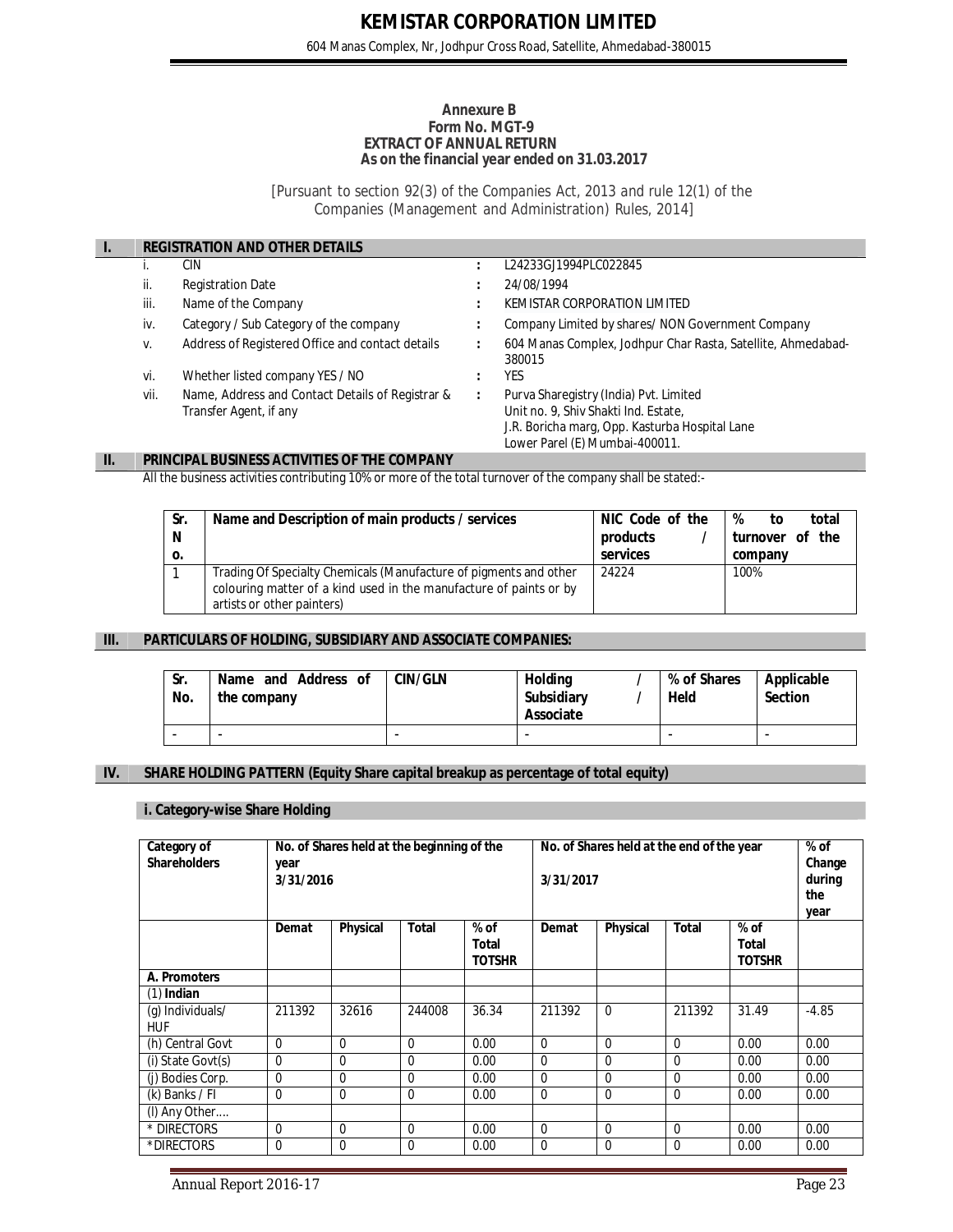604 Manas Complex, Nr, Jodhpur Cross Road, Satellite, Ahmedabad-380015

| <b>RELATIVES</b>                    |                |                |                  |       |                  |                  |                |       |         |
|-------------------------------------|----------------|----------------|------------------|-------|------------------|------------------|----------------|-------|---------|
| * PERSON ACTING                     | $\Omega$       | $\overline{0}$ | $\Omega$         | 0.00  | $\mathbf 0$      | $\Omega$         | $\Omega$       | 0.00  | 0.00    |
| IN CONCERN                          |                |                |                  |       |                  |                  |                |       |         |
| Sub Total $(A)(1)$ :-               | 211392         | 32616          | 244008           | 36.34 | 211392           | $\mathbf 0$      | 211392         | 31.49 | $-4.85$ |
| $(2)$ Foreign                       |                |                |                  |       |                  |                  |                |       |         |
| (a) NRI Individuals<br>(b) Other    | $\mathbf 0$    | $\overline{0}$ | $\overline{0}$   | 0.00  | $\overline{0}$   | $\mathbf 0$      | $\mathbf 0$    | 0.00  | 0.00    |
| Individuals                         |                |                |                  |       |                  |                  |                |       |         |
| (c) Bodies Corp.                    | $\overline{0}$ | $\overline{0}$ | $\mathbf 0$      | 0.00  | $\overline{0}$   | $\mathbf 0$      | 0              | 0.00  | 0.00    |
| (d) Banks / FI                      | $\Omega$       | $\overline{0}$ | $\overline{0}$   | 0.00  | $\overline{0}$   | $\mathbf{0}$     | $\mathbf{0}$   | 0.00  | 0.00    |
| (e) Any Other                       |                |                |                  |       |                  |                  |                |       |         |
| Sub Total (A)(2):-                  | $\overline{0}$ | $\mathbf 0$    | $\Omega$         | 0.00  | $\mathbf 0$      | $\pmb{0}$        | 0              | 0.00  | 0.00    |
| <b>Total shareholding</b>           | 211392         | 32616          | 244008           | 36.34 | 211392           | $\mathbf 0$      | 211392         | 31.49 | $-4.85$ |
| of Promoter $(A) =$                 |                |                |                  |       |                  |                  |                |       |         |
| $(A)(1)+(A)(2)$                     |                |                |                  |       |                  |                  |                |       |         |
| <b>B.</b> Public<br>Shareholding    |                |                |                  |       |                  |                  |                |       |         |
| (1) Institutions                    |                |                |                  |       |                  |                  |                |       |         |
| (a) Mutual Funds                    | $\mathbf 0$    | $\overline{0}$ | $\mathbf 0$      | 0.00  | $\overline{0}$   | $\Omega$         | $\Omega$       | 0.00  | 0.00    |
| (b) Banks FI                        | $\overline{0}$ | 0              | $\overline{0}$   | 0.00  | $\overline{0}$   | $\mathbf 0$      | $\Omega$       | 0.00  | 0.00    |
| (c) Central Govt                    | $\overline{0}$ | $\overline{0}$ | $\overline{0}$   | 0.00  | $\overline{0}$   | $\pmb{0}$        | $\mathbf 0$    | 0.00  | 0.00    |
| (d) State Govt(s)                   | $\pmb{0}$      | 0              | $\pmb{0}$        | 0.00  | $\mathbf 0$      | $\mathbf 0$      | $\mathbf 0$    | 0.00  | 0.00    |
| (e) Venture Capital                 | $\overline{0}$ | 0              | $\overline{0}$   | 0.00  | $\overline{0}$   | $\overline{0}$   | $\overline{0}$ | 0.00  | 0.00    |
| Funds                               |                |                |                  |       |                  |                  |                |       |         |
| (f) Insurance                       | $\overline{0}$ | $\overline{0}$ | $\overline{0}$   | 0.00  | $\overline{0}$   | $\overline{0}$   | $\Omega$       | 0.00  | 0.00    |
| Companies                           |                |                |                  |       |                  |                  |                |       |         |
| $(g)$ FIIs                          | $\overline{0}$ | 0              | $\pmb{0}$        | 0.00  | $\boldsymbol{0}$ | $\pmb{0}$        | $\mathbf 0$    | 0.00  | 0.00    |
| (h)Foreign Venture<br>Capital Funds | $\overline{0}$ | $\overline{0}$ | $\boldsymbol{0}$ | 0.00  | $\mathbf 0$      | $\overline{0}$   | $\overline{0}$ | 0.00  | 0.00    |
| (i) Others (specify)                |                |                |                  |       |                  |                  |                |       |         |
| $*$ U.T.I.                          | $\overline{0}$ | 0              | $\pmb{0}$        | 0.00  | $\pmb{0}$        | $\mathbf 0$      | $\mathbf 0$    | 0.00  | 0.00    |
| * FINANCIAL                         | $\overline{0}$ | $\overline{0}$ | $\overline{0}$   | 0.00  | $\mathbf 0$      | $\mathbf 0$      | $\overline{0}$ | 0.00  | 0.00    |
| <b>INSTITUTIONS</b>                 |                |                |                  |       |                  |                  |                |       |         |
| $*$ I.D.B.I.                        | $\mathbf 0$    | $\overline{0}$ | $\overline{0}$   | 0.00  | $\overline{0}$   | $\overline{0}$   | $\mathbf 0$    | 0.00  | 0.00    |
| $*$ I.C.I.C.I.                      | $\pmb{0}$      | 0              | $\overline{0}$   | 0.00  | $\overline{0}$   | $\pmb{0}$        | $\mathbf 0$    | 0.00  | 0.00    |
| *GOVERMENT                          | $\mathbf 0$    | $\overline{0}$ | $\pmb{0}$        | 0.00  | $\mathbf 0$      | $\mathbf 0$      | 0              | 0.00  | 0.00    |
| COMPANIES                           |                |                |                  |       |                  |                  |                |       |         |
| * STATE FINANCIAL<br>CORPORATION    | $\overline{0}$ | 0              | $\mathbf 0$      | 0.00  | $\overline{0}$   | $\mathbf 0$      | $\mathbf 0$    | 0.00  | 0.00    |
| *QUALIFIED                          | $\mathbf 0$    | 0              | $\pmb{0}$        | 0.00  | $\mathbf 0$      | $\mathbf 0$      | $\mathbf 0$    | 0.00  | 0.00    |
| <b>FOREIGN</b>                      |                |                |                  |       |                  |                  |                |       |         |
| <b>INVESTOR</b>                     |                |                |                  |       |                  |                  |                |       |         |
| * ANY OTHER                         | $\mathbf 0$    | 0              | $\pmb{0}$        | 0.00  | $\pmb{0}$        | $\pmb{0}$        | $\mathbf 0$    | 0.00  | 0.00    |
| * OTC DEALERS                       | $\Omega$       | $\overline{0}$ | $\Omega$         | 0.00  | $\mathbf 0$      | $\boldsymbol{0}$ | $\Omega$       | 0.00  | 0.00    |
| (BODIES                             |                |                |                  |       |                  |                  |                |       |         |
| CORPORATE)                          |                |                |                  |       |                  |                  |                |       |         |
| * PRIVATE SECTOR                    | $\mathbf 0$    | $\overline{0}$ | $\mathbf 0$      | 0.00  | $\overline{0}$   | $\mathbf 0$      | $\mathbf 0$    | 0.00  | 0.00    |
| <b>BANKS</b>                        |                |                |                  |       |                  |                  |                |       |         |
| Sub-total $(B)(1)$ :-<br>$(2)$ Non- | $\mathbf 0$    | $\pmb{0}$      | $\overline{0}$   | 0.00  | $\mathbf 0$      | $\pmb{0}$        | $\mathbf 0$    | 0.00  | 0.00    |
| <b>Institutions</b>                 |                |                |                  |       |                  |                  |                |       |         |
| (a) Bodies Corp.                    |                |                |                  |       |                  |                  |                |       |         |
| (i) Indian                          | 1056           | 32168          | 33224            | 4.95  | 1988             | 31136            | 33124          | 4.93  | $-0.02$ |
| (ii) Overseas                       | $\overline{0}$ | $\mathbf 0$    | 0                | 0.00  | $\mathbf 0$      | 0                | $\mathbf 0$    | 0.00  | 0.00    |
| (b) Individuals                     |                |                |                  |       |                  |                  |                |       |         |
| (i) Individual                      | 34256          | 45264          | 79520            | 11.84 | 35620            | 76800            | 112420         | 16.74 | 4.90    |
| shareholders                        |                |                |                  |       |                  |                  |                |       |         |
| holding nominal                     |                |                |                  |       |                  |                  |                |       |         |
| share capital upto                  |                |                |                  |       |                  |                  |                |       |         |
| Rs. 1 lakh                          |                |                |                  |       |                  |                  |                |       |         |
| (ii)Individual<br>shareholders      | $\mathbf 0$    | 314216         | 314216           | 46.80 | $\mathbf 0$      | 314032           | 314032         | 46.77 | $-0.03$ |
| holding nominal                     |                |                |                  |       |                  |                  |                |       |         |
| share capital in                    |                |                |                  |       |                  |                  |                |       |         |
| excess of Rs 1 lakh                 |                |                |                  |       |                  |                  |                |       |         |
| (c) Others (specify)                |                |                |                  |       |                  |                  |                |       |         |
|                                     |                |                |                  |       |                  |                  |                |       |         |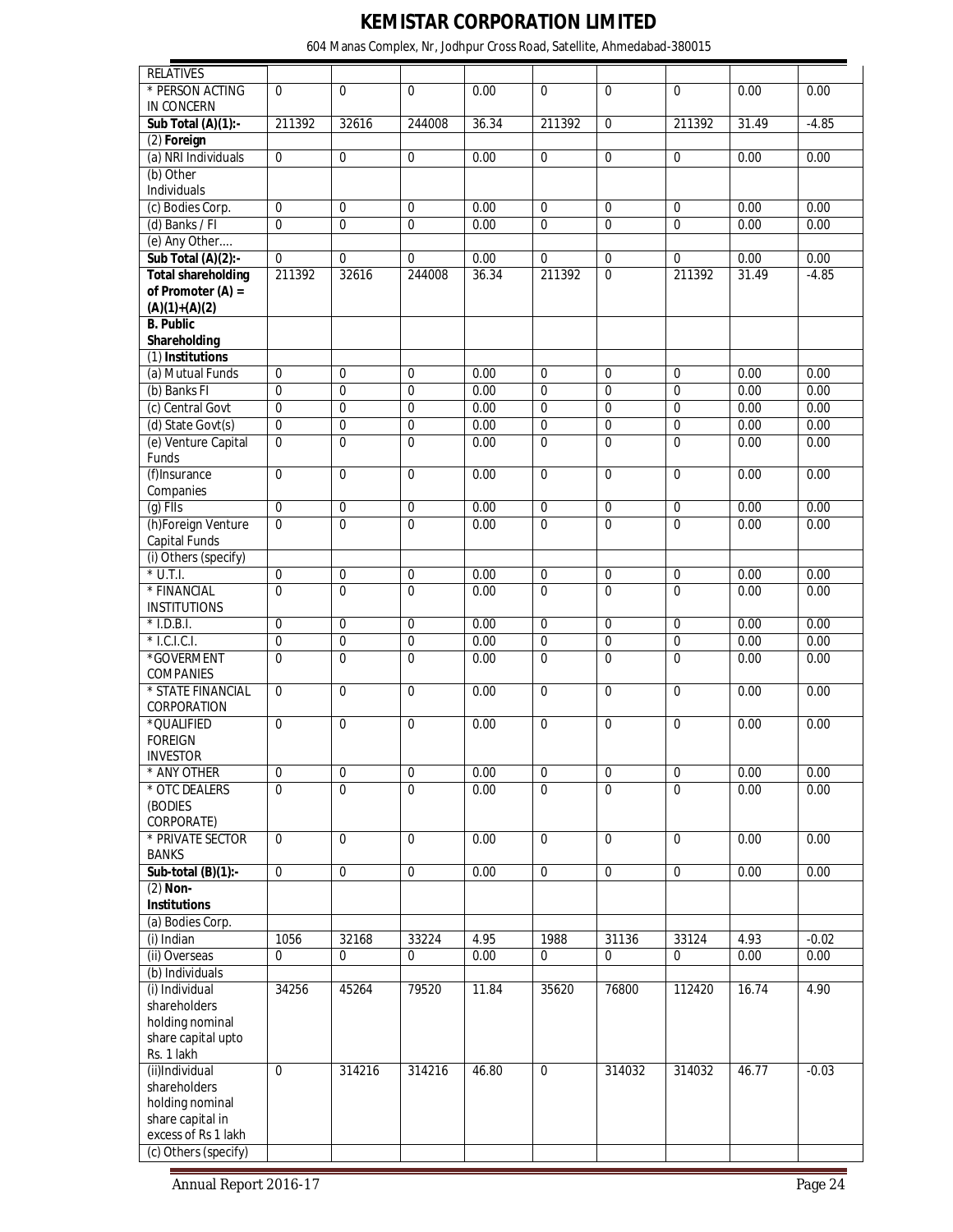604 Manas Complex, Nr, Jodhpur Cross Road, Satellite, Ahmedabad-380015

| * N.R.I. (NON-         | $\Omega$    | $\Omega$ | $\Omega$ | 0.00   | $\Omega$    | $\Omega$    | $\Omega$ | 0.00        | 0.00        |
|------------------------|-------------|----------|----------|--------|-------------|-------------|----------|-------------|-------------|
| REPAT)                 |             |          |          |        |             |             |          |             |             |
| * N.R.I. (REPAT)       | $\Omega$    | $\Omega$ | $\Omega$ | 0.00   | $\Omega$    | $\Omega$    | $\Omega$ | 0.00        | 0.00        |
| * FOREIGN              | 0           | $\Omega$ | $\Omega$ | 0.00   | $\mathbf 0$ | $\mathbf 0$ | $\Omega$ | 0.00        | 0.00        |
| <b>CORPORATE</b>       |             |          |          |        |             |             |          |             |             |
| <b>BODIES</b>          |             |          |          |        |             |             |          |             |             |
| * TRUST                | $\Omega$    | $\Omega$ | $\Omega$ | 0.00   | $\Omega$    | $\mathbf 0$ | $\Omega$ | 0.00        | 0.00        |
| * HINDU                | 24          | $\Omega$ | 24       | 0.00   | 24          | $\Omega$    | 24       | 0.00        | 0.00        |
| <b>UNDIVIDED</b>       |             |          |          |        |             |             |          |             |             |
| <b>FAMILY</b>          |             |          |          |        |             |             |          |             |             |
| * EMPLOYEE             | $\Omega$    | $\Omega$ | $\Omega$ | 0.00   | $\Omega$    | $\mathbf 0$ | $\Omega$ | 0.00        | 0.00        |
| * CLEARING             | 400         | $\Omega$ | 400      | 0.06   | 400         | $\Omega$    | 400      | 0.06        | 0.00        |
| <b>MEMBERS</b>         |             |          |          |        |             |             |          |             |             |
| * DEPOSITORY           | $\Omega$    | $\Omega$ | $\Omega$ | 0.00   | $\Omega$    | $\Omega$    | $\Omega$ | 0.00        | 0.00        |
| <b>RECEIPTS</b>        |             |          |          |        |             |             |          |             |             |
| * OTHER                | $\Omega$    | $\Omega$ | $\Omega$ | 0.00   | $\Omega$    | $\Omega$    | $\Omega$ | 0.00        | 0.00        |
| <b>DIRECTORS &amp;</b> |             |          |          |        |             |             |          |             |             |
| <b>RELATIVES</b>       |             |          |          |        |             |             |          |             |             |
| Sub-total $(B)(2)$ :-  | 35736       | 391648   | 427384   | 63.66  | 38032       | 421968      | 460000   | 68.51       | 4.85        |
| <b>Total Public</b>    | 35736       | 391648   | 427384   | 63.66  | 38032       | 421968      | 460000   | 68.51       | 4.85        |
| Shareholding $(B)$ =   |             |          |          |        |             |             |          |             |             |
| $(B)(1)+(B)(2)$        |             |          |          |        |             |             |          |             |             |
| C. TOTSHR held by      | $\Omega$    | $\Omega$ | $\Omega$ | 0.00   | $\Omega$    | $\Omega$    | $\Omega$ | 0.00        | 0.00        |
| <b>Custodian for</b>   |             |          |          |        |             |             |          |             |             |
| <b>GDRs &amp; ADRs</b> |             |          |          |        |             |             |          |             |             |
| Grand Total $(A + B)$  | 247128      | 424264   | 671392   | 100.00 | 249424      | 421968      | 671392   | 100.00      | 0.00        |
| $+ C$                  |             |          |          |        |             |             |          |             |             |
| Other                  | $\mathbf 0$ | $\Omega$ | $\Omega$ | 0.00   | $\Omega$    | $\Omega$    | $\Omega$ | $\mathbf 0$ | $\mathbf 0$ |

# **ii. Shareholding of Promoter**

| Sr.<br>N<br>0. | <b>Shareholder's Name</b>                    | the year                       | Shareholding at the beginning of                   |                                                                    |                                | Shareholding at the end of the year       |                                                                    |                          |  |
|----------------|----------------------------------------------|--------------------------------|----------------------------------------------------|--------------------------------------------------------------------|--------------------------------|-------------------------------------------|--------------------------------------------------------------------|--------------------------|--|
|                |                                              | No. of<br><b>Share</b><br>Held | $%$ of<br>total<br>shares<br>of the<br>compa<br>ny | $%$ of<br>shares<br>/pledged/<br>encumber<br>ed to total<br>shares | No. of<br><b>Share</b><br>Held | % of total<br>shares of<br>the<br>company | $%$ of<br>shares<br>/pledged/<br>encumber<br>ed to total<br>shares |                          |  |
| $\mathbf{1}$   | KETANKUMAR<br>PARASHOTTAMDAS<br><b>PATEL</b> | 28,040                         | 4.18%                                              | $\overline{a}$                                                     | 28.040                         | 4.18%                                     |                                                                    |                          |  |
| 2              | DILIPKUMAR POPATLAL<br><b>KANANI</b>         | 27,360                         | 4.08%                                              | $\overline{a}$                                                     | 27,360                         | 4.08%                                     | $\overline{a}$                                                     | $\overline{a}$           |  |
| 3              | ANJANA KETANKUMAR<br>PATEL                   | 40.480                         | 6.02%                                              | $\overline{\phantom{a}}$                                           | 24,400                         | 3.63%                                     | $\sim$                                                             | 2.39                     |  |
| 4              | PALKAN DILIP KANANI                          | 20,400                         | 3.04%                                              | $\overline{\phantom{a}}$                                           | 20,400                         | 3.04%                                     | $\mathbf{r}$                                                       | $\overline{a}$           |  |
| 5              | PATEL PARASHOTTAM<br><b>MOHANLAL</b>         | 36,936                         | 5.50%                                              | ÷,                                                                 | 20400                          | 3.04%                                     | ÷,                                                                 | 2.46                     |  |
| 6              | <b>MAHESHKUMAR</b><br>POPATLAL KANANI        | 20,240                         | 3.01%                                              | L,                                                                 | 20,240                         | 3.01%                                     | $\overline{a}$                                                     | $\overline{a}$           |  |
| $\overline{7}$ | SAVALIA VASANTBHAI B                         | 20,040                         | 2.98%                                              | $\overline{\phantom{a}}$                                           | 20,040                         | 2.98%                                     | $\mathcal{L}$                                                      | $\blacksquare$           |  |
| 8              | <b>MATHURBHAI</b><br><b>MANJIBHAI JOGANI</b> | 16,400                         | 2.44%                                              | $\overline{\phantom{a}}$                                           | 16,400                         | 2.44%                                     | $\overline{a}$                                                     | $\overline{a}$           |  |
| 9              | <b>INDU MAHESH KANANI</b>                    | 16,240                         | 2.42%                                              | $\overline{\phantom{a}}$                                           | 16,240                         | 2.42%                                     | $\sim$                                                             | $\overline{\phantom{a}}$ |  |
| 10             | KANANI ANILKUMAR<br><b>DEVRAJBHAI</b>        | 14,400                         | 2.14%                                              |                                                                    | 14,400                         | 2.14%                                     |                                                                    |                          |  |
| 11             | ANILKUMAR C. THAKER                          | 3.472                          | 0.52%                                              |                                                                    | 3,472                          | 0.52%                                     |                                                                    |                          |  |
| <b>Total</b>   |                                              | 2,44,008                       | 36.34%                                             | $\blacksquare$                                                     | 211392                         | 31.49%                                    |                                                                    | 4.85                     |  |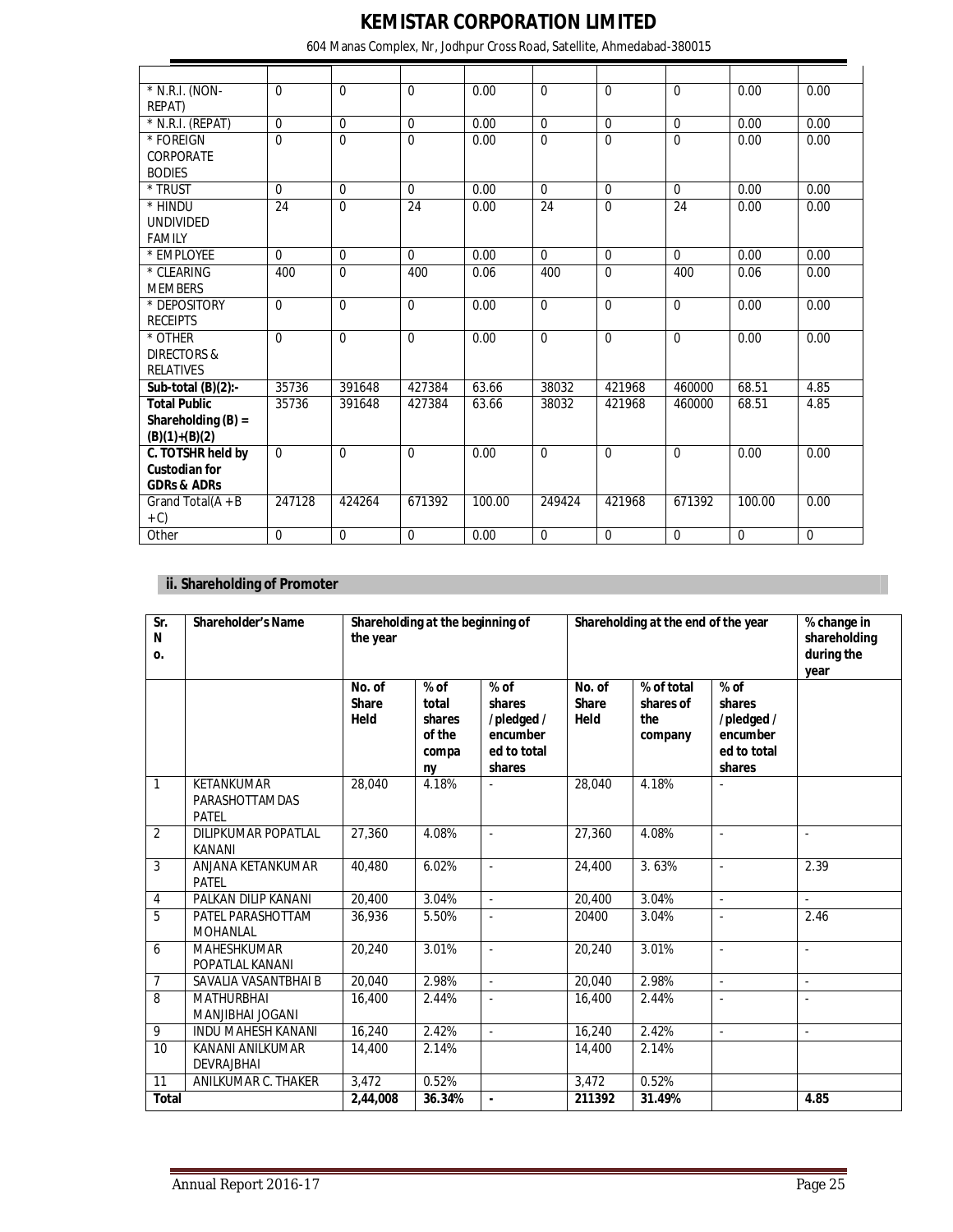# **iii. Change in Promoters' Shareholding (please specify, if there is no change)**

| Sr.<br>No. | <b>Particulars</b>         | Shareholding at the beginning of<br>the year       |       | Cumulative Shareholding during the<br>vear |                                    |  |
|------------|----------------------------|----------------------------------------------------|-------|--------------------------------------------|------------------------------------|--|
|            |                            | No. of Share<br>% of total share<br>of the company |       | No. of Share                               | % of total share<br>of the company |  |
|            | ANJANA KETANKUMAR PATEL    | 40.480                                             | 6.02% | 24.400                                     | 3.63%                              |  |
| z.         | PATEL PARASHOTTAM MOHANLAL | 36.936                                             | 5.50% | 20400                                      | 3.04%                              |  |

#### **iv. Shareholding Pattern of top ten shareholders**

(Other than Directors, Promoters and Holders of GDRs and ADRs)

| Sr.<br>No.     | For each of the top 10 shareholders | of the year  | Shareholding at the beginning         | <b>Cumulative Shareholding during</b><br>the year |                                       |  |
|----------------|-------------------------------------|--------------|---------------------------------------|---------------------------------------------------|---------------------------------------|--|
|                |                                     | No. of Share | % of total<br>share of the<br>company | No. of Share                                      | % of total<br>share of the<br>company |  |
| 1              | PANKAJ SHARMA                       | 18584        | 2.77                                  | 18584                                             | 2.77                                  |  |
| 2              | MOTUMAL T THANDANI                  | 16800        | 2.5                                   | 16800                                             | 2.5                                   |  |
| 3              | PARESH P SHAH                       | 16800        | 2.5                                   | 16800                                             | 2.5                                   |  |
| 4              | KAMLESH THAKKAR                     | 16000        | 2.38                                  | 16000                                             | 2.38                                  |  |
| 5              | RAKESH PATHAK                       | 16000        | 2.38                                  | 16000                                             | 2.38                                  |  |
| 6              | SAMIR J BRAHMBHATT                  | 15992        | 2.38                                  | 15992                                             | 2.38                                  |  |
| $\overline{7}$ | <b>VASANT KOTHARI</b>               | 15992        | 2.38                                  | 15992                                             | 2.38                                  |  |
| 8              | <b>MUKESH V. PATEL</b>              | 15976        | 2.38                                  | 15976                                             | 2.38                                  |  |
| 9              | PARTH PATEKAR                       | 15496        | 2.31                                  | 15496                                             | 2.31                                  |  |
| 10             | ALPESH R PATIL                      | 15368        | 2.29                                  | 15368                                             | 2.29                                  |  |

#### **v. Shareholding of Directors and Key Management Personnel**

| Sr.<br>N<br>0. | Shareholding of each Directors and each Key<br>Shareholding at the<br><b>Management Personnel</b><br>beginning of the year                                                                                                 |                        |                                       | <b>Cumulative Shareholding</b><br>during the year |                                       |  |
|----------------|----------------------------------------------------------------------------------------------------------------------------------------------------------------------------------------------------------------------------|------------------------|---------------------------------------|---------------------------------------------------|---------------------------------------|--|
|                |                                                                                                                                                                                                                            | No. of<br><b>Share</b> | % of total<br>share of the<br>company | No. of<br><b>Share</b>                            | % of total<br>share of the<br>company |  |
| 1.             | Ketankumar Patel                                                                                                                                                                                                           | 28.040                 | 4.18%                                 | 28.040                                            | 4.18%                                 |  |
|                | At the end of the year<br>Date wise increase/decrease in shareholding during<br>the year specifying the reasons for increase/decrease<br>(e.g. allotment / transfer / bonus / sweet equity etc.)<br>At the end of the year |                        |                                       |                                                   |                                       |  |
| 2.             | Vasantbhai B Savalia                                                                                                                                                                                                       | 20.040                 | 2.98%                                 | 20,040                                            | 2.98%                                 |  |
|                | At the end of the year<br>Date wise increase/decrease in shareholding during<br>the year specifying the reasons for increase/decrease<br>(e.g. allotment / transfer / bonus / sweet equity etc.)<br>At the end of the year |                        |                                       |                                                   |                                       |  |
| 3.             | Maheshkumar Kanani                                                                                                                                                                                                         | 20.240                 | 3.01%                                 | 20,240                                            | 3.01%                                 |  |
|                | At the end of the year<br>Date wise increase/decrease in shareholding during<br>the year specifying the reasons for increase/decrease<br>(e.g. allotment / transfer / bonus / sweet equity etc.)<br>At the end of the year |                        |                                       |                                                   |                                       |  |
| 4.             | Nayanaben Patel                                                                                                                                                                                                            |                        |                                       |                                                   | $\overline{a}$                        |  |
|                | At the end of the year<br>Date wise increase/decrease in shareholding during<br>the year specifying the reasons for increase/decrease<br>(e.g. allotment / transfer / bonus / sweet equity etc.)<br>At the end of the year |                        |                                       |                                                   |                                       |  |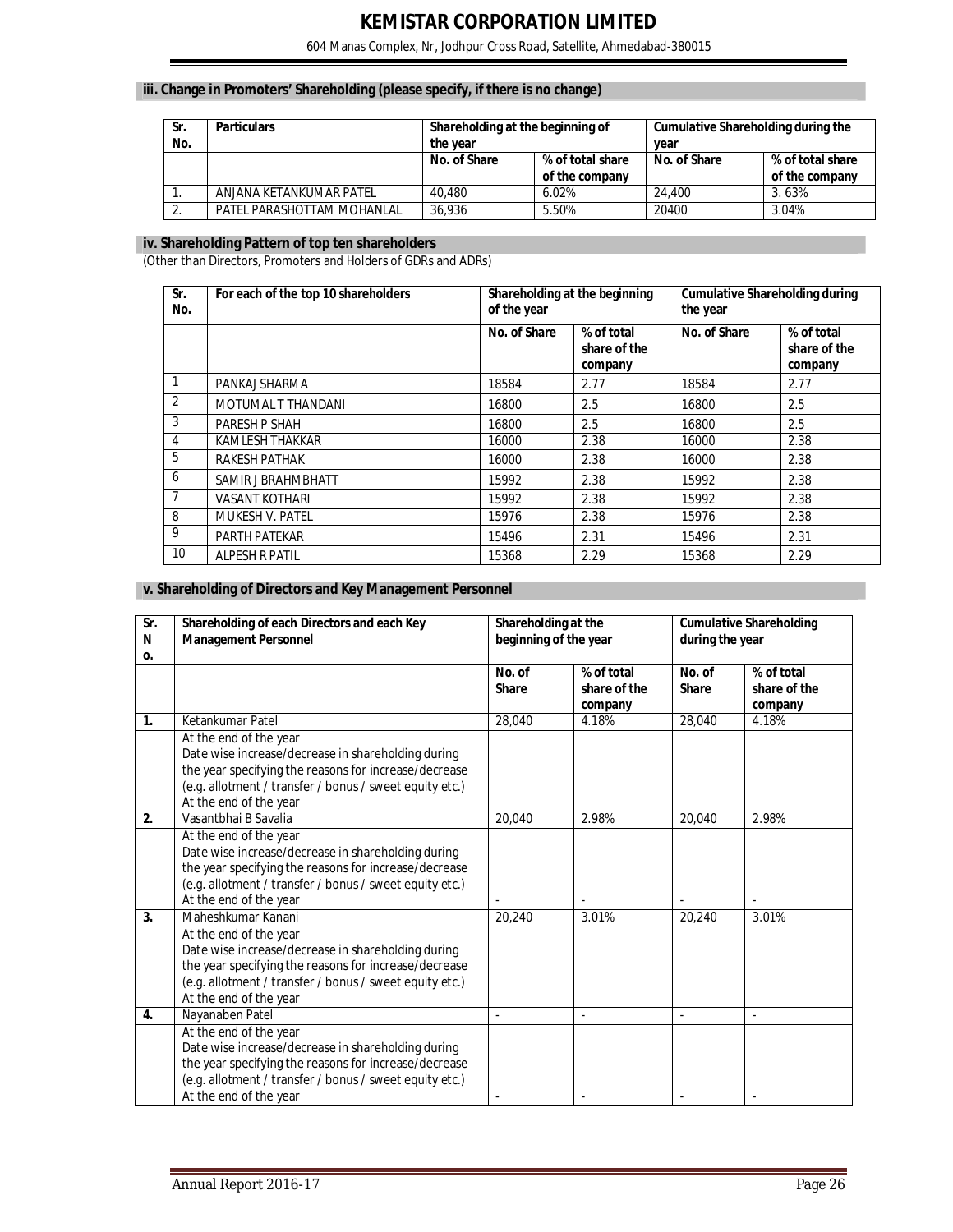604 Manas Complex, Nr, Jodhpur Cross Road, Satellite, Ahmedabad-380015

### **V. INDEBTEDNESS**

Indebtedness of the company including interest outstanding / accrued but not due for payment

|                                                     |                |                          | in Lacs)                 |                          |  |
|-----------------------------------------------------|----------------|--------------------------|--------------------------|--------------------------|--|
| <b>Particulars</b>                                  | <b>Secured</b> | <b>Unsecured</b>         | <b>Deposits</b>          | Total                    |  |
|                                                     | Loans          | Loans                    |                          | <b>Indebtedness</b>      |  |
| Indebtedness at the beginning of the financial year |                |                          |                          |                          |  |
| <b>Principal Amount</b>                             |                |                          |                          |                          |  |
| Interest due but not paid<br>ii.                    |                |                          |                          |                          |  |
| iii.<br>Interest accrued but not due                |                |                          |                          |                          |  |
| Total (i+ii+iii)                                    |                |                          |                          |                          |  |
| Change in indebtedness during the financial year    |                |                          |                          |                          |  |
| Addition                                            | -              |                          |                          |                          |  |
| Reduction                                           |                |                          |                          |                          |  |
| Net Change                                          |                |                          |                          |                          |  |
| Indebtedness at the end of the financial year       |                |                          |                          |                          |  |
| <b>Principal Amount</b>                             | -              | $\overline{\phantom{a}}$ |                          |                          |  |
| Interest due but not paid<br>ii.                    | -              | $\overline{\phantom{a}}$ |                          |                          |  |
| iii.<br>Interest accrued but not due                | ٠              | $\overline{\phantom{a}}$ | $\overline{\phantom{a}}$ | $\overline{\phantom{a}}$ |  |
| Total (i+ii+iii)                                    | ٠              |                          |                          |                          |  |

### **VI. REMUNERATION OF DIRECTORS AND KEY MANAGERIAL PERSONNEL**

#### **A. Remuneration to Managing Director, Whole Time Director and / or Manager**

|              |                                               |                        | (in Lacs)    |
|--------------|-----------------------------------------------|------------------------|--------------|
| Sr.          | <b>Particulars of Remuneration</b>            | Name of MD/WTD/Manager | <b>Total</b> |
| N            |                                               |                        | Amount       |
| О.           |                                               |                        |              |
|              |                                               |                        |              |
|              |                                               |                        |              |
| 1.           | <b>Gross Salary</b>                           |                        |              |
|              | a. Salary as per provisions contained in      |                        |              |
|              | section 17(1) of the Income tax Act, 1961     |                        |              |
|              | b. Value of Perquisites u/s 17(2) of the      |                        |              |
|              | Income tax Act, 1961                          |                        |              |
|              | c. Profits in lieu of salary u/s 17(3) of the |                        |              |
|              | Income tax Act, 1961                          |                        |              |
|              |                                               |                        |              |
| $\mathbf{2}$ | <b>Stock Option</b>                           |                        |              |
| 3.           | <b>Sweat Equity</b>                           |                        |              |
| 4.           | Commission                                    |                        |              |
|              | - As % of profit                              |                        |              |
|              | - Others, specify                             |                        |              |
| 5.           | Others. Please specify                        |                        |              |
|              | Total (A)                                     |                        |              |

#### **B. Remuneration to other Directors**

|                |                                                  |                          |                |                | in Lacs)       |                                  |                        |
|----------------|--------------------------------------------------|--------------------------|----------------|----------------|----------------|----------------------------------|------------------------|
| Sr.<br>No.     | <b>Particulars of Remuneration</b>               | <b>Name of Directors</b> |                |                |                |                                  | <b>Total</b><br>Amount |
| 1.             | <b>Independent Directors</b>                     |                          |                |                |                |                                  |                        |
|                | Fees for attending board /<br>committee meetings | $\blacksquare$           | $\overline{a}$ |                | $\blacksquare$ | $\blacksquare$<br>$\blacksquare$ |                        |
|                | Commission                                       |                          | $\blacksquare$ |                |                | $\blacksquare$                   |                        |
|                | Others, please specify                           |                          | $\blacksquare$ |                | $\blacksquare$ | $\blacksquare$                   |                        |
|                | Total (1)                                        |                          | $\blacksquare$ | $\blacksquare$ | $\blacksquare$ | $\blacksquare$                   |                        |
| $\overline{2}$ | <b>Other Non-Executive</b><br><b>Directors</b>   |                          |                |                |                | $\blacksquare$                   |                        |
|                | Fees for attending board /                       | $\blacksquare$           | $\blacksquare$ |                |                |                                  |                        |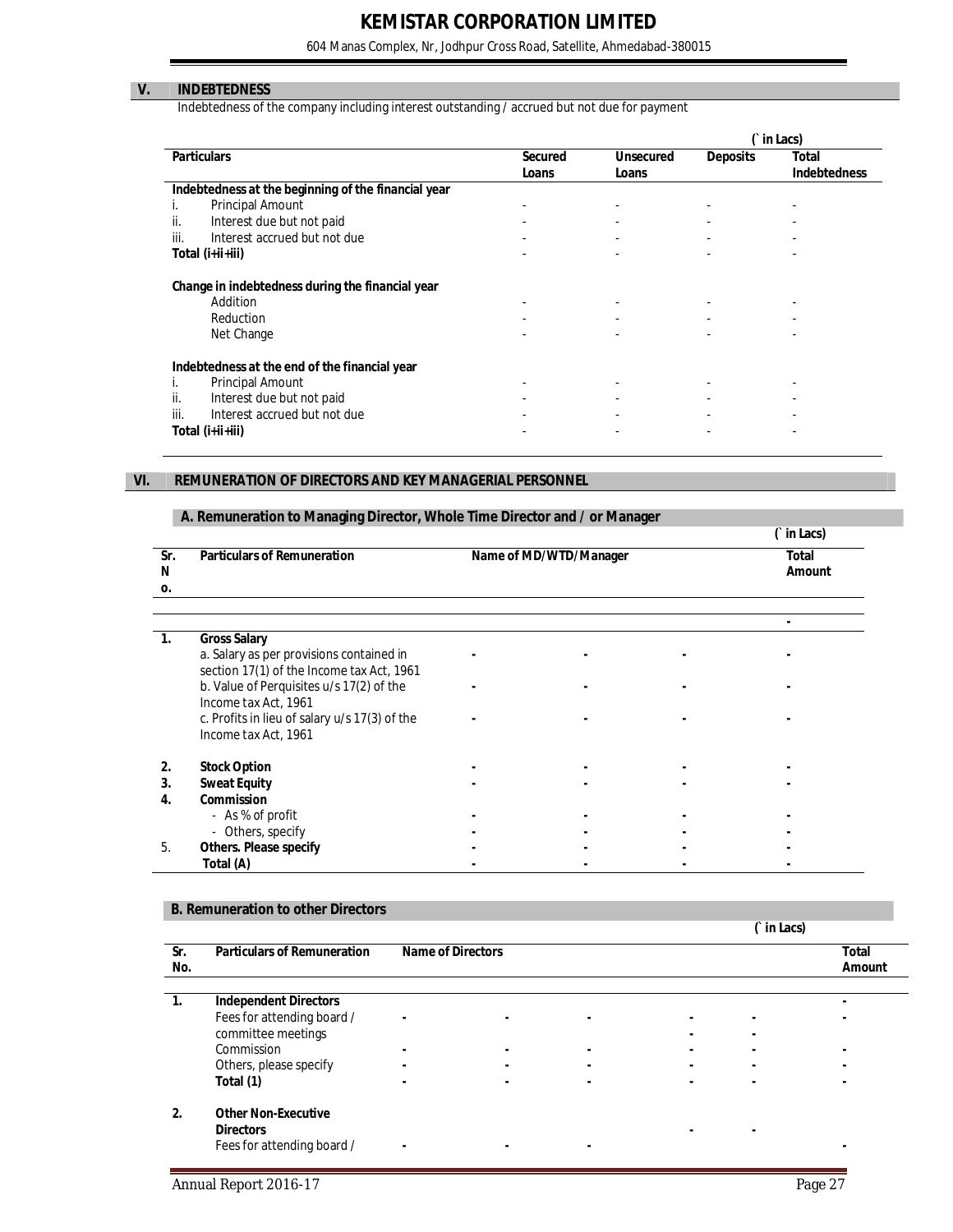604 Manas Complex, Nr, Jodhpur Cross Road, Satellite, Ahmedabad-380015

| committee meetings     |  |  |  |
|------------------------|--|--|--|
| Commission             |  |  |  |
| Others, please specify |  |  |  |
| Total (2)              |  |  |  |
| Total B = $(1+2)$      |  |  |  |

### **C. Remuneration to Key Management Personnel other than MD, WTD/Manager**

|            |                                                                 |                                 |                               |  | `in Lacs) |
|------------|-----------------------------------------------------------------|---------------------------------|-------------------------------|--|-----------|
| Sr.<br>No. | <b>Particulars of Remuneration</b>                              | <b>Key Management Personnel</b> | <b>Total</b><br><b>Amount</b> |  |           |
|            | <b>Gross Salary</b><br>a. Salary as per provisions contained in |                                 |                               |  |           |
|            | section 17(1) of the Income tax Act, 1961                       |                                 |                               |  |           |
|            | b. Value of Perquisites u/s 17(2) of the                        |                                 |                               |  |           |
|            | Income tax Act, 1961                                            |                                 |                               |  |           |
|            | c. Profits in lieu of salary u/s 17(3) of the                   |                                 |                               |  |           |
|            | Income tax Act, 1961                                            |                                 |                               |  |           |
| 2.         | <b>Stock Option</b>                                             |                                 |                               |  |           |
| 3.         | <b>Sweat Equity</b>                                             |                                 |                               |  |           |
| 4.         | <b>Commission</b>                                               |                                 |                               |  |           |
|            | As % of profit<br>$\overline{\phantom{a}}$                      |                                 |                               |  |           |
|            | Others, specify<br>$\overline{\phantom{a}}$                     |                                 |                               |  |           |
| .5         | <b>Others. Please specify</b>                                   |                                 |                               |  |           |
|            | Total (A)                                                       |                                 |                               |  |           |

#### **VII. PENALTIES / PUNISHMENT / COMPOUNDING OF OFFENCES:**

| <b>Type</b> |                                            | Section of<br>the<br><b>Companies</b><br>Act | <b>Brief</b><br><b>Description</b> | Details of Penalty/<br><b>Punishment /</b><br><b>Compounding fees</b><br>imposed | Authority /<br>(RD /NCLT /<br><b>COURT</b> ) | <b>Appeal</b><br>made, if any<br>(give details) |
|-------------|--------------------------------------------|----------------------------------------------|------------------------------------|----------------------------------------------------------------------------------|----------------------------------------------|-------------------------------------------------|
| А.          | <b>COMPANY</b>                             |                                              |                                    |                                                                                  |                                              |                                                 |
|             | Penalty                                    |                                              | $\overline{\phantom{a}}$           |                                                                                  |                                              |                                                 |
|             | Punishment                                 |                                              | $\overline{\phantom{a}}$           |                                                                                  |                                              |                                                 |
|             | Compounding                                |                                              | ٠                                  |                                                                                  | $\overline{\phantom{a}}$                     |                                                 |
| В.          | <b>DIRECTORS</b>                           |                                              |                                    |                                                                                  |                                              |                                                 |
|             | Penalty                                    |                                              | ٠                                  |                                                                                  |                                              |                                                 |
|             | Punishment                                 |                                              |                                    |                                                                                  |                                              |                                                 |
|             | Compounding                                |                                              | ٠                                  |                                                                                  |                                              |                                                 |
| C.          | <b>OTHER OFFICERS IN</b><br><b>DEFAULT</b> |                                              |                                    |                                                                                  |                                              |                                                 |
|             | Penalty                                    |                                              | ٠                                  |                                                                                  |                                              |                                                 |
|             | Punishment                                 |                                              | ۰                                  | $\overline{\phantom{a}}$                                                         |                                              |                                                 |
|             | Compounding                                |                                              |                                    |                                                                                  |                                              |                                                 |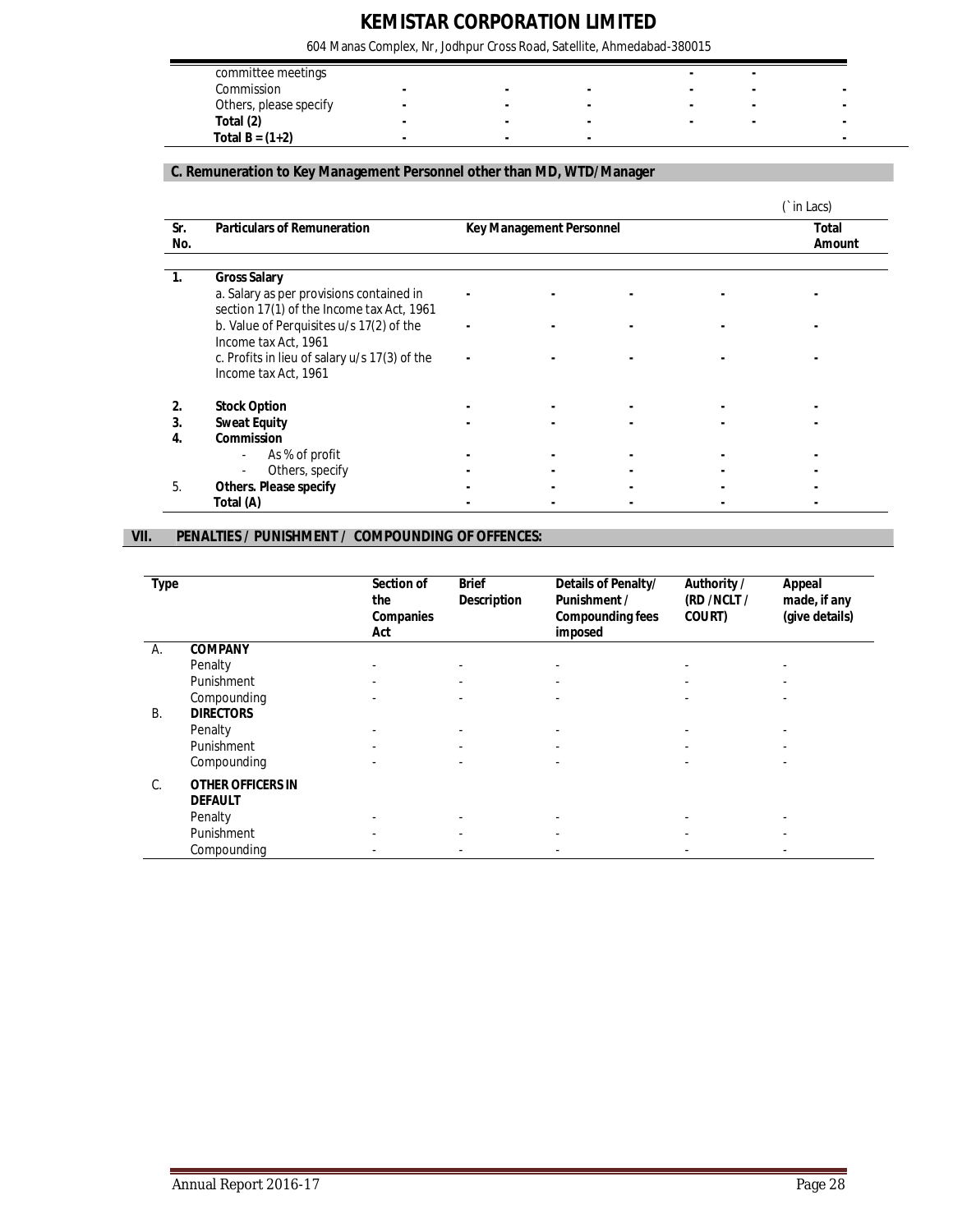# **ANNEXURE C**

#### **CORPORATE GOVERNANCE**

#### **INTRODUCTION**

The Directors present the company's Report on Corporate Governance as set out in Clause 49 of the Listing Agreement. This Report sets out the Compliance status of the company with the requirements of Corporate Governance for Financial Year 2016-17.

Corporate Governance pertains to systems by which Companies are directed and controlled by keeping in mind the long term interest of share holders and also balancing interest of employees, Government and the society at large.

#### **1. THE COMPANY'S PHILOSOPHY ON CODE OF GOVERNANCE**

In India, The Securities Exchange Board of India ("SEBI") on September 2, 2015, issued SEBI (Listing Obligations and Disclosure Requirements) Regulations, 2015 (hereinafter referred to as the "Listing Regulations") The corporate governance philosophy of the Company has been further strengthened with the adoption of the Code of Conduct

The Company has complied with the requirements of the Corporate Governance in terms of Clause 49 of the Listing Agreement executed with Indian Stock Exchanges.

It should maximize longterm shareholder value, while preserving the interests of multiple stakeholders including the society at large.

The Directors of the Company are committed to maintain high standards of Corporate Governance in conducting its business and ensure that an effective self regulatory mechanism exists to protect the interest of our stakeholders (Investors, Customers, Suppliers, employees and Government)

The Board of Directors presents a composite Corporate Governance report on the compliance of the Indian Listing Requirements in the following paragraphs

#### **2. BOARD OF DIRECTORS**

The Directors of the Company are persons of eminence having vast and varied experience in manufacturing, marketing, finance, legal and corporate administration.

During the financial year 2016-17, the time gap between two Board Meetings did not exceed one hundred and twenty days. The Board of Directors periodically reviews compliance reports pertaining to all laws applicable to the Company. All Statutory and other matters of significance including information as mentioned in Part A of Schedule II to the SEBI (Listing Obligations and Disclosure Requirements) Regulations, 2015 are placed before the Board to enable it to discharge its responsibility of strategic supervision of the Company.

All the Directors have periodically and regularly informed the Company about their Directorship and Membership on the Board/Committees of the Board of other companies. As per the disclosure received, none of the Directors of your Company hold memberships/Chairmanships in other company.

The Board of the Company is a balanced board comprising Executive and Non Executive Directors. As on 31 March, 2017, the total strength of Board of Directors consists of 4 directors, comprising of:-

| Category                   | No. | Percentage to total No. of Directors |
|----------------------------|-----|--------------------------------------|
| <b>Executive Directors</b> |     | 25%                                  |
| Non Executive Independent  |     | 75%                                  |
| Total                      |     | 100%                                 |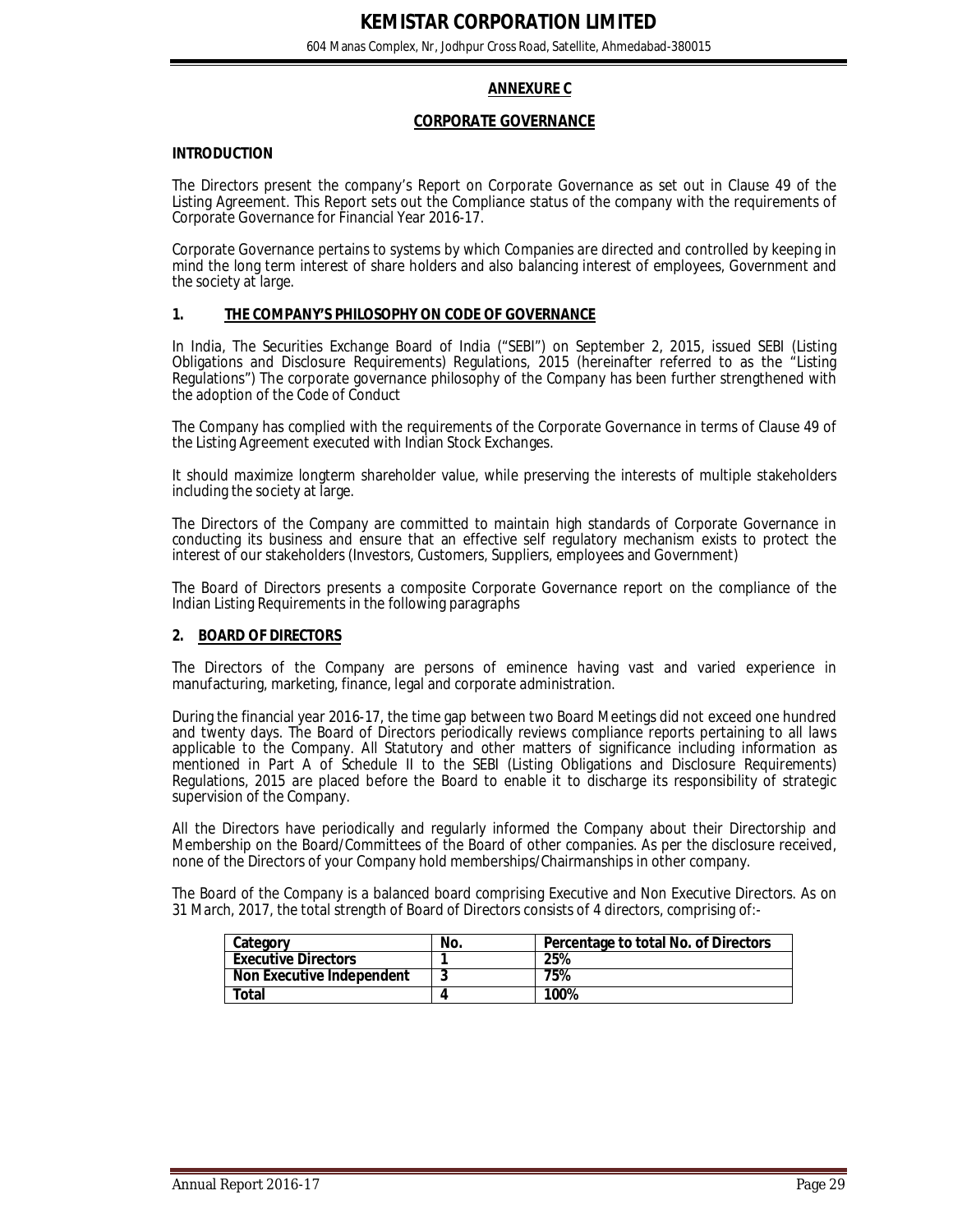| Name of Director             | <b>Designation</b>       | Category                | <b>Directorshi</b><br>in Other<br>D<br><b>Public</b><br>Limited<br><b>Companies</b> | Committee<br>Membership<br>Of other<br><b>Companies</b> |
|------------------------------|--------------------------|-------------------------|-------------------------------------------------------------------------------------|---------------------------------------------------------|
| MR. KETANKUMAR P. PATEL      | <b>Managing Director</b> | Executive               | NIL                                                                                 | NIL                                                     |
| MR. VASANTBHAI B.<br>SAVALIA | Non Executive Director   | <b>Non</b><br>Executive | <b>NIL</b>                                                                          | <b>NIL</b>                                              |
| MR. MAHESHKUMAR<br>KANANI    | Independent Director     | <b>Non</b><br>Executive | NIL                                                                                 | <b>NIL</b>                                              |
| MRS. NAYANABEN PATEL         | Independent Director     | <b>Non</b><br>Executive | <b>NIL</b>                                                                          | <b>NIL</b>                                              |

#### B. **Attendance of each director at the Board Meeting and the last Annual General Meeting**

| Sr<br>no. | Name of Directors         | No. of Board Meeting Attend | Last Annual General<br>Meeting |
|-----------|---------------------------|-----------------------------|--------------------------------|
|           | MR. KFTANKUMAR P. PATFI   |                             | <b>YES</b>                     |
|           | MR. VASANTBHAI B. SAVALIA |                             | YES                            |
|           | MR. MAHESHKUMAR KANANI    |                             | YES                            |
|           | MRS. NAYANABEN PATEL      |                             | YES                            |

#### C. **Number of Board Meeting held and the dates on which such meeting were held**.

Six Board Meetings were held during the 12 months accounting period ended 31-3-2017. The dates of such Board Meeting are

| 1) 9th May, 2016      | 2) 19th May, 2016     | 3) 30th August, 2016  |
|-----------------------|-----------------------|-----------------------|
| 4) 29th October, 2016 | 5) 12th January, 2017 | 6) 6th February, 2017 |

#### D. **Board Procedure**

The Board of Directors meets once in a quarter to review the performance and financial results of the Company. The detailed Agenda and the explanatory notes are circulated well in advance to the Directors in accordance with the Secretarial Standards.

The Chairman/Managing Director briefs the Directors at every Board Meeting on the overall performance of the Company. All major decisions/ approvals are taken at the Board Meeting.

#### E. **Evaluation of Board**

In terms of applicable provisions of the Companies Act, 2013 read with Rules framed there under and Part D of Schedule II of the Listing Regulations and on the recommendation of the Nomination and Remuneration Committee, the Board of Directors has put in place a process to formally evaluate the effectiveness of the Board, its Committees along with performance evaluation of each Director to be carried out on an annual basis.

Accordingly, the annual performance evaluation of the Board, its Committees and each Director was carried out for the financial year 2016-17.

#### F. **Code of Conduct**

The Board has formulated Code of Conduct for all Board members and senior level employees of the Company. Requisite annual affirmations of compliance with the Code have been made by the Board member and senior level employees for the financial year 2016-17. Annual Declaration by the Managing Director to this effect is annexed at the end of this report.

#### **3. COMMITTEES OF THE BOARD**

The Board Committees play a vital role in ensuring sound Corporate Governance practices. The Committees are constituted under the formal approval of the Board to carry out clearly defined roles under which are considered to be performed by members of the Board as a part of good corporate governance practice. The Board supervises these committees and minutes of the all the committees are placed before the board for review.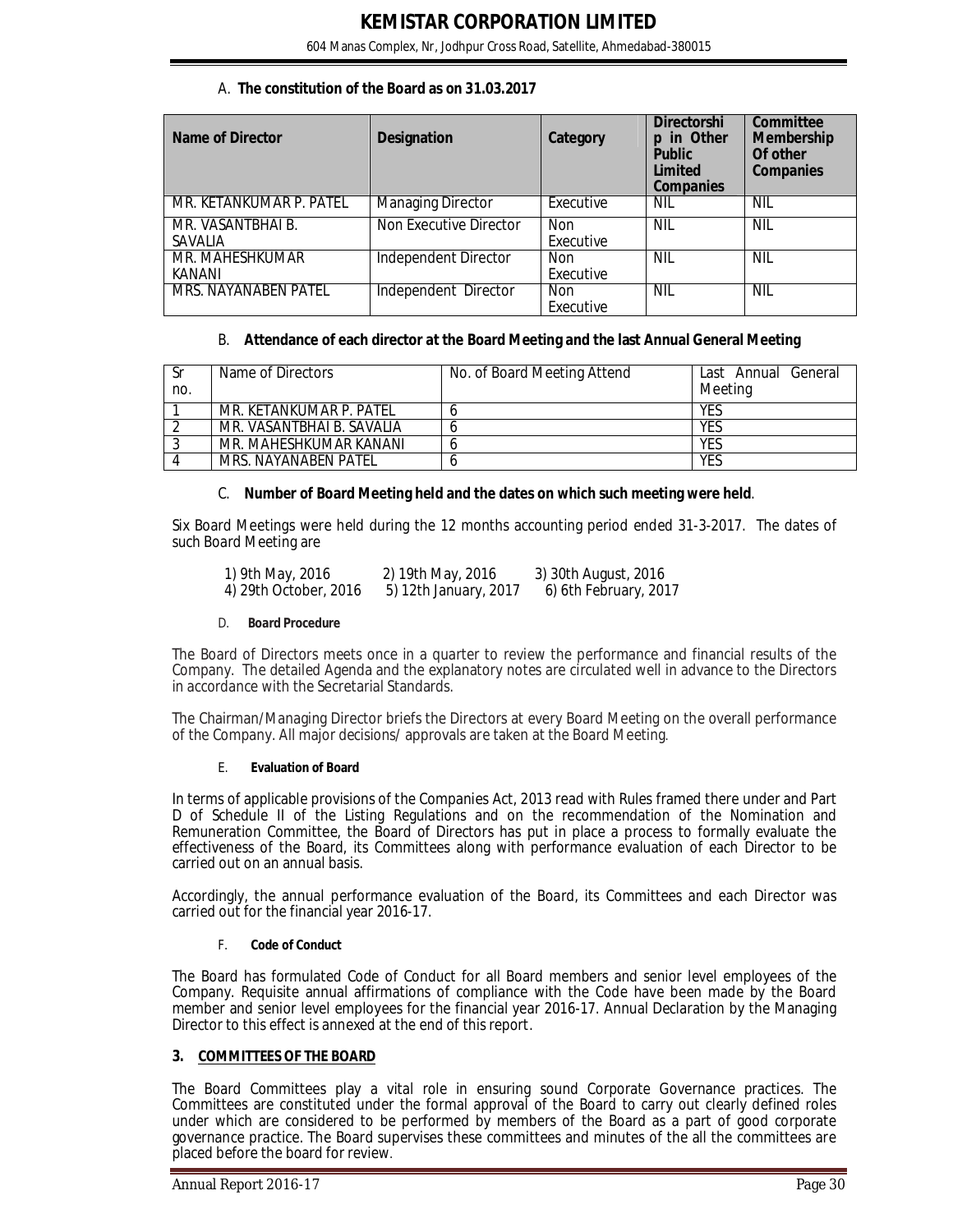Currently there are Three (3) committees of the Board.

- 1. Audit Committee
- 2. Stakeholders Relationship Committee
- 3. Nomination and Remuneration Committee

#### **I) AUDIT COMMITTEE:**

The Audit Committee is, inter alia, entrusted with the responsibility to monitor the financial reporting, audit process, determine the adequacy of internal controls, evaluate and approve transactions with related parties, disclosure of financial information and recommendation of the appointment of Statutory Auditors.

The composition of the Audit Committee is in alignment with provisions of Section 177 of the Companies Act, 2013 and Regulation 18 of the Listing Regulations. The members of the Audit Committee are financially literate and have experience in financial management.

The Board of the company has constituted the audit committee comprising two independent directors.

Independent Director is chairman of the committee.

The Company Secretary acts as secretary to the committee.

| <b>SR</b><br>NO. | Name of Director       | <b>Designation</b>            |
|------------------|------------------------|-------------------------------|
|                  | Mr. MAHESHKUMAR KANANI | Independent Director-Chairman |
|                  | Mrs. NAYANABEN PATEL   | Independent Director- Member  |
|                  | Mr. KETANKUMAR PATEL   | Managing Director- Member     |

They have considered the draft account and internal Audit Reports and quarterly results.

Attendance during the accounting year ended 31.03.17 is as under:

| Sr.<br>no. | Member                 | Category | Meeting<br>Attended |
|------------|------------------------|----------|---------------------|
|            | Mr. MAHESHKUMAR KANANI | Chairman | YES                 |
| <u>.</u>   | Mrs. NAYANABEN PATEL   | Member   | YES                 |
| . ب        | Mr. KETANKUMAR PATEL   | Member   | YES                 |

The Company Secretary acts as secretary to the committee

The terms of reference of the Audit Committee are as set out in Clause 49 of the Listing Agreement with the Stock Exchanges, under the Companies Act and with any other applicable laws. The Audit Committee reviews the financial statements of Company and also performs the following functions:

(a) To review the audit plan and Company's external auditors report;

(b) To review the co–operation given by the Company's officers to the external auditors;

(c) To review the financial statements of the Company before their submission to the Board;

- (d) To review the scope and results of internal audit procedures;
- (e) To nominate external auditors for re–appointment; and

(f) To review interested person transaction

(g) Evaluation of Whistle Blower mechanism and its functioning

#### **II) SHAREHOLDERS / INVESTORS GRIEVANCE COMMITTEE**

The constitution and terms of reference of Stakeholder Relationship Committee of the Company are in compliance with the provisions of the Companies Act, 2013 and the SEBI Listing Regulations, 2015. The Committee comprises of

| Sr. no.                  | Particular                         |
|--------------------------|------------------------------------|
| Mr. MAHESHKUMAR KANANI   | Independent director & Chairperson |
| MR. VASANTBHAI B SAVALIA | Non Executive Director- Member     |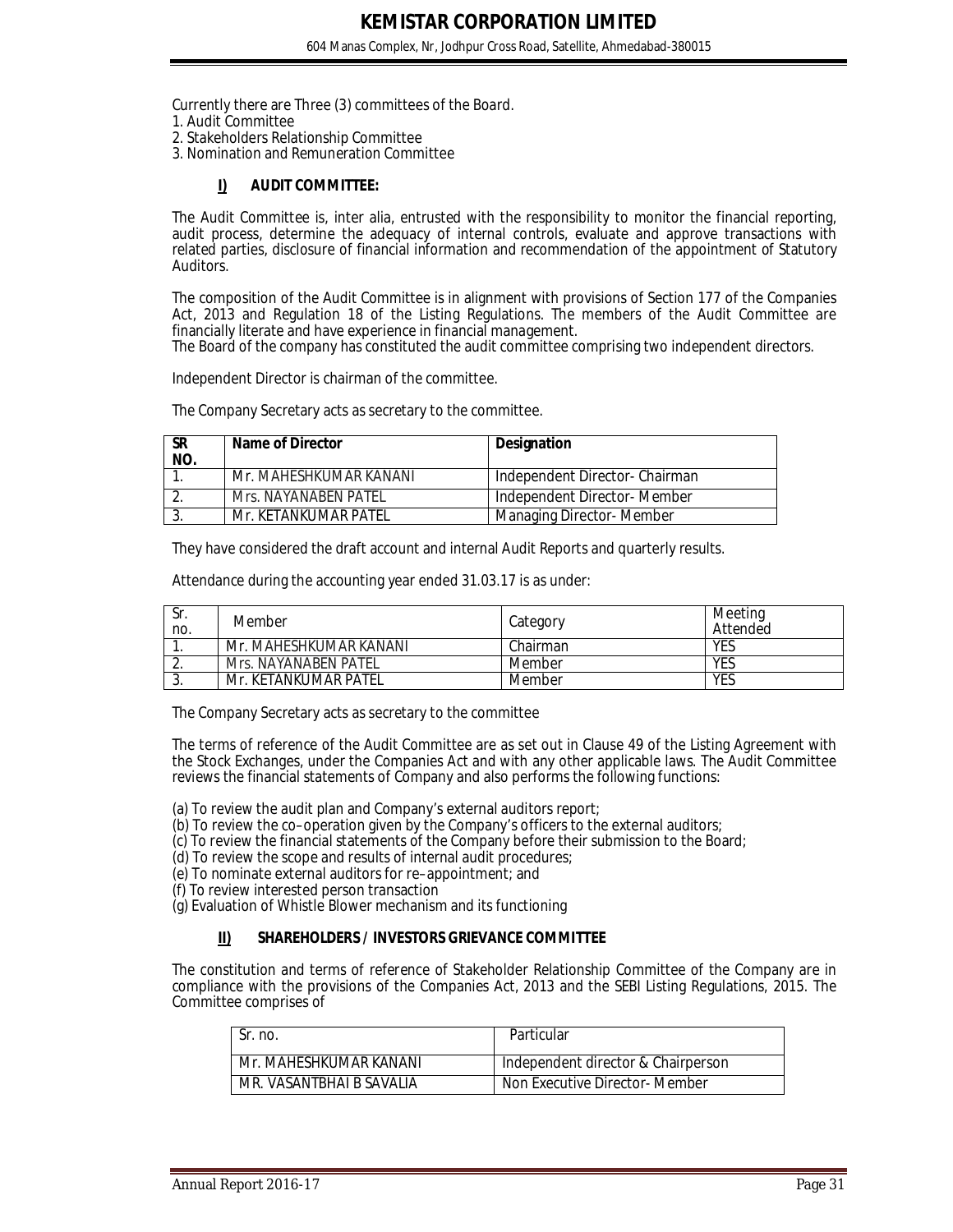An investor's grievance committee specifically looks into the redressal of investor's complaints like transfer of shares, non-receipt of balance sheet etc. There is no shareholder grievance pending against the company.

The Committee approves the matters relating to:

- 1. Oversee and review all matters connected with the transfer of the Company's securities.
- 2. Monitor redressal of investors' / shareholders' / security holders' grievances.
- 3. Oversee the performance of the Company's Registrar and Transfer Agents.
- 4. Recommend methods to upgrade the standard of services to investors.

5. Carry out any other function as is referred by the Board from time to time or enforced by any statutory notification / amendment or modification as may be applicable.

The Compliance Officer is entrusted with the responsibility to specifically look into the redressal of the shareholders and investors complaints and report the same to the Stakeholders' Relationship Committee.

No transfer of shares were pending as on 31st March 2017.

#### **Details of Shareholders' Complaints:-**

| Details of Complaints Received                                         | Nos. |
|------------------------------------------------------------------------|------|
| Number of Shareholders' Complaints received From 01.04.16-31.03.2017   |      |
| Number of Complaints not solved to the satisfaction of the shareholder |      |
| Number of Pending Complaints on 31.03.2017                             |      |

#### **III) NOMINATION & REMUNERATION COMMITTEE**

The constitution and terms of reference of nomination and remuneration committee of the Company are in compliance with the provisions of the Companies Act, 2013 and the SEBI Listing Regulations, 2015.

The terms of reference of the Nomination and Remuneration Committee are as per the governing provisions of Section 178 of the Companies Act, 2013 and the SEBI (Listing Obligations and Disclosure Requirements) Regulations, 2015 (specified in Part D of Schedule II). The Nomination and Remuneration Committee is empowered with the following terms of reference and responsibilities in accordance with the provisions of law and the Nomination and Remuneration Policy:

- 1. Formulation of the criteria for determining qualifications, positive attributes and independence of a director and recommend to the Board a policy, relating to the remuneration of the directors, key managerial personnel and other employees;
- 2. Formulation of criteria for evaluation of Independent Director and the Board of Directors;
- 3. Devising a policy on Board Diversity;
- 4. Identify persons who are qualified to become directors and who may be appointed in senior management in accordance with the criteria laid down, and recommend to the Board their appointment and removal
- 5. Carry out the evaluation of every director's performance and formulate criteria for evaluation of Independent Directors, Board/Committees of Board and review the term of appointment of Independent Directors on the basis of the report of performance evaluation of Independent Directors;
- 6. To extend or continue the term of appointment of the independent director on the basis of the report of performance evaluation of independent directors;.
- 7. Reviewing and recommending to the Board, the remuneration, payable to Directors of your Company; and
- 8. Undertake any other matters as the Board may decide from time to time.

The Board has set up a Nomination & Remuneration committee for the Company which decides the Remuneration of all the directors and senior management members of the Company. The Committee comprises of

| l Sr. no.                | Particular                         |
|--------------------------|------------------------------------|
| MRS. NAYANABEN PATFI     | Independent director & Chairperson |
| MR. VASANTBHAI B SAVALIA | Non Executive Director- Member     |
| MR. MAHESHKUMAR KANANI   | Independent Director- Member       |

No remuneration was paid to the Managing Director or any director during the year under review and the same is in compliance with all the applicable provisions of the Companies Act, 2013 and the rules framed there under.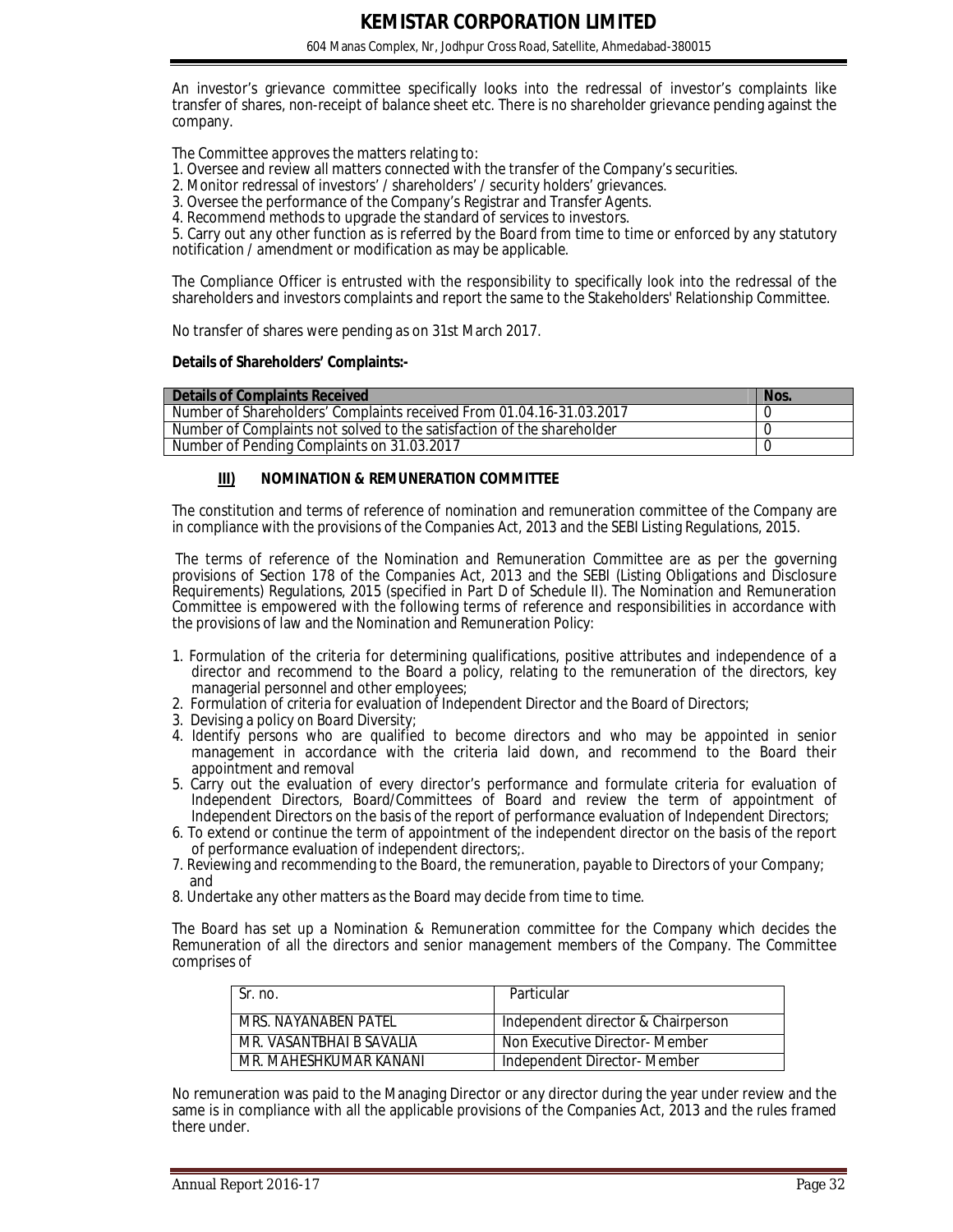#### **4. INDEPENDENT DIRECTORS MEETING**

#### **(a) Performance evolution criteria for independent Directors.**

- a. Evaluation of the performance of Non- independent Directors as a whole.
- b. Evaluation of performance of the chairman of the company, taking into account the views of Executive Directors;
- c. Evaluation of quality, content and timelines of flow information between the management and board that is necessary for the board to effectively and reasonably perform its duties.

#### **(b) Composition : Meeting and attendance during the year**

| <b>Name</b><br>independent<br>Οf |      | No. of meetings during the year |  |  |
|----------------------------------|------|---------------------------------|--|--|
| <b>Director</b>                  | Held | Attended                        |  |  |
| Mrs. Navanaben Patel             |      |                                 |  |  |
| Mr. Maheshkumar Kanani           |      |                                 |  |  |

#### **5. GENERAL BODY MEETINGS**

(a) Location and time where the last three AGM /EGM were held:

| <b>Financial</b><br>Year | <b>Category-Date</b>                        | <b>Time</b> | <b>Venue</b>                                                              |
|--------------------------|---------------------------------------------|-------------|---------------------------------------------------------------------------|
| 2015-16                  | <b>Annual General Meeting</b><br>30/09/2016 | 11.00 AM    | 604, Manas Complex, Jodhpur Cross Road,<br>Satellite, Ahmedabad - 380015. |
| 2014-15                  | <b>Annual General Meeting</b><br>30/09/2015 | $11.00$ AM  | 604, Manas Complex, Jodhpur Cross Road,<br>Satellite, Ahmedabad - 380015. |
| 2013-14                  | Annual General Meeting<br>30/09/2014        | 11.00 AM    | 604, Manas Complex, Jodhpur Cross Road,<br>Satellite, Ahmedabad - 380015. |

#### (b) **Whether the special resolutions were put through last year, hence last year, details of voting pattern**.

No Special Resolution was required to be passed last year hence there was no necessary of postal ballot.

#### **6. DISCLOSURE**

#### 1. **Disclosure of Material Transaction**

(a) Disclosure on materially significant related party transactions, i.e. transactions of the company of material nature, with its promoters, the directors or the management, their subsidiaries of relative etc. that may have potential conflict with the interests of company at large.

Details on non-compliance by the company, penalties, strictures, imposed, on the company by Stock Exchange or SEBI or any statutory authorities or any matter related to capital markets during the last three years.

#### 2. **Related Party Transaction**

During the year 2016-17, there was transaction with AGR-EH Technologies Pvt. Ltd. of Rs.3,40,988/- K P international Pvt. Ltd. Rs. 2,57,775

#### **7. MEANS OF COMMUNICATION**

The Unaudited quarterly/half yearly financial statements are announced within 45 days of the end of the quarter. The aforesaid financial statements are taken on record by the Board of Directors and are communicated to the Bombay Stock Exchange where the Company's securities are listed.

Once the stock exchange have been intimated these results are given by way of a press release to news agency and published within 48 hours in two leading daily news papers – one in English and one in Gujarati.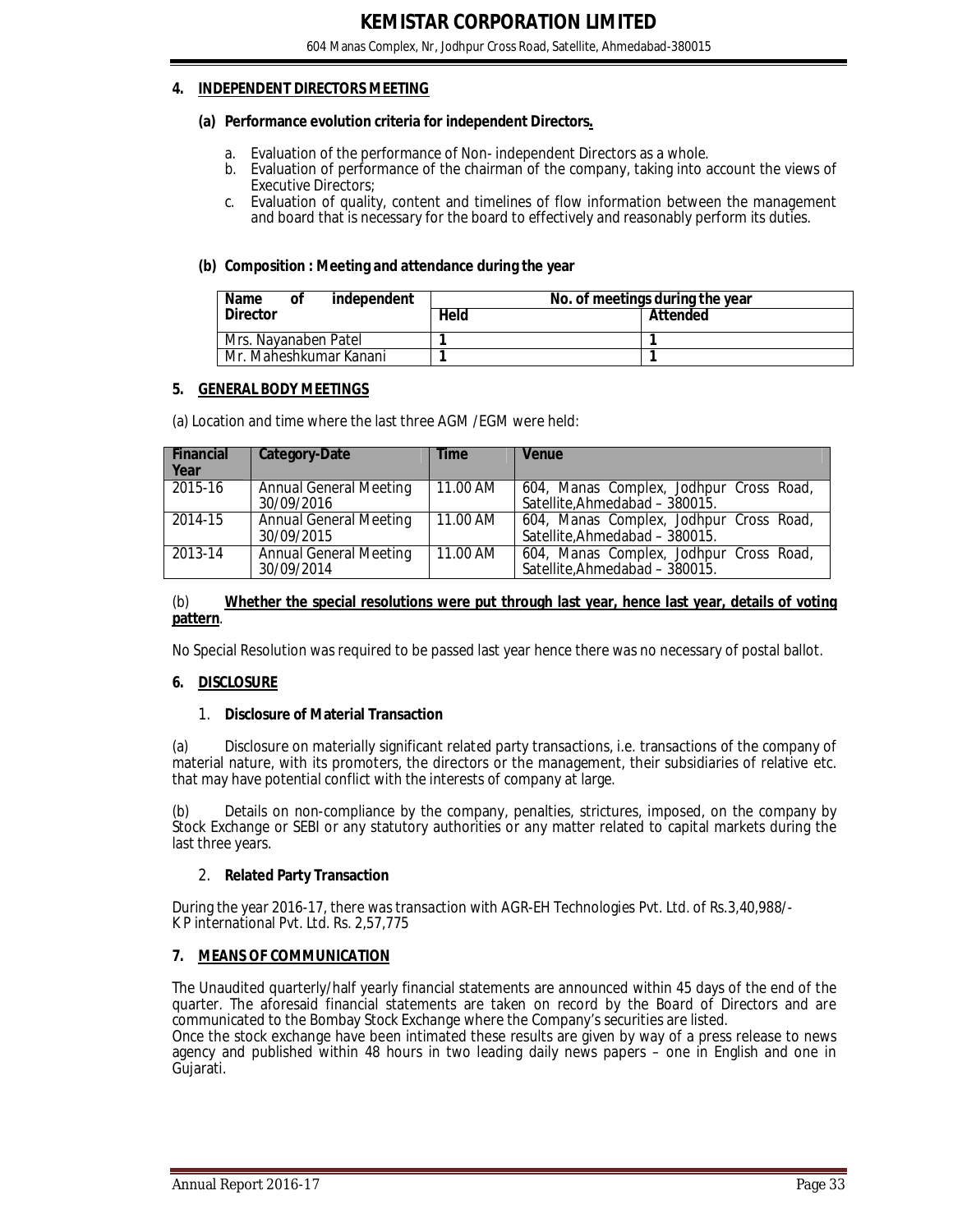#### **8. INTERNAL CONTROL SYSTEM**

The company has got adequate Internal Control System and procedure relating to the purchase of various raw-materials, stores and other consumables. The Plants are sending regular and timely reports to the managing director and other management executives at Head Office and corrective actions as and when, required are being taken by the Head Office.

#### **9. GENERAL SHAREHOLDERS' INFORMATION**

#### **(A) Annual General Meeting**

| Date & Time | 1 <sup>st</sup> September, 2017 | 11.00 A.M. |
|-------------|---------------------------------|------------|
| Venue       | 604, Manas Complex,             |            |
|             | Jodhpur Cross Road,             |            |
|             | Satellite, Ahmedabad - 380015   |            |

#### **(B) Financial calendar**

- Financial year for 2016-2017
- Results announced on

| <b>First Quarter Result</b>         | $13m$ August, 2016     |
|-------------------------------------|------------------------|
| Second Quarter & Half Yearly Result | $29th$ October, 2016   |
| Third Ouarter Result                | $6th$ February, 2017   |
| <b>Fourth Quarter</b>               | $30th$ May, 2017       |
| Annual General Meeting 2016-17      | September, 2017<br>1SL |

**(C) Book Closure Dates:** Tuesday, 29th August, 2017 to Thursday, 31<sup>st</sup> August, 2017 (both days inclusive) **(D) Dividend Payment Date**: N.A.

**(E) Listing & Stock Code:**

| Name of Stock Exchange | Code   |
|------------------------|--------|
| Stock                  | F94410 |
| Bombay                 | ါ ၀ါ   |
| : Exchange             | JJ 1   |

#### **(F) Registrar and Transfer Agent:**

The Company in compliance with SEBI guidelines has appointed Purva Sharegistry (India) Pvt. Ltd. as a common share transfer agent for Physical and Electronic form of shareholding**.**

Purva Sharegistry (India) Pvt. Limited Unit no. 9, ShivShakti ind. Estt. J.R. Boricha marg, Opp. Kasturba Hospital Lane Lower Parel (E), Mumbai-400 011.

#### **(G) Share Market Price Data**

The Monthly high and Low prices and volumes of share at and Bombay Stock Exchange Limited for the year ended on 31 March, 2017 are as under:–

| <b>Month</b> | <b>Kemistar Corporation Ltd</b> |         |           | Nos.<br><b>of</b><br><b>Shares</b><br><b>Traded</b> | <b>Turn over Rs</b><br>in thousands |
|--------------|---------------------------------|---------|-----------|-----------------------------------------------------|-------------------------------------|
|              | High Rs.                        | Low Rs. | Close Rs. |                                                     |                                     |
| April 16     | 11.13                           | 11.13   | 11.13     | 1700                                                | 18,921                              |
| May 16       | 12.26                           | 11.68   | 12.26     | 7200                                                | 84154                               |
| June 16      |                                 |         |           | $\Omega$                                            | $\Omega$                            |
| July 16      | 12.87                           | 12.87   | 12.87     | 100                                                 | 1,287                               |
| August 16    | 13.51                           | 13.51   | 13.51     | 400                                                 | 5,404                               |
| September 16 | 14.18                           | 14.18   | 14.18     | 700                                                 | 9,926                               |
| October 16   | 14.88                           | 14.88   | 14.88     | 700                                                 | 10,416                              |
| November 16  |                                 |         |           | $\Omega$                                            | $\Omega$                            |
| December 16  | $\overline{\phantom{0}}$        |         |           | $\Omega$                                            | $\Omega$                            |
| January 17   | $\overline{\phantom{0}}$        |         |           | $\Omega$                                            | $\Omega$                            |
| February 17  | $\blacksquare$                  |         |           | $\theta$                                            | $\Omega$                            |
| March 17     |                                 |         |           | $\Omega$                                            | $\mathbf 0$                         |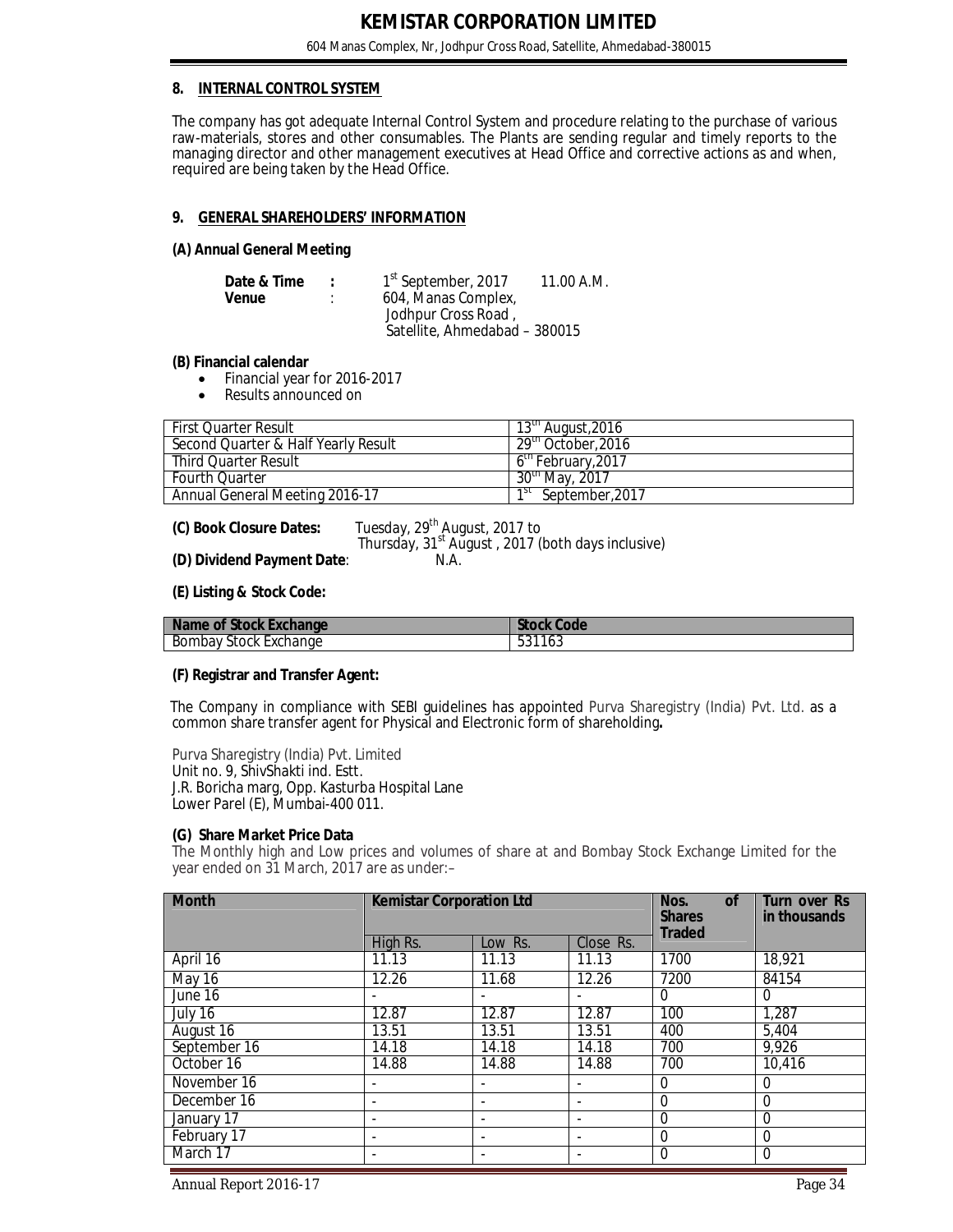604 Manas Complex, Nr, Jodhpur Cross Road, Satellite, Ahmedabad-380015

#### **(H) Distribution of shareholding as on 31st March 2017.**

| Sr. | Category                                       | No. of Shares<br><b>Held</b> | Percentage of<br>Shareholding |
|-----|------------------------------------------------|------------------------------|-------------------------------|
| A   | <b>Promoters Holding</b>                       |                              |                               |
|     | - Indian Promoters & persons acting in concert | 211392                       | 31.49%                        |
|     | - Foreign Promoters                            |                              |                               |
|     |                                                |                              |                               |
|     | Sub-Total                                      | 211392                       | 31.49%                        |
| B   | <b>Non-Promoters Holding</b>                   |                              |                               |
|     | Institutional Investors                        |                              |                               |
|     | - Mutual Funds & UTI                           |                              |                               |

| $\overline{2}$ | Banks, Fl, Insurance Companies, (Central, State Govt.<br>$\qquad \qquad \blacksquare$<br>Institutions, Non Govt. Institutions) |          | ۰      |
|----------------|--------------------------------------------------------------------------------------------------------------------------------|----------|--------|
|                | - Flls                                                                                                                         |          |        |
|                | Sub-Total                                                                                                                      |          |        |
| C              | <b>Others</b>                                                                                                                  |          |        |
|                | - Private Bodies - Other Bodies Corporate                                                                                      | 33524    | 4.99%  |
|                | - Indian Public                                                                                                                | 426452   | 63.52% |
| 3              | <b>HUF</b>                                                                                                                     | 24       | 0.003% |
| 4              | - Any Other (Specify)                                                                                                          |          |        |
|                | Sub-Total                                                                                                                      | 4,27,384 | 68.52% |
|                | <b>TOTAL</b>                                                                                                                   | 6,71,392 | 100%   |

Outstanding GDRs/ADRs/warrants or any Convertible Instruments Conversion date and likely impact on equity – **Nil**

#### **(I) LOCATION**

Registered office of the company is located at 604, Manas Complex, Jodhpur Cross Road, Satellite, Ahmedabad – 380 015.

#### **(J) Code of Business Conduct & Ethics for Director's/Management Personnel**

The Code of Business Conduct & Ethics for Director's/Management Personnel ('the Code'), as recommended by the Corporate Governance and Stakeholders' Interface Committee and adopted by the Board, is a comprehensive Code applicable to all Directors and management personnel. The Code while laying down, in detail, the standards of business conduct, ethics and governance, centers on the following theme:

" The Company's Board of Directors and Management Personnel are responsible for and are committed to setting the standards of conduct contained in this Code and for updating these standards, as appropriate, to ensure their continuing relevance, effectiveness and responsiveness to the needs of investors and all other stakeholders as also to reflect corporate, legal and regulatory developments. This Code should be adhered to in letter and in sprit."

The Code has been circulated to all the members of the Board and management personnel and the compliance of the same is affirmed by them annually, A declaration signed by the Chairman and Managing Director of the Company is given below:

I hereby confirm that the Company has obtained from all the members of the Board and management personnel, affirmation that they have complied with the Code of Business conduct & ethics for Director's/Management Personnel in respect of the financial year 2016-17.

#### **(K) COMPLIANCE CERTIFICATE OF THE AUDITORS**

The Company has obtained a Certificate from the Statutory Auditors confirming compliance of Conditions of the Code of Corporate Governance as stipulated in Clause 49 and the same is annexed.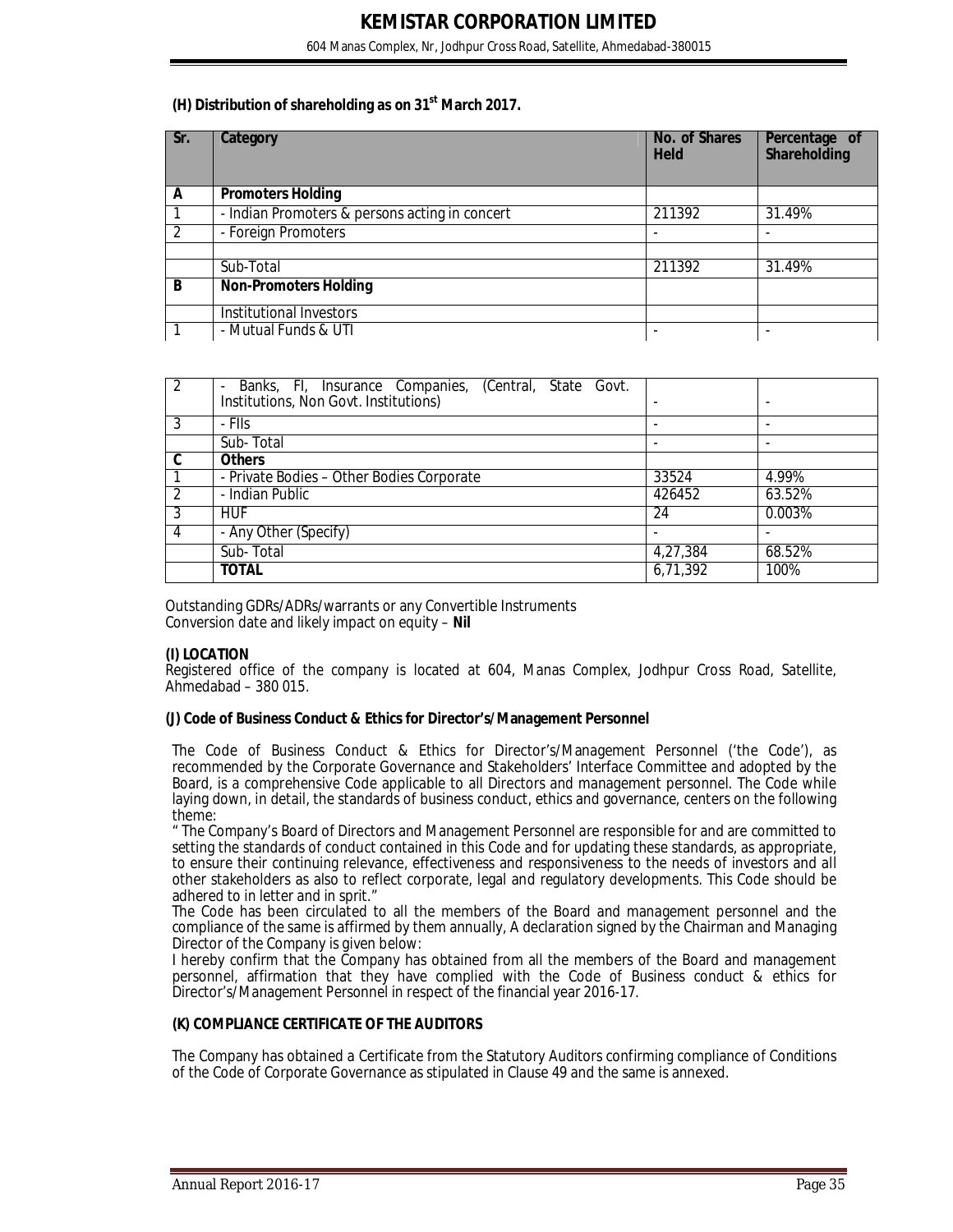#### **(L) DECLARATION-CODE OF CONDUCT**

As per Clause 49 of the Listing Agreement with the Stock Exchanges, all Board Members and Senior Management personnel have affirmed compliance with the applicable Code of Conduct.

#### **For and on behalf of the Board of Directors**

**Place: Ahmedabad** 

**Date: 02/08/2017 Managing Director Director (DIN: 01157786) (DIN:02249636)**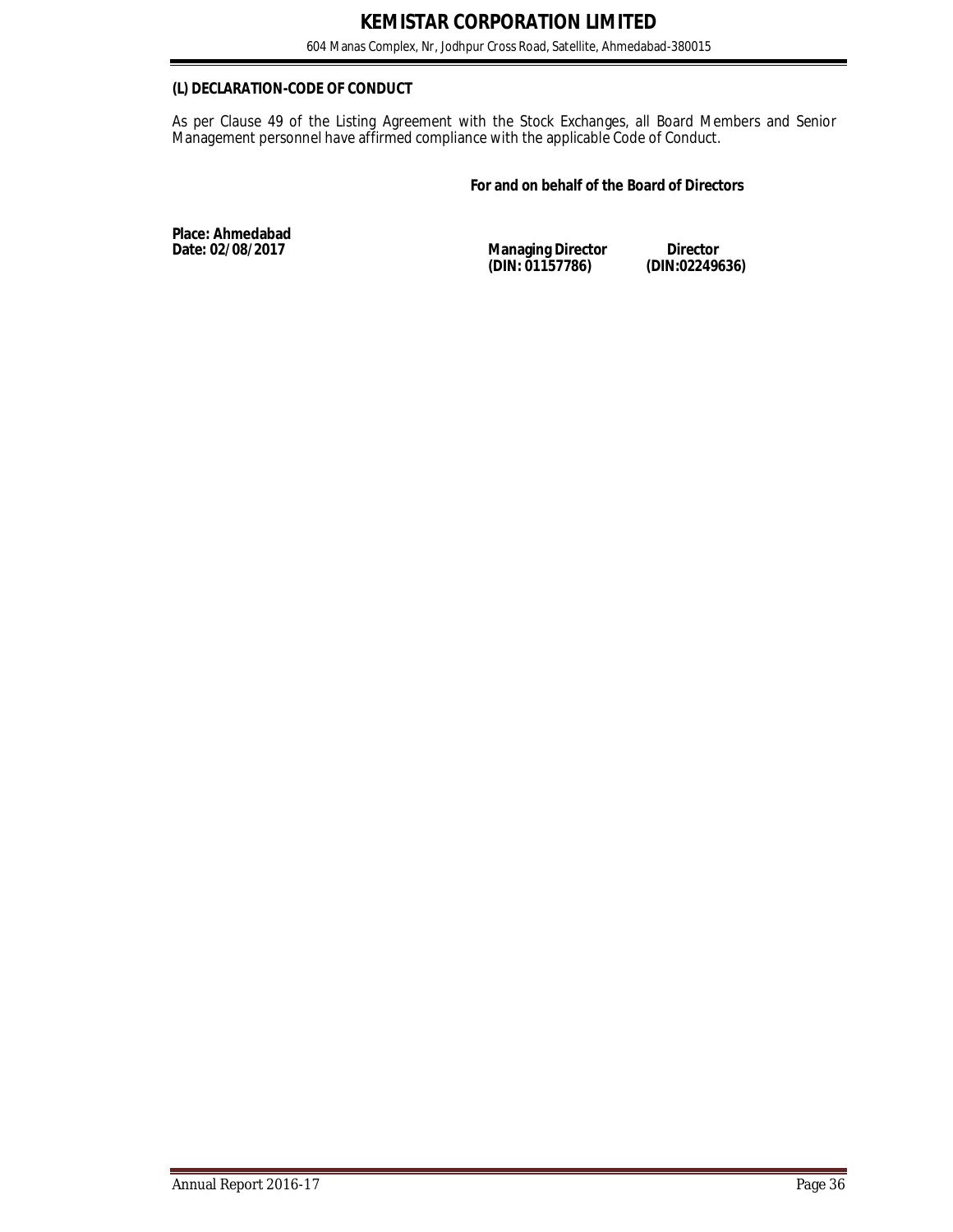604 Manas Complex, Nr, Jodhpur Cross Road, Satellite, Ahmedabad-380015

#### **AUDITOR'S REPORT ON CORPORATE GOVERNANCE**

To, The Board of Directors **KEMISTAR CORPORATION LIMITED** 604, Manas Complex, Jodhpur Cross Road, Satellite,Ahmedabad–380 015.

We have examined the compliance of the conditions of Corporate Governance **KEMISTAR CORPORATION LIMITED** for the year ended 31<sup>st</sup> March, 2017 as stipulated in Clause 49 of the Listing Agreements of the said Company with stock exchanges in India.

The compliance of conditions of Corporate Governance is the responsibility of the Company's Management. Our examination was carried out in accordance with the Guidance Note on Certification of Corporate Governance (as stipulated in Clause 49 of the Listing Agreement), issued by the Institute of Chartered Accountants of India and was limited to procedures and implementation thereof, adopted by the Company for ensuring the compliance of the conditions of Corporate Governance. It is neither an audit nor an expression of opinion on the financial statements of the Company.

In our opinion and to the best of our information and according to the explanations given to us, we certify that the Company has complied with the conditions of Corporate Governance as stipulated in the above mentioned Listing Agreements except Company has not paid Listing fees to stock exchange and trading in shares has been suspended.

We state that no investor grievances are pending for a period exceeding one month against the Company as per the records maintained by the Registrar and Share Transfer Agent.

We further state that such compliance is neither an assurance as to the future viability of the Company nor the efficiency or effectiveness with which the management has conducted the affairs of the Company.

> **FOR, GAURAV N. ZINZUWADIYA Chartered Accountants**

**Date: 02/08/2017 Proprietor**

**Place: Ahmedabad Gaurav Zinzuwadiya M.No. 150295**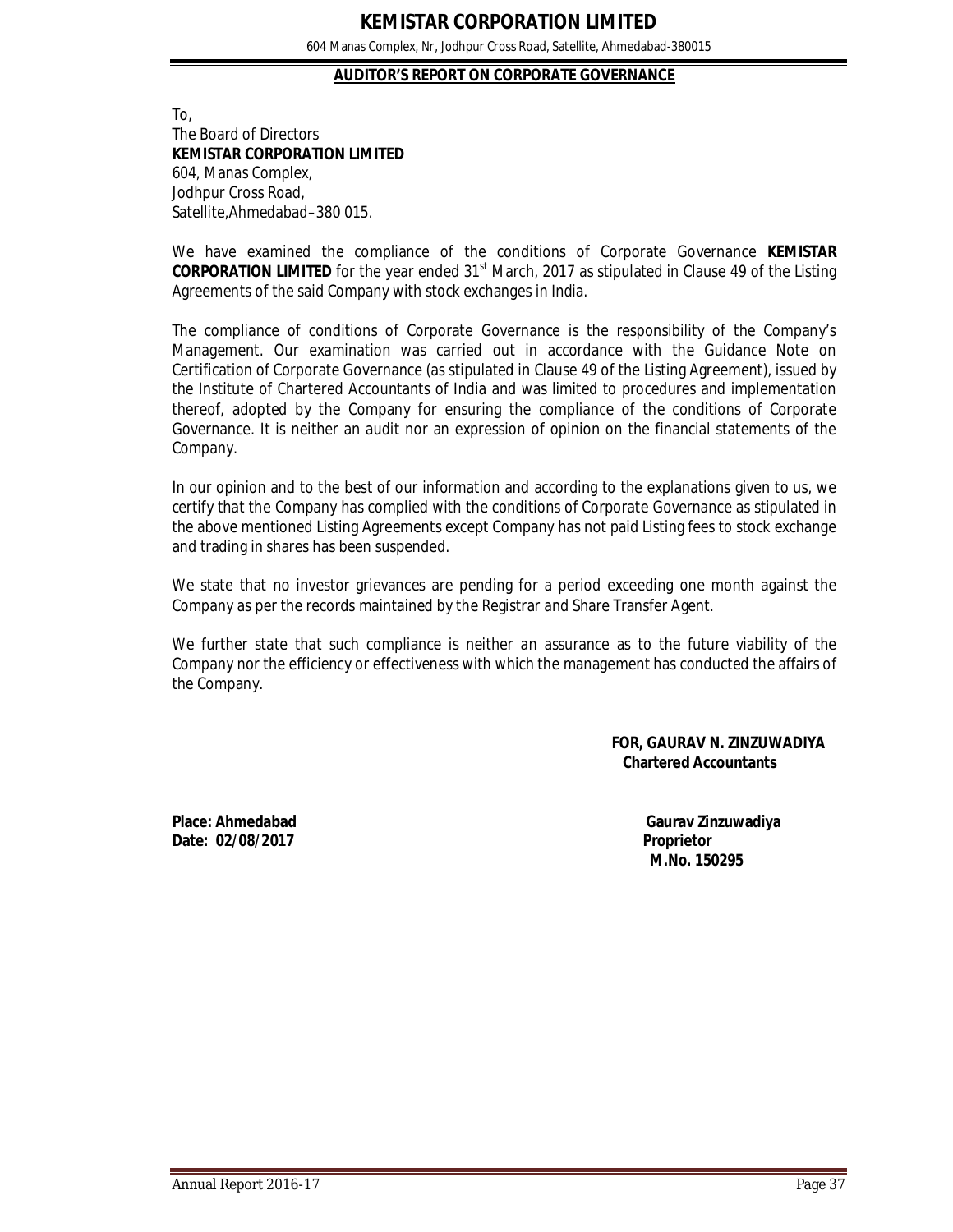#### **Annexure D**

#### **MANAGEMENT DISCUSSION AND ANALYSIS REPORT**

Notice to the shareholder for MANAGEMENT DISCUSSION AND ANALYSIS REPORT (MDAR) as a part of the corporate governance report as per clause 49 of the listing agreement.

#### **1. INDUSTRY STRUCTURE AND DEVLOPEMENT:**

The chemical industries play an important role in the overall development of the Indian economy .The chemical industry is an integral constituent of the growing Indian Industry. This industry is going through a tremendous period of change that will help define opportunities and challenges in both the short and the long term. The Company is dealing in Specialty chemical and market of the Chemical is very vast and lucrative, which help the increase in growth of the Company.

#### **2. OPPORTUNITIES AND OUTLOOK:**

Chemical industry in India is the third largest producer in Asia and sixth largest in the world. Indian chemical industry is expected to double its share in global chemical industry to 5-6% by 2021 registering growth of 8-9% in the next decade. Number of MNCs is focusing on India for their manufacturing hub. Lower cost of labour, availability of key raw materials, large consumer markets and adaptability to technology are some of main attractions for having a strong manufacturing base in India. It will potentially improve efficiencies and reduce costs. Capping of GST rates at 18% for chemical industry will have strong positive impact on the sector.

#### **3. RISK, CONCERNS AND THREATS:**

Risk is inherent in every form of enterprise and different risks have different impact on business. (a) Volatility in prices of raw material especially crude oil and transportation cost can adversely affect the business operations and can thin out profitability of the Company. There is also a need to encourage R&D and ease registration process for development of new molecules.

Any adverse changes in the political, climatic, economic, regulatory or social conditions of these countries might impact the Company's business prospects in these countries. Any change in the policies implemented by the Government, which result in currency and interest rate fluctuations, capital restrictions, changes in duties & taxes and a registration regime detrimental to the Company's business could adversely affect its operations and future growth. Increase in crude prices will also impact the costs and prices of various products. Irregular supply of the raw materials can also affect the business of the Company.

#### **4. INTERNAL CONTROL SYSTEMS AND ITS ADEQUACY:**

The Company has implemented internal control system across its operations to ensure that all assets are adequately safeguarded and protected against loss from unauthorized use. The Company has established well defined roles of the employees of the company. The senior executives are equipped with authority and are responsible for major operational activities of the company. The Board of Directors is provided timely and requisite information for control and review of the operations of the company. The Company is taking service of qualified person to assist the management in effective discharge of its responsibilities by furnishing it with findings, observations and pertinent comments, adequacy of internal controls, analysis and recommendations concerning the activities covered for audit and reviewed by it during the year.

Findings of internal audit reports and effectiveness of internal control measures is reviewed by top management and audit committee of the Company. The Committee also meets the Statutory Auditors of the Company to ascertain, their views on the strengthening of internal control systems in the Company.

#### **5. FINANCIAL PERFORMANCE:**

#### **A. Standalone Financial Performance:**

#### **(i) Net Sales and Other Income:**

Net Sales and other income for the year under review Increase from Rs. 95,60,386/- to Rs.1,05,06,479/-.

#### **(ii) Expenditure:**

The total expenditure Increased from Rs. 93,46,266/- to Rs. 1,00,45,375/- for the financial year 2016-17.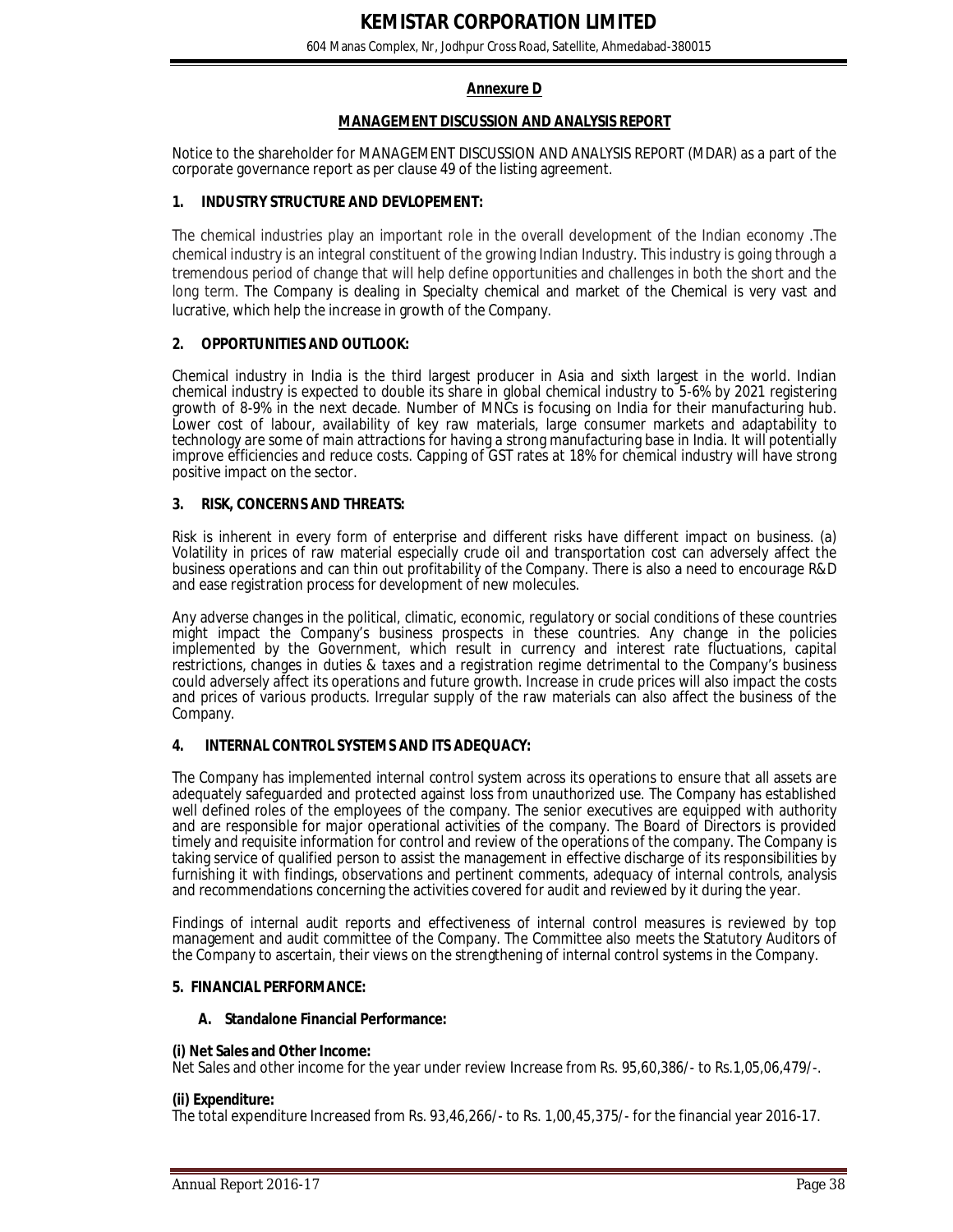604 Manas Complex, Nr, Jodhpur Cross Road, Satellite, Ahmedabad-380015

#### **IV) Profit before Tax:**

The Profit before tax increased from Rs. 2,14,120/- to 4,61,104/- for the year 2016-17.

#### **(v) Profit after tax:**

The Total profit Increased from Rs. 1,68,232/-/-to Rs. 3,59,218/-

#### **(vi) Net Block:**

The net block decreased from Rs.4,62,348 /-to Rs. 4,47,270/- for the year 2016-17, which was on account of depreciation.

#### **6. DEVELOPMENT IN HUMAN RESOURCES:**

The Company considers its employees as its main assets. The management believes in the philosophy of the development of the Company as well as its employees. The management assigns the works and also gives them proper guidance and time for fulfillment of any of their responsibility. Hence, the employees also feel faithful and perform their duties with dedication Training needs are identified to meet individual requirements through in-house training, on-the-job training as a continuous process. Trainings are classified on the basis of requirements like individual development on soft skills, professional & technical skills and management development program. Current efforts also include building skills, attracting and retaining talent and nurturing and developing leadership potential.

#### **7. ENVIRONMENT, HEALTH & SAFETY (EHS)**

The Company has been following a policy for implementing an Environmental Management System (EMS) for meeting the purpose of organization's policy and objectives regarding environment. It aims at use of processes, practices, techniques, materials, products, services or energy to avoid, reduce or control the creation, emission or discharge of any type of pollutant or waste, in order to reduce adverse environmental impacts. Adequate Occupational Health & Safety Management System is adopted by the Company for ensuring the conformance to the Occupational Health & Safety Management System, legal & statutory requirements, continual improvement and satisfaction of interested parties (i.e. customers, suppliers, employees and public).

#### **8. CAUTIONARY STATEMENT:**

No reliance should be placed on, the fairness, accuracy, completeness or correctness of the information or opinions, predictions etc. may constitute "forward looking statements**"** contained herein. Certain statements contained in this document may be statements of future expectations, forecasts and other forward-looking statements that are based on management's current view and assumptions. Such statements are by their nature subject to significant uncertainties and contingencies and the actual results, performance or events may differ materially from those expressed or implied in such statements. Readers are cautioned not to place undue reliance on any forward looking statement.

For and on behalf of the Board of Directors

Place: Ahmedabad<br>Date :- 02/08/2017

Managing Director Director<br>(DIN: 01157786) (DIN:02249636) (DIN: 01157786)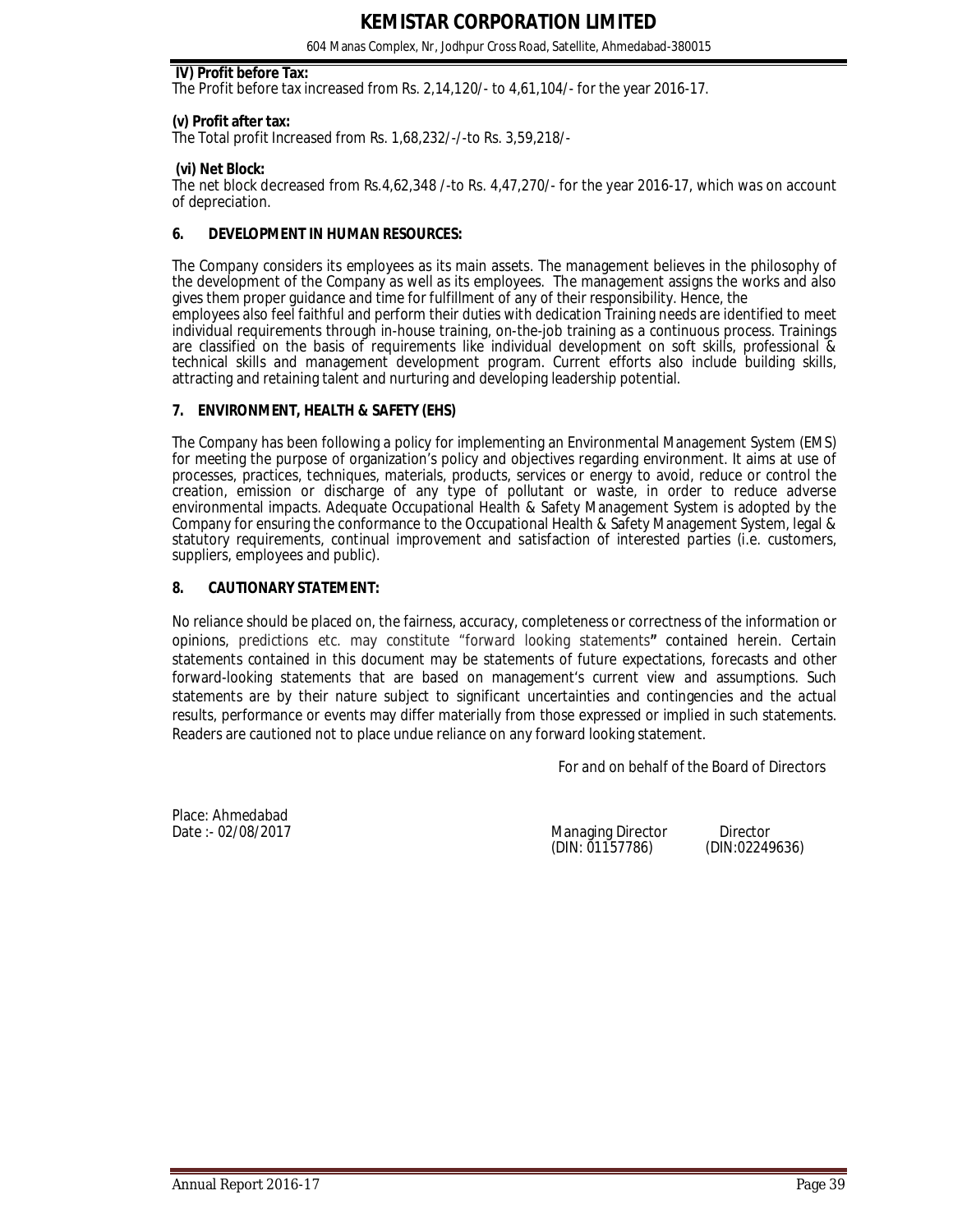604 Manas Complex, Nr, Jodhpur Cross Road, Satellite, Ahmedabad-380015

#### **Form No. MR-3 SECRETARIAL AUDIT REPORT**

FOR THE FINANCIAL YEAR ENDED 31<sup>st</sup> March, 2017

[Pursuant to section 204(1) of the Companies Act, 2013 and rule No.9 of the Companies (Appointment and Remuneration Personnel) Rules, 2014]

#### \*\*\*\*\*\*\*\*\*\*\*\*\*\*\*\*\*\*\*\*\*\*\*\*\*\*\*\*\*\*\*\*\*\*\*\*\*\*\*\*\*\*\*\*\*\*\*\*\*\*\*\*\*\*\*\*\*\*\*\*\*\*\*\*\*\*\*\*\*\*\*\*\*\*\*\*\*\*\*\*\*\* **SECRETARIAL AUDIT REPORT** FOR THE FINANCIAL YEAR ENDED 31<sup>st</sup> March, 2017

#### To, The Members, **KEMISTAR CORPORATION LIMITED** CIN: L24233GJ1994PLC022845

I have conducted the secretarial audit of the compliance of applicable statutory provisions and the adherence to good corporate practices by **KEMISTAR CORPORATION LIMITED** (hereinafter called the "Company"). Secretarial Audit was conducted in a manner that provided me a reasonable basis for evaluating the corporate conducts/statutory compliances and expressing my opinion thereon.

Based on my verification of the company's books, papers, minute books, forms and returns filed and other records maintained by the Company and also the information provided by the Company, its officers, agents and authorized representatives during the conduct of secretarial audit, Ihereby report that in my opinion, the Company has, during the audit period covering the financial year ended on **31st March, 2017** complied with the statutory provisions listed hereunder and also that the Company has proper Board-processes and compliance mechanism in place to the extent, in the manner and subject to the reporting made hereinafter:

I have examined the books, papers, minute books, forms and returns filed and other records maintained by the company for the financial year ended on  $31<sup>st</sup>$  March, 2017 according to the provisions of:

- I. The Companies Act, 2013 (the Act) and the rules made thereunder;
- II. The Securities Contracts (Regulation) Act, 1956 ('SCRA') and the rules made thereunder;
- III. The Depositories Act, 1996 and the Regulations and Bye-laws framed thereunder;
- IV. The Regulations and Guidelines prescribed under the Securities and Exchange Boardof India Act, 1992 ('SEBI Act')viz:
	- a. The Securities and Exchange Board of India (Substantial Acquisition of Shares and Takeovers) Regulations, 2011;
	- b. The Securities and Exchange Board of India (Prohibition of Insider Trading) Regulations, 1992;
	- c. The Securities and Exchange Board of India (Issue of Capital and Disclosure Requirements) Regulations, 2009;
	- d. The Securities and Exchange Board of India (Employee Stock Option Scheme and Employee Stock Purchase Scheme) Guidelines, 1999;
	- e. The Securities and Exchange Board of India (Issue and Listing of Debt Securities) Regulations, 2008;
	- f. The Securities and Exchange Board of India (Registrars to an Issue and Share Transfer Agents) Regulations, 1993 regarding the Companies Act and dealing with client;
	- g. The Securities and Exchange Board of India (Delisting of Equity Shares) Regulations, 2009;
	- h. The Securities and Exchange Board of India (Buyback of Securities) Regulations, 1998;

I was not required to examine the records of the Company for the financial year ended on  $31<sup>st</sup>$ March, 2017 according to the provisions of: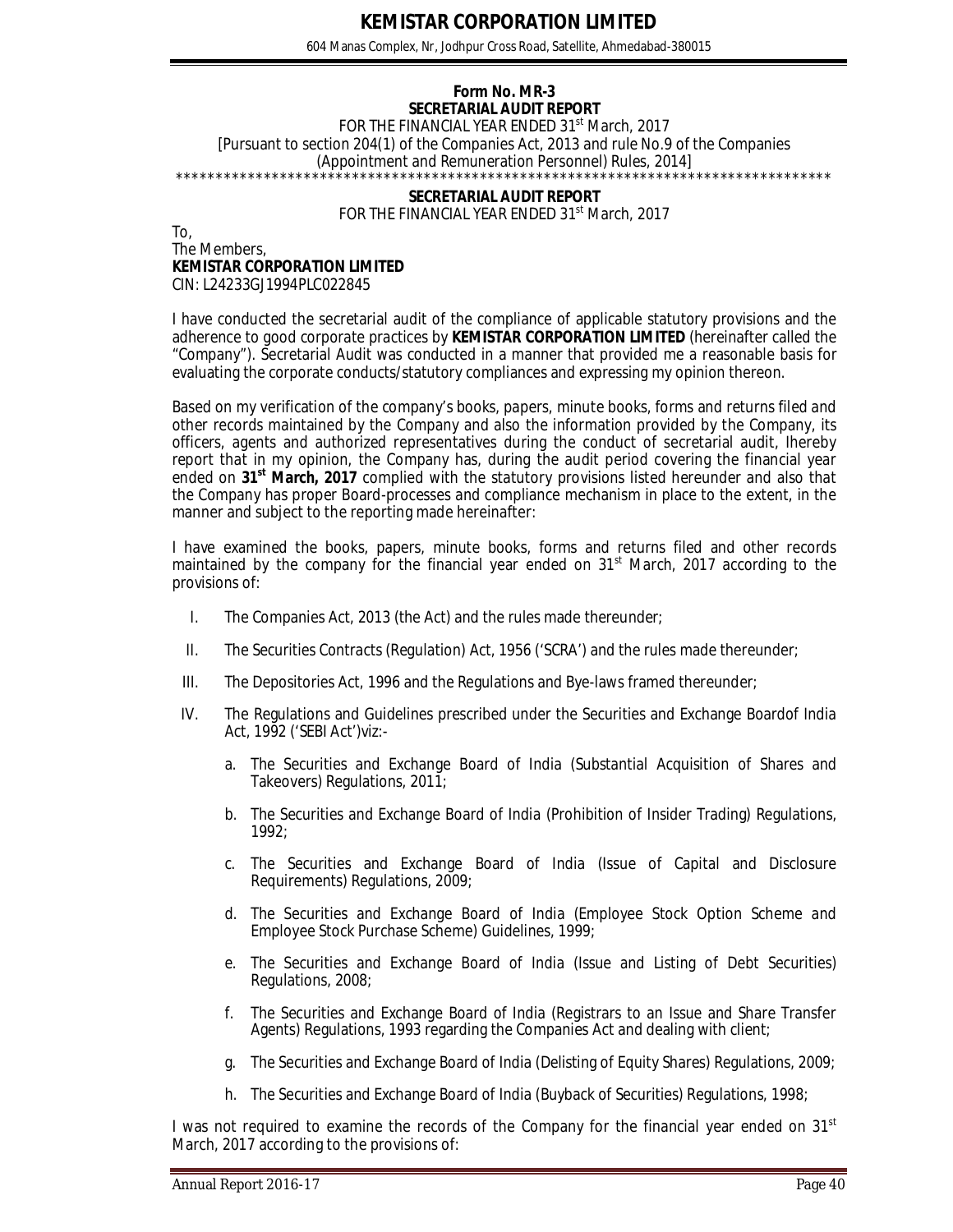- I. Foreign Exchange Management Act, 1999 and the rules and regulations made thereunder to the extent of Foreign Direct Investment, Overseas Direct Investment and External Commercial Borrowings;
- II. As declared by the management, at present there is no law which is specifically applicable to the company.

I have also examined compliance with the applicable clauses of the following:

- I. Secretarial Standards issued by The Institute of Company Secretaries of India.
- II. The Listing Obligations Disclosure Requirements, 2015.

#### *During the period under review the Company has complied with the provisions of the Act, Rules, Regulations, Guidelines, Standards, etc. mentioned above subject to the following observations;*

- *1. The Company has not appointed Chief financial Officer (CFO) in respect of key managerial personnel 2016-17 during the year. The company is in process to appoint CFO for the year is under review.*
- *2. The Company has lapse in compliance of regulation 47 (1) for 1st Quarter of* Listing Obligations Disclosure Requirements, 2015.

I further report that;

The Board of Directors of the Company is duly constituted with proper balance of Executive Directors, Non-Executive Directors and Independent Directors. The changes in the composition of the Board of Directors that took place during the period under review were carried out in compliance with the provisions of the Act subject to the following observations:

Adequate notice is given to all directors to schedule the Board Meetings, agenda and detailed notes on agenda were sent at least seven days in advance, and a system exists for seeking and obtaining further information and clarifications on the agenda items before the meeting and for meaningful participation at the meeting.

Majority decision is carried through while the dissenting members' views are captured and recorded as part of the minutes.

I further report that, there are adequate systems and processes in the Company commensurate with the size and operations of the Company to monitor and ensure compliance with applicable laws, rules, regulations and guidelines.

I further report that, during the audit period the Company has not entered into any scheme of compromise or arrangement which have a major bearing on the Company's affairs in pursuance of the above referred laws, rules, regulations, guidelines, standards, etc. referred to above.

Date:  $02<sup>nd</sup>$  August, 2017

Place: Ahmedabad for Nahidakhtar Vhora & Co.<br>Date: 02<sup>nd</sup> August, 2017 for Nahidakhtar Vhora & Co.

Nahidakhtar A. Vhora (Proprietor) M.No. 35492<br>CP. No.: 13187  $CP. No.:$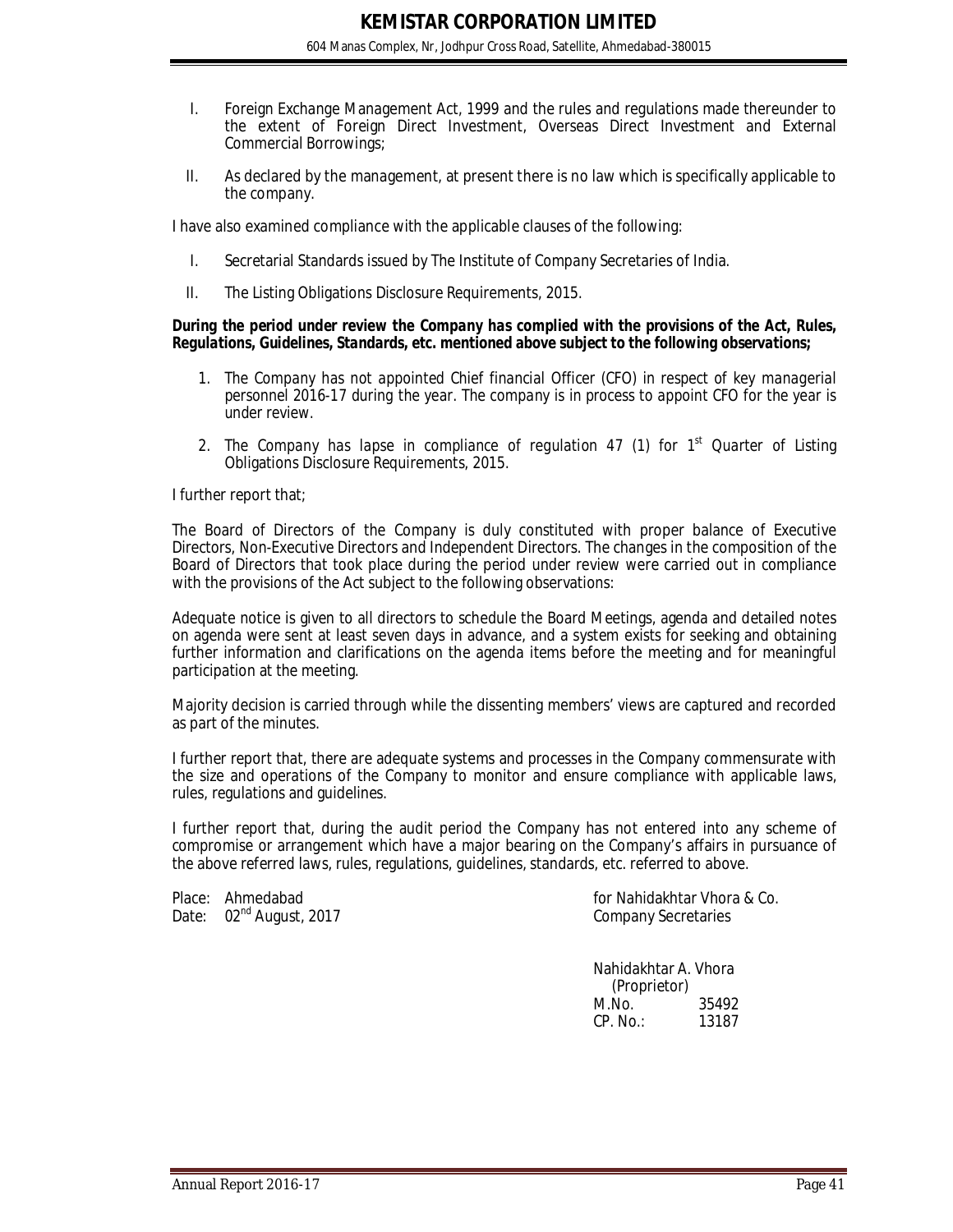# **INDEPENDENT AUDITORS' REPORT**

#### **TO THE MEMBERS OF KEMISTAR CORPORATION LIMITED AHMEDABAD.**

I have audited the accompanying standalone financial statements of **KEMISTAR CORPORATION LIMITED("The Company"),** which comprise the Balance Sheet as at March 31, 2017, and the Statement of Profit and Loss, Cash Flow Statement for the year then ended, and a summary of significant accounting policies and other explanatory information (hereinafter referred to as 'standalone financial statements').

#### **Managements' Responsibility for the Standalone Financial Statements**

The Company's Board of Directors is responsible for the matter stated in section 134(5) of The Companies Act 2013 ("The Act") with respect to the preparation of these standalone financial statements that give a true and fair view of the financial position, financial performance and cash flows of the Company in accordance with the Accounting principle generally accepted in india, including the Indian Accounting Standards Specified under section 133 of the Act, read with relevant rules issued there under.

This responsibility also includes maintenance of adequate accounting records in accordance with provision of the act for safeguarding of assets of the company and for preventing and detecting frauds and other irregularities; selection and application of appropriate accounting policies; making judgments and estimate that are reasonable and prudent; and design implementation and maintenance of adequate internal financial controls, that were operating effectively for ensuring the accuracy and completeness of the accounting records, relevant to the preparation and presentation of the standalone financial statements that give a true and fair view and free from material misstatement, weather due to fraud or error.

#### **Auditor's responsibility**

My responsibility is to express an opinion on these standalone financial statements based on my audit.

I have taken into account the provisions of the Act, the accounting and auditing standards and matters which are required to be included in the audit report under the provisions of the Act and the Rules made there under.

I have conducted my audit in accordance with the Standards on Auditing specified under section 143(10) of the Act. Those standards require that I comply with the ethical requirements and plan and perform the audit to obtain reasonable assurance about whether the standalone financial statements are free from material misstatement.

An audit involves performing procedures to obtain audit evidence about the amounts and disclosures in the standalone financial statements. The procedures selected depend on the auditor's judgment, including the assessment of the risks of material misstatement of the standalone financial statements, whether due to fraud or error. In making those risk assessments, the auditor considers internal control relevant to the Company's preparation and fair presentation of the standalone financial statements in order to design audit procedures that are appropriate in the circumstances, but not for the purpose of expressing an opinion on whether the Company has in place an adequate internal financial controls system over financial reporting and the operating effectiveness of such controls. An audit also includes evaluating the appropriateness of accounting policies used and the reasonableness of the accounting estimates made by management, as well as evaluating the overall presentation of the standalone financial statements.

I believe that the audit evidence I have obtained is sufficient and appropriate to provide a basis for my audit opinion on the standalone financial statements.

#### **Opinion**

In my opinion and to the best of my information and according to the explanations given to me, the aforesaid standalone financial statements give the information required by the Act in the manner so required and give a true and fair view in conformity with the accounting principles generally accepted in India,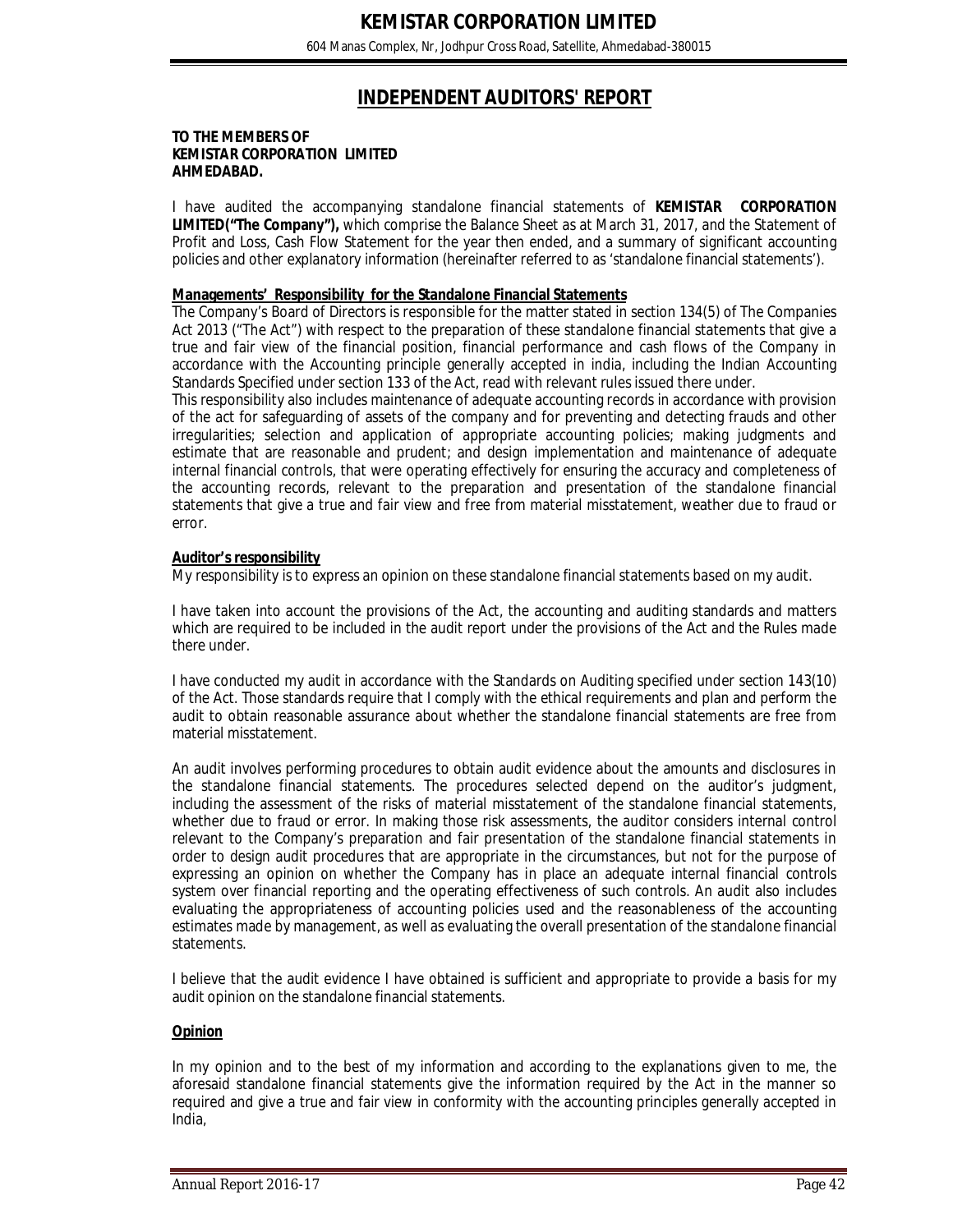- a) in the case of the Balance Sheet, of the state of affairs of the Company as at March 31, 2017; and
- b) in the case of the Statement of Profit and Loss Account, of the Profit for the year ended on that date.

#### **Report On other Legal and Regulatory Requirements**

- 1. As required by the Companies (Auditor's Report) Order, 2016 ("The Order"), as amended issued by the Central Government of India in terms of sub-section (11) of section 143 of the Act, I give in the *Annexure "1"* a statement on the matter specified in paragraph 3 and 4 of the order.
- 2. As required by section 143(3) of the Act, I report that:
	- a) I have sought and obtained all the information and explanations which to the best of my knowledge and belief were necessary for the purpose of my audit;
	- b) In my opinion proper books of account as required by law have been kept by the Company so far as appears from my examination of those books;
	- c) The Balance Sheet and Statement of Profit and Loss and Cash Flow Statement dealt with by this Report are in agreement with the books of account;
	- d) In my opinion, the aforesaid standalone financial statements comply with the accounting standards specified under section 133 of the act, read with rule 7 of the Companies (Accounts) Rules, 2014.
	- e) On the basis of written representations received from the directors as on March 31, 2017, and taken on record by the Board of Directors, none of the directors is disqualified as on March 31 2017, from being appointed as a director in terms of section 164(2) of the Act.
	- f) With respect to adequacy of the internal financial controls over financial reporting of the company and the operating effectiveness of such controls, refer to my separate report in *"Annexure 2".*
	- g) As required by the rule 11 of the companies (Audit and Auditors) Rules, 2014, and in our opinion and to the best of our information and according to the explanation given to me:

i). The company is not having any pending litigation and hence there is no further comments required.

ii). The company has not incurred any material foreseeable losses on long term contracts including derivative contracts hence no provision for such losses required.

iii). There were no amounts which were required to be transferred to the investor education and protection fund by the company hence no further comment is required in this matter.

iv). The company has provided requisite disclosures in its Standalone Financial Statements as to holdings as well as dealing in specified bank notes during the period from 8 November 2016 to 30 December 2016 and this are in accordance with the books of accounts maintained by the company. Part V of Notes Forming Part of Accounts.

#### **For, GAURAV N. ZINZUWADIYA** **CHARTERED ACCOUNTANTS**

**PLACE: AHMEDABAD DATE : 30th May, 2017 (CA Gaurav Zinzuwadiya)**

 **PROPRIETOR M.NO. 150295**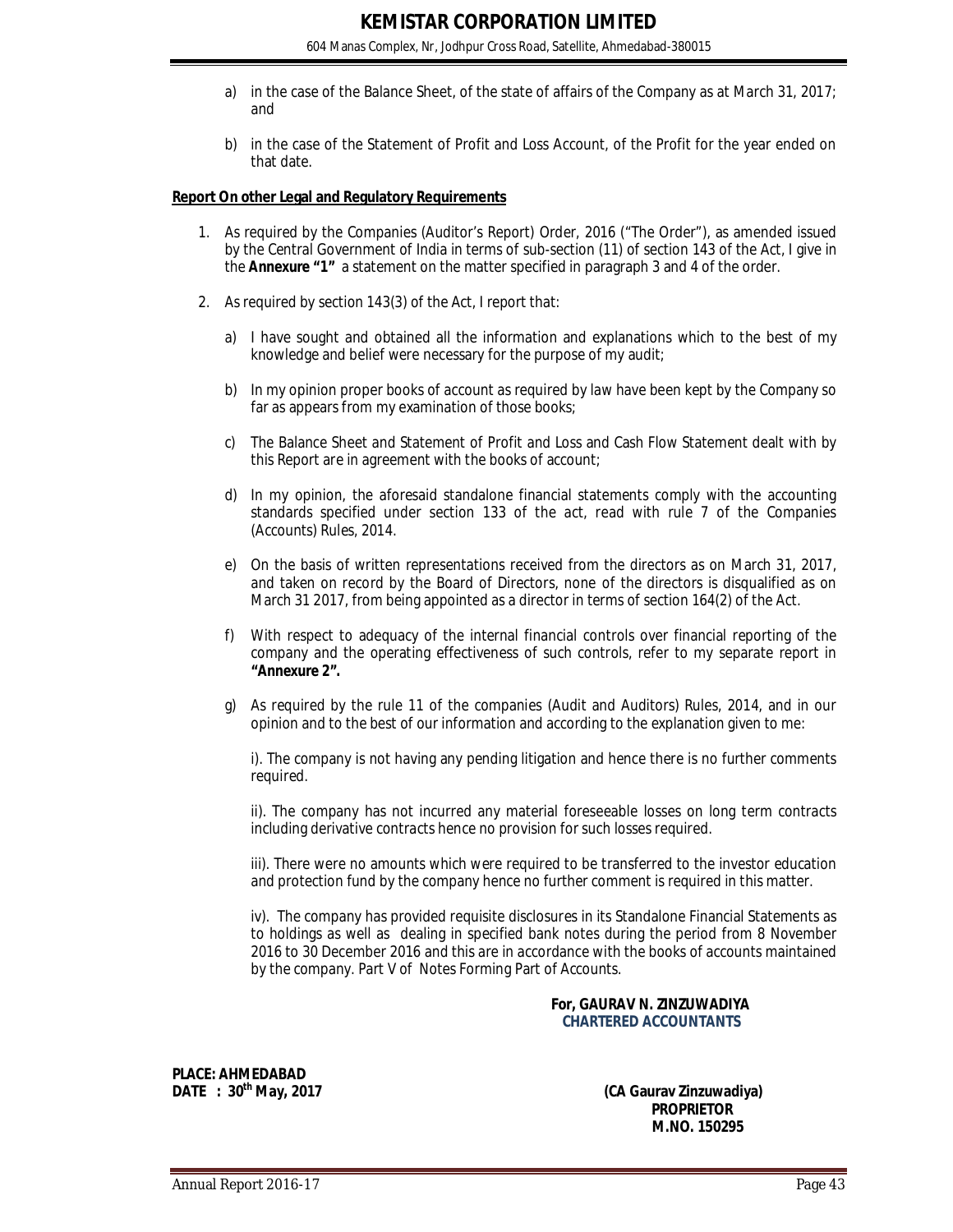#### **ANNEXURE "1" TO THE INDEPENDENT AUDITOR'S REPORT**

**(Referred to in Paragraph 1 Report On Other Legal and Regulatory Requirements of My Report of even date on the Accounts for the year ended on 31st March, 2017 of KEMISTAR CORPORATION LIMITED.)** 1. In respect of its fixed assets:-

- (a) The Company has maintained proper records showing full particulars including quantitative details and situation of fixed assets.
- (b) The fixed assets have been physically verified by the management at reasonable intervals. No material discrepancies were noticed on such physical verification.
- (c) The company is holding title deed in its name for the immovable property. There is no such assets for which the company is not holding a title deed.
- 2. In respect of its inventories:-
	- (a) Inventories have been physically verified by the management at reasonably regular intervals during the year.
	- (b) In my opinion and according to the information and explanation given to me, the procedures of physical verification of inventories followed by the management are reasonable and adequate in relation to the size of the Company and the nature of its business.
	- (c) The Company has maintained proper records of inventories. As explained to me, there were no material discrepancies noticed on physical verification of inventory as compared to the book records.
- 3. The Company has not granted any secured or unsecured loans to Companies, Firms or other parties covered in the register maintained under Section 189 of the Companies Act, 2013. Therefore, no further comments are required to be made.
- 4. As per information and explanation provided to me and as per my opinion, the company has complied with the provisions of the section 185 and 186 of the Companies Act 2013. Hence no further comments are required in respect of loans, investment, guarantees and security.
- 5. The Company has not accepted any deposits from public. Consequently the directives issued by the Reserve bank of India read with the provisions of Section 73 to 76 or any other relevant provisions of the Companies Act,2013 and the Companies(Acceptance of Deposit) Rules, 2015 with regard to the deposit accepted from the public are not applicable.
- 6. I have been informed that the Central Government has not prescribed maintenance of Cost records under Section 148(1) of the Companies Act , 2013 . Therefore, no comments are required to be made.
- 7. In respect of statutory dues:-
	- (a) According to the records of the Company, undisputed statutory dues including Provident Fund, Employees' State Insurance Contribution, Income tax, Excise Duty, Customs Duty, Sales tax, and other dues as may be relevant have been generally regularly deposited with the appropriate authorities.
	- (b) As informed to me, there are no disputed statutory dues, which have not been deposited on account of matters pending before appropriate authorities.
- 8. The Company had no dues to financial institution, bank or debenture holders during the year under Audit. Therefore, no comments are required about repayment of dues thereon.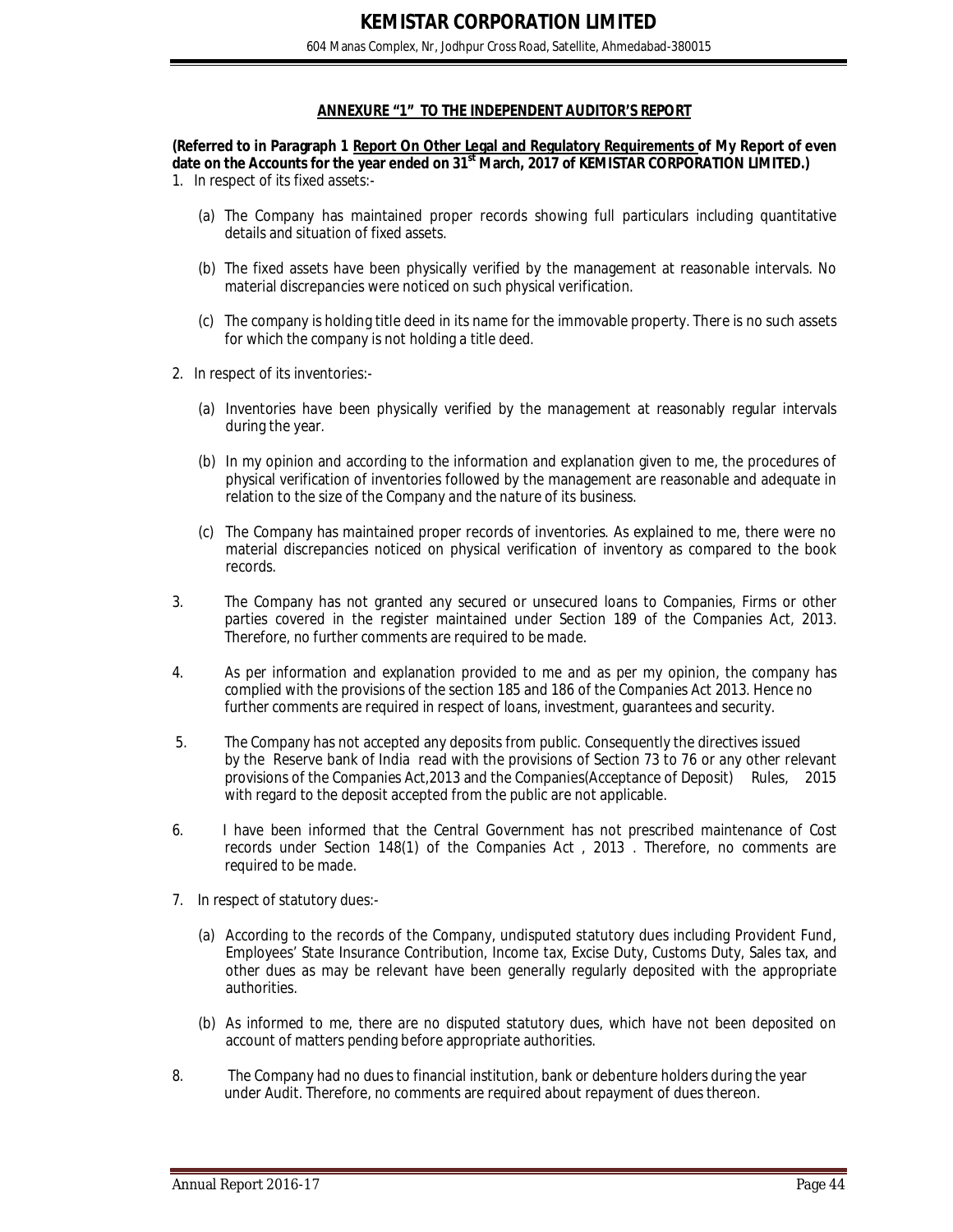- 9. In my opinion and according to the information and explanations given by the management, the company has not raised moneys by way of initial public offer or further public offer including debt instruments and term Loans. Accordingly, the provisions of clause 3 (ix) of the Order are not applicable to the Company and hence not commented upon
- 10. In my opinion and according to the information and explanations given to me, No fraud on or by the Company has been noticed or reported during the year.
- 11. Based upon the audit procedures performed and the information and explanations given by the management, the managerial remuneration has been paid or provided in accordance with the requisite approvals mandated by the provisions of section 197 read with Schedule V to the Companies Act.
- 12. In my opinion, the Company is not a Nidhi Company. Therefore, the provisions of clause 4 (xii) of the Order are not applicable to the Company.
- 13. In my opinion, all transactions with the related parties are in compliance with section 177 and 188 of Companies Act, 2013 and the details have been disclosed in the Financial Statements as required by the applicable accounting standards.
- 14. In my opinion and as per information and explanation provided to me by the management, the company has not made any preferential allotment or private placement of shares or fully or partly convertible debentures during the year under review. Accordingly, the provisions of clause 3 (xiv) of the Order are not applicable to the Company and hence not commented upon.
- 15. In my opinion and as per information and explanation provided to me by the management, the Company has not entered into any non-cash transactions with directors or persons connected with him. Accordingly, the provisions of clause 3 (xv) of the Order are not applicable to the Company and hence not commented upon.
- 16. In my opinion and as per information and explanation provided to me by the management, the Company is not required to be registered under section 45 IA of the Reserve Bank of India Act, 1934 and accordingly, the provisions of clause 3 (xvi) of the Order are not applicable to the Company and hence not commented upon.

#### **For, GAURAV N. ZINZUWADIYA Chartered Accountants**

**DATE : 30th**

**PLACE: AHMEDABAD CA Gaurav Zinzuwadiya Proprietor May,2017 M.No. :- 150295**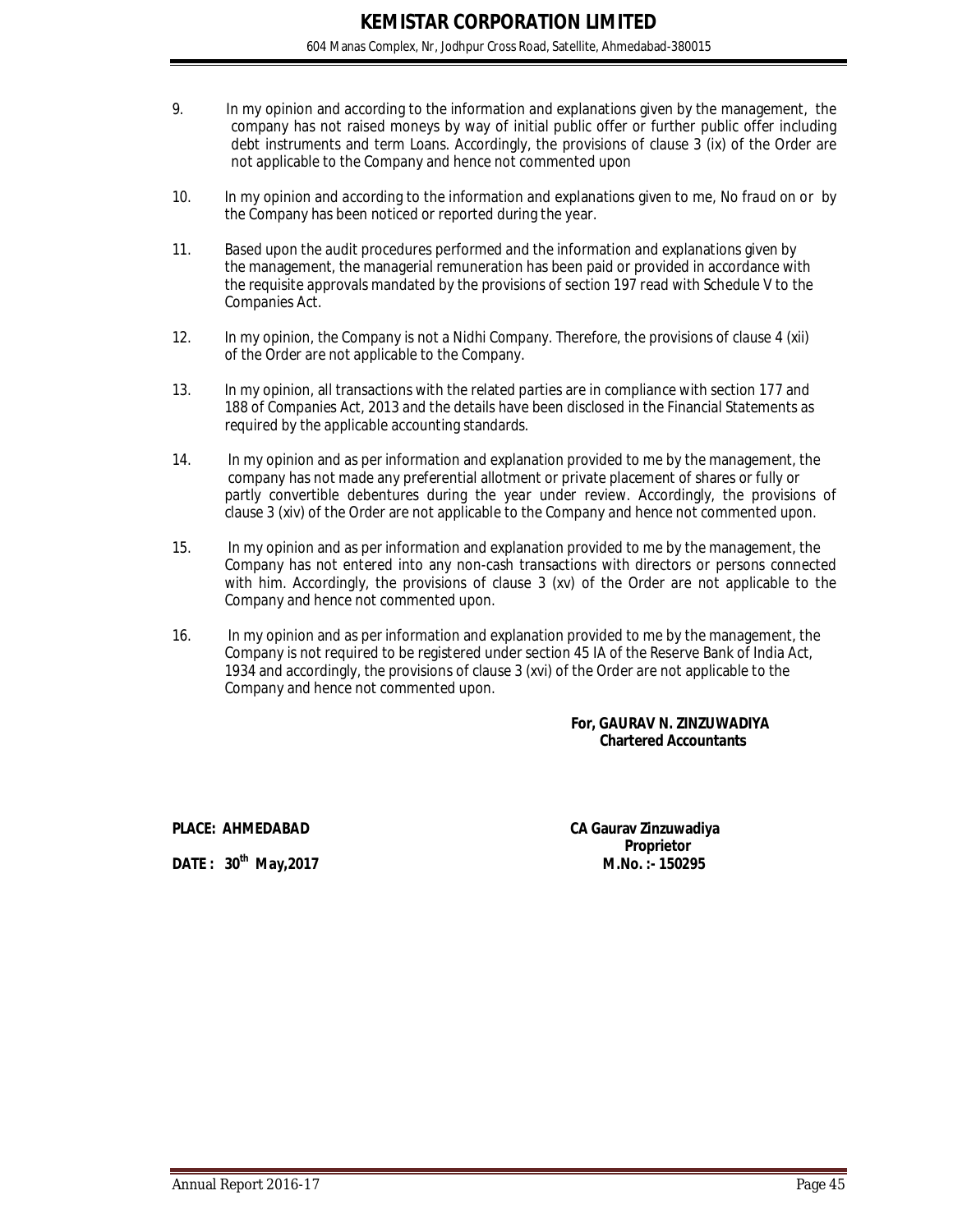### **ANNEXURE "2" TO THE INDEPENDENT AUDITOR'S REPORT**

#### **"Annexure 2" to the Independent Auditor's Report of even date on the Standalone Financial Statements of KEMISTAR CORPORATION LIMITED**

#### **Report on the Internal Financial Controls under Clause (i) of Sub-section 3 of Section 143 of the Companies Act, 2013 ("the Act")**

I have audited the internal financial controls over financial reporting of KEMISTAR CORPORATION LIMITED ("the Company") as of March 31, 2017 in conjunction with my audit of the standalone financial statements of the Company for the year ended on that date.

#### **Management's Responsibility for Internal Financial Controls**

The Company's management is responsible for establishing and maintaining internal financial controls based on the internal control over financial reporting criteria established by the Company considering the essential components of internal control stated in the Guidance Note on Audit of Internal Financial Controls over Financial Reporting issued by the Institute of Chartered Accountants of India. These responsibilities include the design, implementation and maintenance of adequate internal financial controls that were operating effectively for ensuring the orderly and efficient conduct of its business, including adherence to company's policies, the safeguarding of its assets, the prevention and detection of frauds and errors, the accuracy and completeness of the accounting records, and the timely preparation of reliable financial information, as required under the Companies Act, 2013.

#### **Auditors' Responsibility**

My responsibility is to express an opinion on the Company's internal financial controls over financial reporting based on my audit. I conducted my audit in accordance with the Guidance Note on Audit of Internal Financial Controls Over Financial Reporting (the "Guidance Note") and the Standards on Auditing, issued by ICAI and deemed to be prescribed under section 143(10) of the Companies Act, 2013, to the extent applicable to an audit of internal financial controls, both applicable to an audit of Internal Financial Controls and, both issued by the Institute of Chartered Accountants of India. Those Standards and the Guidance Note require that I comply with ethical requirements and plan and perform the audit to obtain reasonable assurance about whether adequate internal financial controls over financial reporting was established and maintained and if such controls operated effectively in all material respects.

My audit involves performing procedures to obtain audit evidence about the adequacy of the internal financial controls system over financial reporting and their operating effectiveness. My audit of internal financial controls over financial reporting included obtaining an understanding of internal financial controls over financial reporting, assessing the risk that a material weakness exists, and testing and evaluating the design and operating effectiveness of internal control based on the assessed risk. The procedures selected depend on the auditor's judgment, including the assessment of the risks of material misstatement of the financial statements, whether due to fraud or error.

I believe that the audit evidence I have obtained is sufficient and appropriate to provide a basis for my audit opinion on the Company's internal financial controls system over financial reporting.

#### **Meaning of Internal Financial Controls over Financial Reporting**

A company's internal financial control over financial reporting is a process designed to provide reasonable assurance regarding the reliability of financial reporting and the preparation of financial statements for external purposes in accordance with generally accepted accounting principles. A company's internal financial control over financial reporting includes those policies and procedures that (1) pertain to the maintenance of records that, in reasonable detail, accurately and fairly reflect the transactions and dispositions of the assets of the company; (2) provide reasonable assurance that transactions are recorded as necessary to permit preparation of financial statements in accordance with generally accepted accounting principles, and that receipts and expenditures of the company are being made only in accordance with authorizations of management and directors of the company; and (3) provide reasonable assurance regarding prevention or timely detection of unauthorized acquisition, use, or disposition of the company's assets that could have a material effect on the financial statements.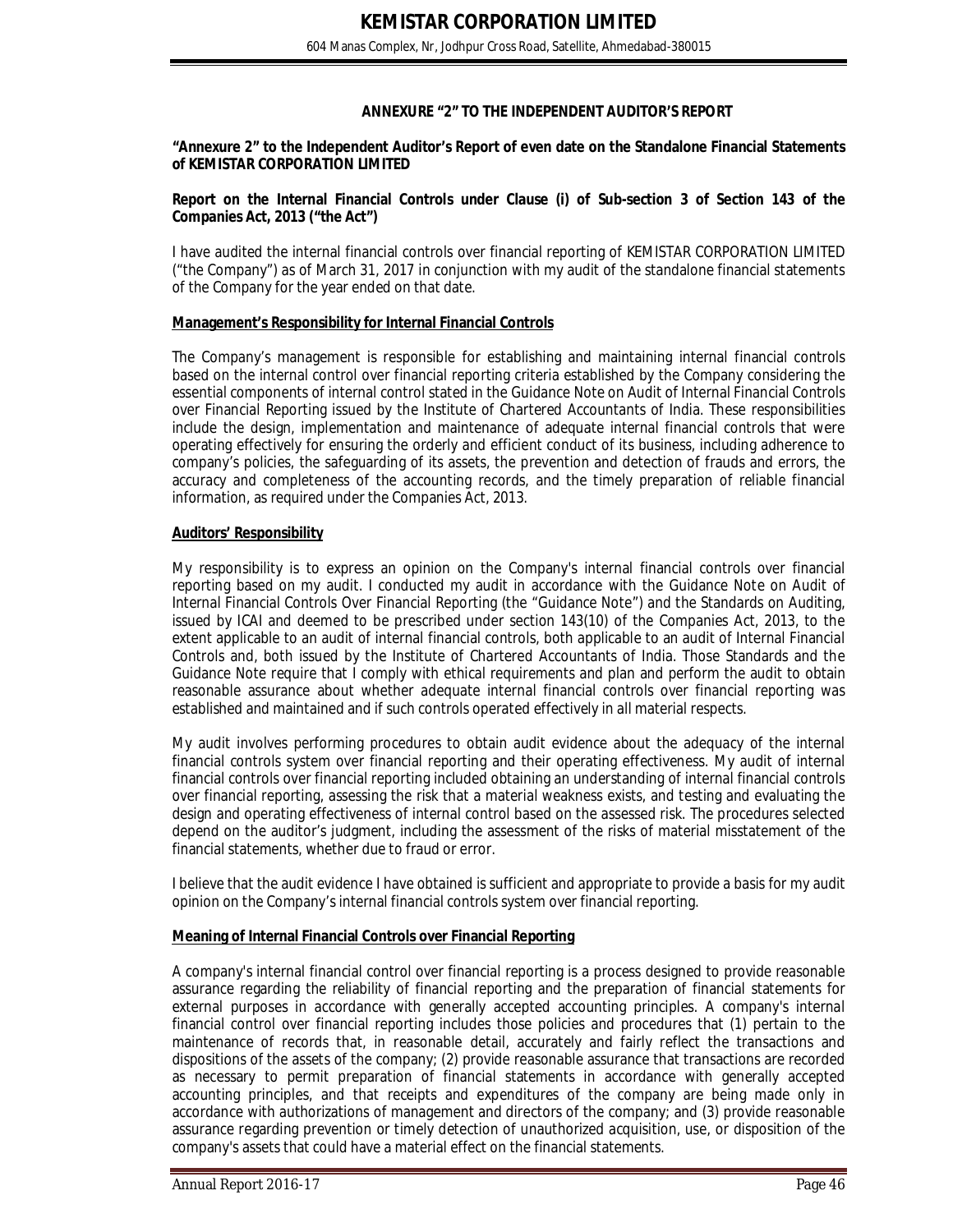#### **Inherent Limitations of Internal Financial Controls over Financial Reporting**

Because of the inherent limitations of internal financial controls over financial reporting, including the possibility of collusion or improper management override of controls, material misstatements due to error or fraud may occur and not be detected. Also, projections of any evaluation of the internal financial controls over financial reporting to future periods are subject to the risk that the internal financial control over financial reporting may become inadequate because of changes in conditions, or that the degree of compliance with the policies or procedures may deteriorate.

#### **Opinion**

In My opinion, the Company has, in all material respects, an adequate internal financial controls system over financial reporting and such internal financial controls over financial reporting were operating effectively as at March 31, 2017, based on the internal control over financial reporting criteria established by the Company considering the essential components of internal control stated in the Guidance Note on Audit of Internal Financial Controls over Financial Reporting issued by the Institute of Chartered Accountants of India.

#### **For, GAURAV N. ZINZUWADIYA CHARTERED ACCOUNTANTS**

**PLACE: - AHMEDABAD C.A. Gaurav Zinzuwadiya**

**DATE: - 30<sup>th</sup> May, 2017** 

**Proprietor**<br>**M. No.:-150295**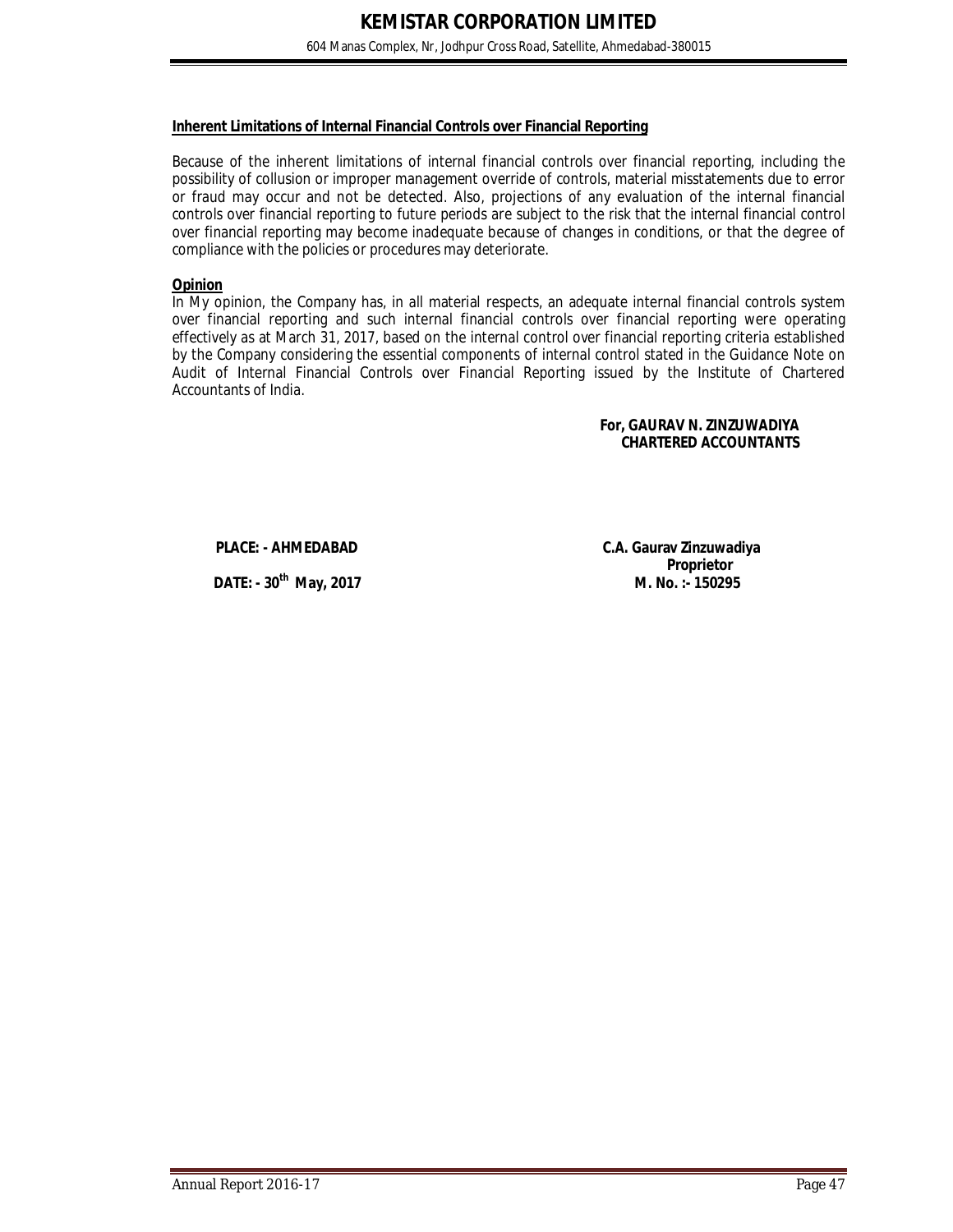604 Manas Complex, Nr, Jodhpur Cross Road, Satellite, Ahmedabad-380015

#### Name of the Company :- **KEMISTAR CORPORATION LTD.**

Balance Sheet as at : **31 March, 2017** 

| Sr. No.                          | <b>Particulars</b>                                                                         | Note no.       | As at 31 March, 2017                        | As at 31 March, 2016 |
|----------------------------------|--------------------------------------------------------------------------------------------|----------------|---------------------------------------------|----------------------|
|                                  |                                                                                            |                | <b>Rupees</b>                               | <b>Rupees</b>        |
| L                                | <b>EQUITY AND LIABILITIES</b>                                                              |                |                                             |                      |
| 1                                | Shareholders' funds                                                                        |                |                                             |                      |
|                                  | (a) Share capital                                                                          | 1              | 6,713,920                                   | 6,713,920            |
|                                  | (b) Reserves and surplus                                                                   | 2              | 621,924                                     | 262,706              |
|                                  | (c) Money received against share warrants                                                  |                |                                             |                      |
|                                  | Share application money pending allotment                                                  |                | 7,335,844                                   | 6,976,626            |
| 2<br>3                           | <b>Non-current liabilities</b>                                                             |                |                                             |                      |
|                                  | (a) Long-term borrowings                                                                   | 3              |                                             |                      |
|                                  | (b) Deferred tax liabilities (Net)                                                         |                | 27,052                                      | 23,060               |
|                                  | (c) Other long-term liabilities                                                            | 4              | $\overline{\phantom{a}}$                    | $\blacksquare$       |
|                                  | (d) Long-term provisions                                                                   | 5              |                                             |                      |
|                                  |                                                                                            |                | 27,052                                      | 23,060               |
| 4                                | <b>Current liabilities</b><br>(a) Short-term borrowings                                    |                |                                             |                      |
|                                  | (b) Trade payables                                                                         | 6              | 1,946,983                                   | 1,660,897            |
|                                  | (c) Other current liabilities                                                              | $\overline{7}$ | 491,420                                     | 54,750               |
|                                  | (d) Short-term provisions                                                                  | 8              | 612,426                                     | 787,333              |
|                                  |                                                                                            |                | 3,050,829                                   | 2,502,980            |
|                                  |                                                                                            |                |                                             |                      |
|                                  | TOTAL [ 1+2+3+4 ]                                                                          |                | 10,413,725                                  | 9,502,666            |
| Ш<br>1                           | <b>ASSETS</b><br>Non-current assets                                                        |                |                                             |                      |
|                                  | (a) Fixed assets                                                                           |                |                                             |                      |
|                                  | (i) Tangible assets                                                                        | 9              | 447,270                                     | 462,348              |
|                                  | (iii) Capital work-in-progress                                                             |                |                                             |                      |
|                                  | (iv) Intangible assets under development                                                   |                |                                             |                      |
|                                  | (v) Fixed assets held for sale                                                             |                | 447,270                                     | 462,348              |
|                                  | (b) Non-current investments                                                                | 10             |                                             |                      |
|                                  | (c) Deferred tax assets (Net)                                                              |                |                                             |                      |
|                                  | (d) Long-term loans and advances                                                           | 11             |                                             |                      |
|                                  | (e) Other non-current assets                                                               | 12             |                                             | 20,000               |
|                                  |                                                                                            |                | 447270                                      | 482,348              |
| 2                                | <b>Current assets</b>                                                                      |                |                                             |                      |
|                                  | (a) Current investments                                                                    | 13             | 4,242,595                                   | 5,683,091            |
|                                  | (b) Inventories                                                                            | 14             | 40,000                                      | 267,650              |
|                                  | (c) Trade receivables                                                                      | 15             | 3,455,463                                   | 2,945,201            |
|                                  | (d) Cash and cash equivalents                                                              | 16             | 2,093,448                                   | 69,092               |
|                                  | (e) Short-term loans and advances                                                          | 17             | 134,949                                     | 55,284               |
|                                  | (f) Other current assets                                                                   | 18             |                                             |                      |
|                                  | <b>TOTAL</b> [ 1+2 ]                                                                       |                | 9,966,455                                   | 9,020,318            |
|                                  |                                                                                            |                | 10,413,725                                  | 9,502,666            |
|                                  |                                                                                            |                |                                             |                      |
|                                  | See accompanying notes to and forming part of the financial statements, as per Annexure-1. |                |                                             |                      |
|                                  | As per my audit report of even date attached.                                              |                | For and on behalf of the Board of Directors |                      |
|                                  | For, GAURAV N. ZINZUWADIYA                                                                 |                |                                             |                      |
|                                  | <b>Chartered Accountants</b>                                                               |                |                                             |                      |
|                                  | Gaurav Zinzuwadiya                                                                         |                | <b>Director</b>                             | <b>Director</b>      |
|                                  | Proprietor                                                                                 |                | (DIN: 01157786)                             | (DIN:02249636)       |
|                                  | M. No.:-150295                                                                             |                | Place: Ahmedabad                            |                      |
| Place: Ahmedabad                 |                                                                                            |                | Date: 30 <sup>th</sup> May 2017.            |                      |
| Date: 30 <sup>th</sup> May 2017. |                                                                                            |                |                                             |                      |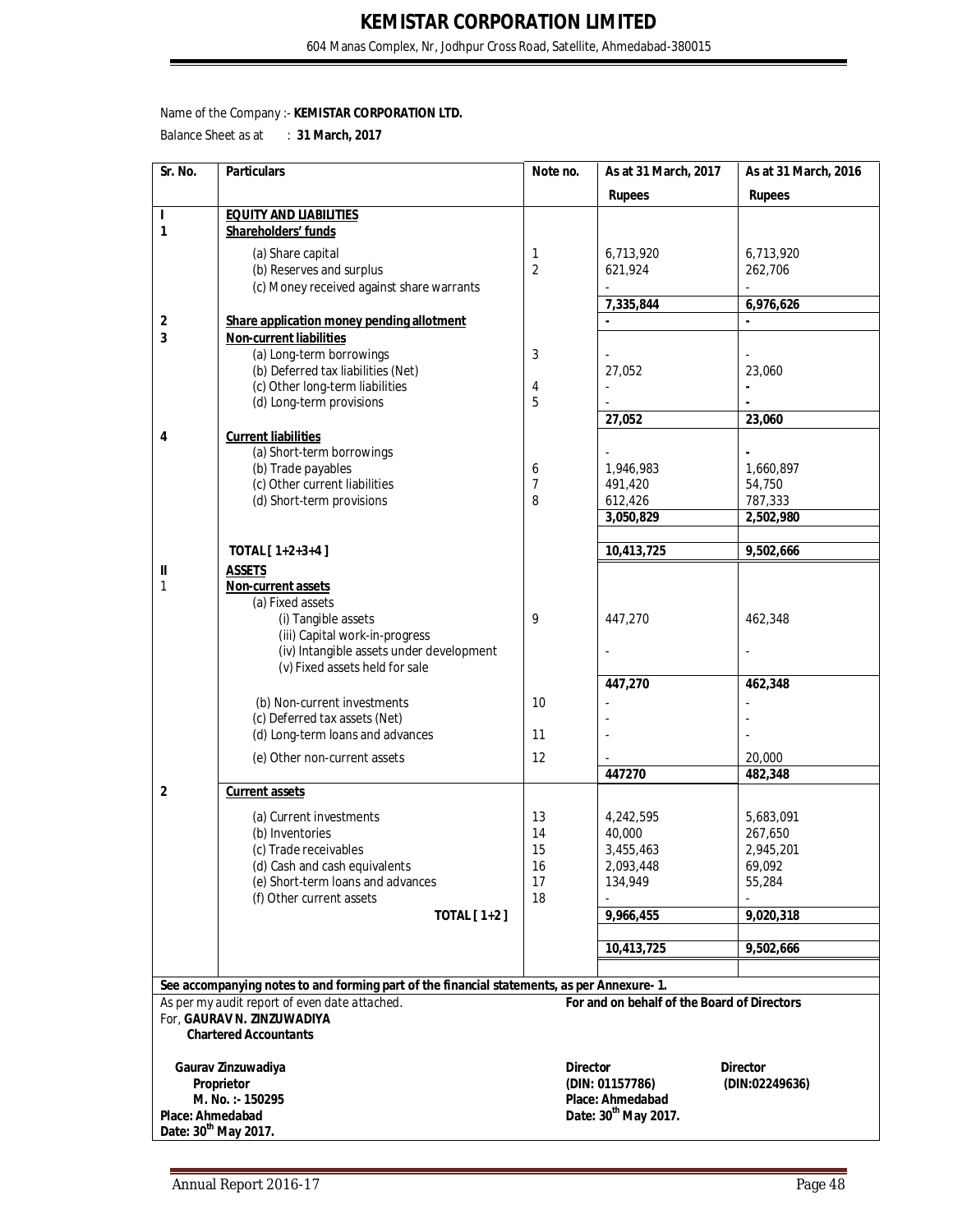604 Manas Complex, Nr, Jodhpur Cross Road, Satellite, Ahmedabad-380015

Profit and loss statement for the year ended : **31 March, 2017**

|             |                                                                                            |                    | For the year<br>ended                       | For the year<br>ended             |
|-------------|--------------------------------------------------------------------------------------------|--------------------|---------------------------------------------|-----------------------------------|
| Sr.<br>No.  |                                                                                            | <b>Note</b><br>No. | 31 March,<br>2017                           | 31 March, 2016                    |
|             |                                                                                            |                    | <b>Rupees</b>                               | <b>Rupees</b>                     |
| г           | Revenue from operations                                                                    | 23                 | 9,970,725                                   | 9,457,293                         |
| Ш           | Other income                                                                               | 24                 | 535,754                                     | 103,093                           |
| Ш           | Total Revenue (I + II)                                                                     |                    | 10,506,479                                  | 9,560,386                         |
| IV          | Expenses :-                                                                                |                    |                                             |                                   |
|             | (a) Cost of materials consumed                                                             | 25                 |                                             |                                   |
|             | (b) Purchases of stock-in-trade                                                            | 26                 | 5,218,514                                   | 5,220,035                         |
|             | Changes in inventories of finished goods, work-in-<br>(c)                                  |                    |                                             |                                   |
|             | progress and stock-in-trade                                                                | 27                 | 227,650                                     | (267, 650)                        |
|             | (d) Employee benefits expense                                                              | 28                 | 1,450,619                                   | 1,138,467                         |
|             | (e) Finance costs                                                                          | 29                 |                                             |                                   |
|             | (f) Depreciation and amortisation expenses                                                 | 30                 | 15,078                                      | 15,078                            |
|             | (g) Other expenses                                                                         | 31                 | 3,133,514                                   | 3,240,336                         |
|             | <b>Total expenses</b>                                                                      |                    | 10,045,375                                  | 9,346,266                         |
| V           | Profit / (Loss) before exceptional and extraordinary items and<br>tax (III-IV)             |                    | 461,104                                     | 214,120                           |
| VI          | <b>Exceptional items</b>                                                                   | 32                 |                                             |                                   |
| VII         | Profit / (Loss) before extraordinary items and tax (V - VI)                                |                    | 461,104                                     | 214,120                           |
| <b>VIII</b> | Extraordinary items                                                                        | 33                 |                                             |                                   |
| IX          | Profit / (Loss) before tax ( VII-VIII)                                                     |                    | 461,104                                     | 214,120                           |
| χ           | Tax expense:                                                                               |                    |                                             |                                   |
|             | (a) Current tax                                                                            |                    | 97,894                                      | 41,241                            |
|             | (b) Deferred tax                                                                           |                    | 3,992                                       | 4,647                             |
|             |                                                                                            |                    | 101,886                                     | 45,888                            |
| XI          | Profit / (Loss) from continuing operations (IX-X)                                          |                    | 359,218                                     | 168,232                           |
| XII         | Profit / (Loss) from discontinuing operations (before tax)                                 |                    |                                             |                                   |
| XIII        | Tax expense of discontinuing operations                                                    |                    |                                             |                                   |
| XIV         | Profit /(Loss) from Discontinuing operations (after tax)(XII-XIII)                         |                    |                                             |                                   |
|             |                                                                                            |                    |                                             |                                   |
| XV          | Profit / (Loss) for the period (XI+ XIV)                                                   |                    | 359,218                                     | 168,232                           |
| XVI         | <b>Earnings Per Equity Share</b>                                                           |                    |                                             |                                   |
|             | (1) Basic                                                                                  |                    | 0.54                                        | 0.25                              |
|             | (2) Diluted                                                                                |                    | 0.54                                        | 0.25                              |
|             | See accompanying notes to and forming part of the financial statements, as per Annexure-1. |                    |                                             |                                   |
|             | As per my audit report of even date attached.                                              |                    |                                             |                                   |
|             | For, GAURAV N. ZINZUWADIYA                                                                 |                    | For and on behalf of the Board of Directors |                                   |
|             | <b>Chartered Accountants</b>                                                               |                    |                                             |                                   |
|             |                                                                                            |                    |                                             |                                   |
|             | Gaurav Zinzuwadiya                                                                         | <b>Director</b>    | (DIN: 01157786)                             | <b>Director</b><br>(DIN:02249636) |
|             | Proprietor<br><b>Place: AHMEDABAD</b>                                                      |                    | Place: AHMEDABAD                            |                                   |
|             | Date: 30 <sup>th</sup> May 2017                                                            |                    | Date: 30 <sup>th</sup> May 2017             |                                   |
|             |                                                                                            |                    |                                             |                                   |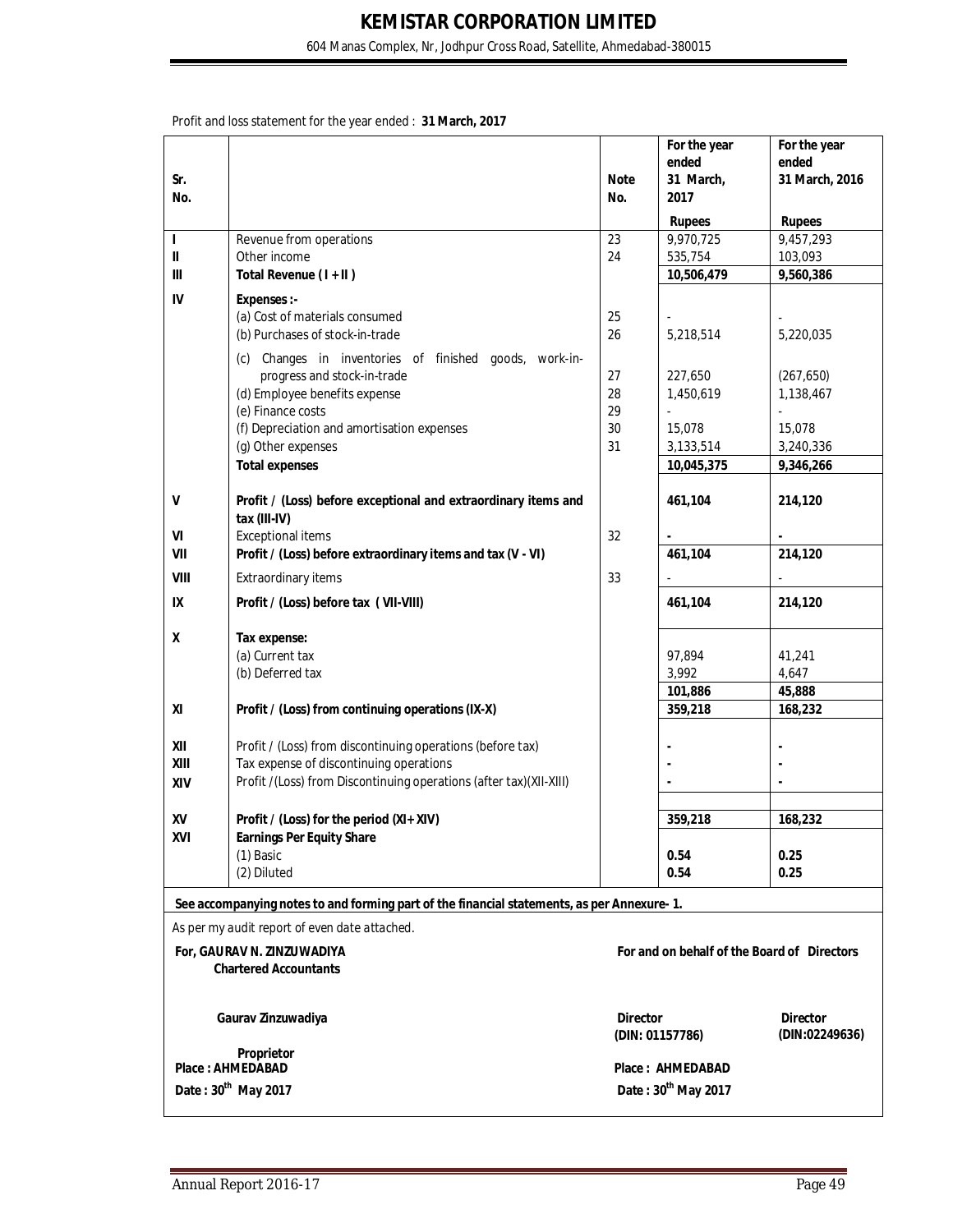604 Manas Complex, Nr, Jodhpur Cross Road, Satellite, Ahmedabad-380015

#### Accounting Year : **2016-2017 ANNEXURE -1**

#### **Notes to and forming part of the financial statements ( As per Schedule VI)(Revised)**

#### **Note 1 : Share capital**

|                     |                               | As at 31 March, 2017 |  |
|---------------------|-------------------------------|----------------------|--|
| 0f<br><b>Rupees</b> | <b>Number</b><br>οf<br>shares | <b>Rupees</b>        |  |
|                     |                               |                      |  |
| 8,5000,000          | 8,500,000                     | 85,000,000           |  |
|                     |                               |                      |  |
| 6.713.920           | 671.392                       | 6,713,920            |  |
|                     |                               |                      |  |
| 6.713.920           | 671.392                       | 6,713,920            |  |
| ٠                   |                               |                      |  |
|                     |                               | 6,713,920            |  |
|                     | 6,713,920                     | 671.392              |  |

#### Particulars of Shares held by each Share holder holding more than 5 (five) percent shares :-

|                              | As at 31 March, 2017          | As at 31 March, 2017 |                               |               |
|------------------------------|-------------------------------|----------------------|-------------------------------|---------------|
| Name of Share holder         | <b>Number</b><br>οf<br>shares | <b>Rupees</b>        | <b>Number</b><br>οf<br>shares | <b>Rupees</b> |
| Parshottamdas Mohanlal Patel |                               |                      | 36.936                        | 369,360       |
| Anjana Ketankumar Patel      |                               |                      | 40.480                        | 404,800       |

#### **Particulars of Calls Unpaid :-**

|                                      | As at 31 March, 2017          |               | As at 31 March, 2016 |               |
|--------------------------------------|-------------------------------|---------------|----------------------|---------------|
| <b>Particulars</b>                   | <b>Number</b><br>οf<br>shares | <b>Rupees</b> | Number of shares     | <b>Rupees</b> |
| (a) Unpaid by directors and Officers | <b>NIL</b>                    | <b>NIL</b>    | <b>NIL</b>           | <b>NIL</b>    |
| (b) Unpaid by Others                 | <b>NIL</b>                    | <b>NIL</b>    | <b>NIL</b>           | <b>NIL</b>    |
| Total                                | <b>NIL</b>                    | <b>NIL</b>    | <b>NIL</b>           | <b>NIL</b>    |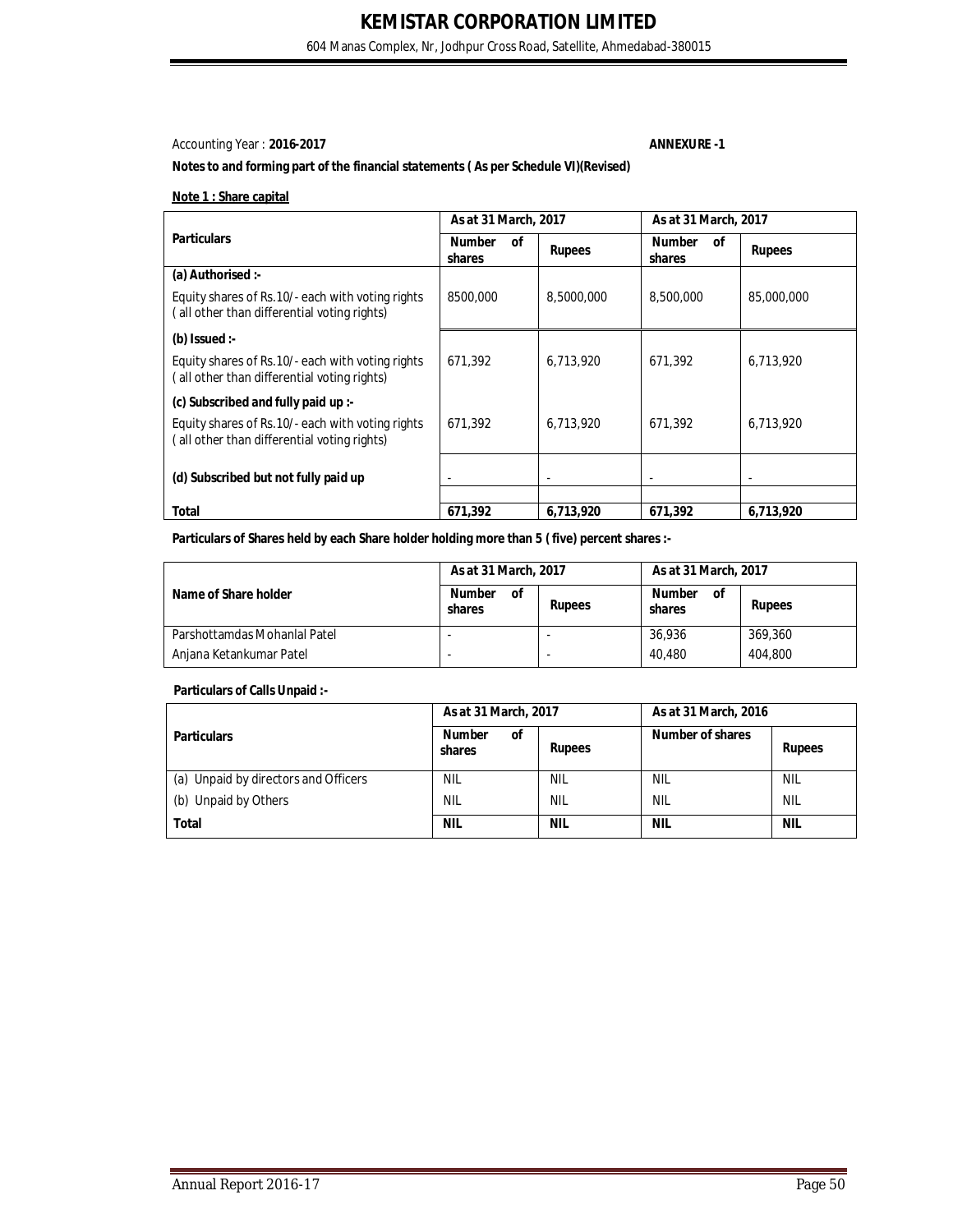604 Manas Complex, Nr, Jodhpur Cross Road, Satellite, Ahmedabad-380015

| Accounting Year: 2016-2017 |  |
|----------------------------|--|
|                            |  |

Accounting Year : **2016-2017 ANNEXURE -1**

|                                                                             | As at 31 March, 2017 | As at 31 March, |
|-----------------------------------------------------------------------------|----------------------|-----------------|
| <b>Particulars</b>                                                          |                      | 2016            |
|                                                                             | <b>Rupees</b>        | <b>Rupees</b>   |
| Note 2 : Reserves and surplus                                               |                      |                 |
| (a) Capital reserve                                                         |                      |                 |
| (b) Capital redemption reserve                                              |                      |                 |
| (c) Securities premium account                                              |                      |                 |
| (d) Debenture redemption reserve                                            |                      |                 |
| (e) Revaluation reserve                                                     |                      |                 |
| (f) Share options outstanding account                                       |                      |                 |
| (g) Other Reserves :-                                                       |                      |                 |
| (i) Surplus / (Deficit) in Statement of Profit and Loss:-                   |                      |                 |
| Opening balance                                                             | 262,706              | (77, 115, 606)  |
| Add: Profit / (Loss) for the year                                           | 359,218              | 168,232         |
| Written<br>Add:<br>Off<br>Reserve<br>Surplus<br>Capital<br>and<br>due<br>to | $\overline{a}$       | 77,210,080      |
| Restructure                                                                 |                      |                 |
| Less: Amount transferred to asset due to Depreciation                       |                      |                 |
| Less: Amount transferred to General Reserve                                 |                      |                 |
| Closing balance                                                             | 621,924              | 262,706         |
|                                                                             |                      |                 |
| <b>Total</b>                                                                | 621,924              | 262,706         |
| Note 3 : Long-term borrowings                                               |                      |                 |
| (a) Bonds / debentures                                                      |                      |                 |
| (b) Term Ioans from Banks :-                                                |                      |                 |
| (c) Deferred Payment Liabilities                                            |                      |                 |
| (d) Deposits                                                                |                      |                 |
| (e) Loans And advances from related parties                                 |                      |                 |
| (f) Long term maturities of finance lease obligations                       |                      |                 |
| (g) Other Loans and advances                                                |                      |                 |
| <b>Total</b>                                                                |                      | ä,              |
| Note 4: Other Long term liabilities                                         |                      |                 |
| (a)<br><b>Trade Payables</b>                                                |                      |                 |
| (b)<br>Others                                                               |                      |                 |
| Sub Total                                                                   |                      |                 |
| <b>Total</b>                                                                |                      | ä,              |
| Note 5 : Long term provisions                                               |                      |                 |
| (a) Provision for employee benefits                                         |                      |                 |
| (b)Others                                                                   |                      |                 |
| <b>Total</b>                                                                |                      |                 |
| Note 6: Trade payables                                                      |                      |                 |
| (a) Acceptances                                                             |                      |                 |
| (b) Other than Acceptances                                                  | 1,946,983            | 1,660,897       |
| <b>Total</b>                                                                | 1,946,983            | 1,660,897       |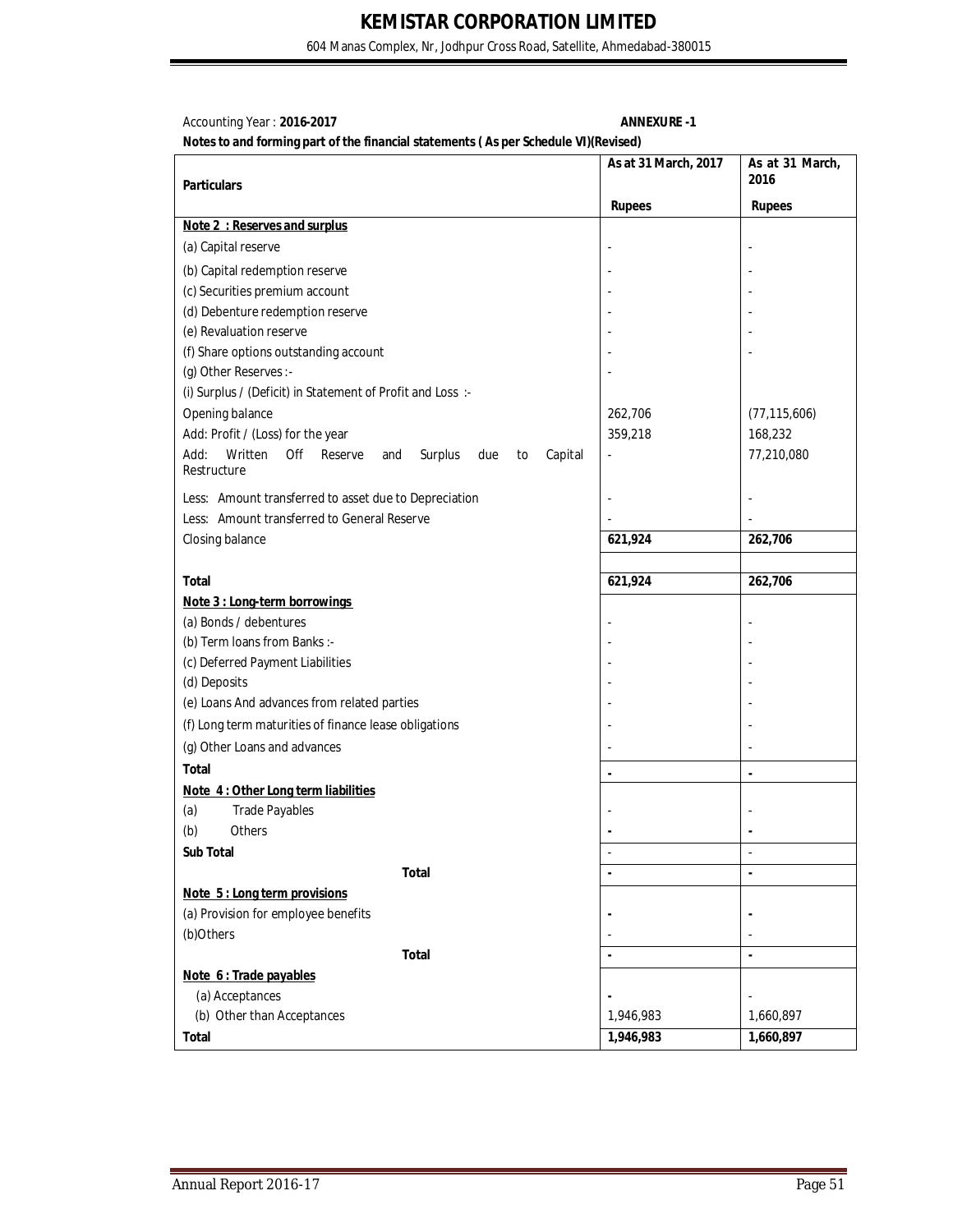604 Manas Complex, Nr, Jodhpur Cross Road, Satellite, Ahmedabad-380015

Accounting Year : **2016-2017 ANNEXURE -1**

|                                                                                                               | As at 31 March, 2017     | As at 31 March, 2016     |
|---------------------------------------------------------------------------------------------------------------|--------------------------|--------------------------|
| <b>Particulars</b>                                                                                            |                          |                          |
|                                                                                                               | <b>Rupees</b>            | <b>Rupees</b>            |
|                                                                                                               |                          |                          |
| Note 7 : Other current liabilities                                                                            |                          |                          |
| (a) Current maturities of long-term debt                                                                      |                          |                          |
| (b) Current maturities of finance lease obligations                                                           |                          |                          |
| (c) Interest accrued but not due on borrowings                                                                |                          |                          |
| (d) Interest accrued and due on borrowings                                                                    |                          |                          |
| (e) Income received in advance                                                                                |                          |                          |
| (f) Unpaid dividends                                                                                          |                          |                          |
| (g) Application money received for allotment of securities and due for<br>refund and interest accrued thereon | $\overline{\phantom{m}}$ |                          |
| (h) Unpaid matured deposits and interest accrued thereon                                                      |                          |                          |
| (i) Unpaid matured debentures and interest accrued thereon                                                    |                          |                          |
| (j) Other payables :-                                                                                         |                          |                          |
| (I) Statutory remittances :-                                                                                  |                          |                          |
| <b>TDS Payable</b>                                                                                            | 21,748                   | 54,750                   |
| <b>Sub Total</b>                                                                                              | 21,748                   | 54,750                   |
| (ii) Creditors for Expenses                                                                                   |                          |                          |
| <b>Commission Payable</b>                                                                                     | 464,002                  |                          |
| <b>Sub Total</b>                                                                                              | 464002                   | $\overline{\phantom{a}}$ |
| (iii) Advance for Debtors                                                                                     |                          |                          |
| Shiv Gorax Agro Deodar                                                                                        | 5670                     |                          |
| <b>Sub Total</b>                                                                                              | 5670                     |                          |
| <b>Total</b>                                                                                                  | 491,420                  | 54,750                   |
|                                                                                                               |                          |                          |
| Note 8: Short-term provisions                                                                                 |                          |                          |
| (a) Provision for employee benefits                                                                           |                          |                          |
| - Provision For Director Remuneration                                                                         |                          | 200,000                  |
| - Provision For Salary                                                                                        | 434,532                  | 332,556                  |
| (b) Others $\therefore$                                                                                       |                          |                          |
| - Provision For Income Tax                                                                                    | 97,894                   | 41,241                   |
| - Provision for audit fees                                                                                    | 80,000                   | 25,500                   |
| - Unpaid Godown Rent                                                                                          |                          | 56,800                   |
| - Unpaid Director Travelling Expenses                                                                         |                          | 120,000                  |
| - Provision for Listing Agreement Fees                                                                        |                          | 11,236                   |
| Sub Total                                                                                                     | 177,894                  | 254,777                  |
| <b>Total</b>                                                                                                  | 612,426                  | 787,333                  |
|                                                                                                               |                          |                          |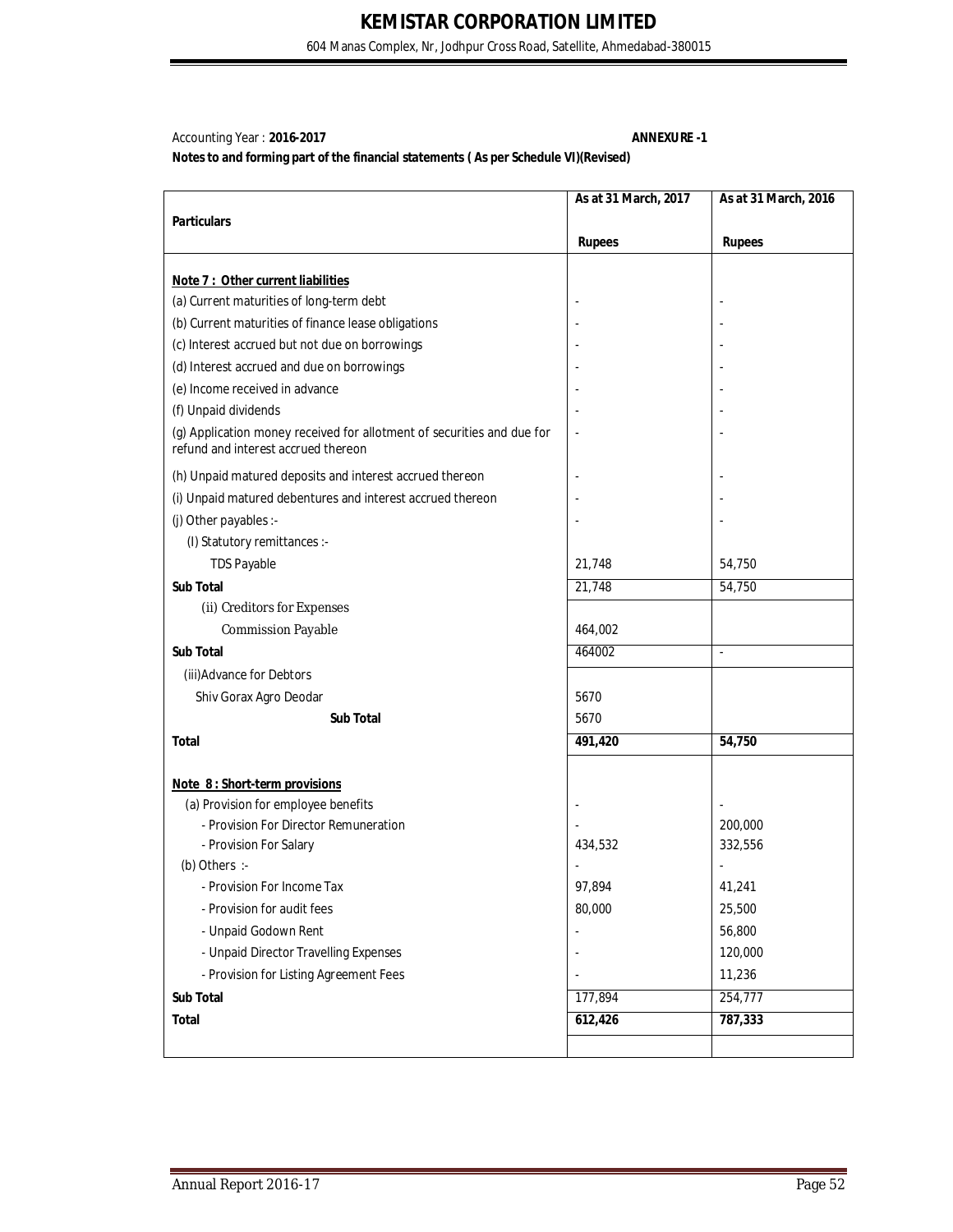604 Manas Complex, Nr, Jodhpur Cross Road, Satellite, Ahmedabad-380015

Accounting Year : **2016-2017 ANNEXURE -1**

#### **Notes to and forming part of the financial statements ( As per Schedule VI)(Revised)**

#### **Note 9 : Tangible Fixed Assets**

| S<br>R<br>$\blacksquare$ | <b>NAME OF</b>                         | <b>RA</b><br><b>TE</b> | <b>GROSS BLOCK</b>          |                                        |                                                 |               | <b>DEPRECIATION BLOCK</b>   |                          | <b>NET BLOCK</b>         |                          |                          |
|--------------------------|----------------------------------------|------------------------|-----------------------------|----------------------------------------|-------------------------------------------------|---------------|-----------------------------|--------------------------|--------------------------|--------------------------|--------------------------|
| N<br>0                   | <b>ASSET</b>                           |                        | AS ON                       | <b>AD</b><br><b>DITI</b><br><b>ONS</b> | DE<br><b>DU</b><br>$\blacksquare$<br><b>CTI</b> | AS ON         | <b>UPTO</b>                 | <b>FOR THE</b>           | <b>UPTO</b>              | AS ON                    | AS ON                    |
|                          |                                        |                        | 01.04.2016                  |                                        | 0<br><b>NS</b>                                  | 31.03.2017    | 31.03.201<br>6              | <b>YEAR</b>              | 31.03.2017               | 31.03.2017               | 31.03.201<br>6           |
|                          |                                        | $\%$                   | Rs.                         | Rs.                                    | Rs.                                             | Rs.           | Rs.                         | Rs.                      | Rs.                      | Rs.                      | Rs.                      |
| $\mathbf{1}$             | Land                                   | ÷.                     | 111,125                     | $\overline{\phantom{a}}$               |                                                 | 111,125       | ä,                          | ä,                       | $\overline{\phantom{a}}$ | 111,125                  | 111,125                  |
|                          | P.Y.                                   |                        | 111,125                     |                                        |                                                 | 111,125       | $\mathcal{L}_{\mathcal{A}}$ | $\overline{\phantom{a}}$ | $\overline{\phantom{a}}$ | 111,125                  | 111,125                  |
| $\mathbf 2$              | <b>Buildings</b>                       |                        |                             |                                        |                                                 |               |                             |                          |                          |                          |                          |
|                          | Office<br>Building                     | <b>No</b><br>te<br>3   | 441,742                     | $\overline{\phantom{a}}$               | $\overline{\phantom{a}}$                        | 441,742       | 90,519                      | 15,078                   | 105,597                  | 336,145                  | 351,223                  |
|                          | P.Y.                                   |                        | 441742                      | ÷.                                     | $\overline{\phantom{a}}$                        | 441,742       | 75,441                      | 15,078                   | 90,519                   | 351,223                  | 366,301                  |
| 3                        | Plant and<br>Equipment<br>$\mathsf{s}$ |                        | ÷.                          | $\mathcal{L}$                          | $\sim$                                          | $\sim$        | $\bar{z}$                   |                          | $\overline{\phantom{a}}$ | $\sim$                   | ÷.                       |
|                          | P.Y.                                   |                        |                             |                                        |                                                 |               |                             |                          |                          |                          |                          |
| 4                        | Furniture<br>and<br><b>Fixtures</b>    |                        |                             | $\sim$                                 | $\overline{\phantom{a}}$                        | ÷,            | ä,                          |                          | ÷,                       | $\bar{z}$                | ä,                       |
|                          | P.Y.                                   |                        | ÷.                          | $\overline{\phantom{a}}$               | ÷.                                              | $\mathcal{L}$ | ä,                          | $\overline{a}$           | $\overline{\phantom{a}}$ | $\sim$                   | ä,                       |
| $\overline{5}$           | <b>Vehicles</b>                        |                        | ÷.                          |                                        |                                                 | ÷.            | $\bar{z}$                   | $\mathbf{r}$             | $\overline{\phantom{a}}$ | ÷.                       | L.                       |
|                          | P.Y.                                   |                        | $\overline{\phantom{a}}$    | $\overline{\phantom{a}}$               |                                                 | ä,            | $\overline{\phantom{a}}$    | $\overline{\phantom{a}}$ | $\overline{\phantom{a}}$ | $\overline{\phantom{a}}$ | $\overline{\phantom{a}}$ |
| 6                        | Office<br>Equipment<br>s               |                        |                             |                                        |                                                 |               |                             |                          |                          |                          |                          |
| a                        | Computer<br>System                     |                        | 80,941                      | $\sim$                                 | $\sim$                                          | 80,941        | 80,941                      | ä,                       | 80,941                   | $\sim$                   | ä,                       |
|                          | P.Y.                                   |                        | 80,941                      | ÷.                                     | $\sim$                                          | 80,941        | 80,941                      | $\overline{\phantom{a}}$ | 80,941                   | ÷,                       | ÷,                       |
|                          | Total (6)                              |                        | 80,941                      | L.                                     | $\sim$                                          | 80,941        | 80,941                      | ä,                       | 80,941                   | ä,                       | ä,                       |
|                          | P.Y.                                   |                        | 80,941                      | ä,                                     | ÷,                                              | 80,941        | 80,941                      | $\overline{a}$           | 80,941                   | ä,                       | ä,                       |
| $\overline{7}$           | <b>Others</b>                          |                        | $\mathcal{L}_{\mathcal{A}}$ | ä,                                     |                                                 | $\mathcal{L}$ | $\mathcal{L}_{\mathcal{A}}$ | ä,                       | $\omega$                 | $\blacksquare$           | $\blacksquare$           |
|                          | P.Y.                                   |                        | ä,                          | $\overline{\phantom{a}}$               |                                                 | ä,            | $\Box$                      | $\Box$                   | ÷,                       | $\overline{\phantom{a}}$ | $\blacksquare$           |
|                          | Grand<br><b>Total</b>                  |                        | 633,808                     | $\blacksquare$                         | $\sim$                                          | 633,808       | 171,460                     | 15,078                   | 186,538                  | 447,270                  | 462,348                  |
|                          | P.Y.                                   |                        | 633,808                     | $\overline{\phantom{a}}$               | $\mathbf{r}$                                    | 633,808       | 156,382                     | 15,078                   | 171,460                  | 462,348                  | 477,426                  |

#### **Notes:**

**1. There is no Asset under Lease**

**2. No revaluation of assets were made during the financial year 2016-17**

**3. A per Notes Forming Parts of Financial Statements Part 1 (1)(e)**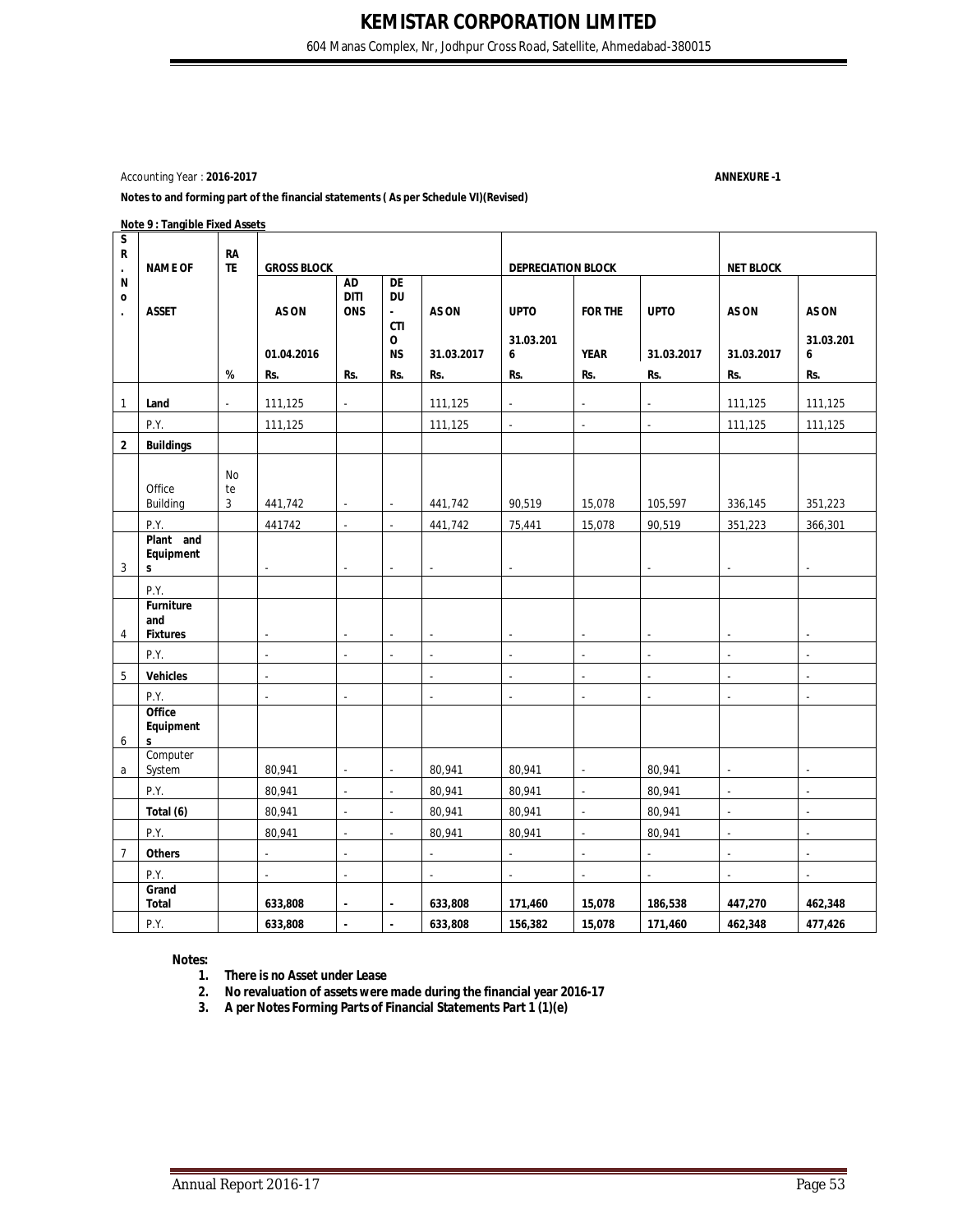604 Manas Complex, Nr, Jodhpur Cross Road, Satellite, Ahmedabad-380015

| Accounting Year: 2016-2017                                                           | <b>ANNEXURE -1</b>   |
|--------------------------------------------------------------------------------------|----------------------|
| Notes to and forming part of the financial statements (As per Schedule VI) (Revised) |                      |
|                                                                                      | As at 31 March, 2017 |

|                                                       | As at 31 March, 2017     | As at 31<br>March,<br>2016 |
|-------------------------------------------------------|--------------------------|----------------------------|
| <b>Particulars</b>                                    |                          |                            |
| Note 10 : Non current Investments                     | <b>Rupees</b>            | <b>Rupees</b>              |
| (a) Trade investments                                 |                          |                            |
| (b) Other Investments                                 |                          |                            |
| (i) Investments Property                              |                          |                            |
| (ii) Investments in equity Instrument                 |                          |                            |
| (iii) Investments In Preference Shares                |                          |                            |
| (iv) Investments in government or trust securities :- |                          |                            |
| - National Savings Certificates (NSC)                 |                          |                            |
| (v) Investments in debenture or bonds                 |                          |                            |
| (vi) Investments in mutual funds                      |                          |                            |
| (vii) Investments in Partnership firms                |                          |                            |
| (viii) Other Non-current investments                  |                          |                            |
| <b>Sub Total</b>                                      | $\sim$                   | $\overline{\phantom{a}}$   |
| <b>Total</b>                                          | $\blacksquare$           | $\blacksquare$             |
|                                                       |                          |                            |
| Note 11: Long term loans and advances                 |                          |                            |
| (a) Capital advances                                  |                          |                            |
| (b) Security Deposits :-                              |                          |                            |
| Secured, considered good                              |                          |                            |
| Unsecured, considered good                            |                          |                            |
| Doubtful                                              | $\Box$                   | $\overline{\phantom{a}}$   |
| Sub Total                                             | ä,                       | $\blacksquare$             |
| (c) Loans and advances to related parties             | $\sim$                   | $\overline{\phantom{a}}$   |
| (d) Other loans and advances :-                       |                          |                            |
| Secured, considered good                              |                          |                            |
| Unsecured, considered good :-                         |                          |                            |
| Doubtful                                              |                          |                            |
| <b>Sub Total</b>                                      |                          | $\blacksquare$             |
| <b>Total</b>                                          |                          |                            |
|                                                       |                          | $\blacksquare$             |
| <b>Note 12: Other Non current Assets</b>              |                          |                            |
| (a) Long term trade receivables                       |                          |                            |
|                                                       |                          |                            |
| (b) Unamortised Expenses :-                           |                          |                            |
| Sub Total                                             | $\overline{\phantom{a}}$ | $\overline{\phantom{a}}$   |
| (c) Others                                            |                          | $\overline{a}$             |
| - EMD Tender Deposit                                  |                          | 20,000                     |
| <b>Total</b>                                          | ä,                       | 20,000                     |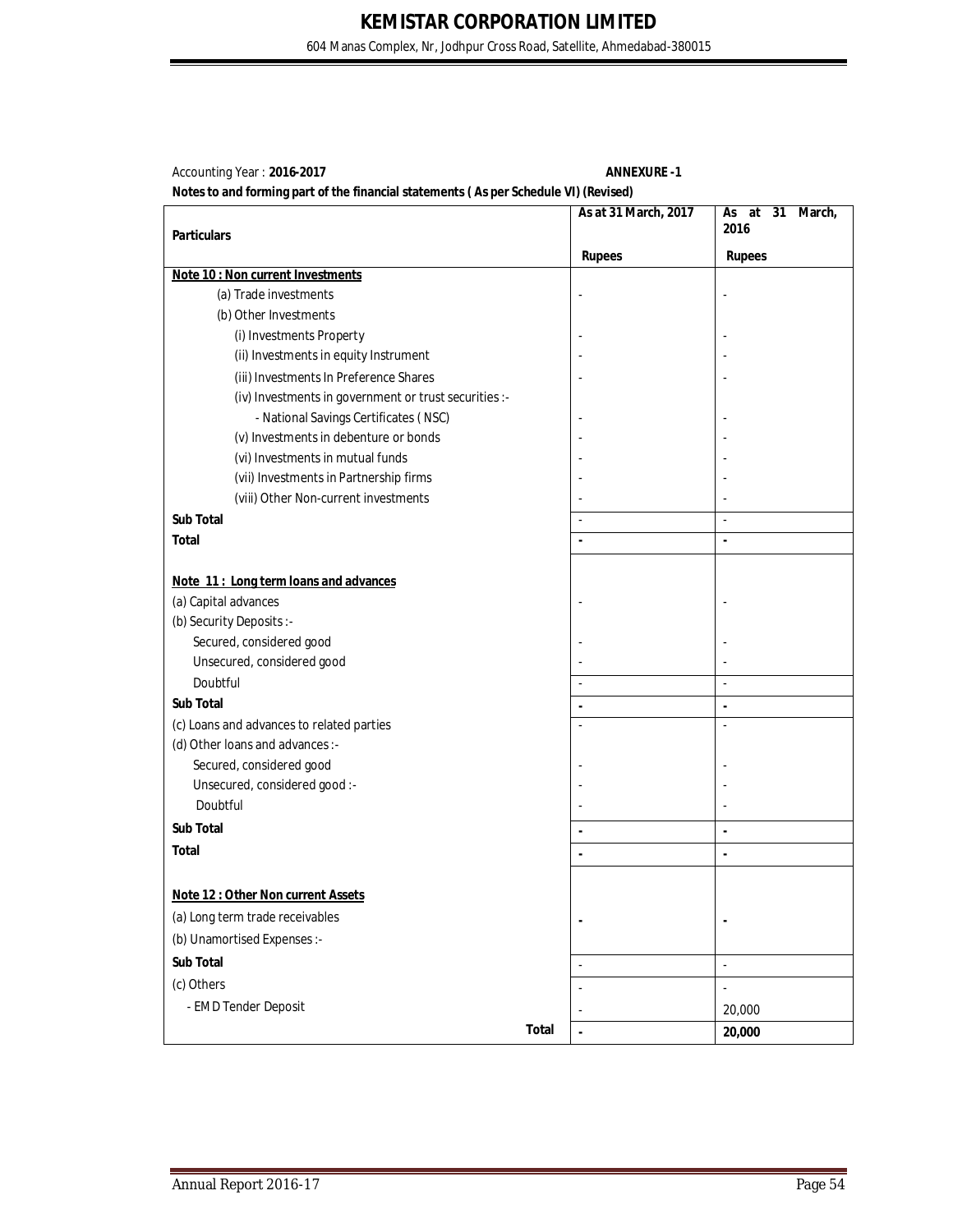604 Manas Complex, Nr, Jodhpur Cross Road, Satellite, Ahmedabad-380015

| Accounting Year: 2016-2017 |  |
|----------------------------|--|
|----------------------------|--|

#### Accounting Year : **2016-2017 ANNEXURE -1**

|                                                                                                               | As at 31 March, 2017 | As at 31 March, 2016     |
|---------------------------------------------------------------------------------------------------------------|----------------------|--------------------------|
| <b>Particulars</b>                                                                                            |                      |                          |
|                                                                                                               | <b>Rupees</b>        | <b>Rupees</b>            |
| Note 13 : Current Investments                                                                                 |                      |                          |
| - Other Investments                                                                                           |                      |                          |
| (i) Investments Property                                                                                      |                      |                          |
| (ii) Investments in equity Instrument                                                                         |                      |                          |
| - AGR-EH Technologies Pvt. Ltd.                                                                               | 1,743,000            | 5,033,000                |
| (iii) Investments In Preference Shares                                                                        |                      |                          |
| (iv) Investments in government or trust securities                                                            |                      |                          |
| (v) Investments in debenture or bonds                                                                         |                      |                          |
| (vi) Investments in mutual funds- Reliance Liquid Fund                                                        | 2,499,595            | 650,091                  |
| (vii) Investments in Partnership firms                                                                        |                      | $\blacksquare$           |
| (viii) Other current investments                                                                              |                      |                          |
| <b>Total</b>                                                                                                  | 4,242,595            | 5,683,091                |
| Note 14 : Inventories<br>Valued at Cost or Market Value whichever is less                                     |                      |                          |
| (a) Raw materials                                                                                             |                      |                          |
| (b) Work in Progress                                                                                          |                      |                          |
| (c)Finished goods                                                                                             | 40,000               | 267,650                  |
| (d) Stock-in-trade (in respect of goods acquired for trading)                                                 |                      |                          |
| (e) Stores and spares                                                                                         |                      |                          |
| (f) Others                                                                                                    |                      |                          |
| <b>Total</b>                                                                                                  | 40,000               | 267,650                  |
| Note: 15 Trade receivables                                                                                    |                      |                          |
| Trade receivables outstanding for a period exceeding six months<br>from the date they were due for payment :- |                      |                          |
| (a). Secured, considered good                                                                                 |                      |                          |
| (b). Unsecured, considered good                                                                               | 12,180               |                          |
| (c). Doubtful                                                                                                 |                      | $\sim$                   |
|                                                                                                               | 12,180               | $\overline{a}$           |
|                                                                                                               |                      |                          |
| Less: Provision for doubtful trade receivables                                                                |                      | $\overline{\phantom{a}}$ |
| Total                                                                                                         | 12,180               | $\blacksquare$           |
| Other Trade receivables :-                                                                                    |                      |                          |
| (a). Secured, considered good                                                                                 |                      |                          |
| (b). Unsecured, considered good                                                                               | 3,443,283            | 2,945,201                |
| (c). Doubtful                                                                                                 |                      |                          |
|                                                                                                               | 3,443,283            | 2,945,201                |
| Less: Provision for doubtful trade receivables                                                                |                      |                          |
|                                                                                                               | 3,443,283            | 2,945,201                |
| <b>Total</b>                                                                                                  | 3,455,463            | 2,945,201                |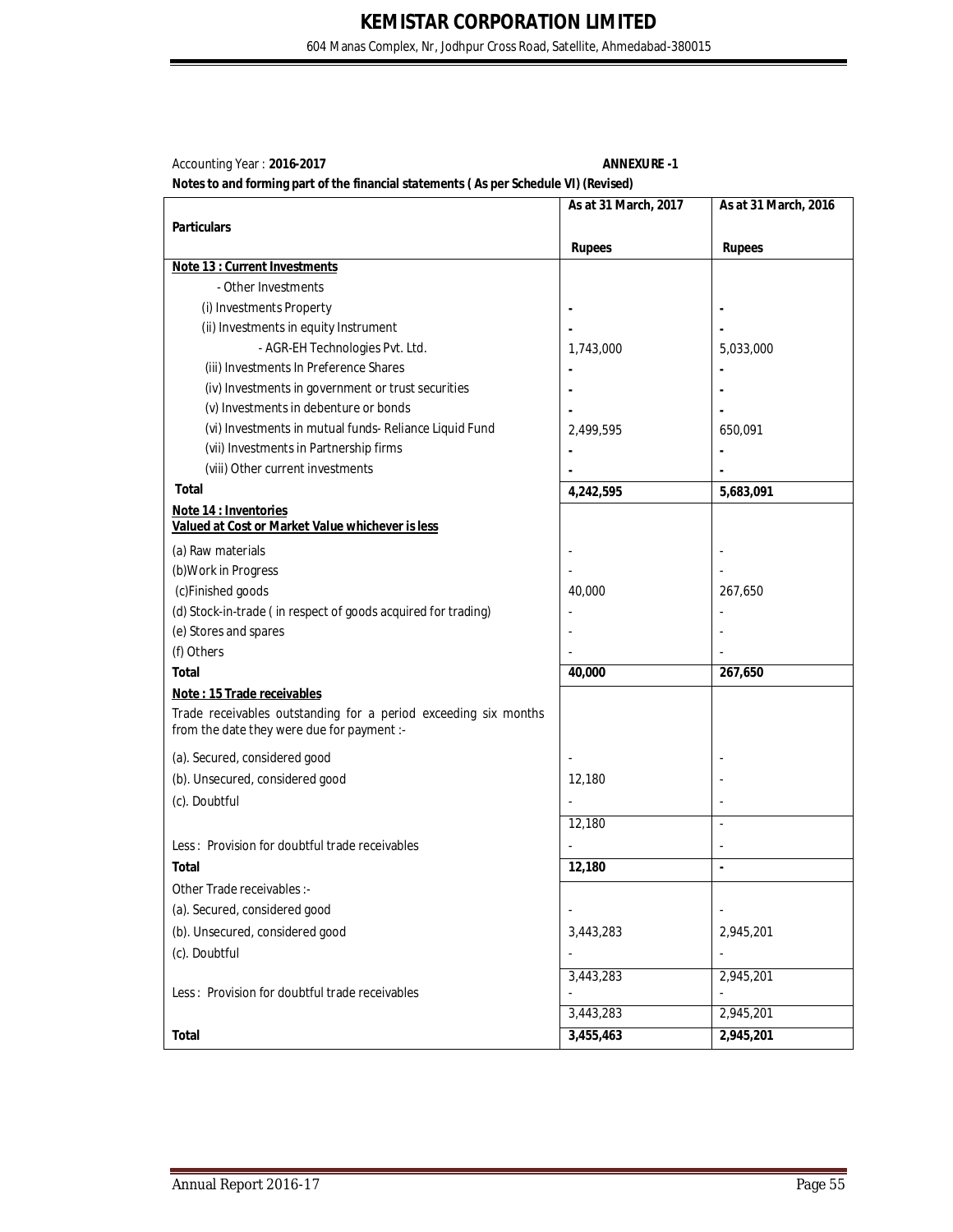604 Manas Complex, Nr, Jodhpur Cross Road, Satellite, Ahmedabad-380015

### Accounting Year : **2016-2017 ANNEXURE -1**

|                                                                 | As at 31 March, 2017 | As at 31 March, 2016 |
|-----------------------------------------------------------------|----------------------|----------------------|
| <b>Particulars</b>                                              |                      |                      |
|                                                                 | <b>Rupees</b>        | <b>Rupees</b>        |
| Note: Trade receivables include debts due from : -              |                      |                      |
| <b>Directors</b>                                                |                      |                      |
| Other officers of the Company                                   |                      |                      |
| Firms in which any director is a partner                        |                      |                      |
| Private companies in which any director is a director/member    |                      |                      |
|                                                                 |                      | $\overline{a}$       |
| Note 16 : Cash and cash equivalents                             |                      |                      |
| (a) Balances with banks                                         | 2,060,491            | 37,706               |
| (b) Cheques, drafts on hand                                     |                      |                      |
| (c) Cash on hand                                                | 32,957               | 31,386               |
| (d) Others                                                      |                      |                      |
| <b>Total</b>                                                    | 2,093,448            | 69,092               |
|                                                                 |                      |                      |
| Note 17 : Short-term loans and advances                         |                      |                      |
| (a) Loans and advances to related parties                       |                      |                      |
| (b) Advances With Government Authorities :-                     |                      |                      |
| (A). Advance Tax F.Y. 2016-17                                   | 68,000               |                      |
| (B). Advance Tax F.Y. 2015-16                                   |                      | 36,000               |
| (C). VAT Receivable                                             | 66,949               | 19,284               |
| (b) Others :-                                                   |                      |                      |
| (A). Secured, considered good                                   |                      |                      |
| (B). Unsecured, considered good :-                              |                      |                      |
| (C). Doubtful                                                   |                      |                      |
| Less: Provision for other doubtful loans and advances           |                      |                      |
| <b>Total</b>                                                    | 134,949              | 55,284               |
|                                                                 |                      |                      |
| Note: Short-term loans and advances include amounts due from    |                      |                      |
| <b>Directors</b>                                                |                      |                      |
| Other officers of the Company                                   |                      |                      |
| Firms in which any director is a partner                        |                      |                      |
| Private companies in which any director is a director or member |                      |                      |
| Total                                                           |                      | $\overline{a}$       |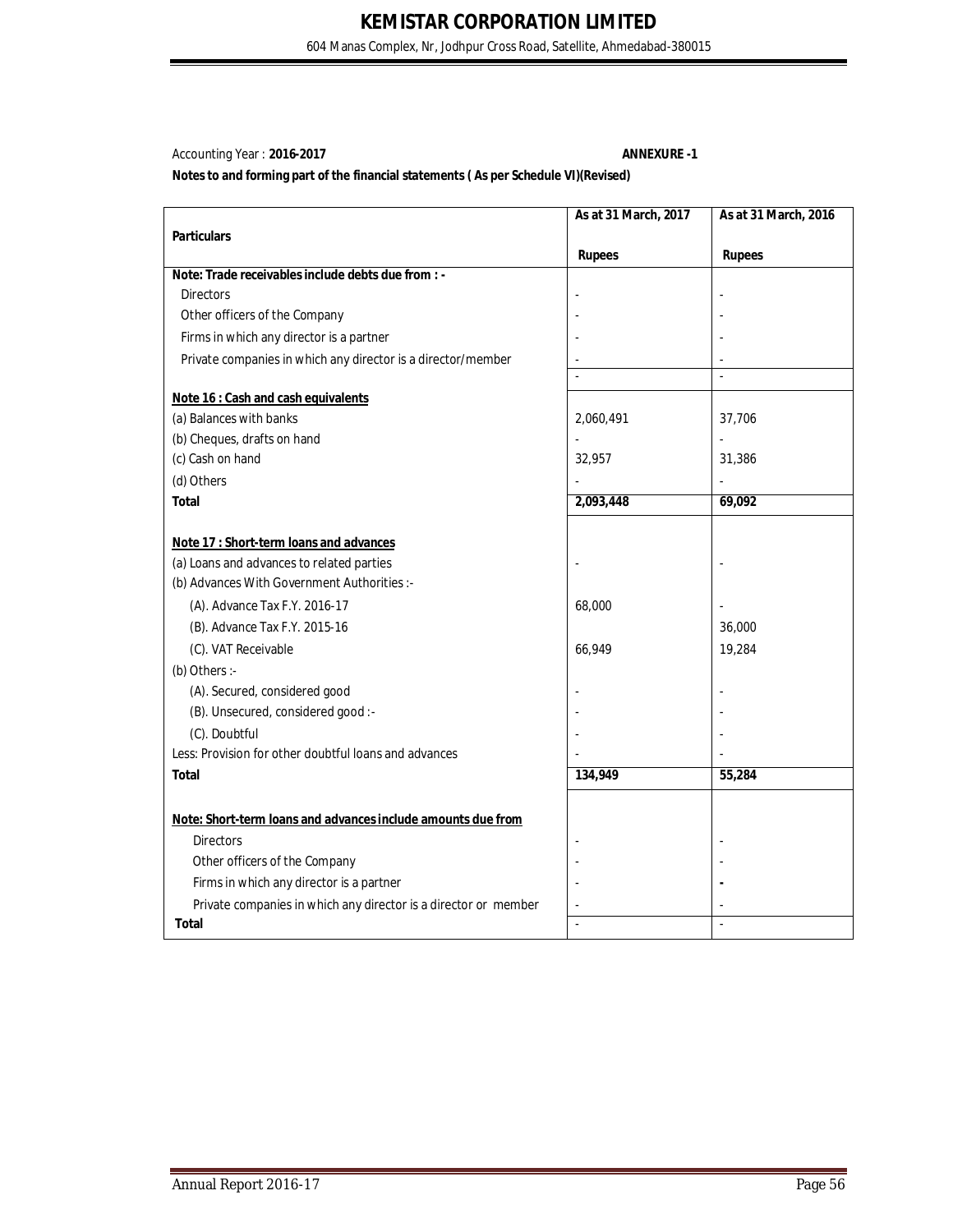604 Manas Complex, Nr, Jodhpur Cross Road, Satellite, Ahmedabad-380015

Accounting Year : **2016-2017 ANNEXURE -1**

| <b>Particulars</b>                                                                                                                                                                                                                                                                                      | As at 31<br><b>March, 2017</b> | As at 31 March, 2016 |
|---------------------------------------------------------------------------------------------------------------------------------------------------------------------------------------------------------------------------------------------------------------------------------------------------------|--------------------------------|----------------------|
|                                                                                                                                                                                                                                                                                                         | <b>Rupees</b>                  | <b>Rupees</b>        |
| Note 18: Other current asset                                                                                                                                                                                                                                                                            |                                |                      |
| Note 19 : Contingent Liabilities and Commitments ( to the extent not<br>provided for as on 31st march 2012                                                                                                                                                                                              |                                |                      |
| As Certified by the management                                                                                                                                                                                                                                                                          |                                |                      |
| - Contingent Liabilities                                                                                                                                                                                                                                                                                | NIL                            | NIL                  |
| - Commitments                                                                                                                                                                                                                                                                                           | <b>NIL</b>                     | <b>NIL</b>           |
| Note 20: Amount of Dividend Proposed to be distributed to Equity and<br><b>Preference Share Holders</b><br>(a) Dividend Proposed                                                                                                                                                                        | <b>NIL</b>                     | <b>NIL</b>           |
| (b) Arrears of Cumulative Dividend                                                                                                                                                                                                                                                                      | NIL                            | NIL                  |
| Note 21: Securities made for specific purpose<br>No security has been made for specific purpose. Hence, not Applicable.                                                                                                                                                                                 | <b>NIL</b>                     | <b>NIL</b>           |
| <b>Note 22: Realization of Current Assets</b><br>In the opinion of the Board, there are no fixed assets other than fixed<br>assets and non-current investments which do not have a value on<br>realization in the ordinary course of business at least equal to the amount<br>at which they are stated. | <b>NIL</b>                     | <b>NIL</b>           |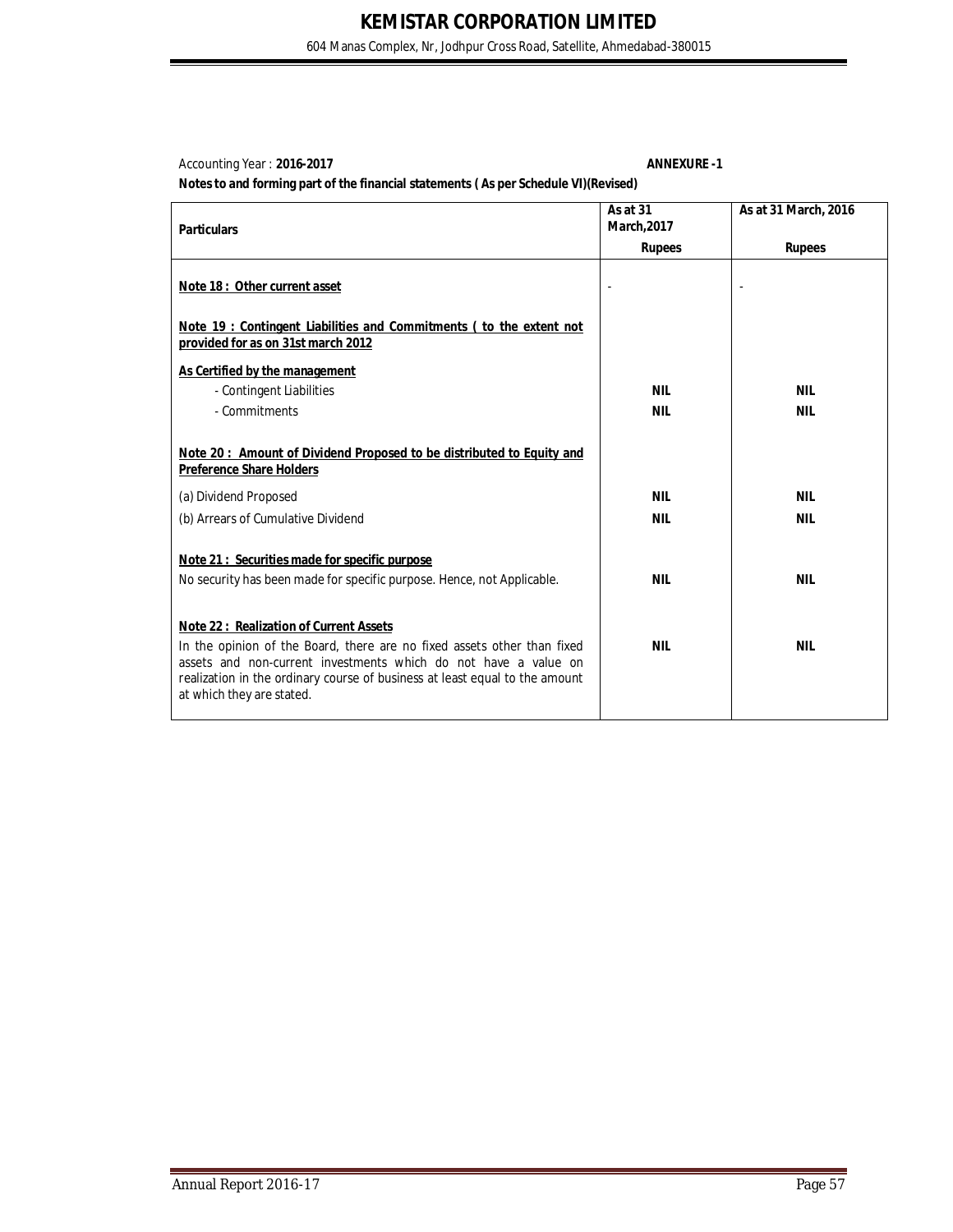604 Manas Complex, Nr, Jodhpur Cross Road, Satellite, Ahmedabad-380015

Accounting Year: **2016-2017** ANNEXURE -1

|                             |                                                              | For the Year Ended<br>31 March, 2017 | For the Year Ended<br>31 March, 2016 |
|-----------------------------|--------------------------------------------------------------|--------------------------------------|--------------------------------------|
| <b>Particulars</b>          |                                                              |                                      |                                      |
|                             |                                                              | <b>Rupees</b>                        | <b>Rupees</b>                        |
|                             | Note 23 : Revenue from operations                            |                                      |                                      |
| (a)                         | Sale of products                                             | 9,993,425                            | 9,471,590                            |
| (b)                         | Sale of services                                             |                                      |                                      |
| (c)                         | Other operating revenues                                     |                                      |                                      |
|                             | - Discount/ Kasar                                            | 2,722                                | (14, 297)                            |
| <b>Total</b>                |                                                              | 9,996,147                            | 9,457,293                            |
| (d)                         | Sales Goods Return                                           | 25,422                               |                                      |
| <b>Net Total</b>            |                                                              | 9,970,725                            | 9,457,293                            |
| Note 24 : Other income      |                                                              |                                      |                                      |
| a                           | Interest Income                                              |                                      | $\blacksquare$                       |
|                             | - Interest On NSC                                            |                                      | 12,874                               |
| b                           | Dividend Income                                              |                                      | $\overline{\phantom{a}}$             |
| C                           | Net Gain/Loss on sale of investments                         |                                      |                                      |
|                             | - Short term capital gain                                    | 249,504                              | 90,219                               |
| d                           | Other non-operating income                                   | 286,250                              |                                      |
| <b>Total</b>                |                                                              | 535,754                              | 103,093                              |
|                             | Note 25 : Cost of materials consumed                         |                                      |                                      |
|                             | Raw materials:                                               |                                      |                                      |
|                             | Opening stock                                                |                                      |                                      |
|                             | Add: Purchases                                               |                                      |                                      |
|                             | Less: Closing stock                                          | $\overline{a}$                       | $\overline{a}$                       |
|                             | Cost of raw materials consumed                               |                                      | $\overline{\phantom{a}}$             |
|                             | Note 26 : Purchase of stock in trade                         | $\blacksquare$                       | $\blacksquare$                       |
|                             | OGS purchase                                                 |                                      |                                      |
|                             | R D Purchase                                                 | 5,218,514                            | 5,210,285                            |
|                             | Packing Material                                             |                                      | 9,750                                |
| <b>Total</b>                |                                                              | 5,218,514                            | 5,220,035                            |
|                             | Note 27 : Changes in inventories of finished goods, work-in- |                                      |                                      |
| progress and stock-in-trade |                                                              |                                      |                                      |
|                             | Inventories at the end of the year:                          |                                      |                                      |
| a                           | Finished goods                                               | 40,000                               | 267,650                              |
| b                           | Work-in-progress                                             |                                      | $\blacksquare$                       |
| С                           | Stock-in-trade                                               |                                      | $\frac{1}{2}$                        |
| Sub Total                   |                                                              | 40,000                               | 267,650                              |
|                             | Inventories at the beginning of the year:                    |                                      |                                      |
| a                           | Finished goods                                               | 267,650                              |                                      |
| b                           | Work-in-progress                                             | $\qquad \qquad \blacksquare$         | $\overline{a}$                       |
| C                           | Stock-in-trade                                               |                                      |                                      |
| Sub Total                   |                                                              | 267,650                              | $\blacksquare$                       |
|                             | Net increase / (decrease)                                    | (227, 650)                           | 267,650                              |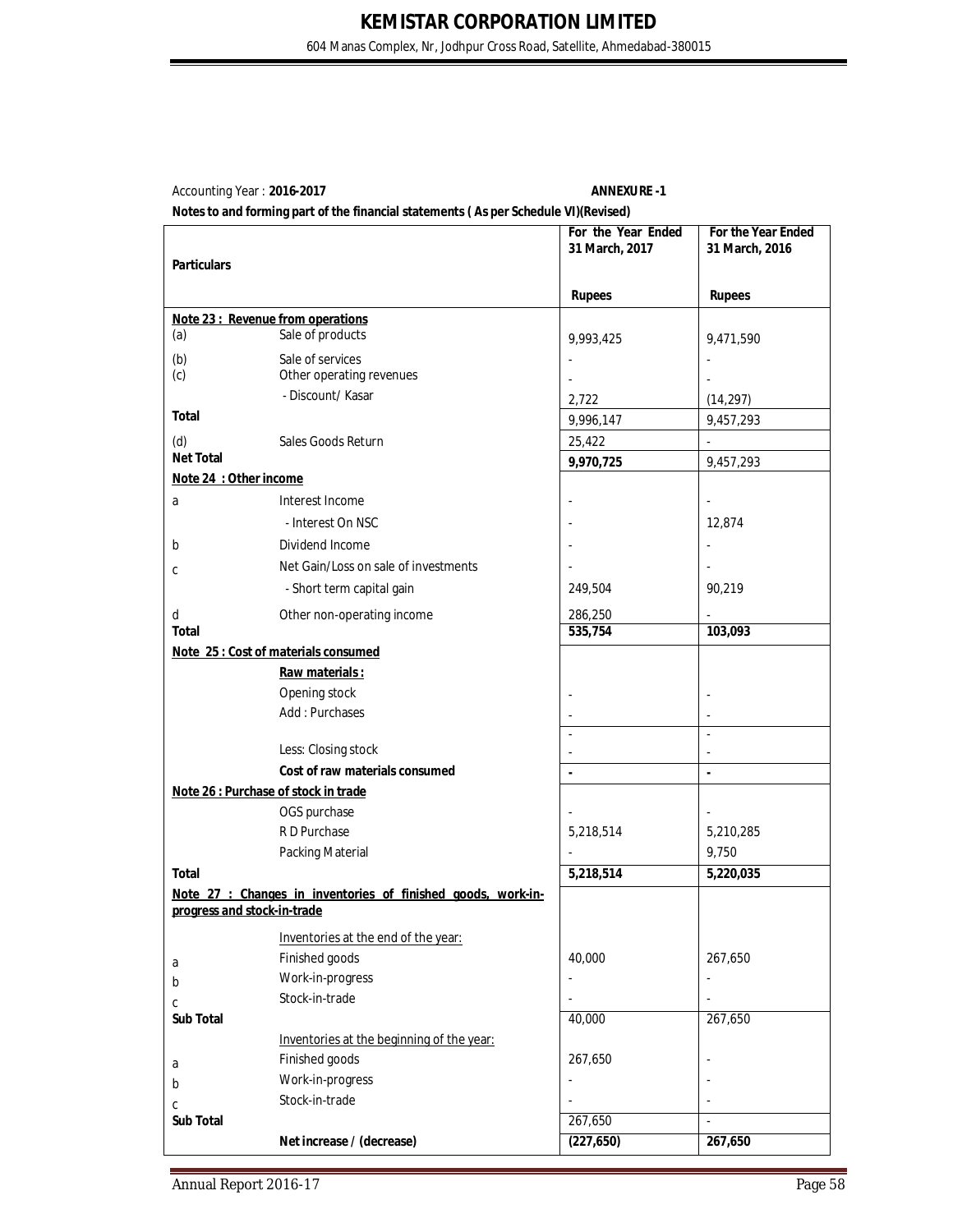604 Manas Complex, Nr, Jodhpur Cross Road, Satellite, Ahmedabad-380015

Accounting Year : **2016-2017 ANNEXURE -1**

| <b>Particulars</b>       |                                                                                                    | For the Year Ended<br>31 March, 2017 | For the Year Ended<br>31 March, 2016 |
|--------------------------|----------------------------------------------------------------------------------------------------|--------------------------------------|--------------------------------------|
|                          | Note 28 : Employee benefits expense                                                                |                                      |                                      |
| 1                        | Salaries and wages :-                                                                              |                                      |                                      |
| Α                        | Salary, Wages and Other Benefits :-                                                                |                                      |                                      |
| a                        | Salary                                                                                             | 1,189,980                            | 782,305                              |
| b                        | Wages                                                                                              |                                      |                                      |
| Sub Total                |                                                                                                    | 1,189,980                            | 782,305                              |
| Β                        | <b>Directors' Remuneration</b>                                                                     |                                      | 200,000                              |
| <b>Sub Total</b>         |                                                                                                    | 1,189,980                            | 982,305                              |
| 2                        | Contributions to provident and other funds :-                                                      |                                      |                                      |
| a                        | <b>ESI Contribution</b>                                                                            |                                      |                                      |
| b                        | PF Contribution                                                                                    |                                      |                                      |
| Sub Total                |                                                                                                    | $\overline{a}$                       | $\overline{a}$                       |
| 3                        | Expenses on ESOP and ESPP                                                                          | ÷,                                   | $\overline{a}$                       |
| 4                        | <b>Staff Welfare Expenses</b>                                                                      |                                      |                                      |
|                          | - Bonus Expenses                                                                                   | 112,150                              | 91,217                               |
|                          | - Other Staff Welfare Expenses                                                                     | 148,489                              | 64,945                               |
| <b>Total</b>             |                                                                                                    | 1,450,619                            | 1,138,467                            |
| Note 29 : Finance costs  |                                                                                                    |                                      |                                      |
| 1                        | Interest Expense                                                                                   |                                      |                                      |
| 2                        | Other borrowing costs :-                                                                           |                                      |                                      |
| 3                        | Net (gain) / loss on foreign currency transactions and<br>translation (considered as finance cost) |                                      |                                      |
| <b>Total</b>             |                                                                                                    | $\blacksquare$                       | ä,                                   |
| Note 30 : Depreciation   |                                                                                                    |                                      |                                      |
|                          | Depreciation on Tangible Assets                                                                    | 15,078                               | 15,078                               |
| <b>Total</b>             |                                                                                                    | 15,078                               | 15,078                               |
| Note 31 : Other expenses |                                                                                                    |                                      |                                      |
| L                        | Consumption of stores and spare parts :-                                                           |                                      |                                      |
| Ш                        | Power and fuel:-                                                                                   |                                      |                                      |
| Ш                        | Rent including lease rentals                                                                       |                                      |                                      |
|                          | - Godown Rent                                                                                      | 170,400                              | 170,400                              |
|                          | - Office Rent                                                                                      | 180,000                              | 180,000                              |
| IV                       | Repairs to buildings                                                                               |                                      |                                      |
| V                        | Repairs to machinery                                                                               |                                      |                                      |
| VI                       | Insurance                                                                                          |                                      |                                      |
| VII                      | Rates and taxes, excluding, taxes on income                                                        |                                      |                                      |
| a                        | Miscellaneous Expenses (Direct) :-                                                                 |                                      |                                      |
| 1                        | Inward Freight Expenses                                                                            | 139,228                              | 123,719                              |
| 2                        | Job Work (Purchase)                                                                                |                                      | 180,000                              |
| 3                        | <b>VAT Expenses</b>                                                                                | 50,168                               | 46,399                               |
| 4                        | <b>Commission Expenses</b>                                                                         | 498,950                              | 250,000                              |
|                          | Sub Total                                                                                          | 688,346                              | 600,118                              |
|                          |                                                                                                    |                                      |                                      |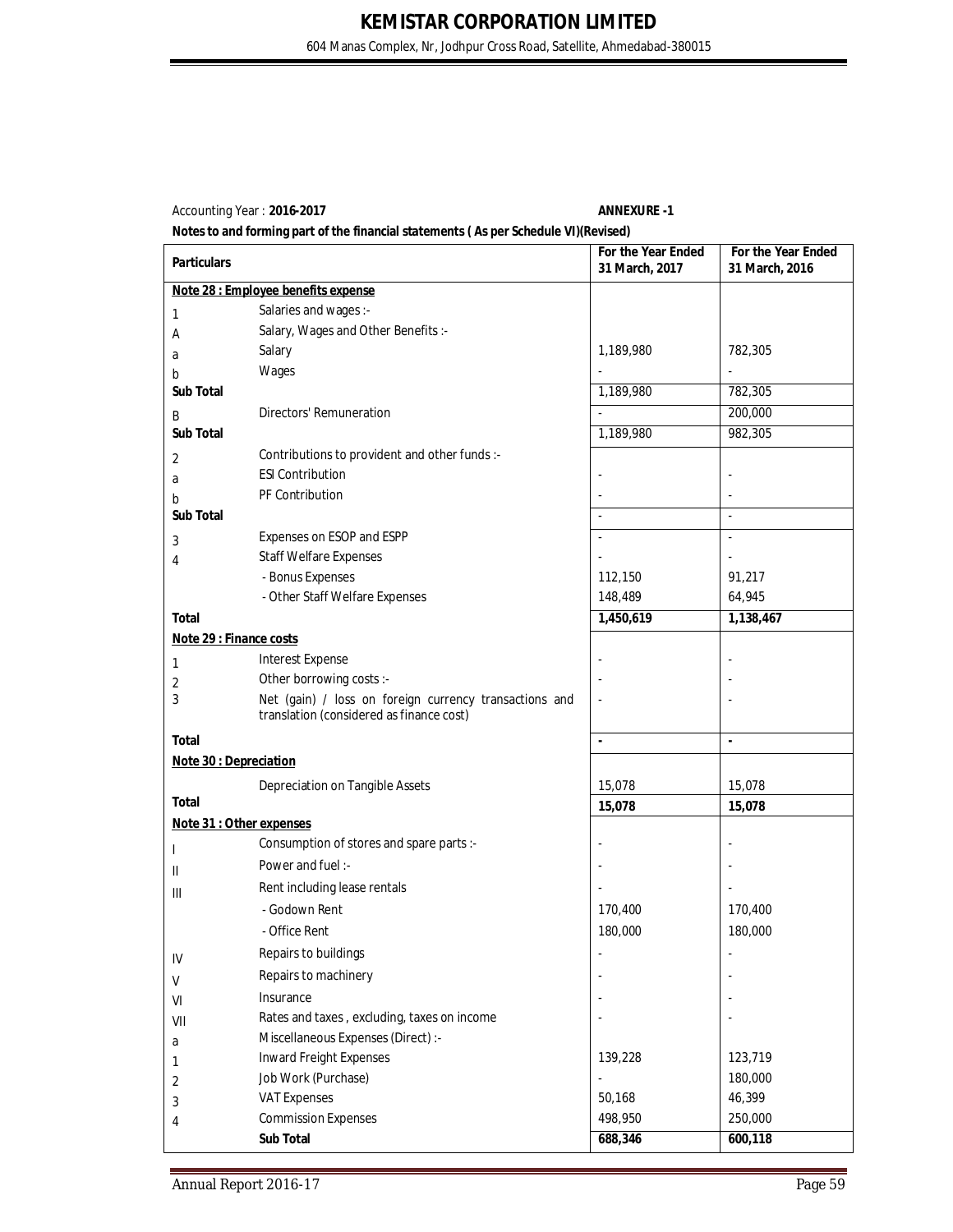# Accounting Year : **2016-2017 ANNEXURE -1**

| <b>Particulars</b> |                                         | For the Year<br>Ended 31 March, | For the Year<br>Ended 31 March, |
|--------------------|-----------------------------------------|---------------------------------|---------------------------------|
|                    |                                         |                                 | 2016                            |
|                    | Miscellaneous Expenses (Indirect) :-    | <b>Rupees</b>                   | <b>Rupees</b>                   |
| b<br>1             | Auditor's Remuneration                  | 35,000                          | 25,000                          |
|                    | <b>Advertisement Expenses</b>           | 35,560                          | 146,667                         |
| 2                  | Bank Commission and Charges             | 1,529                           | 981                             |
| 3                  | Legal And Professional Expenses         | 459.505                         | 983,693                         |
| 4                  | Conveyance and Petrol Expenses          | 111,048                         | 70,505                          |
| 5                  | Courier and postage Expenses            | 86,043                          | 47,992                          |
| 6                  | Freight Outward Expenses                | 144,908                         | 26,800                          |
| 7                  | <b>TDS Expenses</b>                     | $\overline{\phantom{a}}$        | 1,090                           |
| 8<br>9             | <b>Internal Audit Fees</b>              | 78,000                          | 72,000                          |
|                    | Loading and unloading charges           | 94,900                          |                                 |
| 10                 | Office Expenses                         | 108,534                         | 88,940                          |
| 11                 | <b>Petrol Expenses</b>                  | 233,205                         | 180,701                         |
| 12                 | Printing and stationery Expenses        | 81,243                          | 67,039                          |
| 13                 | Repairing and maintenance (General)     | 68,190                          | 68,490                          |
| 14                 | <b>ROC Filing Expenses</b>              | 13,356                          | 5,477                           |
| 15                 | Compliance Fees in ASE, BSE And VSE     | 229,000                         | 224,720                         |
| 16                 | <b>Telephone Expenses</b>               | 38,779                          | 16,019                          |
| 17                 | Income tax exp                          | 90                              | $\blacksquare$                  |
| 18<br>19           | Tea Coffee and Refreshment Expenses     | 93,113                          | 86,468                          |
|                    | Traveling Expenses (Director)           | 162,115                         | 149,500                         |
| 20                 | Web Designing Expenses                  | 20,650                          | 16,500                          |
| 21                 | <b>Listing Agreement Fees</b>           |                                 | 11,236                          |
| 22                 | <b>Sub Total</b>                        | 2,094,768                       | 2,289,818                       |
|                    |                                         |                                 |                                 |
| <b>Total</b>       |                                         | 3,133,514                       | 3,240,336                       |
|                    | <b>Particulars under Other Expenses</b> |                                 |                                 |
|                    | Payments to the auditors comprises :-   |                                 |                                 |
| a                  | As auditors :-                          |                                 |                                 |
|                    | For Current Year                        | 20,000                          | 15,000                          |
|                    | For Prior-Period                        | $\overline{\phantom{a}}$        | $\overline{\phantom{a}}$        |
|                    |                                         | 20,000                          | 15,000                          |
| b                  | For taxation matters                    | 15,000                          | 10,000                          |
| C                  | For company law matters                 |                                 |                                 |
| d                  | For management services                 |                                 |                                 |
| e                  | For other services                      |                                 |                                 |
| f                  | Reimbursement of expenses               |                                 |                                 |
| <b>Total</b>       |                                         | 35,000                          | 25,000                          |
|                    | Note 32 : Exceptional Items             | $\overline{a}$                  |                                 |
|                    |                                         |                                 |                                 |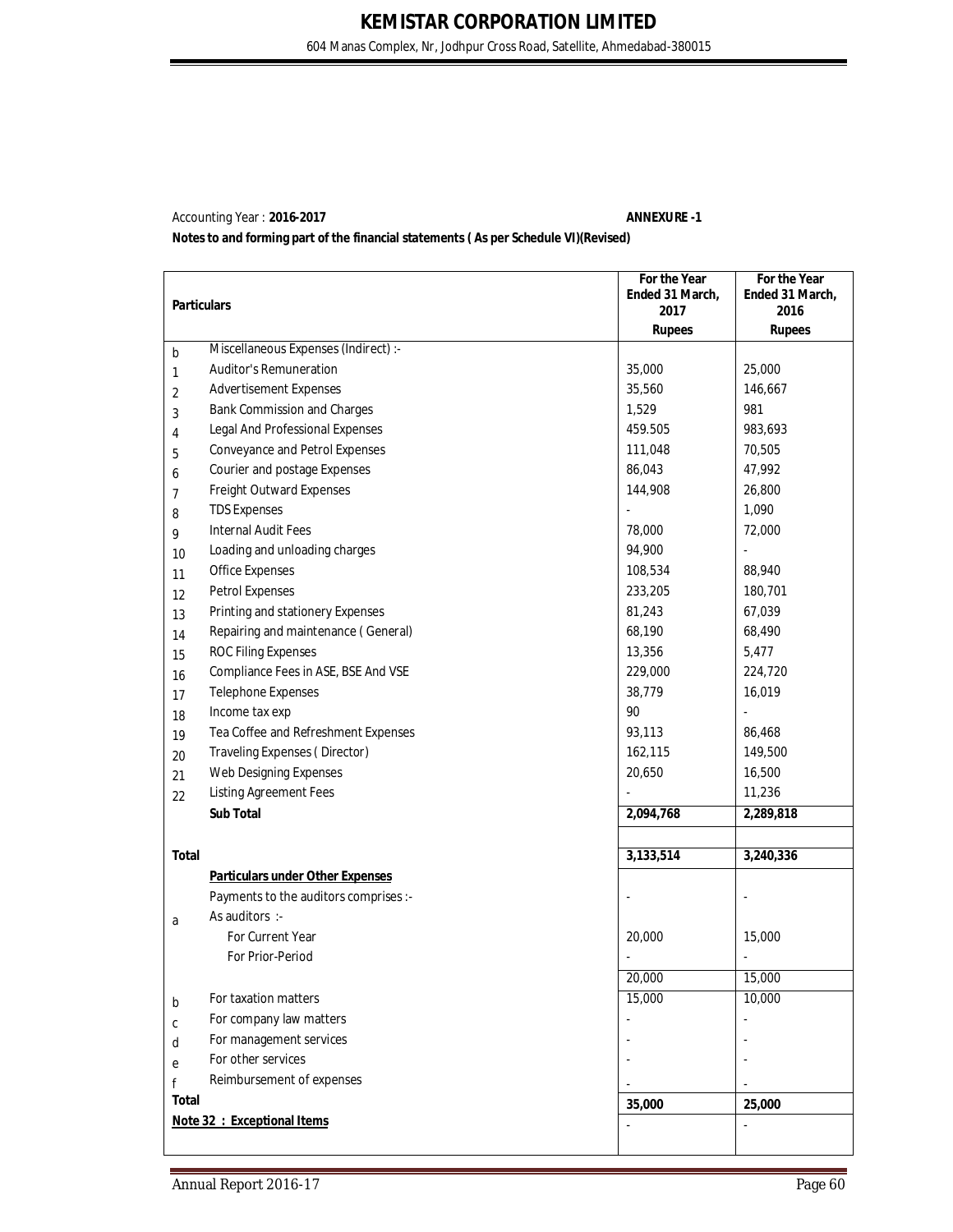604 Manas Complex, Nr, Jodhpur Cross Road, Satellite, Ahmedabad-380015

Accounting Year : **2016-2017 ANNEXURE -1**

| <b>Particulars</b> |                                                       | For the Year<br>Ended 31<br>March, 2017 | For the Year<br>Ended 31<br><b>March, 2016</b> |
|--------------------|-------------------------------------------------------|-----------------------------------------|------------------------------------------------|
|                    |                                                       | <b>Rupees</b>                           | <b>Rupees</b>                                  |
|                    | Note 33 : Extra-Ordinary Items                        |                                         |                                                |
| ä,                 | - Capital Work In Progress Written Off                |                                         |                                                |
| à.                 | - Club House Furniture And Fixture Written Off        |                                         |                                                |
| j.                 | - Club House / Health Center Written Off              |                                         |                                                |
| $\overline{a}$     | - Kitchen Equipments Written Off                      |                                         |                                                |
| $\overline{a}$     | - Preliminary Expenses Written Off                    |                                         |                                                |
| ä,                 | - Pre - Operative Expenses Written off                |                                         |                                                |
| Ĭ.                 | - Public Issue Expenses Written off                   |                                         |                                                |
| Ĭ.                 | - Stock Exchange Fees                                 | $\overline{\phantom{a}}$                |                                                |
|                    | <b>Total</b>                                          | $\blacksquare$                          | $\blacksquare$                                 |
|                    | Note 34 : Prior Period Items                          | $\overline{\phantom{a}}$                | $\overline{a}$                                 |
|                    | Note 35 : Value of Imports calculated on C.I.F. basis |                                         |                                                |
|                    | Raw materials                                         | <b>NIL</b>                              | <b>NIL</b>                                     |
| a<br>$\mathbf b$   | Components and spare parts                            | <b>NIL</b>                              | <b>NIL</b>                                     |
| $\mathsf{C}$       | Capital goods                                         | <b>NIL</b>                              | <b>NIL</b>                                     |
|                    |                                                       | $\overline{\phantom{a}}$                |                                                |
|                    | Note 36 : Expenditure in foreign currency             |                                         |                                                |
| a                  | Royalty                                               | <b>NIL</b>                              | <b>NIL</b>                                     |
| h                  | Know-how                                              | <b>NIL</b>                              | <b>NIL</b>                                     |
| C                  | Professional and Consultation fees                    | <b>NIL</b>                              | <b>NIL</b>                                     |
| d                  | Interest                                              | <b>NIL</b>                              | <b>NIL</b>                                     |
| e                  | Other                                                 | nil                                     | <b>NIL</b>                                     |
|                    |                                                       | L.                                      | $\overline{a}$                                 |
|                    | Note 37: Raw materials, Spare parts and Components    |                                         |                                                |
| a                  | Imported                                              | <b>NIL</b>                              | <b>NIL</b>                                     |
| b                  | Indigenous                                            | 100%                                    | 100 %                                          |
|                    | Note 38 : Remittances in Foreign Currency             | <b>NIL</b>                              | <b>NIL</b>                                     |
|                    | Note 39 : Earnings in Foreign Exchange                | <b>NIL</b>                              | <b>NIL</b>                                     |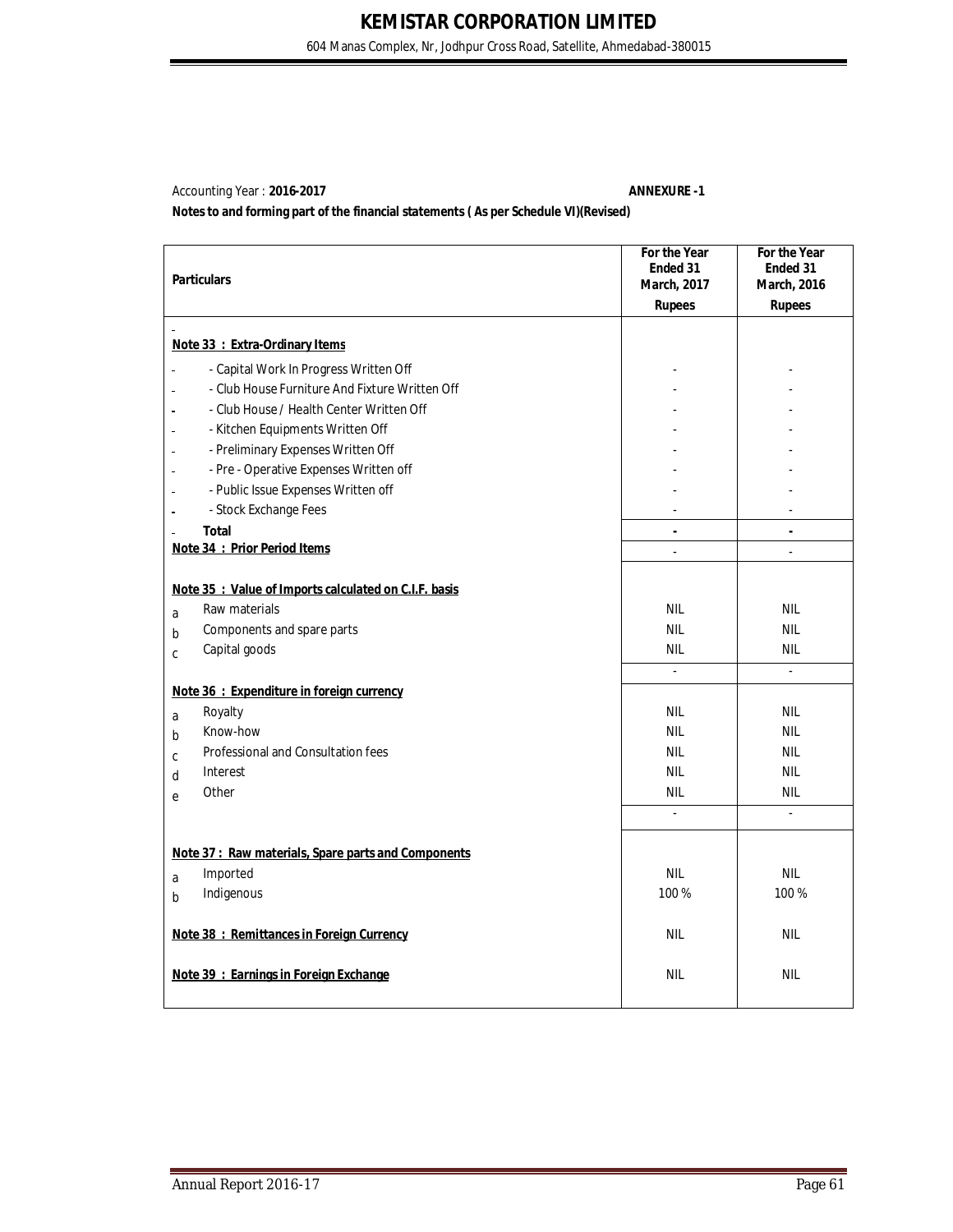604 Manas Complex, Nr, Jodhpur Cross Road, Satellite, Ahmedabad-380015

#### **CASH FLOW STATEMENT FOR THE YEAR FINANCILA YEAR 2016-17**

|     |                                                                  |           | (Rs.In'000) |
|-----|------------------------------------------------------------------|-----------|-------------|
| SR. | <b>PARTICULARS</b>                                               | As at     | As at       |
| NO. |                                                                  | 31.3.2017 | 31.3.2016   |
|     |                                                                  |           |             |
| Α   | <b>CASH FLOW FROM OPERATING ACTIVITIES</b>                       |           |             |
|     | Net Profit Before Tax and extra ordinary items                   | 461.10    | 214.12      |
| Ш   | Adjustments for :-                                               |           |             |
| 1   | Depreciation                                                     | 15.07     | 15.07       |
| 2   | Interest and Financial Charges                                   |           |             |
| 3   | Miscellaneous Expenditure Written Off                            |           |             |
| 4   | Interest, Guarantee Commission and Dividend Income               |           |             |
| 5   | Profit on Redemption of Mutual Funds                             |           |             |
| 6   | Provision for Taxation earlier year paid During the year         |           | (40.19)     |
| 7   | Raw Material Consumed Not Purchased                              |           |             |
| 8   | Provision for doubtful debts                                     |           |             |
| 9   | <b>Other Provisions</b>                                          | (272.80)  | 725.84      |
| 10  | Changes In Inventory                                             | 227.65    |             |
| 11  | Provision For Compliance Fees                                    |           |             |
| 12  | Deferred Tax Income (-)                                          |           |             |
| Ш   | Operating Profit Before Working Capital Changes                  | 431.02    | 914.84      |
|     | Adjustments for :-                                               |           |             |
| 1   | Decrease/(Increase) in Trade & Other Receivables :-              | (589.92)  | (3,042.57)  |
| 2   | Increase/(Decrease) in Trade & Other Payables                    | 722.76    | 278.55      |
| IV  | Operating Profit Before Extra Ordinary Items                     | 563.86    | (1,849.18)  |
|     | Extra Ordinary Item                                              |           |             |
|     |                                                                  |           |             |
|     | <b>Net Cash from Operating Activities</b>                        | 563.86    | (1,849.18)  |
|     |                                                                  |           |             |
| B   | <b>CASH FLOW FROM INVESTING ACTIVITIES</b>                       |           |             |
| 1   | Sale/(Purchase) of long term investments                         | 20.00     | 20.00       |
| 2   | Purchase of fixed assets (including Capital Work-in Progress)    |           |             |
| 3   | Loans and Advances made to other parties                         |           |             |
| 4   | Pre-operative expenses                                           |           |             |
| 5   | Miscellaneous expenses to the extent not written off             |           |             |
| 6   | Adjustment for other trade payable (other payable)               |           |             |
| 7   | Sale of fixed assets (Including Capital Work in Progress)        |           |             |
| 8   | Interest and Dividend income received                            |           |             |
| 9   | Tax deducted at source on interest & dividend income             |           |             |
| 10  | Advance to subsidiary company                                    |           |             |
| 11  | Sale/(Purchase) of short term investments (net after redemption) | 1440.50   | 694.78      |
| 12  | Short term deposit with Companies (net)                          |           |             |
| 13  | Bills of exchange placed with Companies (net)                    |           |             |
|     | Net Cash obtained / (Used) in Investment Activities              | 1460.50   | 714.78      |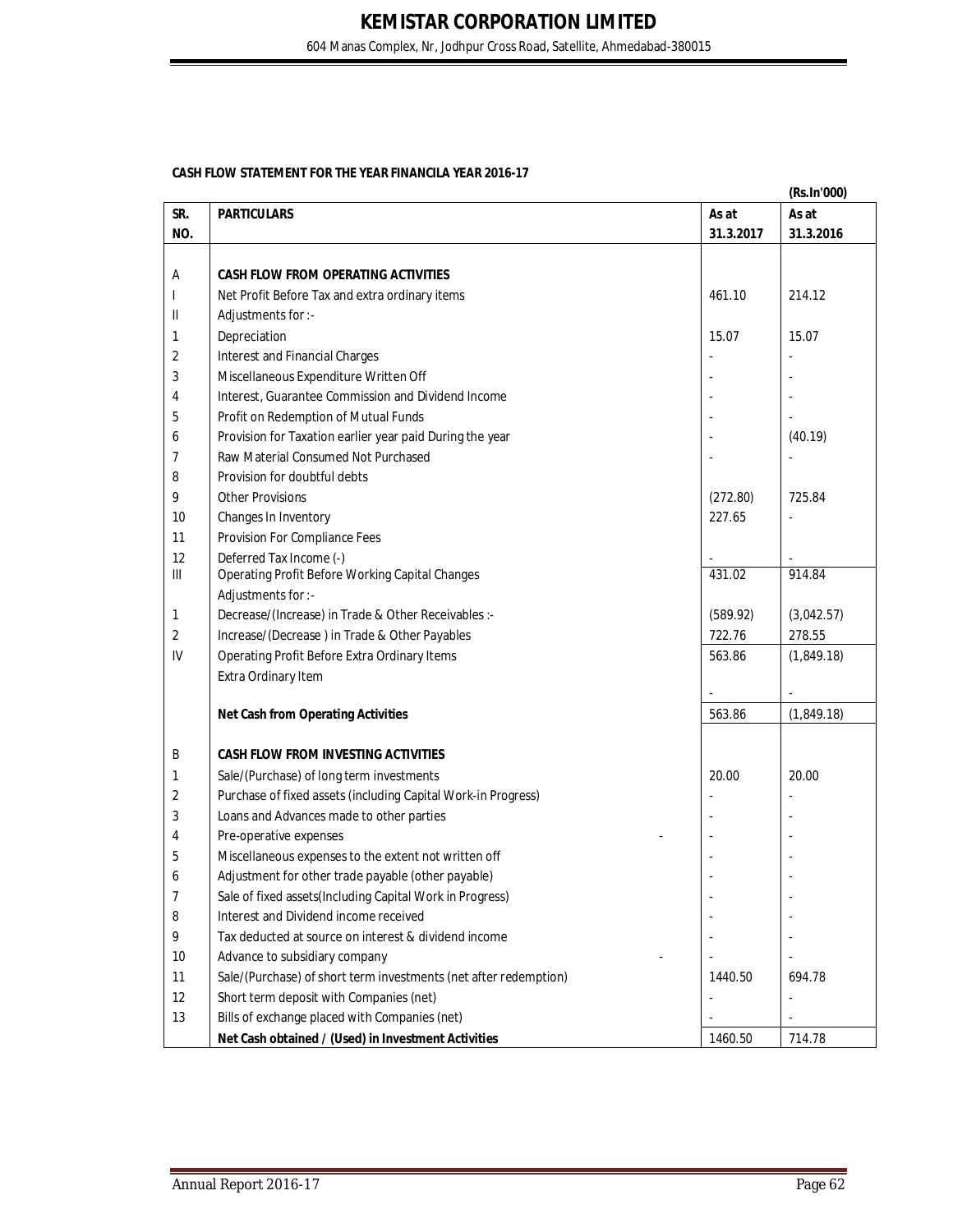604 Manas Complex, Nr, Jodhpur Cross Road, Satellite, Ahmedabad-380015

#### **CASH FLOW STATEMENT FOR THE YEAR FINANCILA YEAR 2016-17**

|     |                                                              | (Rs.In'000) |             |
|-----|--------------------------------------------------------------|-------------|-------------|
| SR. | <b>PARTICULARS</b>                                           | As at       | As at       |
| NO. |                                                              | 31.3.2017   | 31.3.2016   |
| C   | <b>CASH FLOW FROM FINANCIAL ACTIVITIES</b>                   |             |             |
|     | Proceeds from long term borrowings                           |             |             |
| 2   | Proceeds from issue of shares (net of public issue expenses) |             |             |
| 3   | Refund of Shares Application Money                           |             |             |
| 4   | Repayment of term loan                                       |             |             |
| 5   | Increase in Bank Borrowings (net)                            |             |             |
| 6   | Dividend paid                                                |             |             |
|     | <b>Other Borrowings</b>                                      |             | (13.28)     |
|     | Net Cash From/ (in) Financial Activities                     |             | (13.28)     |
|     |                                                              |             |             |
| D   | NET INCREASE / (DCREASE) IN CASH AND CASH                    |             |             |
|     | EQUIVALENTS $(A+B+C)$                                        | 2,024.36    | (1, 147.68) |
|     |                                                              |             |             |
| E   | OPENING CASH AND CASH EQUIVALENTS                            | 69.09       | 1,216.77    |
|     |                                                              |             |             |
| F   | CLOSING CASH AND CASH EQUIVALENTS (D+E)                      | 2,093.45    | 69.09       |
|     |                                                              |             |             |

**Managing Director Director** 

**Place :- Ahmedabad Date :- 30th May,2017**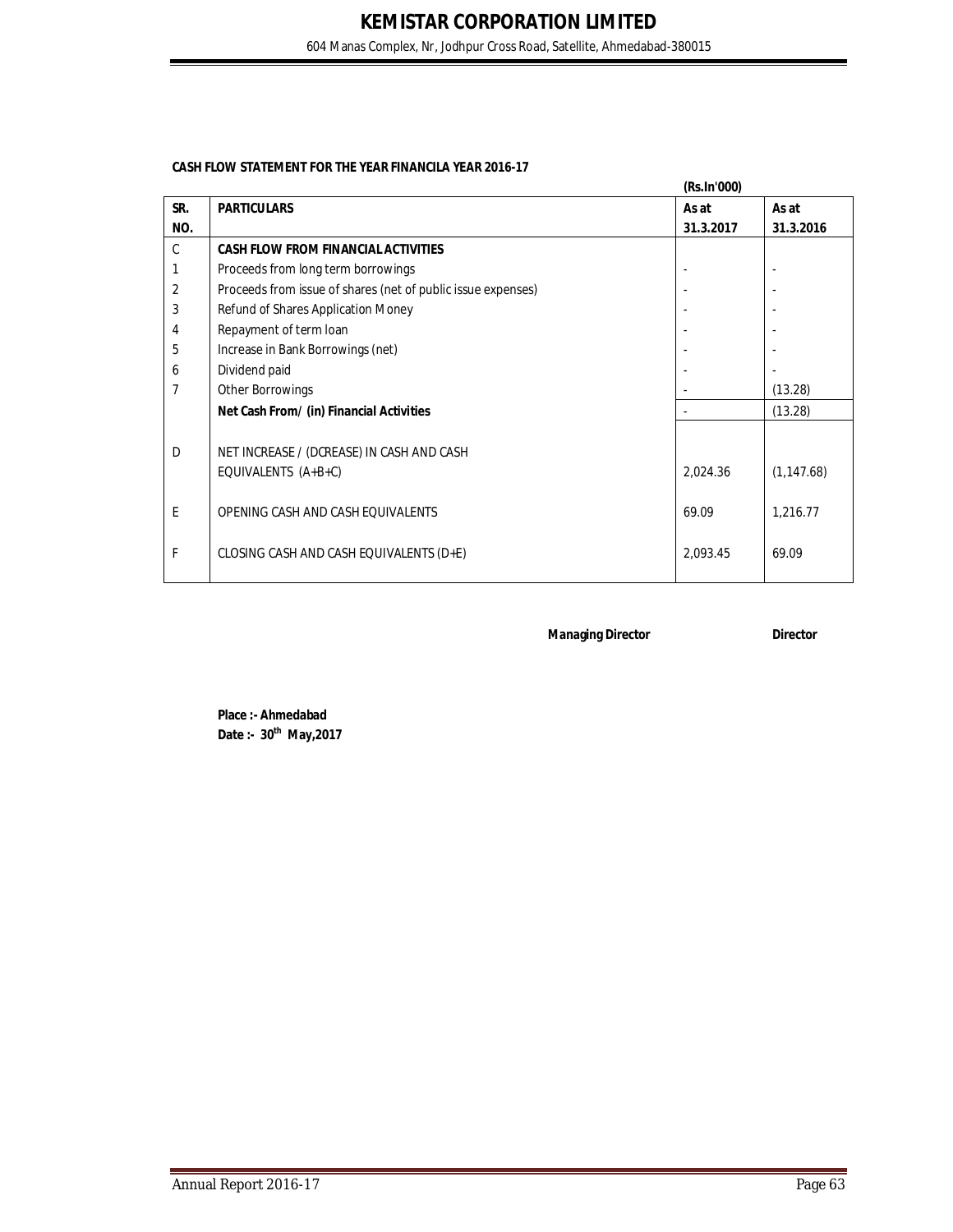#### **AUDITOR'S CERTIFICATE**

I have examined the above Cash Flow Statement of Kemistar Corporation Limited for the year ended 31<sup>st</sup> March, 2017. The Statement have been prepared by the Company in accordance with the requirements of Clause 32 of the Listing Agreement with the Stock Exchange and is based on and is agreement with the Profit & Loss Account and the Balance Sheet of the Company covered by my Report of 30<sup>th</sup> May, 2017 of the Members of the Company.

> **For, GAURAV N. ZINZUWADIYA CHARTERED ACCOUNTANTS**

**Place :- Ahmedabad C.A. Gaurav Zinzuwadiya Date :- 30th May,2017 ( Proprietor )**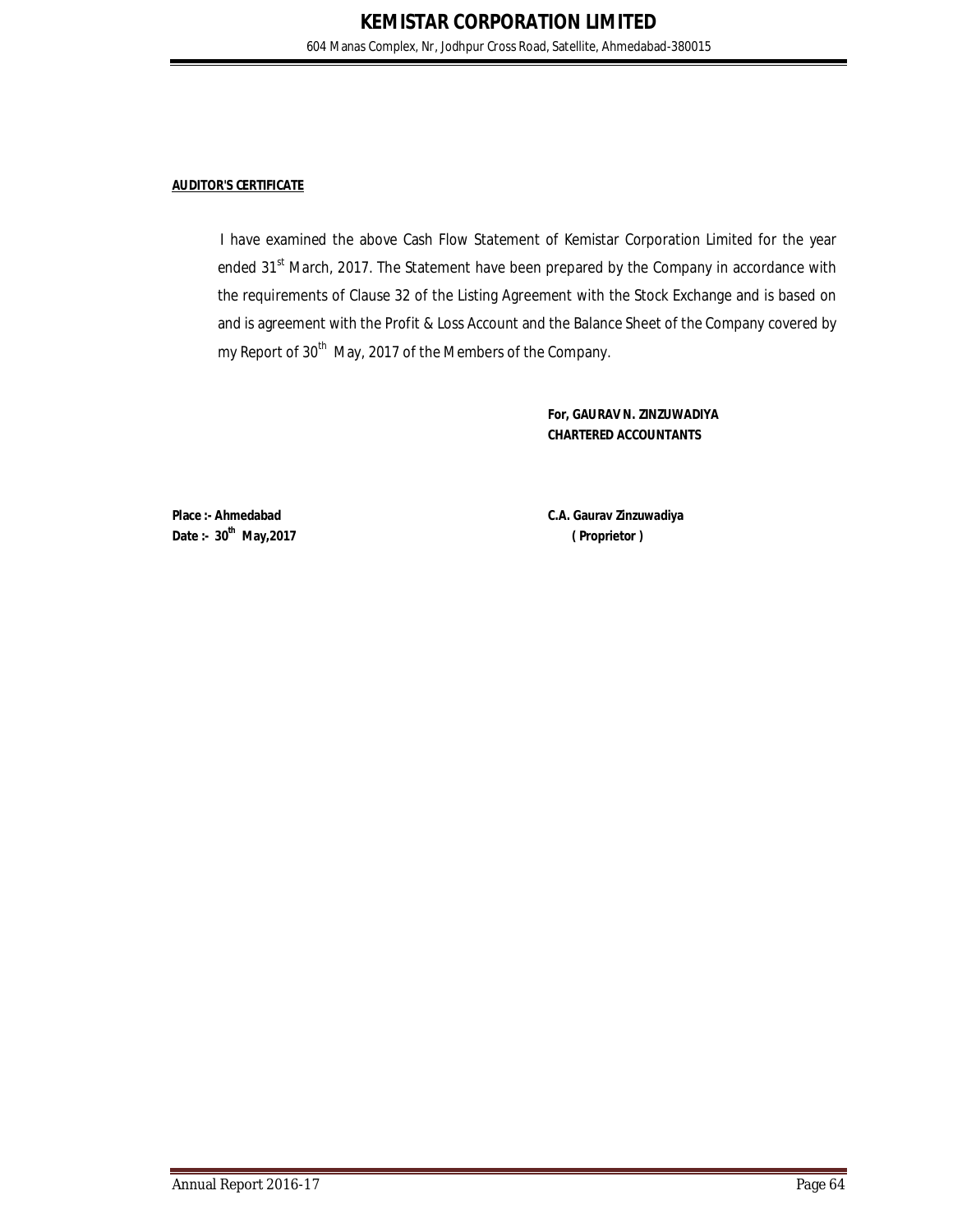#### **ACCOUNTING YEAR: 2016-2017**

#### **NOTES FORMING PART OF THE FINANCIAL STATEMENTS**

#### **PART-I : NOTES TO ACCOUNTING STANDARDS**

#### **1.0 SIGNIFICANT ACCOUNTING POLICIES**

(a). Basis of Accounting :-

 The Financial Statements are prepared in accordance with the requirements of the Companies Act , 2013 under the historical cost convention on an accrual basis unless otherwise stated and/or immaterial .

(b). Revenue Recognition :-

(i). Revenue is recognized when it is reasonably certain that it will be received .

- (ii). Revenue from redemption of mutual funds has been recognized on realization basis.
- (c). Fixed Assets :-

- Fixed Assets are shown at Cost less Depreciation amount.

(d). Valuation of Inventories ( AS 2 ) :-

 (i). Inventory is shown as certified by the Management of the Company and is relied upon by the Auditor.

(ii). Inventory is valued at Cost or Market Value whichever is less .

- (e). Depreciation :-
	- (i) Depreciation is calculated on all the assets at the rates and manner specified under the Companies Act, 2013.
	- (ii) Further there is no depreciation rates specified under the companies act 2013 instead of the Act mentioned useful life in Schedule II of The Companies Act 2013 and hence accordingly the depreciation has been calculated.
- (f). Retirement Benefits ( AS 15 ) :-

 All retirement benefits including Gratuity and Leave encashment will be recognized on cash basis. No actuarial valuations has been made.

- (g). Accounting for taxes on Income (AS 22 ) :-
	- (i). The Company has made provision for income tax for the current accounting year.
	- (ii). The Company has made accounting for Deferred tax Assets/ Liabilities as required as per AS 22.

| Sr. | <b>Particulars</b>       | As Per       | As Per    | <b>Difference</b> | Tax     |
|-----|--------------------------|--------------|-----------|-------------------|---------|
| No. |                          | <b>Books</b> | I. T. Act |                   | 30.90%  |
|     |                          |              |           | $5 = 3 - 4$       | O       |
| A   | Timing Differences :-    |              |           |                   |         |
|     | Depreciation             | 15,078       | 28,088    | (13,010)          | (4,020) |
|     |                          | 15,078       | 28,088    | (13,010)          | (4,020) |
| B   | Permanent Differences :- |              |           |                   |         |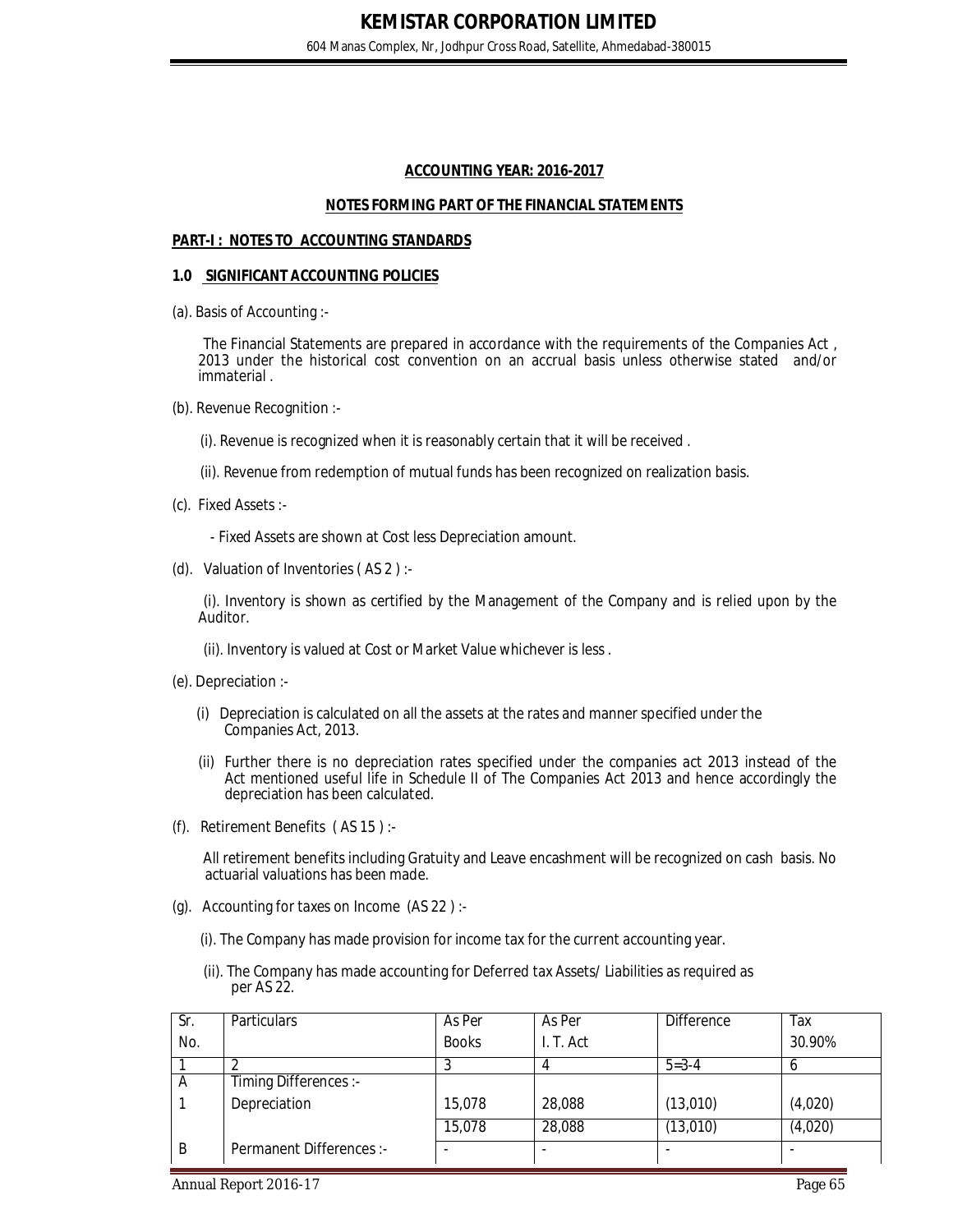604 Manas Complex, Nr, Jodhpur Cross Road, Satellite, Ahmedabad-380015

| Income lax Exp                 | 90     |        | 90           | 28                 |
|--------------------------------|--------|--------|--------------|--------------------|
| Deferred Tax Asset (Liability) | 15,168 | 28,088 | 2,920<br>(10 | (3,992)<br>1 J J J |

(h). Contingent Liabilities :-

These are contained under Revised Schedule VI , as presented through Annexure- 1, hereto.

(i). Prior Period Items, and Extra-Ordinary Items :-

These are contained under Revised Schedule VI , as presented through Annexure- 1, hereto.

#### **2.0 OTHER NOTES TO ACCOUNTING STANDARD**

(a). Related Party Disclosure ( AS 18 ) :-

Related Party disclosure as Certified by the management and relied upon is as follows,

| Name of Related Party         | Nature of Transaction                     | Amount(Rs.)               |
|-------------------------------|-------------------------------------------|---------------------------|
| AGR-EH Technologies Pvt. Ltd. | Investment in Shares<br>Purchase of goods | 17,43,000/-<br>3,40,988/- |
| K P International Pvt Ltd.    | Purchase of goods<br>Sales of goods       | $\frac{39,900}{2,17,875}$ |

#### **PART- II : NOTES AS PER SCHEDULE VI( REVISED)**

As per Annexure – 1.

#### **PART- III : OTHER NOTES**

- (a). Section 212(1) of the Companies Act 1956 requires presentation of financial Statements of its Subsidiary Company, if the relationship Holding Company and Subsidiary Company persists as at the end of the accounting year concerned. Since there was no such Subsidiary as at the end of accounting year, i.e. as on 31<sup>st</sup> March 2017; no such presentation has been made.
- (b). Balances of all the parties are subject to confirmations and reconciliations.
- (c). In the opinion of the management, the current assets are approximately of the values stated , if realized in the ordinary course of business unless otherwise stated. The provisions of all liabilities are adequate and not in excess of the amount considered reasonably necessary.
- (d). Previous Year's figures have been re-grouped and re-arranged wherever considered necessary.
- (e). Immaterial items have been ignored on making disclosure.
- (f). wherever external evidences were not available, reliance had been made on internal evidences and / or explanation provided by the management.

#### **PART- IV : SCHEME OF ARRANGEMENT IN NATURE OF REDUCTION OF CAPITAL**

(a) In Order to make Financial Statement more realistic the company has prepare the scheme to reduction of its capital as follows in the F.Y. 2015-16;

The Company has decided to issue 8 New Equity Share of Rs 10/- each against 100 Old Equity share of Rs. 10/- each of Kemistar Corporation Limited and hence total new equity shares are 6,71,392 and total capital value has been reduced to Rs. 67,13,920/- against old capital value Rs. 8,39,24,000/ leaving behind credit balance of Reserve and Surplus amounting Rs. 94,475/-, which is more realistic as compare to earlier debit balance of Reserve and Surplus 7,71,15,606/-

Further the company has given effect of capital reduction in books of account in accordance with the Accounting Standards.

The Company has taken all the necessary approvals and orders from the Hon'ble Gujarat High Court as well as both Stock exchanges in which the company is listed, i.e. Bombay Stock Exchange and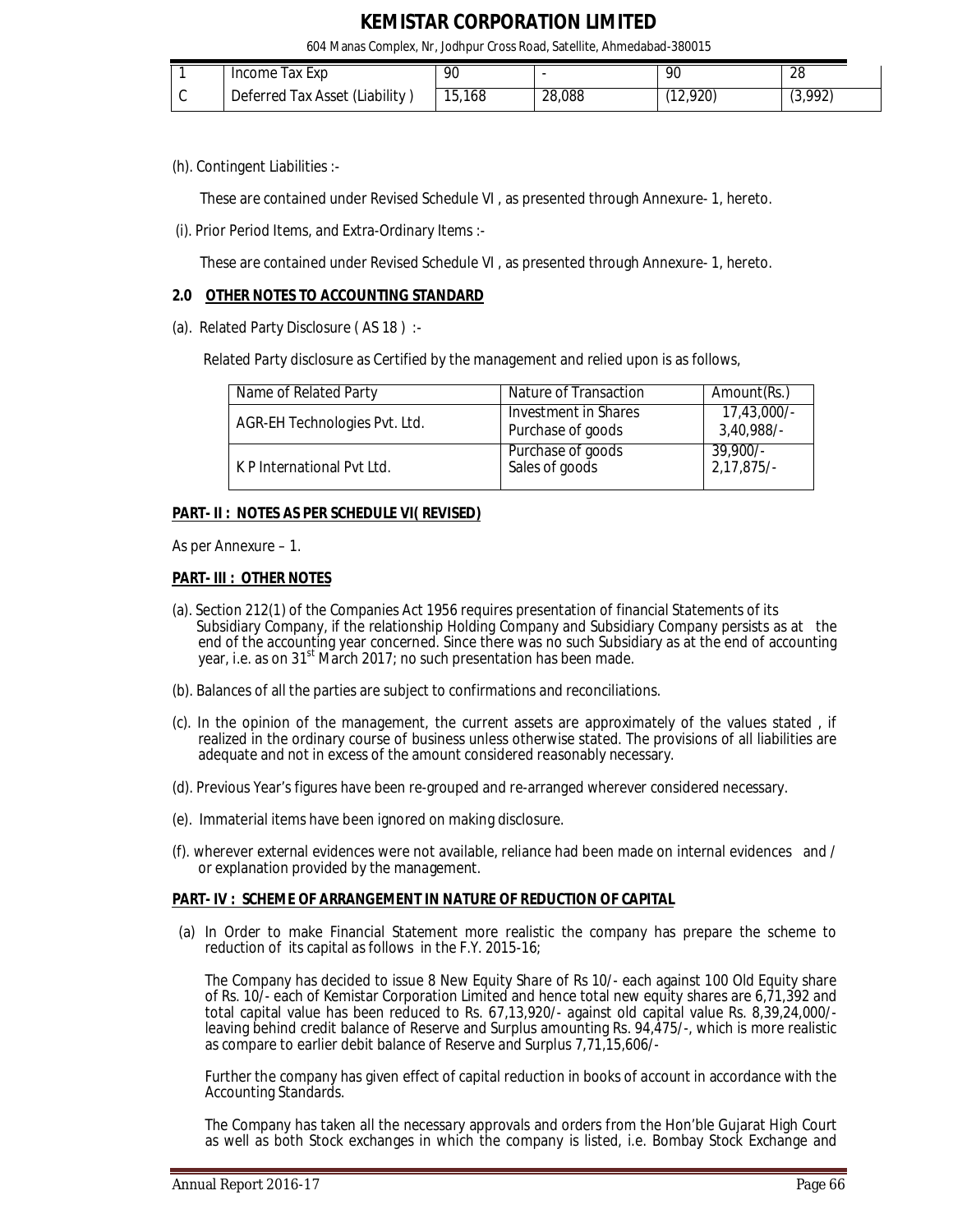604 Manas Complex, Nr, Jodhpur Cross Road, Satellite, Ahmedabad-380015

Vadodara Stock Exchange. Further the company has fulfilled all the in house necessary procedure in order to restructure of capital such as passing resolution, holding General Meeting etc.

As per information and explanation provided to me the company will continue as going concern and there will not be any adverse effect on its existence. On the other hand the company can work more effectively and realistically. Further the financial statement has been prepared on the basis of going concern basis.

#### **PART- V : DISCLOSURE OF HOLDING AS WELL AS DEALING IN SPECIFIED BANK NOTES**

During the year, the Company had Specified Bank Notes (SBNs) or other denomination notes as defined in the MCA notification, G.S.R. 308(E), dated March 31, 2017. The details of SBNs held and transacted during the period from 8th November 2016 to 30th December 2016, the denominationwise SBNs and other notes as per the notification are as follows:

| <b>Particulars</b>      | $\overline{\text{SBNs}}(1)$ | <b>Other Denomination Notes</b> | <b>Total</b>  |
|-------------------------|-----------------------------|---------------------------------|---------------|
| Closing Cash on hand as | 4,64,475/                   | 44.657/-                        | 5,09,132/     |
| on 8 November 2016      |                             |                                 |               |
| Add: Permitted Receipts |                             | $3,00,000/$ -                   | $3,00,000/$ - |
| Less : Permitted        | $74,475/-$                  | $2,10,465/-$                    | 2,84,940/-    |
| Payments                |                             |                                 |               |
| Less: Amount Deposited  | $3,90,000/$ -               |                                 | $3,90,000/$ - |
| in Banks                |                             |                                 |               |
| Closing Cash on hand as |                             | $1,34,192/-$                    | $1,34,192/-$  |
| on 30 December 2016     |                             |                                 |               |

(1). For the purposes of this clause, the term 'Specified Bank Notes' shall have the same meaning provided in the notification of the Government of India, in the Ministry of Finance, Department of Economic Affairs number S.O. 3407(E), dated November 8, 2016.

**For, GAURAV N. ZINZUWADIYA For and on behalf of the Board of Directors** 

Chartered Accountants

**C.A. Gaurav Ziznuwadiya Director Director Director Director Director Proprietor M.R.N.150295**

 Place : **AHMEDABAD** Place : **AHMEDABAD**  Date : **30th May, 2017** Date : **30th**

 **May, 2017**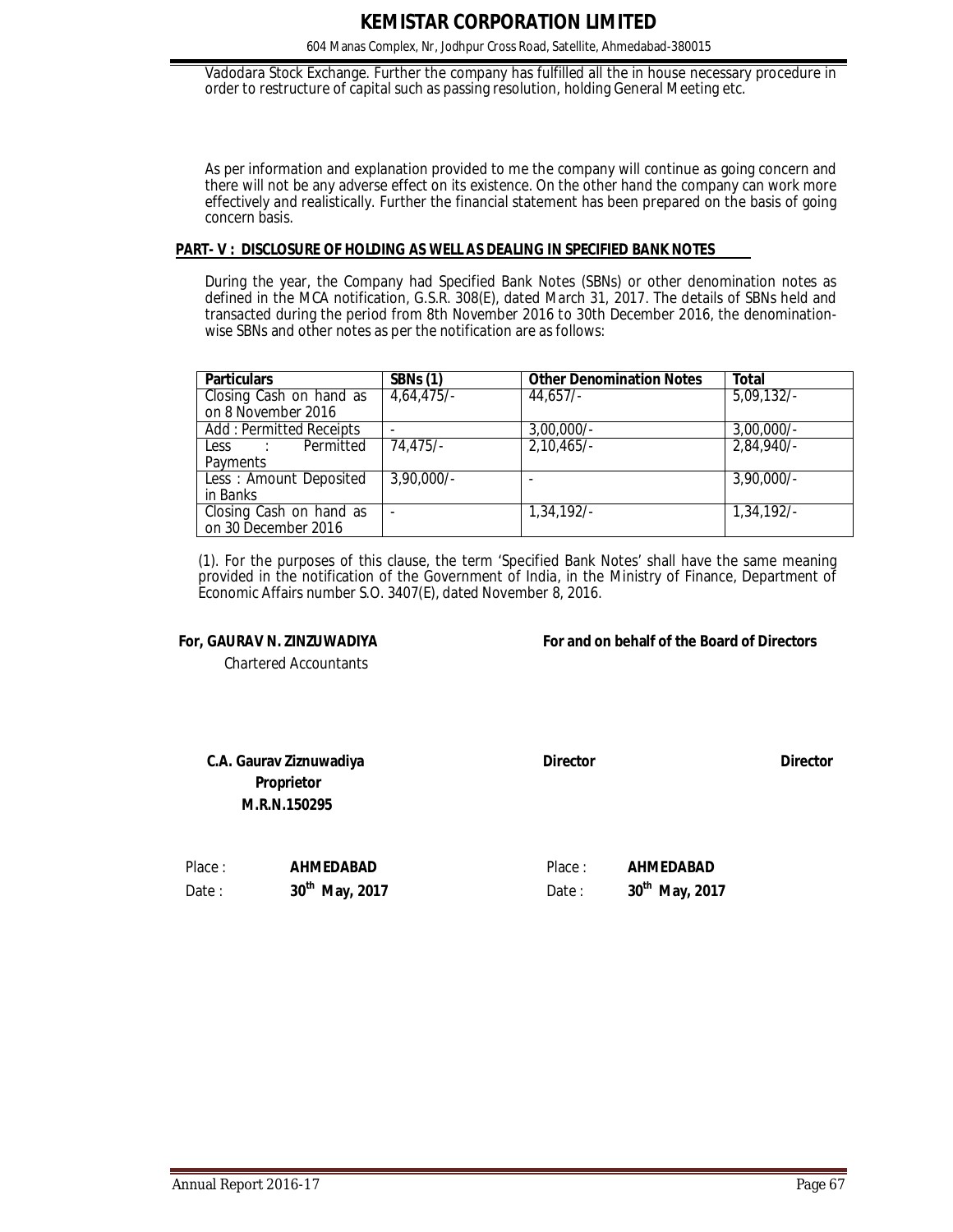#### **ATTENDENCE SLIP**

#### 23<sup>rd</sup> Annual General Meeting

| Regd. Folio/ DP & Client No. |  |
|------------------------------|--|
| No. Shares held              |  |

I certify that I am registered Shareholder/ Proxy for the registered shareholder of the Company. I hereby record my presence at the 23<sup>rd</sup>Annual General Meeting of the shareholders of the company, to be held on Friday, the 1<sup>st</sup> September, 2017 at 11.00 a.m. at the registered office of the company

Member's Name:

Proxy's Name: \_\_\_\_\_\_\_\_\_\_\_\_\_\_\_\_\_\_\_\_\_\_\_\_\_\_\_\_\_\_\_\_\_\_\_

#### **Note:**

- 1. Please fill the attendance slip and hand over at the registered office of the Company.
- 2. Members/Proxy Holders/ Authorized Representative are requested to show their Photo ID proof for the attending the meeting.
- 3. Authorized Representative of corporate members shall produce proper authorization issue in their favour.

| <b>Electronic Voting Particulars</b> |         |          |  |  |
|--------------------------------------|---------|----------|--|--|
| EVEN                                 | User Id | Password |  |  |
|                                      |         |          |  |  |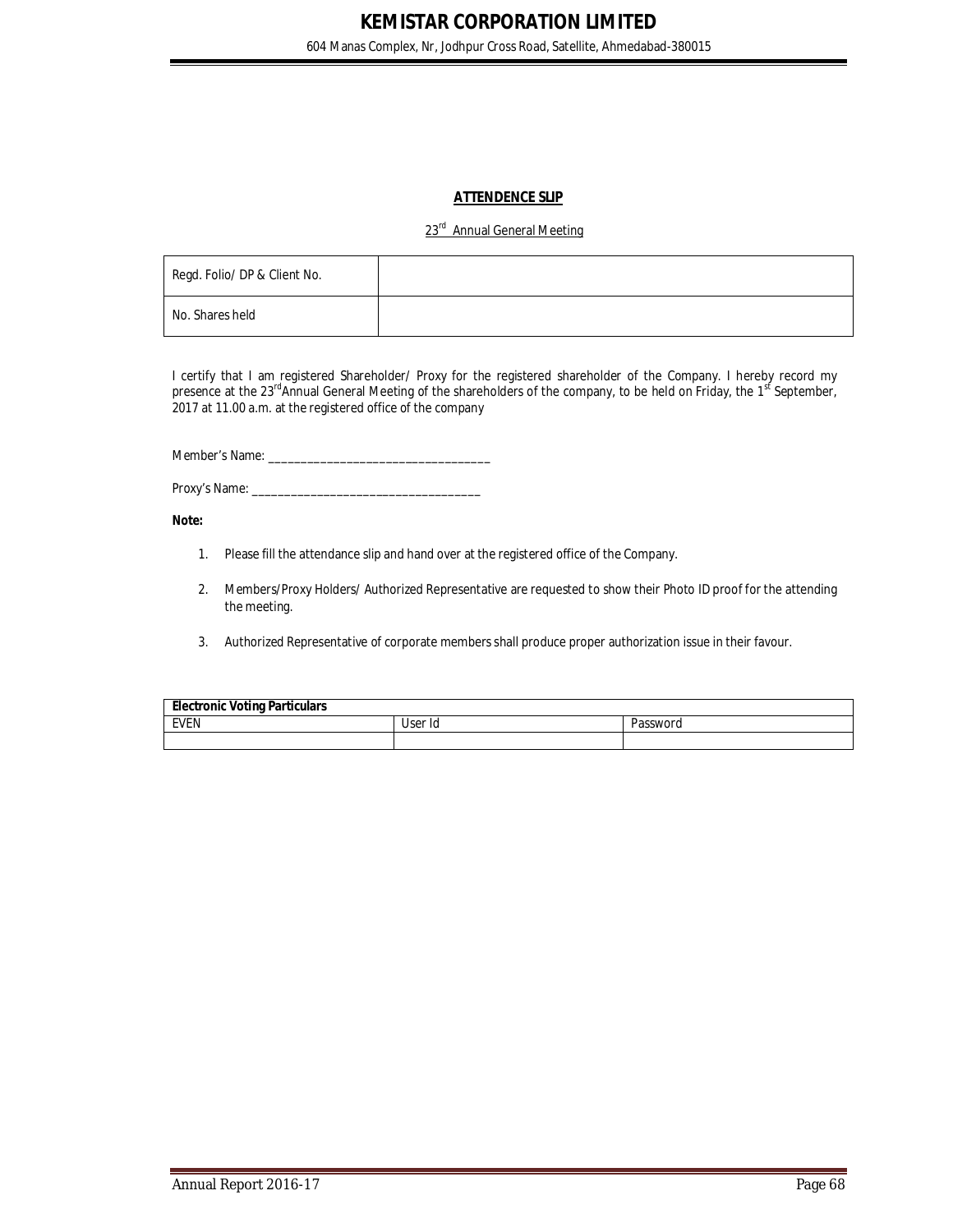604 Manas Complex, Nr, Jodhpur Cross Road, Satellite, Ahmedabad-380015

#### **Form No. MGT-11 PROXY FORM**

[Pursuant to Section 105(6) of the Companies Act, 2013 and Rule 19(3) of the Companies (Management and Administration) Rules, 2014]

| Name<br>$Member(s)$ :                  | $\Omega$<br>Registered Address: | the | the control of the control of the control of the control of the control of the control of the control of the control of the control of the control of the control of the control of the control of the control of the control |            |
|----------------------------------------|---------------------------------|-----|-------------------------------------------------------------------------------------------------------------------------------------------------------------------------------------------------------------------------------|------------|
| F-mail ID:                             |                                 |     | *Folio No./DP ID<br>& Client ID:                                                                                                                                                                                              |            |
| enclosed along with the Annual Report. |                                 |     | *For details with respect to you Folio No./DP ID, Client ID and number of shares, please refer to above Attendance Slip                                                                                                       |            |
|                                        |                                 |     |                                                                                                                                                                                                                               |            |
| 1.                                     |                                 |     |                                                                                                                                                                                                                               | E-mail ID: |
|                                        |                                 |     | <u> 1989 - Johann John Stone, Amerikaansk politiker (* 1905)</u>                                                                                                                                                              |            |
| 2.                                     |                                 |     |                                                                                                                                                                                                                               | E-mail ID: |
|                                        |                                 |     |                                                                                                                                                                                                                               |            |
| 3.                                     |                                 |     |                                                                                                                                                                                                                               | E-mail ID: |
|                                        |                                 |     | <u> 1989 - Johann Harry Harry Harry Harry Harry Harry Harry Harry Harry Harry Harry Harry Harry Harry Harry Harry</u>                                                                                                         |            |
|                                        |                                 |     |                                                                                                                                                                                                                               |            |

as my/our to attend and vote (on a poll) for me/us on my/our behalf at the 23<sup>rd</sup>Annual General Meeting of the company, to be held on Friday, the September 1, 2017 at 11.00 a.m. at the registered office of the company and at my adjournment thereof in respect of such resolutions and in such manner as are indicated below:

| <b>Resolution</b>                 | <b>Resolutions</b>                                                                                                  |     | Optional |  |  |
|-----------------------------------|---------------------------------------------------------------------------------------------------------------------|-----|----------|--|--|
| No.                               |                                                                                                                     | For | Against  |  |  |
| <b>Ordinary/ special Business</b> |                                                                                                                     |     |          |  |  |
| 1.                                | Adoption of Audited Financial Statements, Directors' Report & Auditors' Report for the year ended<br>31.03.2017     |     |          |  |  |
| 2.                                | To appoint and fix remuneration of M/s. Gaurav N. Zinzuwadiya, Chartered Accountants as Auditors<br>of the Company. |     |          |  |  |
| 3.                                | Adoption of new set of Articles of Association                                                                      |     |          |  |  |
| 4.                                | Amend the title of incidental object clause of the Memorandum of Association                                        |     |          |  |  |
| 5.                                | Deletion of the other Objects Clause of the Memorandum of Association                                               |     |          |  |  |
| 6.                                | Amendment of the Liability Clause of the Memorandum of Association:                                                 |     |          |  |  |
| 7 <sub>1</sub>                    | Approval to the proposal to raise funds on preferential allotment basis to persons other than<br>Promoters          |     |          |  |  |
|                                   |                                                                                                                     |     |          |  |  |

Singed this \_\_\_\_\_\_\_\_\_\_\_\_\_\_\_\_\_\_\_\_\_\_\_\_\_\_\_\_\_\_\_\_\_ day of \_\_\_\_\_\_\_\_\_\_\_\_\_\_\_\_\_\_\_\_\_\_ 2017.

Affix Revenu e Stamp

Signature of Shareholder Signature of Proxy holder(s)

\_\_\_\_\_\_\_\_\_\_\_\_\_\_\_\_\_\_\_\_\_\_\_\_\_\_\_\_ \_\_\_\_\_\_\_\_\_\_\_\_\_\_\_\_\_\_\_\_\_\_\_\_\_\_\_\_\_\_\_\_\_\_\_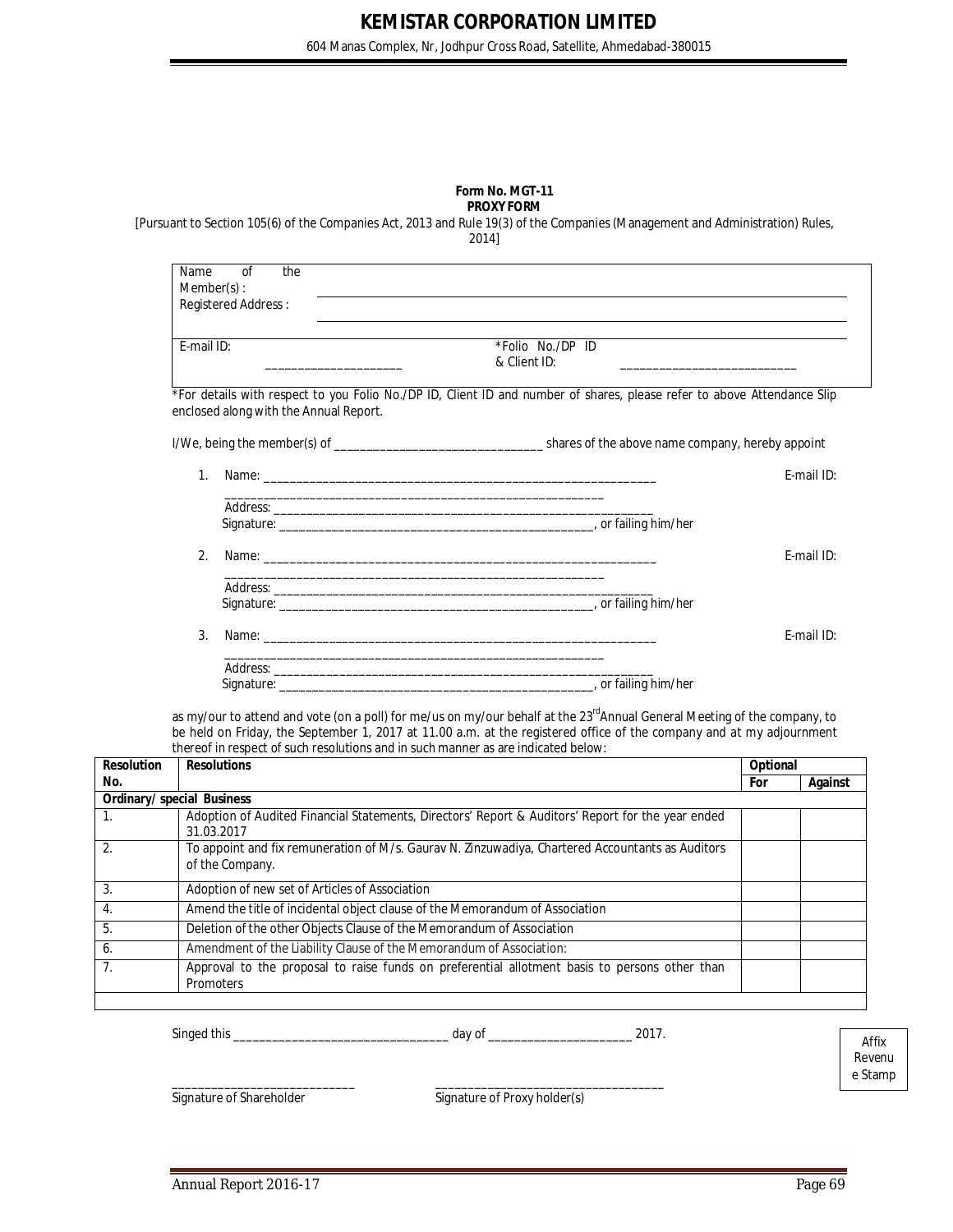#### **Notes:**

- 1. A proxy need not be a member of the company. Pursuant to the provisions of the section 105 of the Companies Act, 2013, a person can act as proxy on behalf of not more than fifty members and holding in aggregate not more than ten percent of the total share capital of the company. Members holding more than ten percent of the total share capital of the company may appoint a single person as proxy, who shall not act as proxy for any other member.
- 2. It is optional to put a 'X' in the appropriate column against the resolutions indicated in the Box. If you leave the 'For' or 'Against' column blank against any or all resolutions, your proxy will be entitled to vote in the manner as he/she thinks appropriate.
- 3. For the resolutions, explanatory statement and notes, please refer to the notice of the 23<sup>rd</sup>Annual General Meeting of the company.
- 4. This form of proxy, to be effective should be duly completed and deposited at the registered office of the company, not later than 48 hours before the commencement of the aforesaid meeting.